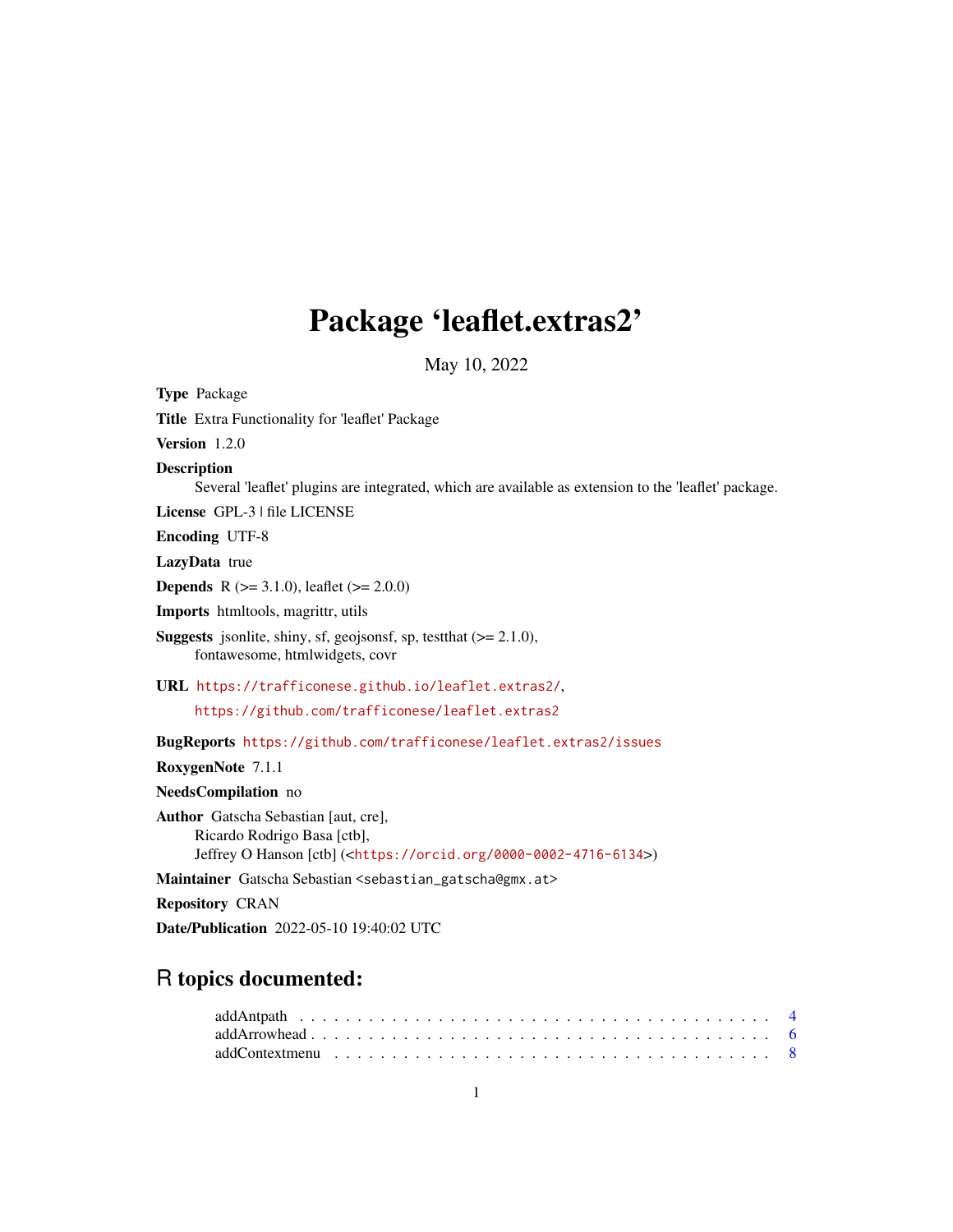|                                                                                                                          | 9  |
|--------------------------------------------------------------------------------------------------------------------------|----|
| addGIBS                                                                                                                  | 10 |
|                                                                                                                          | 11 |
|                                                                                                                          | 13 |
|                                                                                                                          | 15 |
|                                                                                                                          | 16 |
|                                                                                                                          | 16 |
|                                                                                                                          | 17 |
|                                                                                                                          | 18 |
|                                                                                                                          | 19 |
|                                                                                                                          | 21 |
|                                                                                                                          | 22 |
|                                                                                                                          | 24 |
|                                                                                                                          | 25 |
|                                                                                                                          | 28 |
|                                                                                                                          | 29 |
|                                                                                                                          | 30 |
|                                                                                                                          | 31 |
|                                                                                                                          | 32 |
|                                                                                                                          | 33 |
|                                                                                                                          | 35 |
|                                                                                                                          | 36 |
|                                                                                                                          | 38 |
|                                                                                                                          | 39 |
|                                                                                                                          | 40 |
|                                                                                                                          | 41 |
|                                                                                                                          |    |
|                                                                                                                          | 41 |
|                                                                                                                          | 42 |
|                                                                                                                          | 43 |
|                                                                                                                          | 43 |
|                                                                                                                          | 44 |
|                                                                                                                          | 44 |
|                                                                                                                          | 45 |
|                                                                                                                          | 46 |
|                                                                                                                          | 47 |
|                                                                                                                          | 48 |
|                                                                                                                          | 49 |
|                                                                                                                          | 49 |
|                                                                                                                          | 50 |
|                                                                                                                          | 51 |
|                                                                                                                          | 52 |
| hideHexbin                                                                                                               | 53 |
|                                                                                                                          | 53 |
| $insertItemContext menu \dots \dots \dots \dots \dots \dots \dots \dots \dots \dots \dots \dots \dots \dots \dots \dots$ | 55 |
|                                                                                                                          | 56 |
|                                                                                                                          | 56 |
|                                                                                                                          | 57 |
|                                                                                                                          | 57 |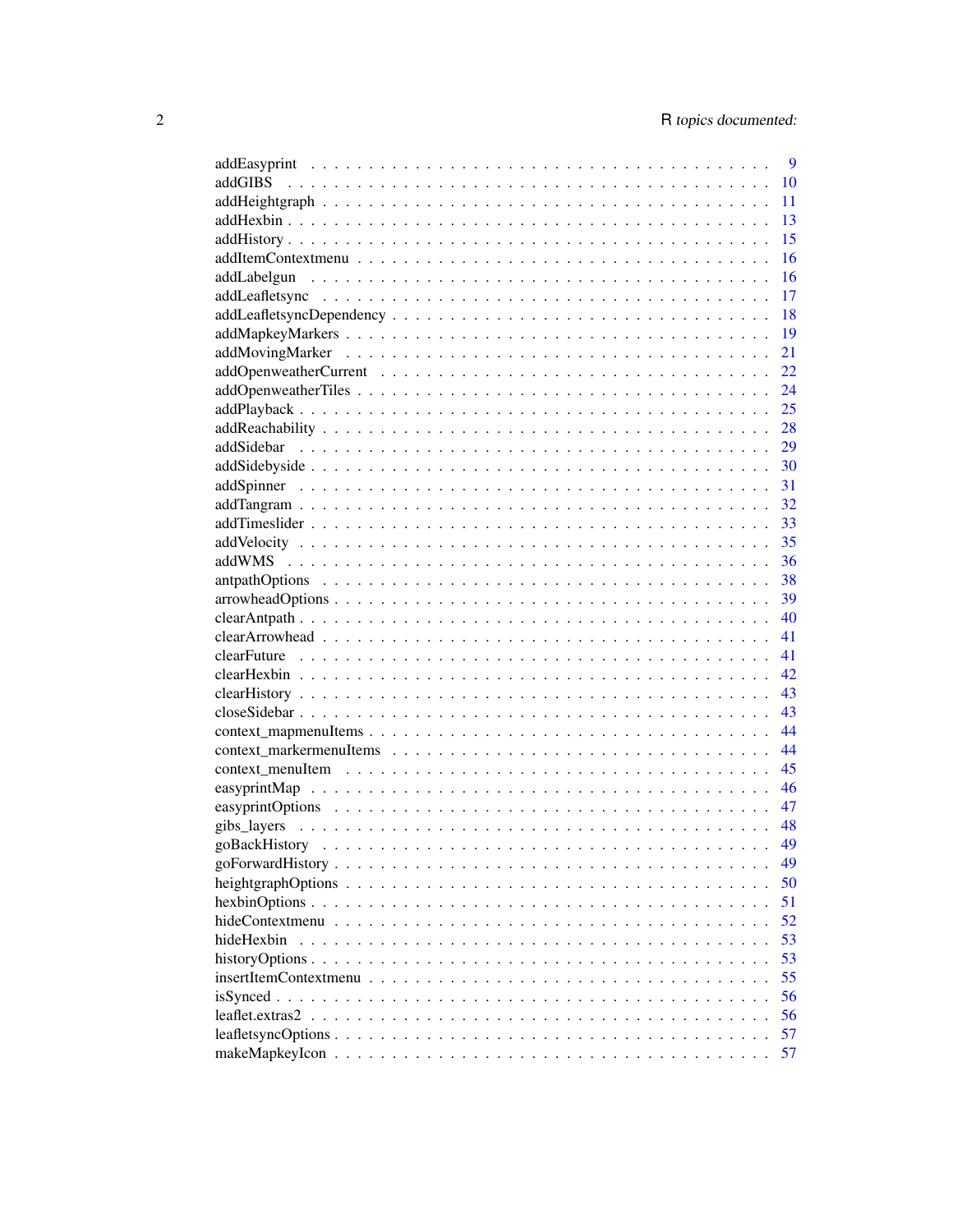| - 59 |
|------|
| 60   |
| 61   |
| 62   |
| 62   |
| 63   |
| 64   |
| 64   |
| 65   |
| 66   |
| 67   |
| 68   |
| 69   |
| 69   |
| 70   |
| 70   |
| 71   |
|      |
|      |
| 72   |
| 73   |
| 73   |
| 74   |
| 74   |
| 75   |
| 76   |
| 76   |
| 77   |
|      |
|      |
|      |
|      |
| 82   |
| 83   |
| 83   |
| 84   |
| 84   |
| 85   |

**Index [87](#page-86-0) (2008)** 2014 2022 2023 2024 2022 2023 2024 2022 2023 2024 2022 2023 2024 2022 2023 2024 2022 2023 2024 20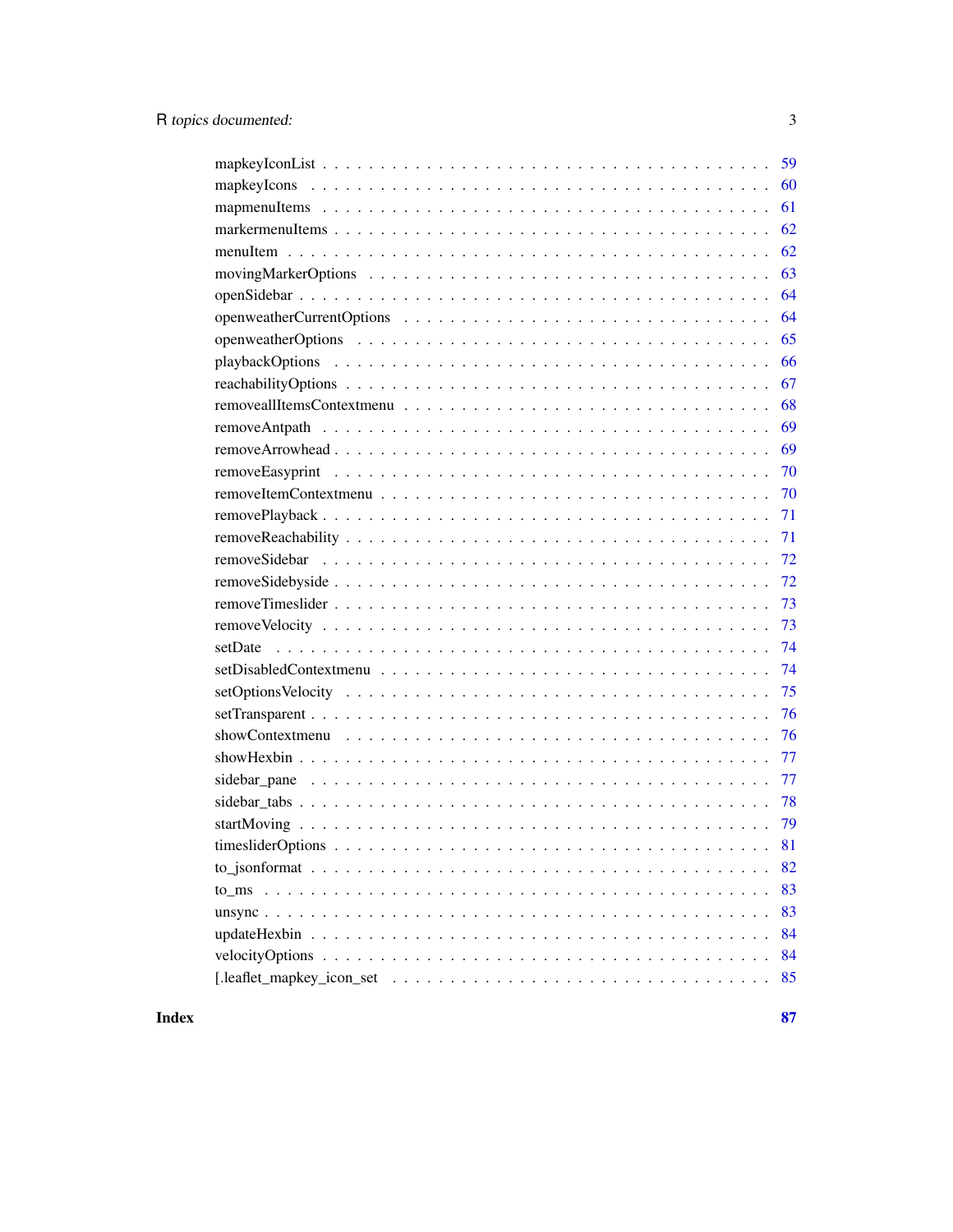<span id="page-3-0"></span>

#### Description

Can be used almost exactly like addPolylines but instead of pathOptions you can use [antpathOptions](#page-37-1) to adapt the Antpath behaviour. See [leaflet-ant-path](https://github.com/rubenspgcavalcante/leaflet-ant-path) for further details.

#### Usage

```
addAntpath(
  map,
 lng = NULL,
  lat = NULL,layerId = NULL,group = NULL,
  stroke = TRUE,
  color = "#03F",weight = 5,
  opacity = 0.5,
  fill = FALSE,fillColor = color,
  fillOpacity = 0.2,
  dashArray = NULL,
  smoothFactor = 1,
  noClip = FALSE,
 popup = NULL,
  popupOptions = NULL,
  label = NULL,labelOptions = NULL,
  options = antpathOptions(),
 highlightOptions = NULL,
  data = getMapData(map)
)
```
# Arguments

| map     | a map widget object created from leaflet()                                                                                                                                                                                                                                          |
|---------|-------------------------------------------------------------------------------------------------------------------------------------------------------------------------------------------------------------------------------------------------------------------------------------|
| lng     | a numeric vector of longitudes, or a one-sided formula of the form $\sim x$ where x is<br>a variable in data; by default (if not explicitly provided), it will be automatically<br>inferred from data by looking for a column named lng, long, or longitude<br>(case-insensitively) |
| lat     | a vector of latitudes or a formula (similar to the lng argument; the names lat<br>and latitude are used when guessing the latitude column from data)                                                                                                                                |
| layerId | the layer id                                                                                                                                                                                                                                                                        |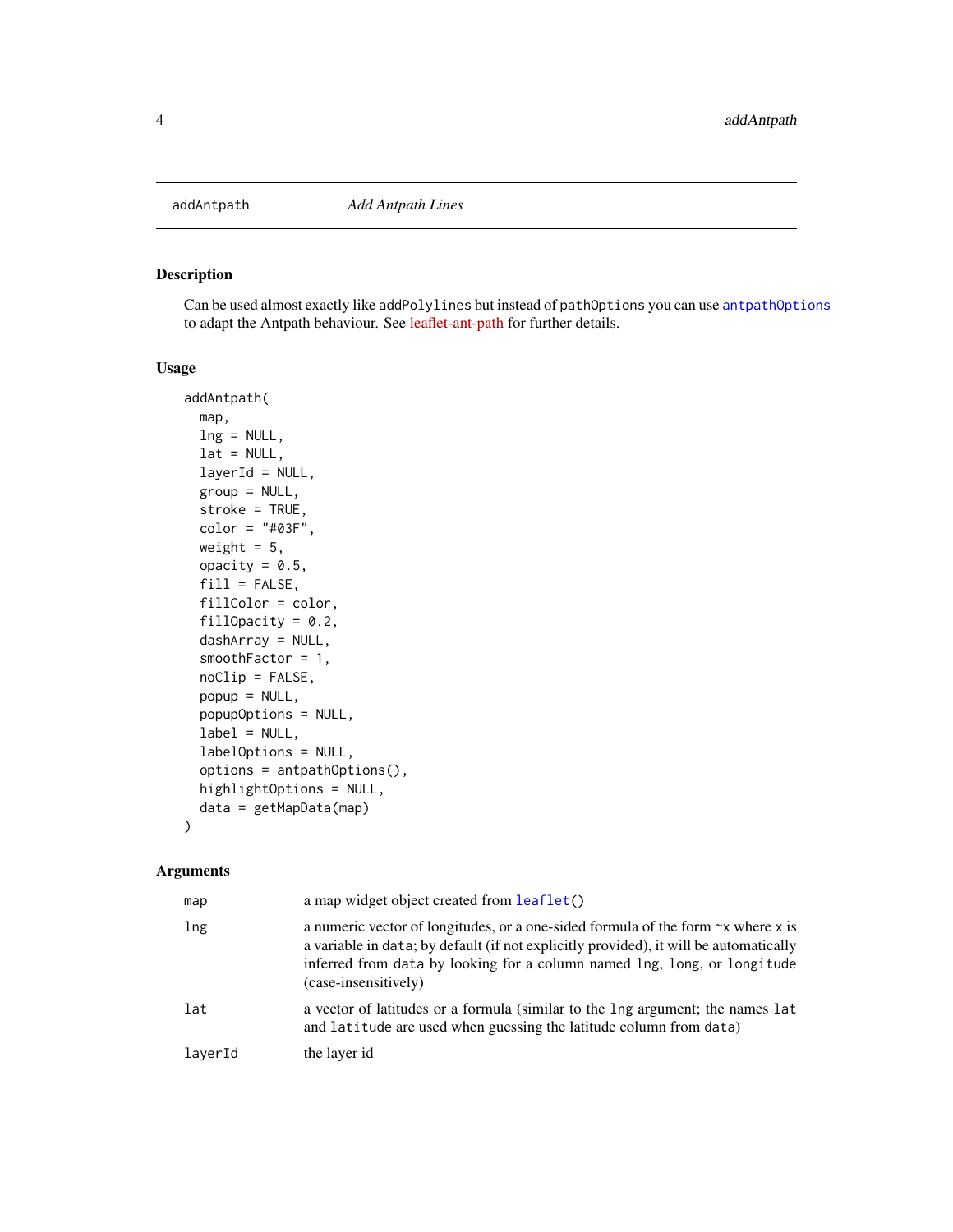# addAntpath 5

| group            | the name of the group the newly created layers should belong to (for clearGroup<br>and addLayersControl purposes). Human-friendly group names are permitted-<br>they need not be short, identifier-style names. Any number of layers and even<br>different types of layers (e.g. markers and polygons) can share the same group<br>name. |
|------------------|------------------------------------------------------------------------------------------------------------------------------------------------------------------------------------------------------------------------------------------------------------------------------------------------------------------------------------------|
| stroke           | whether to draw stroke along the path (e.g. the borders of polygons or circles)                                                                                                                                                                                                                                                          |
| color            | stroke color                                                                                                                                                                                                                                                                                                                             |
| weight           | stroke width in pixels                                                                                                                                                                                                                                                                                                                   |
| opacity          | stroke opacity (or layer opacity for tile layers)                                                                                                                                                                                                                                                                                        |
| fill             | whether to fill the path with color (e.g. filling on polygons or circles)                                                                                                                                                                                                                                                                |
| fillColor        | fill color                                                                                                                                                                                                                                                                                                                               |
| fillOpacity      | fill opacity                                                                                                                                                                                                                                                                                                                             |
| dashArray        | a string that defines the stroke dash pattern                                                                                                                                                                                                                                                                                            |
| smoothFactor     | how much to simplify the polyline on each zoom level (more means better per-<br>formance and less accurate representation)                                                                                                                                                                                                               |
| noClip           | whether to disable polyline clipping                                                                                                                                                                                                                                                                                                     |
| popup            | a character vector of the HTML content for the popups (you are recommended<br>to escape the text using htmlEscape() for security reasons)                                                                                                                                                                                                |
| popupOptions     | A Vector of popupOptions to provide popups                                                                                                                                                                                                                                                                                               |
| label            | a character vector of the HTML content for the labels                                                                                                                                                                                                                                                                                    |
| labelOptions     | A Vector of labelOptions to provide label options for each label. Default NULL                                                                                                                                                                                                                                                           |
| options          | A named list of options. See antpathOptions                                                                                                                                                                                                                                                                                              |
| highlightOptions |                                                                                                                                                                                                                                                                                                                                          |
|                  | Options for highlighting the shape on mouse over.                                                                                                                                                                                                                                                                                        |
| data             | the data object from which the argument values are derived; by default, it is the<br>data object provided to leaflet() initially, but can be overridden                                                                                                                                                                                  |

# Value

A modified leaflet map, with an 'ant-path' animated polyline

# References

<https://github.com/rubenspgcavalcante/leaflet-ant-path>

# See Also

Other Antpath Functions: [antpathOptions\(](#page-37-1)), [clearAntpath\(](#page-39-1)), [removeAntpath\(](#page-68-1))

```
library(leaflet)
leaflet() %>%
 addAntpath(data = atlStorms2005)
```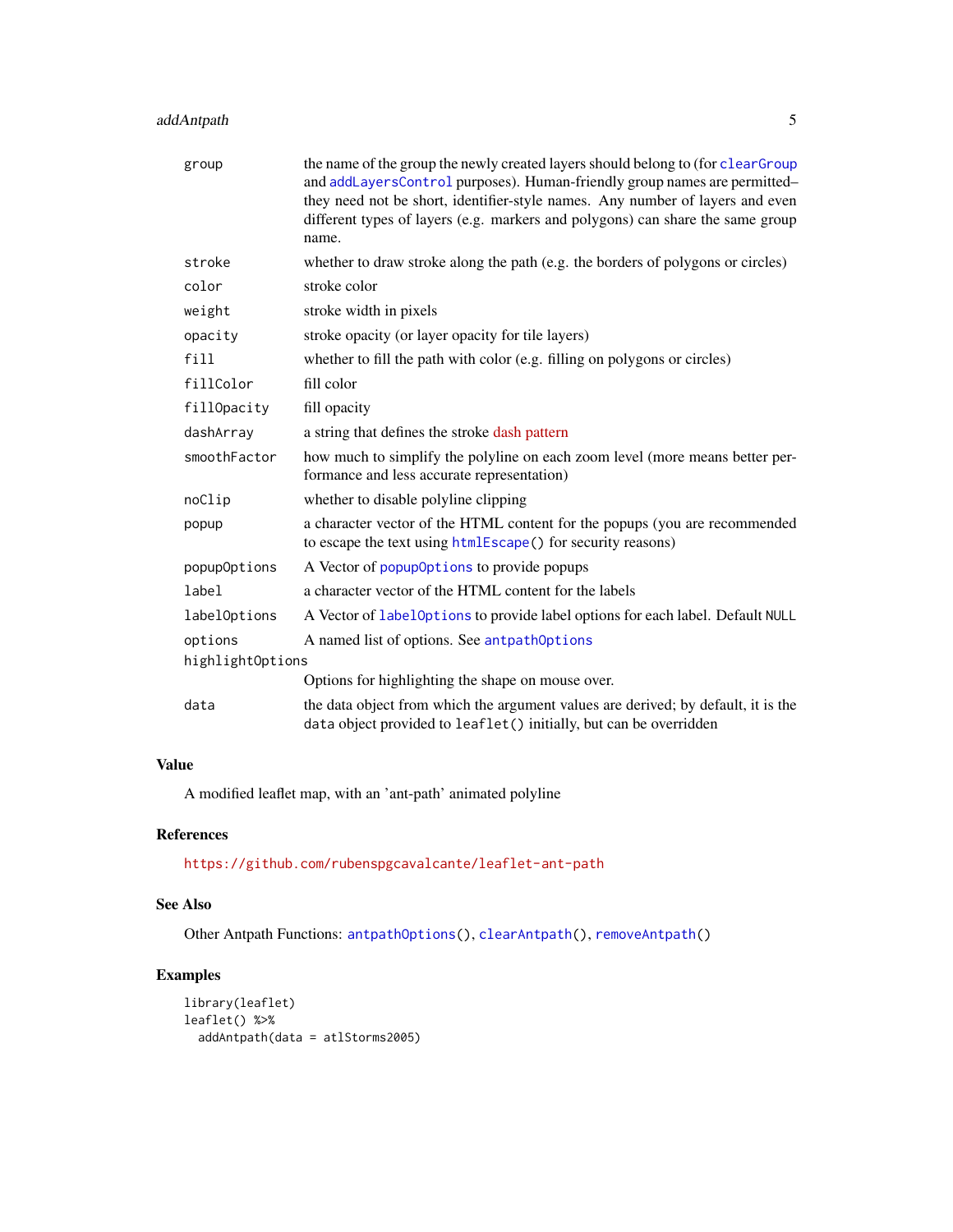# <span id="page-5-0"></span>Description

Can be used almost exactly like addPolylines but instead of pathOptions you can use [arrowheadOptions](#page-38-1). See [leaflet-arrowheads](https://github.com/slutske22/leaflet-arrowheads) for further details.

# Usage

```
addArrowhead(
  map,
 lng = NULL,
 lat = NULL,layerId = NULL,group = NULL,
  stroke = TRUE,
  color = "#03F",
 weight = 5,
  opacity = 0.5,
  fill = FALSE,fillColor = color,
  fillOpacity = 0.2,
  dashArray = NULL,
  smoothFactor = 1,
  noClip = FALSE,
 popup = NULL,popupOptions = NULL,
  label = NULL,labelOptions = NULL,
  options = arrowheadOptions(),
 highlightOptions = NULL,
  data = getMapData(map)
)
```
#### Arguments

| map     | a map widget object created from leaflet()                                                                                                                                                                                                                                          |
|---------|-------------------------------------------------------------------------------------------------------------------------------------------------------------------------------------------------------------------------------------------------------------------------------------|
| lng     | a numeric vector of longitudes, or a one-sided formula of the form $\sim$ x where x is<br>a variable in data; by default (if not explicitly provided), it will be automatically<br>inferred from data by looking for a column named lng, long, or longitude<br>(case-insensitively) |
| lat     | a vector of latitudes or a formula (similar to the lng argument; the names lat<br>and latitude are used when guessing the latitude column from data)                                                                                                                                |
| laverId | the layer id                                                                                                                                                                                                                                                                        |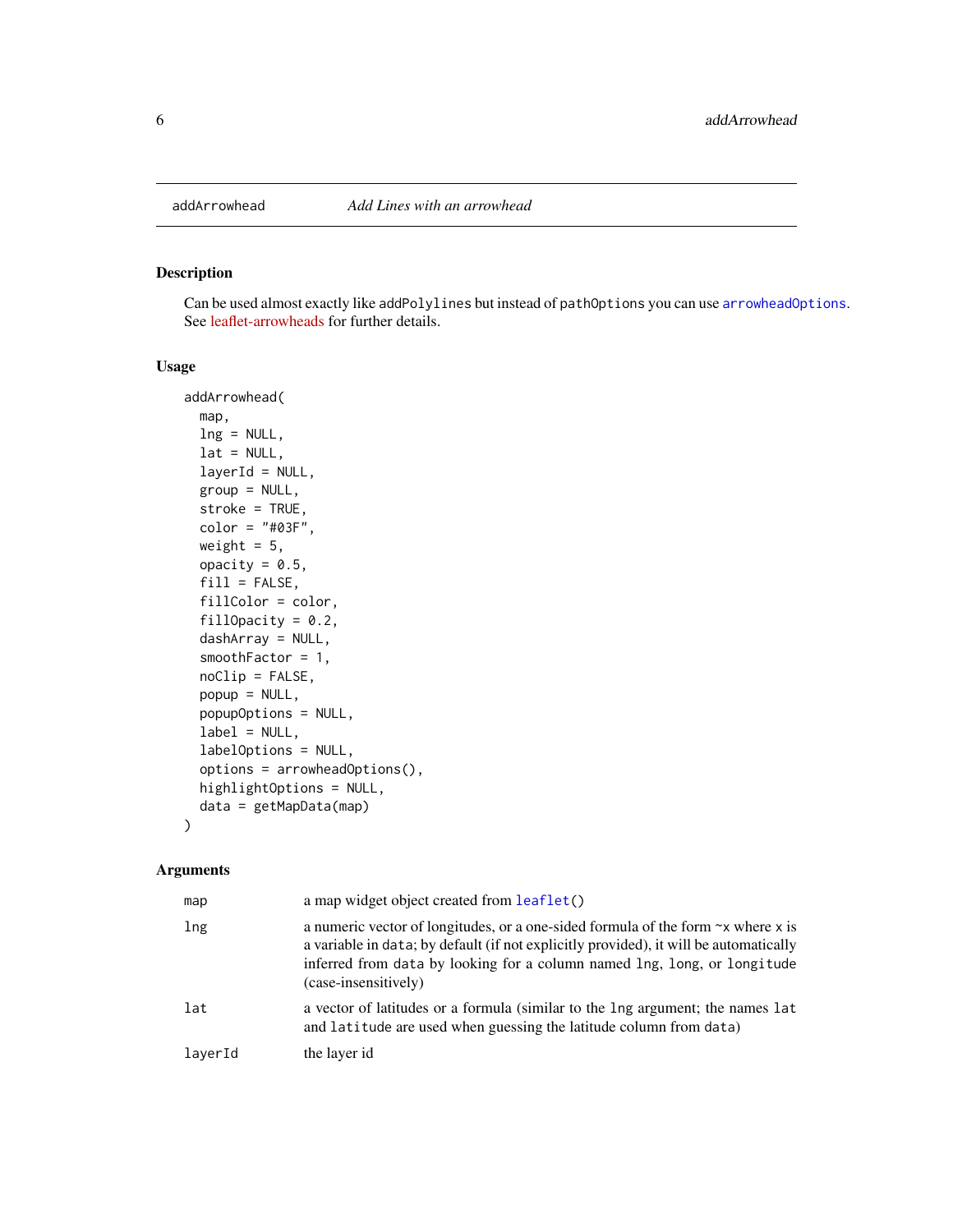# addArrowhead 7 and 7 and 7 and 7 and 7 and 7 and 7 and 7 and 7 and 7 and 7 and 7 and 7 and 7 and 7 and 7 and 7 and 7 and 7 and 7 and 7 and 7 and 7 and 7 and 7 and 7 and 7 and 7 and 7 and 7 and 7 and 7 and 7 and 7 and 7 and

| group            | the name of the group the newly created layers should belong to (for clearGroup<br>and addLayersControl purposes). Human-friendly group names are permitted-<br>they need not be short, identifier-style names. Any number of layers and even<br>different types of layers (e.g. markers and polygons) can share the same group<br>name. |
|------------------|------------------------------------------------------------------------------------------------------------------------------------------------------------------------------------------------------------------------------------------------------------------------------------------------------------------------------------------|
| stroke           | whether to draw stroke along the path (e.g. the borders of polygons or circles)                                                                                                                                                                                                                                                          |
| color            | stroke color                                                                                                                                                                                                                                                                                                                             |
| weight           | stroke width in pixels                                                                                                                                                                                                                                                                                                                   |
| opacity          | stroke opacity (or layer opacity for tile layers)                                                                                                                                                                                                                                                                                        |
| $f$ ill          | whether to fill the path with color (e.g. filling on polygons or circles)                                                                                                                                                                                                                                                                |
| fillColor        | fill color                                                                                                                                                                                                                                                                                                                               |
| fillOpacity      | fill opacity                                                                                                                                                                                                                                                                                                                             |
| dashArray        | a string that defines the stroke dash pattern                                                                                                                                                                                                                                                                                            |
| smoothFactor     | how much to simplify the polyline on each zoom level (more means better per-<br>formance and less accurate representation)                                                                                                                                                                                                               |
| noClip           | whether to disable polyline clipping                                                                                                                                                                                                                                                                                                     |
| popup            | a character vector of the HTML content for the popups (you are recommended<br>to escape the text using htmlEscape() for security reasons)                                                                                                                                                                                                |
| popupOptions     | A Vector of popup0ptions to provide popups                                                                                                                                                                                                                                                                                               |
| label            | a character vector of the HTML content for the labels                                                                                                                                                                                                                                                                                    |
| labelOptions     | A Vector of labelOptions to provide label options for each label. Default NULL                                                                                                                                                                                                                                                           |
| options          | A named list of options. See arrowheadOptions                                                                                                                                                                                                                                                                                            |
| highlightOptions |                                                                                                                                                                                                                                                                                                                                          |
|                  | Options for highlighting the shape on mouse over.                                                                                                                                                                                                                                                                                        |
| data             | the data object from which the argument values are derived; by default, it is the<br>data object provided to leaflet() initially, but can be overridden                                                                                                                                                                                  |

# Value

A modified leaflet map with a polyline with arrowheads

# References

<https://github.com/slutske22/leaflet-arrowheads>

# See Also

Other Arrowhead Functions: [arrowheadOptions\(](#page-38-1)), [clearArrowhead\(](#page-40-1)), [removeArrowhead\(](#page-68-2))

```
library(leaflet)
leaflet() %>%
  addArrowhead(data = atlStorms2005)
```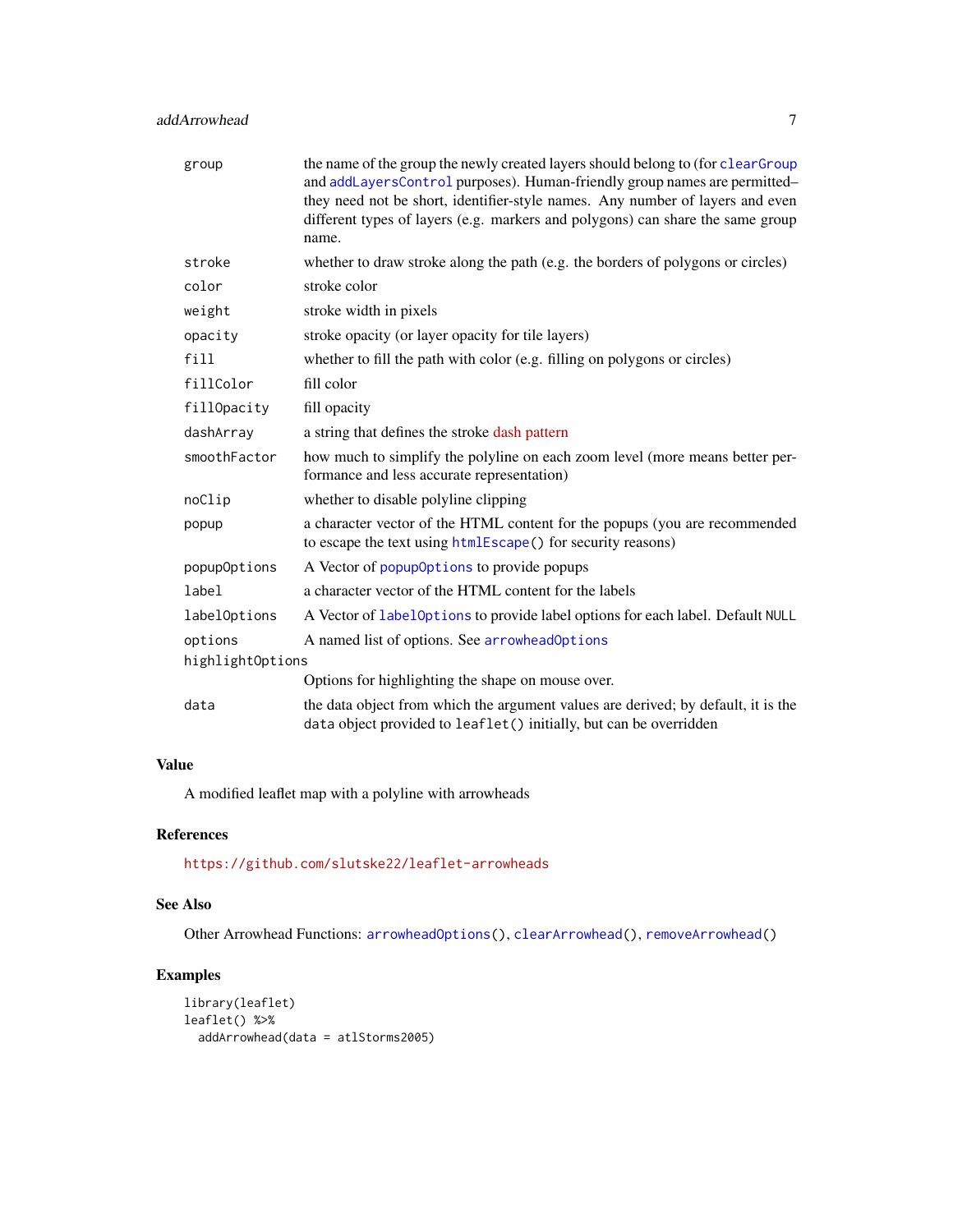<span id="page-7-1"></span><span id="page-7-0"></span>addContextmenu *Add contextmenu Plugin*

#### Description

Add a contextmenu to the map or markers/vector layers.

#### Usage

addContextmenu(map)

#### Arguments

map a map widget object created from [leaflet](#page-0-0)

#### Details

This function is only used to include the required JavaScript and CSS bindings and to set up some Shiny event handlers.

#### Contextmenu initialization: The contextmenu for

- the map must be defined in [leafletOptions](#page-0-0).
- the markers/vector layers must be defined in [markerOptions](#page-0-0) or [pathOptions](#page-0-0).

Contextmenu selection: When a contextmenu is selected, a Shiny input with the ID "MAPID\_contextmenu\_select" is set ('MAPID' refers to the map's id).

If the selected contextmenu item is triggered from:

- the map, the returned list contains the text of the item.
- the markers, the returned list also contains the layerId, group, lat, lng and label.
- the vector layers, the returned list also contains the layerId, group and label.

#### Value

A leaflet map object

#### References

<https://github.com/aratcliffe/Leaflet.contextmenu>

# See Also

Other Contextmenu Functions: [addItemContextmenu\(](#page-15-1)), [context\\_mapmenuItems\(](#page-43-1)), [context\\_markermenuItems\(](#page-43-2)), [context\\_menuItem\(](#page-44-1)), [hideContextmenu\(](#page-51-1)), [insertItemContextmenu\(](#page-54-1)), [mapmenuItems\(](#page-60-1)), [markermenuItems\(](#page-61-1)), [menuItem\(](#page-61-2)), [removeItemContextmenu\(](#page-69-1)), [removeallItemsContextmenu\(](#page-67-1)), [setDisabledContextmenu\(](#page-73-1)), [showContextmenu\(](#page-75-1))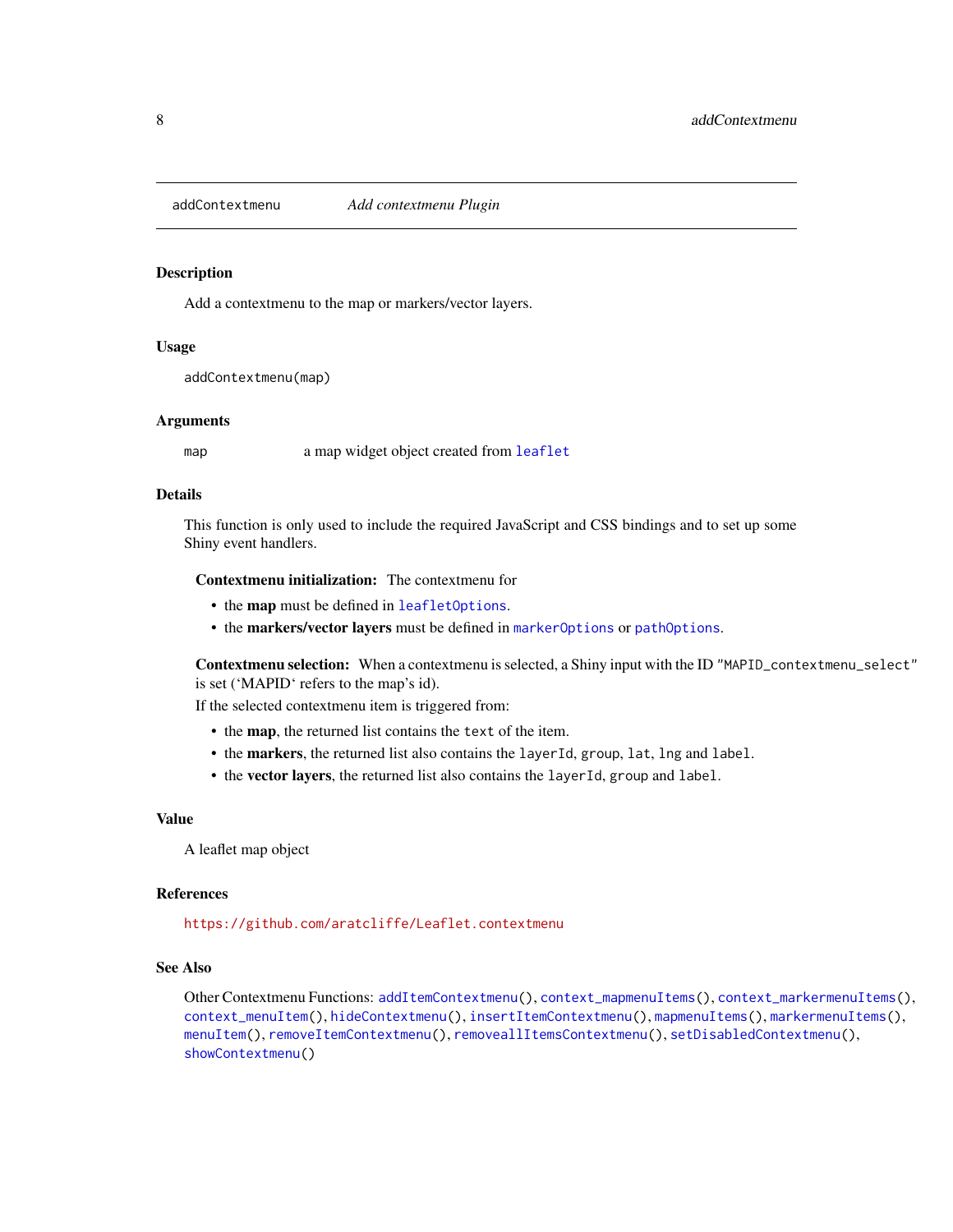# <span id="page-8-0"></span>addEasyprint 9

# Examples

```
library(leaflet)
leaflet(options = leafletOptions(
    contextmenu = TRUE,
   contextmenuWidth = 200,
   contextmenuItems =
    context_mapmenuItems(
       context_menuItem("Zoom Out", "function(e) {this.zoomOut()}", disabled=FALSE),
       "-",
       context_menuItem("Zoom In", "function(e) {this.zoomIn()}")))) %>%
  addTiles(group = "base") %>%
  addContextmenu() %>%
  addMarkers(data = breweries91, label = \simbrewery,
          layerId = \simfounded, group = "marker",
          options = markerOptions(
            contextmenu = TRUE,
            contextmenuWidth = 200,
            contextmenuItems =
              context_markermenuItems(
                context_menuItem(text = "Show Marker Coords",
                         callback = "function(e) {alert(e.latlng);}",
                         index = 1)
          ))
```

|  | addEasyprint | Add easyPrint Plugin |
|--|--------------|----------------------|
|--|--------------|----------------------|

# Description

Add a control, which allows to print or export a map as .PNG.

# Usage

```
addEasyprint(map, options = easyprintOptions())
```
# Arguments

| map     | a map widget object created from leaflet       |
|---------|------------------------------------------------|
| options | A named list of options. See easyprint Options |

# Value

A leaflet map object

# References

<https://github.com/rowanwins/leaflet-easyPrint>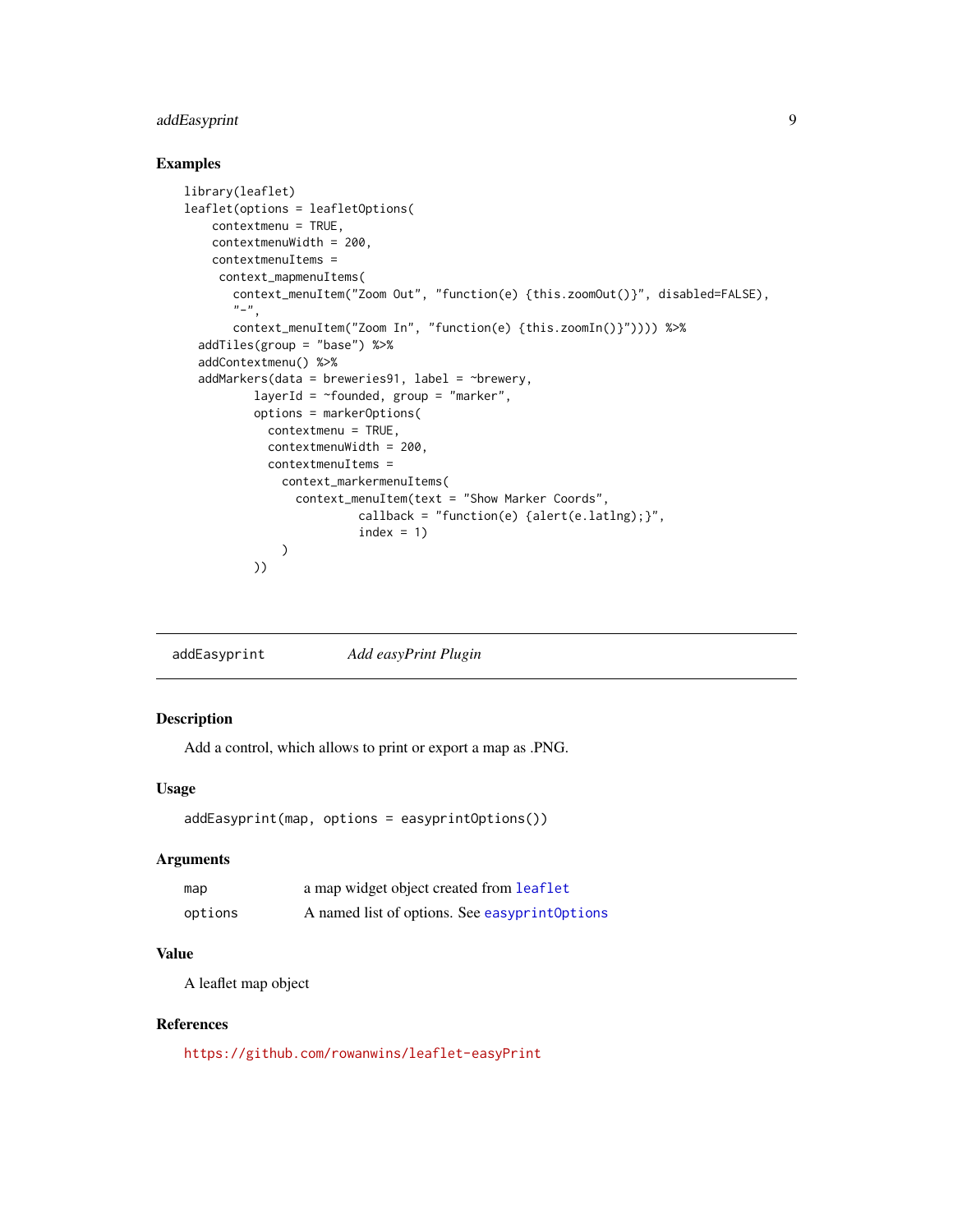# See Also

Other EasyPrint Functions: [easyprintMap\(](#page-45-1)), [easyprintOptions\(](#page-46-1)), [removeEasyprint\(](#page-69-2))

#### Examples

```
library(leaflet)
leaflet() %>%
  addTiles() %>%
  addEasyprint(options = easyprintOptions(
    title = 'Print map',
    position = 'bottomleft',
    exportOnly = TRUE))
```
addGIBS *Add GIBS Layers*

# Description

A leaflet plugin for NASA EOSDIS GIBS imagery integration. 154 products are available. The date can be set dynamically for multi-temporal products. No-data pixels of MODIS Multiband Imagery can be made transparent.

#### Usage

```
addGIBS(
  map,
  layers = NULL,
  group = NULL,dates = NULL,
  opacity = 0.5,
  transparent = TRUE
\mathcal{L}
```
#### Arguments

| map         | a map widget object created from leaflet()                                                                                                                                                                                                                                                                                               |
|-------------|------------------------------------------------------------------------------------------------------------------------------------------------------------------------------------------------------------------------------------------------------------------------------------------------------------------------------------------|
| layers      | A character vector of GIBS-layers. See gibs_layers                                                                                                                                                                                                                                                                                       |
| group       | the name of the group the newly created layers should belong to (for clearGroup<br>and addLayersControl purposes). Human-friendly group names are permitted-<br>they need not be short, identifier-style names. Any number of layers and even<br>different types of layers (e.g. markers and polygons) can share the same group<br>name. |
| dates       | Date object. If multiple layers are added, you can add a Date vector of the<br>same length                                                                                                                                                                                                                                               |
| opacity     | Numeric value determining the opacity. If multiple layers are added, you can<br>add a numeric vector of the same length                                                                                                                                                                                                                  |
| transparent | Should the layer be transparent. If multiple layers are added, you can add a<br>boolean vector of the same length                                                                                                                                                                                                                        |

<span id="page-9-0"></span>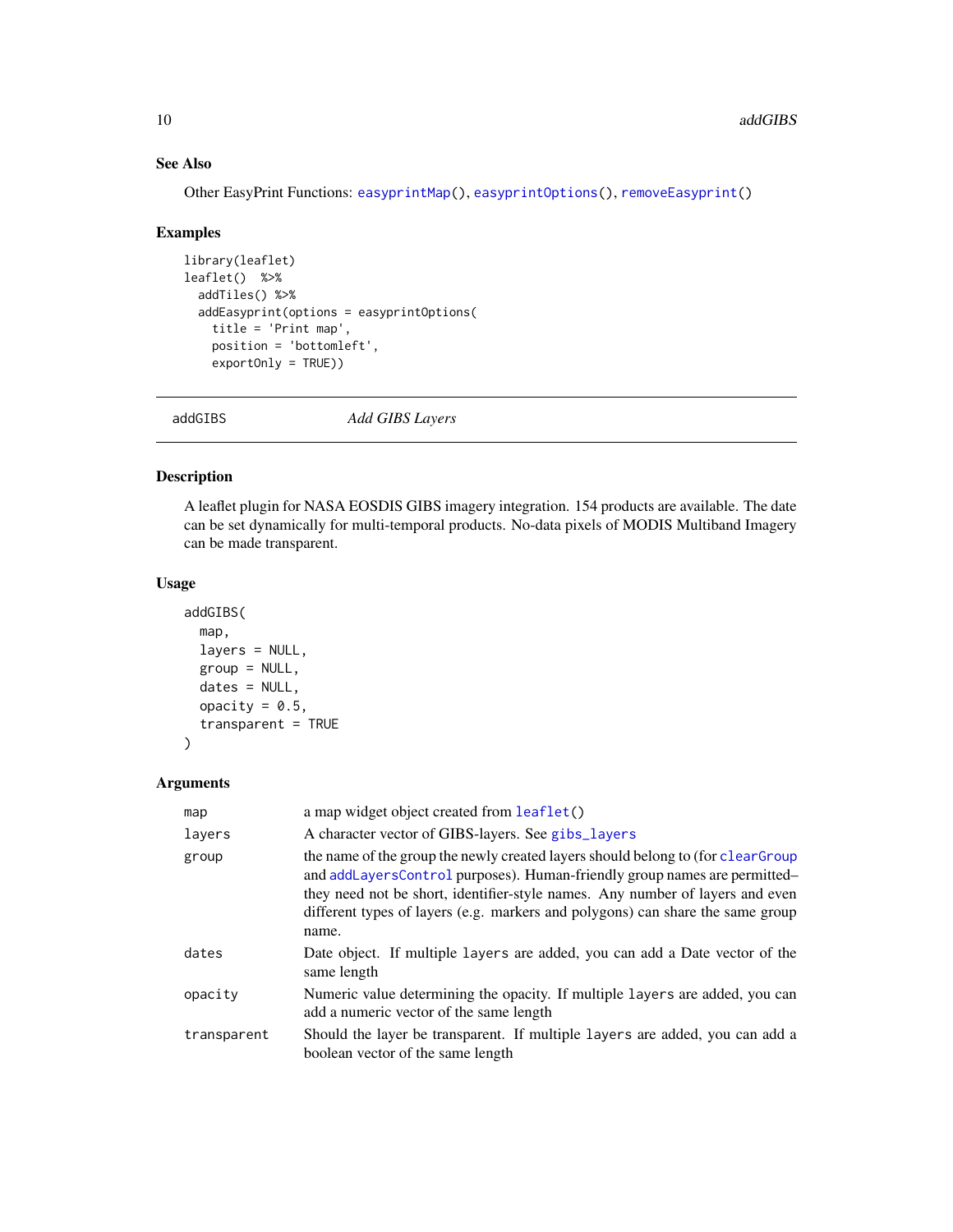# <span id="page-10-0"></span>addHeightgraph 11

#### Value

the new map object

#### References

<https://github.com/aparshin/leaflet-GIBS>

# See Also

Other GIBS Functions: [setDate\(](#page-73-2)), [setTransparent\(](#page-75-2))

### Examples

```
library(leaflet)
library(leaflet.extras2)
layers <- gibs_layers$title[c(35, 128, 185)]
leaflet() %>%
  addTiles() %>%
  setView(9, 50, 4) %>%
  addGIBS(layers = layers,
          dates = Sys.Date() - 1,
          group = layers) %>%
  addLayersControl(overlayGroups = layers)
```
addHeightgraph *Add a Heightgraph layer*

#### Description

Visualize height information and road attributes of linestring segments. The linestrings must be a Simple Feature LINESTRING Z and are transformed to GeoJSON. The function therefore inherits arguments from [addGeoJSON](#page-0-0).

```
addHeightgraph(
  map,
  data = NULL,
  columns = NULL,
  layerId = NULL,
  group = NULL,color = "#03F",weight = 5,
  opacity = 0.5,
  dashArray = NULL,
  smoothFactor = 1,
```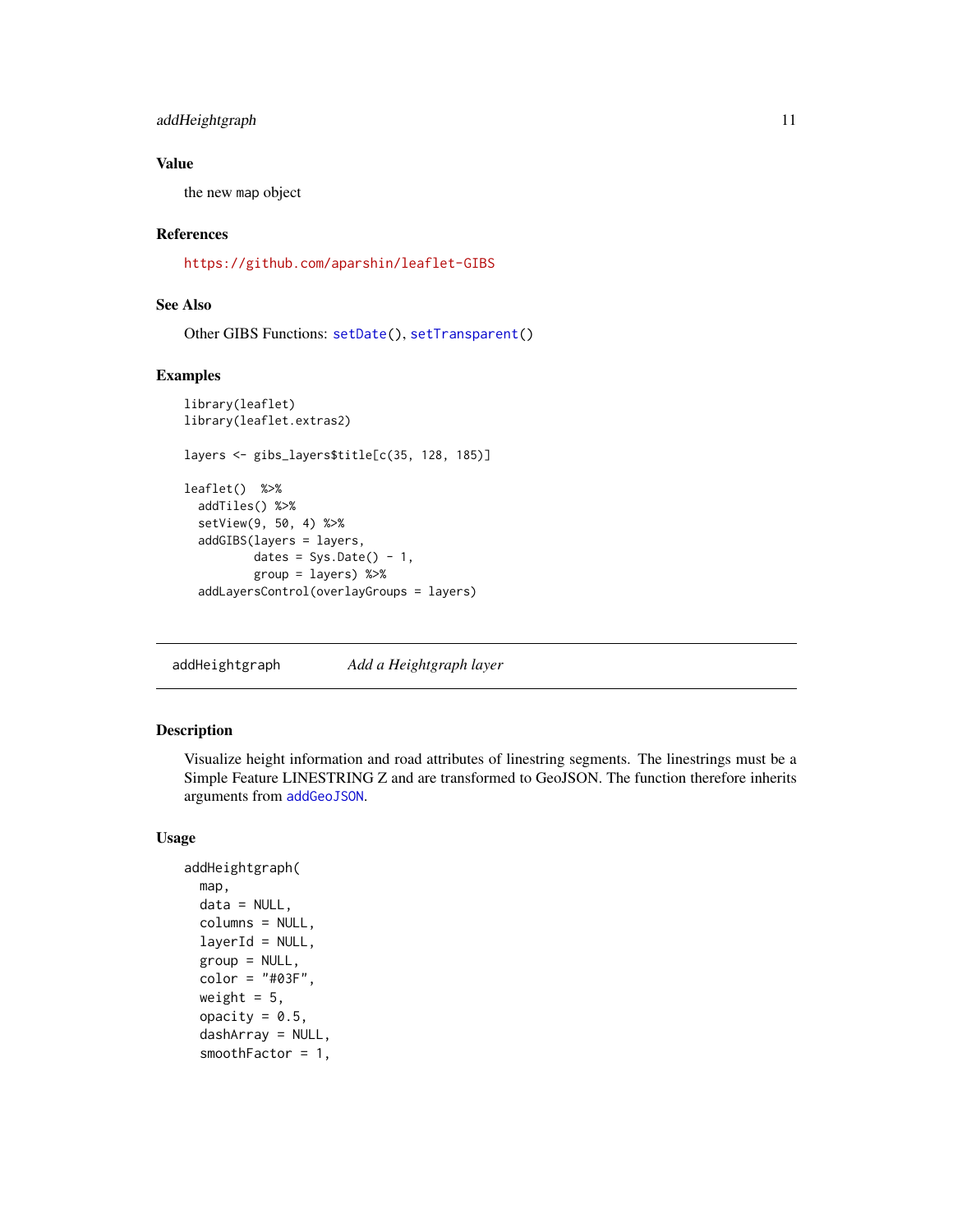```
noClip = FALSE,
 pathOpts = leaflet::pathOptions(),
 options = heightgraphOptions()
\lambda
```
# Arguments

| map          | a map widget object created from leaflet()                                                                                                                                                                                                                                                                                               |
|--------------|------------------------------------------------------------------------------------------------------------------------------------------------------------------------------------------------------------------------------------------------------------------------------------------------------------------------------------------|
| data         | A Simple Feature LINESTRING with Z dimension.                                                                                                                                                                                                                                                                                            |
| columns      | A character vector of the columns you want to include in the heightgraph control                                                                                                                                                                                                                                                         |
| layerId      | the layer id                                                                                                                                                                                                                                                                                                                             |
| group        | the name of the group the newly created layers should belong to (for clearGroup<br>and addLayersControl purposes). Human-friendly group names are permitted-<br>they need not be short, identifier-style names. Any number of layers and even<br>different types of layers (e.g. markers and polygons) can share the same group<br>name. |
| color        | stroke color                                                                                                                                                                                                                                                                                                                             |
| weight       | stroke width in pixels                                                                                                                                                                                                                                                                                                                   |
| opacity      | stroke opacity (or layer opacity for tile layers)                                                                                                                                                                                                                                                                                        |
| dashArray    | a string that defines the stroke dash pattern                                                                                                                                                                                                                                                                                            |
| smoothFactor | how much to simplify the polyline on each zoom level (more means better per-<br>formance and less accurate representation)                                                                                                                                                                                                               |
| noClip       | whether to disable polyline clipping                                                                                                                                                                                                                                                                                                     |
| pathOpts     | List of further options for the path. See pathOptions                                                                                                                                                                                                                                                                                    |
| options      | List of further plugin options. See heightgraph0ptions                                                                                                                                                                                                                                                                                   |

#### Value

the new map object

#### Note

When used in Shiny, 3 events update a certain Shiny Input:

- 1. A click updates input\$MAPID\_heightgraph\_click
- 2. A mouseover updates input\$MAPID\_heightgraph\_mouseover
- 3. A mouseout updates input\$MAPID\_heightgraph\_mouseout

If you want to explicitly remove the Heightgraph control, please use [removeControl](#page-0-0) with the layerId = "hg\_control".

# References

<https://github.com/GIScience/Leaflet.Heightgraph>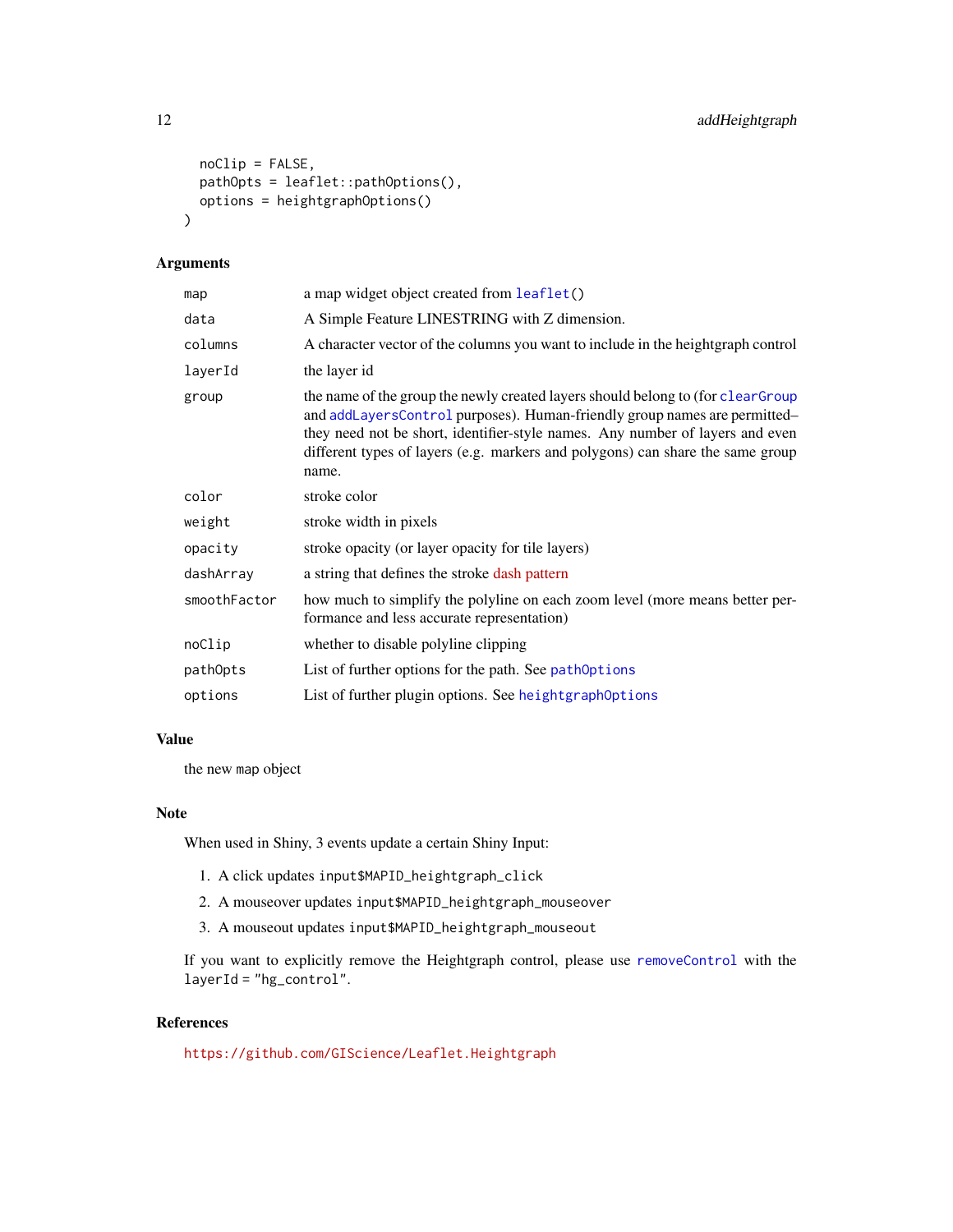#### <span id="page-12-0"></span>addHexbin 13

# See Also

Other Heightgraph Functions: [heightgraphOptions\(](#page-49-1))

#### Examples

```
## Not run:
library(leaflet)
library(leaflet.extras2)
library(sf)
data <- st_cast(st_as_sf(leaflet::atlStorms2005[4,]), "LINESTRING")
data <- st_transform(data, 4326)
data <- data.frame(st_coordinates(data))
data$elev <- runif(nrow(data), 10, 500)
data$L1 <- NULL
L1 \leftarrow round(seq.int(1, 4, length.out = nrow(data)))
data <- st_as_sf(st_sfc(lapply(split(data, L1), sfg_linestring)))
data <- st_as_sf(st_sfc(lapply(split(data, L1), function(x) {
    st_linestring(as.matrix(x))
})))
data$steepness <- 1:nrow(data)
data$suitability <- nrow(data):1
data$popup <- apply(data, 1, function(x) {
 sprintf("Steepness: %s<br>Suitability: %s", x$steepness, x$suitability)
})
leaflet() %>%
  addTiles(group = "base") %>%
  addHeightgraph(color = "red", columns = c("steepness", "suitability"),
                 opacity = 1, data = data, group = "heightgraph",options = heightgraphOptions(width = 400))
## End(Not run)
```
addHexbin *Add a Hexbin layer*

#### **Description**

Create dynamic hexbin-based heatmaps on Leaflet maps. This plugin leverages the data-binding power of d3 to allow you to dynamically update the data and visualize the transitions.

```
addHexbin(
 map,
  ln g = NULL,lat = NULL,radius = 20,
```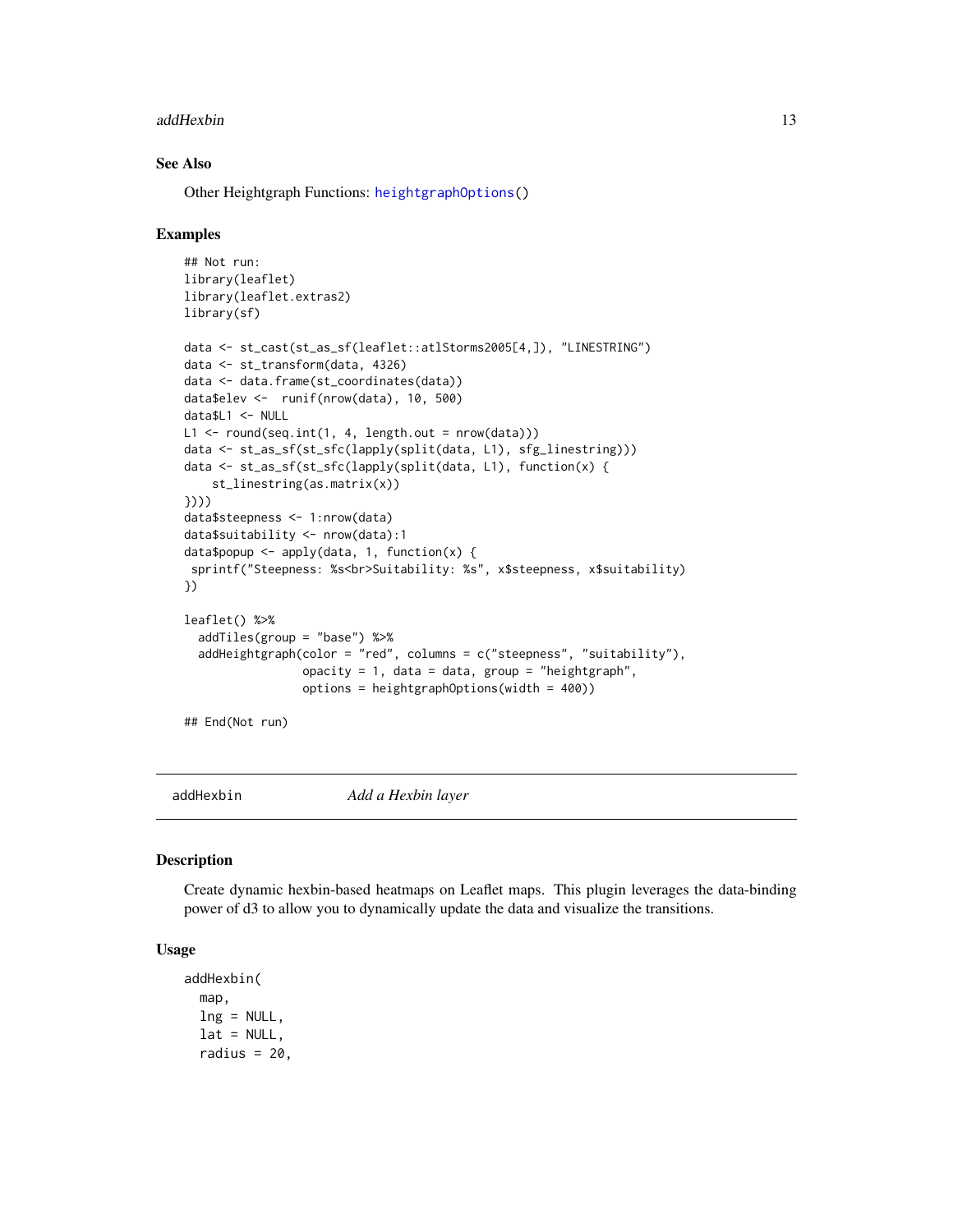```
layerId = NULL,group = NULL,
 opacity = 0.5,
 options = hexbinOptions(),
 data = getMapData(map)
)
```
# Arguments

| map     | a map widget object created from leaflet()                                                                                                                                                                                                                                                                                                |
|---------|-------------------------------------------------------------------------------------------------------------------------------------------------------------------------------------------------------------------------------------------------------------------------------------------------------------------------------------------|
| lng     | a numeric vector of longitudes, or a one-sided formula of the form $\sim x$ where x is<br>a variable in data; by default (if not explicitly provided), it will be automatically<br>inferred from data by looking for a column named lng, long, or longitude<br>(case-insensitively)                                                       |
| lat     | a vector of latitudes or a formula (similar to the lng argument; the names lat<br>and latitude are used when guessing the latitude column from data)                                                                                                                                                                                      |
| radius  | Radius of the hexbin layer                                                                                                                                                                                                                                                                                                                |
| layerId | the layer id                                                                                                                                                                                                                                                                                                                              |
| group   | the name of the group the newly created layers should belong to (for clear Group<br>and addLayersControl purposes). Human-friendly group names are permitted-<br>they need not be short, identifier-style names. Any number of layers and even<br>different types of layers (e.g. markers and polygons) can share the same group<br>name. |
| opacity | Opacity of the hexbin layer                                                                                                                                                                                                                                                                                                               |
| options | List of further options. See hexbinOptions                                                                                                                                                                                                                                                                                                |
| data    | the data object from which the argument values are derived; by default, it is the<br>data object provided to leaflet() initially, but can be overridden                                                                                                                                                                                   |

# Value

the new map object

# Note

Currently doesn't respect layerId nor group.

# References

<https://github.com/Asymmetrik/leaflet-d3#hexbins-api>

# See Also

Other Hexbin-D3 Functions: [clearHexbin\(](#page-41-1)), [hexbinOptions\(](#page-50-1)), [hideHexbin\(](#page-52-1)), [showHexbin\(](#page-76-1)), [updateHexbin\(](#page-83-1))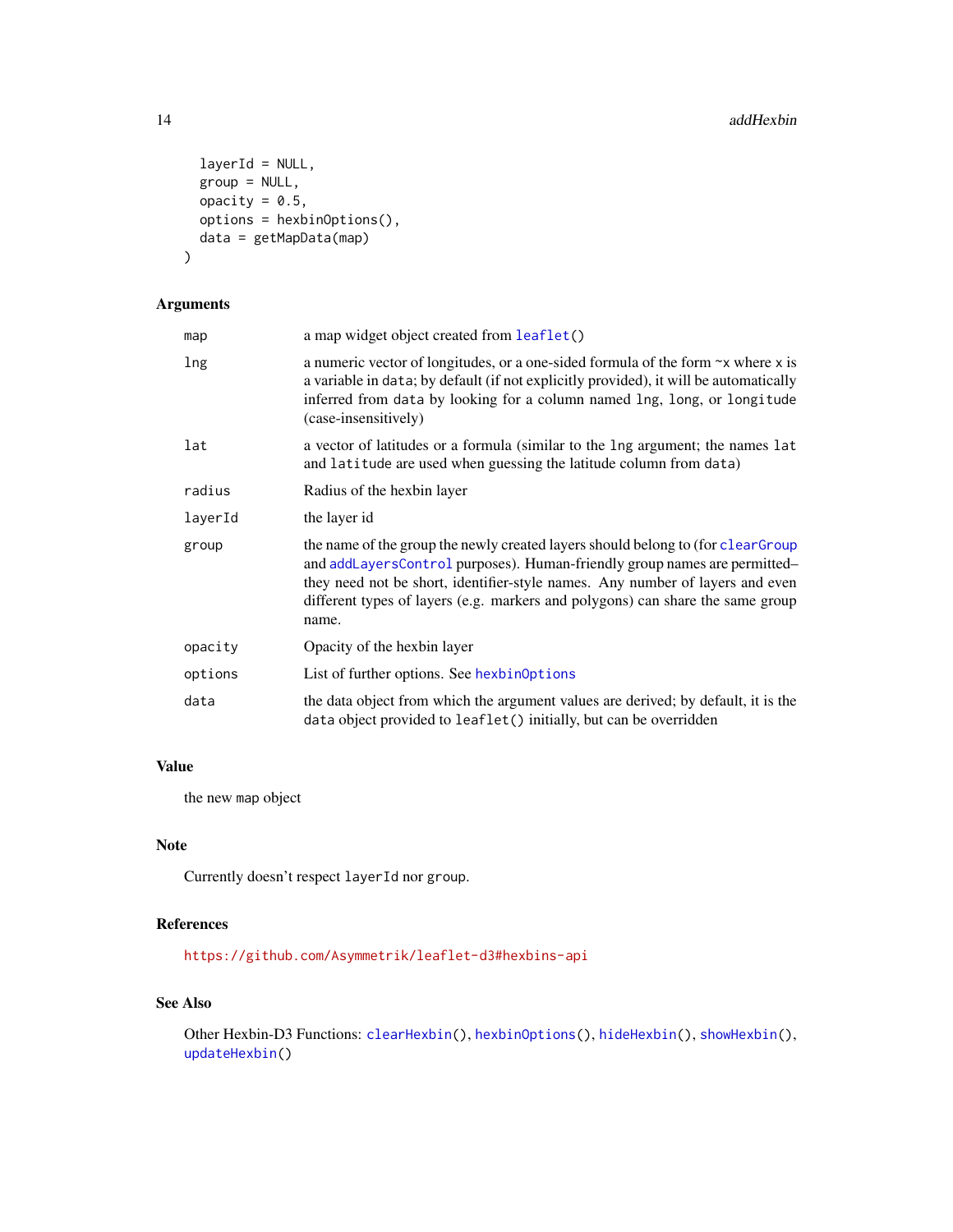# <span id="page-14-0"></span>addHistory 15

# Examples

```
library(leaflet)
library(leaflet.extras2)
n < -1000df <- data.frame(lat = rnorm(n, 42.0285, .01),
                ln g = rnorm(n, -93.65, .01)leaflet() %>%
  addTiles() %>%
  addHexbin(lng = df$lng, lat = df$lat,
           options = hexbinOptions(
               colorRange = c("red", "yellow", "blue"),
               radiusRange = c(10, 20)))
```
addHistory *Add History Plugin*

# Description

The plugin enables tracking of map movements in a history similar to a web browser. By default, it is a simple pair of buttons – back and forward.

#### Usage

addHistory(map, layerId = NULL, options = historyOptions())

#### Arguments

| map     | a map widget object created from leaflet     |
|---------|----------------------------------------------|
| laverId | the control id                               |
| options | A named list of options. See history Options |

#### Value

the new map object

# References

<https://github.com/cscott530/leaflet-history>

#### See Also

Other History Functions: [clearFuture\(](#page-40-2)), [clearHistory\(](#page-42-1)), [goBackHistory\(](#page-48-1)), [goForwardHistory\(](#page-48-2)), [historyOptions\(](#page-52-2))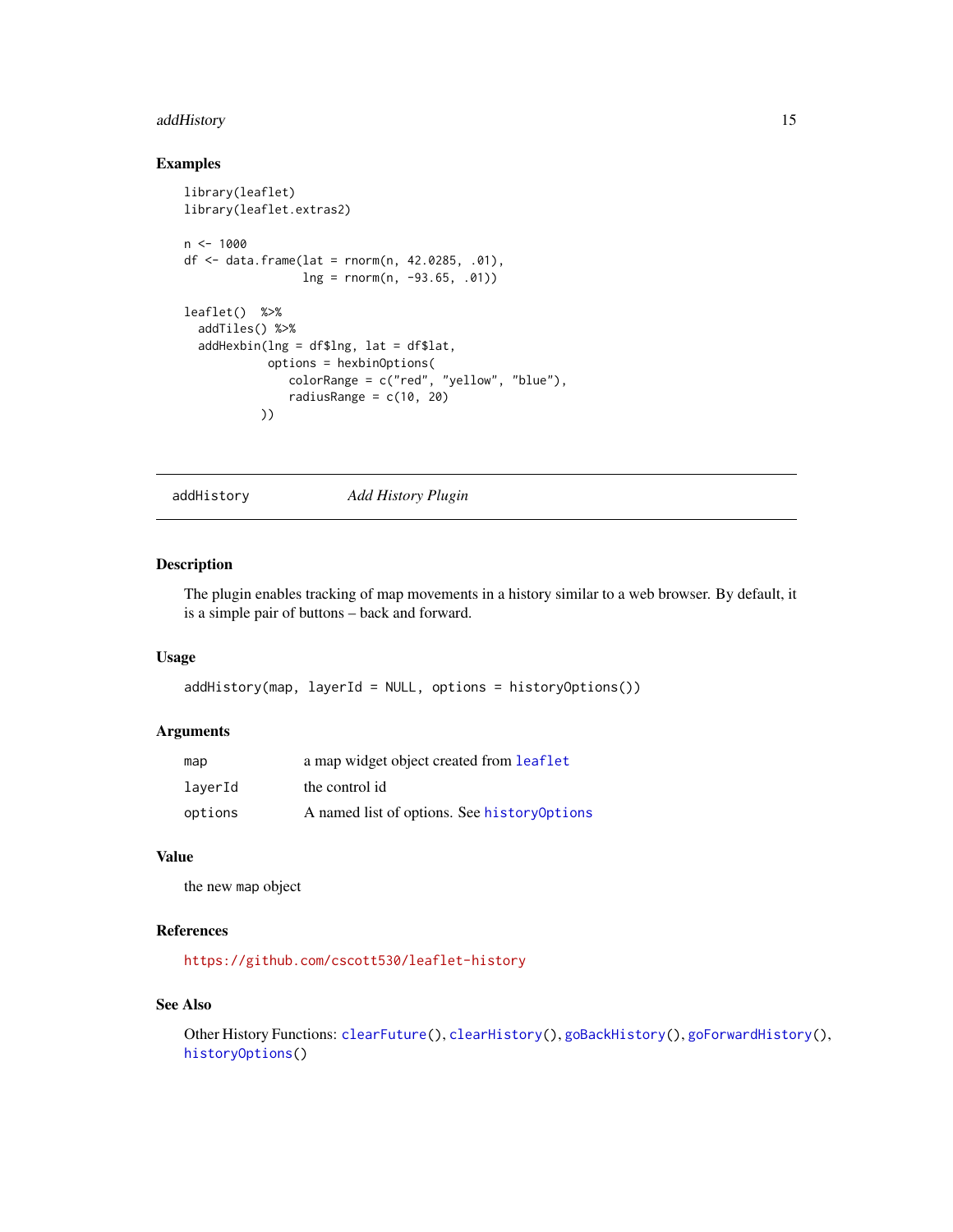# Examples

```
library(leaflet)
leaflet() %>%
  addTiles() %>%
  addHistory()
```
<span id="page-15-1"></span>addItemContextmenu *addItemContextmenu*

#### Description

Add a new contextmenu menu item

#### Usage

addItemContextmenu(map, option)

# Arguments

| map    | a map widget object created from leaflet |
|--------|------------------------------------------|
| option | new menu item to add                     |

#### Value

A leaflet map object

#### See Also

```
Other Contextmenu Functions: addContextmenu(), context_mapmenuItems(), context_markermenuItems(),
context_menuItem(), hideContextmenu(), insertItemContextmenu(), mapmenuItems(), markermenuItems(),
menuItem(), removeItemContextmenu(), removeallItemsContextmenu(), setDisabledContextmenu(),
showContextmenu()
```
addLabelgun *Add addLabelgun Plugin*

#### Description

The plugin allows to avoid cluttering in marker labels and gives priority to labels of your choice (with higher weight).

```
addLabelgun(map, group = NULL, weight = NULL, entries = NULL)
```
<span id="page-15-0"></span>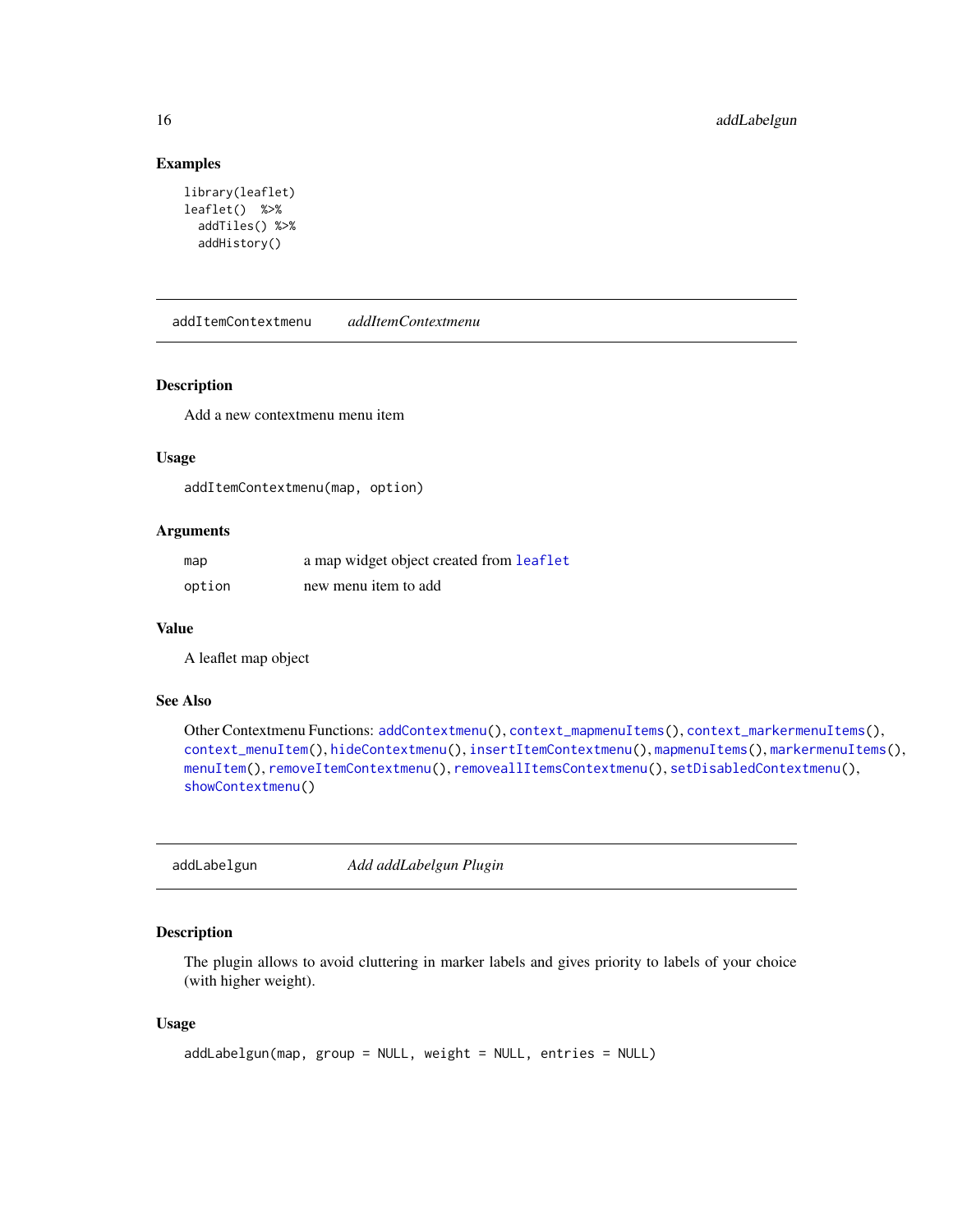# <span id="page-16-0"></span>addLeafletsync 17

#### Arguments

| map     | A map widget object created from leaflet                                                                                                                                                                                                                                                                           |
|---------|--------------------------------------------------------------------------------------------------------------------------------------------------------------------------------------------------------------------------------------------------------------------------------------------------------------------|
| group   | The group name of the layer/s for which label collisions are to be avoided. To see<br>the effects of this plugin the label Options of the markers must be configured<br>with either permanent $=$ TRUE or no Hide $=$ TRUE.                                                                                        |
| weight  | An optional weight for markers. If a vector is given, the length should match<br>the number of all markers in the corresponding groups. If a numeric value is<br>specified, it is used for each marker and thus no prioritization of the labels takes<br>place. In all other cases a random integer is calculated. |
| entries | A numeric value, a higher value relates to faster insertion and slower search, and<br>vice versa. The default is 10                                                                                                                                                                                                |

#### Value

A leaflet map object

#### Note

It is important to invoke the function after the markers have been added to the map. Otherwise nothing will happen.

#### References

<https://github.com/Geovation/labelgun>

<span id="page-16-1"></span>addLeafletsync *Synchronize multiple Leaflet map*

# Description

The plugin allows you to synchronize and unsynchronize multiple leaflet maps in a Shiny application. You can pass additional options to [leafletsyncOptions](#page-56-1). For more information see [Leaflet.Sync](https://github.com/jieter/Leaflet.Sync)

```
addLeafletsync(
 map,
  ids = NULL,synclist = "all",
  options = leafletsyncOptions()
\mathcal{E}
```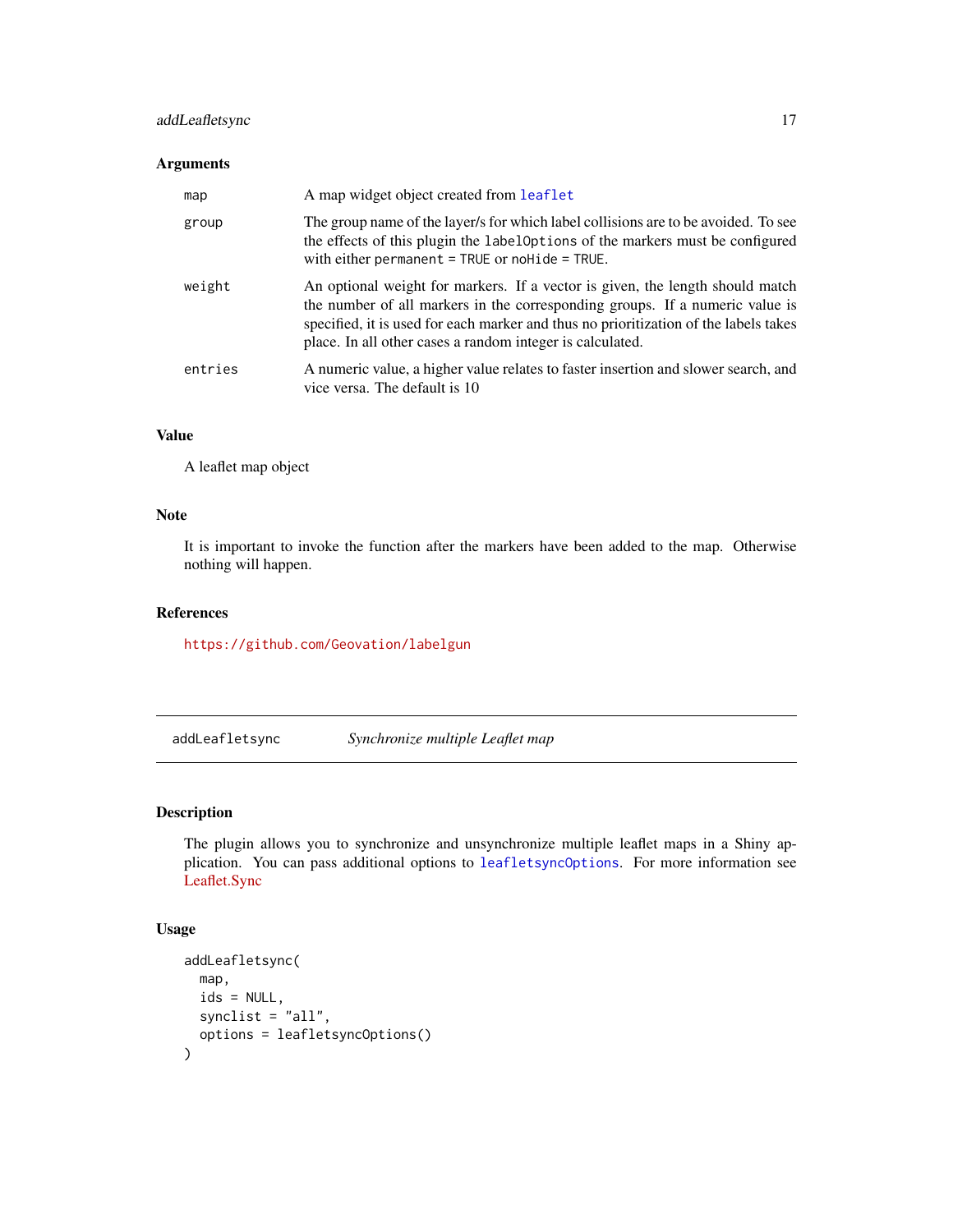#### <span id="page-17-0"></span>Arguments

| map      | the map                                                                                                                                                                                                                                                                                                                                                                                                                     |
|----------|-----------------------------------------------------------------------------------------------------------------------------------------------------------------------------------------------------------------------------------------------------------------------------------------------------------------------------------------------------------------------------------------------------------------------------|
| ids      | the map ids to be synced. If you use a synclist, you may leave it NULL. The<br>unique names and values of synclist will be used.                                                                                                                                                                                                                                                                                            |
| synclist | The synchronization list. The default is 'all', which creates a list of all possible<br>combinations of ids. For a more detailed control, a named list can be passed in<br>this form $list(m1 = c("m2", 'm3"), m2 = c("m1", 'm3"), m3 = c("m1", 'm2"))$ ,<br>where the names and values represent map-ids. The names of the lists serve as<br>a basis and the list values are the maps to be kept in sync with the basemap. |
| options  | A named list of options. See leafletsync0ptions. If you want to add differ-<br>ent options to multiple maps, you can wrap the options in a named list, with the<br>names being the map-ids. See the example in ./inst/examples/offset_continuous.R                                                                                                                                                                          |

# Value

A modified leaflet map

#### Note

If you synchronize multiple maps, a map may not yet be initialized and therefore cannot be used. Make sure to use addLeafletsync after all maps have been rendered.

#### References

<https://github.com/jieter/Leaflet.Sync>

#### See Also

Other leafletsync Functions: [addLeafletsyncDependency\(](#page-17-1)), [isSynced\(](#page-55-1)), [leafletsyncOptions\(](#page-56-1)), [unsync\(](#page-82-1))

<span id="page-17-1"></span>addLeafletsyncDependency

*Add the Leaflet Sync JS dependencies*

# Description

Sometimes it makes sense to include the Leaflet Sync dependencies already before synchronizing maps. For example, if you want to use the 'L.Sync.offsetHelper'. See the example in ./inst/examples/offsetHelper.R

#### Usage

```
addLeafletsyncDependency(map)
```
#### Arguments

map the map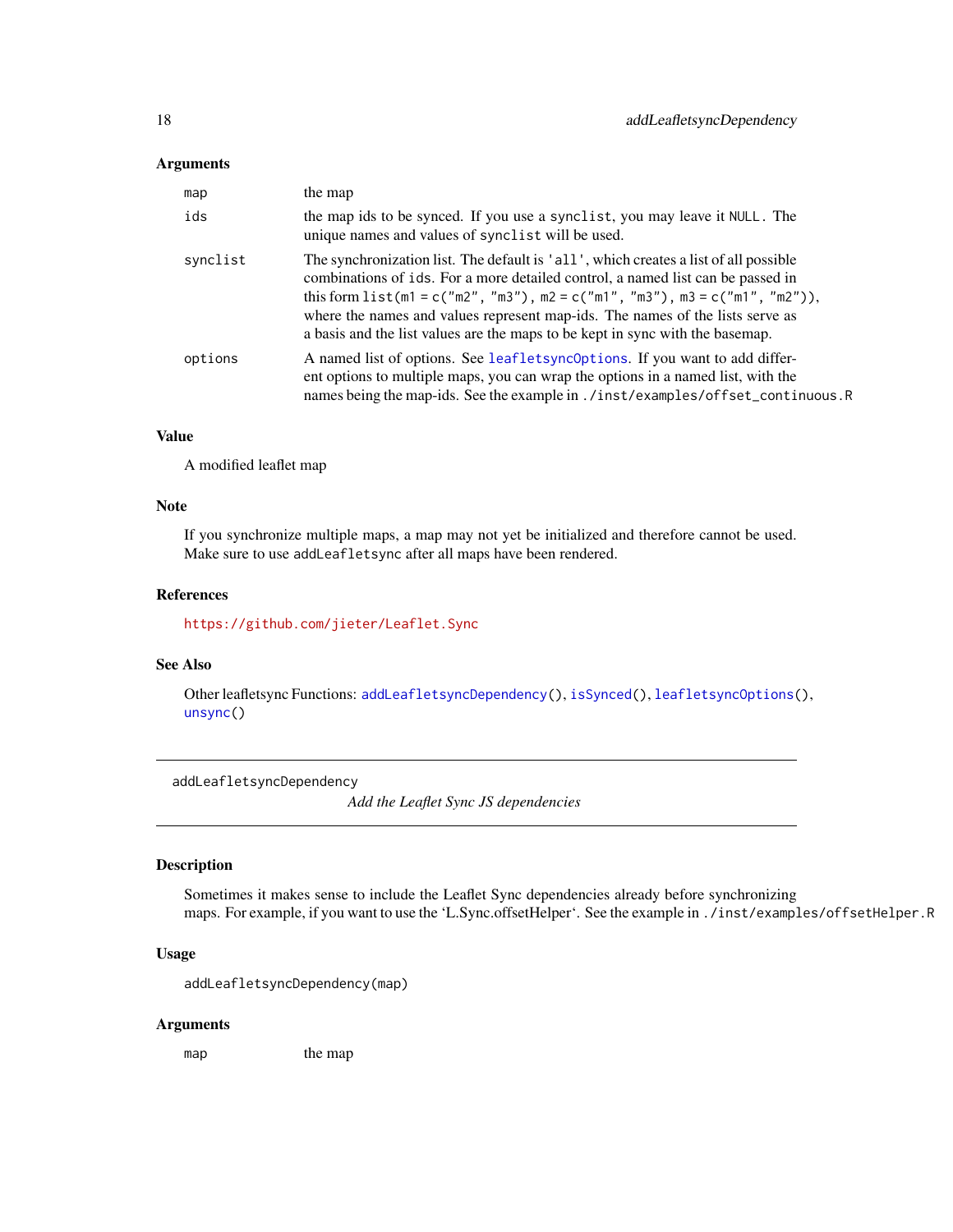# <span id="page-18-0"></span>addMapkeyMarkers 19

# Value

A modified leaflet map

# See Also

Other leafletsync Functions: [addLeafletsync\(](#page-16-1)), [isSynced\(](#page-55-1)), [leafletsyncOptions\(](#page-56-1)), [unsync\(](#page-82-1))

addMapkeyMarkers *Add Mapkey Markers*

# Description

Add Mapkey Markers

# Usage

```
addMapkeyMarkers(
  map,
  ln g = NULL,lat = NULL,layerId = NULL,group = NULL,
  icon = NULL,
  popup = NULL,popupOptions = NULL,
  label = NULL,labelOptions = NULL,
  options = leaflet::markerOptions(),
  clusterOptions = NULL,
  clusterId = NULL,
  data = leaflet::getMapData(map)
\mathcal{L}
```
# Arguments

| map     | the map to add mapkey Markers to.                                                                                                                                                                                                                                                   |
|---------|-------------------------------------------------------------------------------------------------------------------------------------------------------------------------------------------------------------------------------------------------------------------------------------|
| lng     | a numeric vector of longitudes, or a one-sided formula of the form $\sim x$ where x is<br>a variable in data; by default (if not explicitly provided), it will be automatically<br>inferred from data by looking for a column named lng, long, or longitude<br>(case-insensitively) |
| lat     | a vector of latitudes or a formula (similar to the lng argument; the names lat<br>and latitude are used when guessing the latitude column from data)                                                                                                                                |
| laverId | the layer id                                                                                                                                                                                                                                                                        |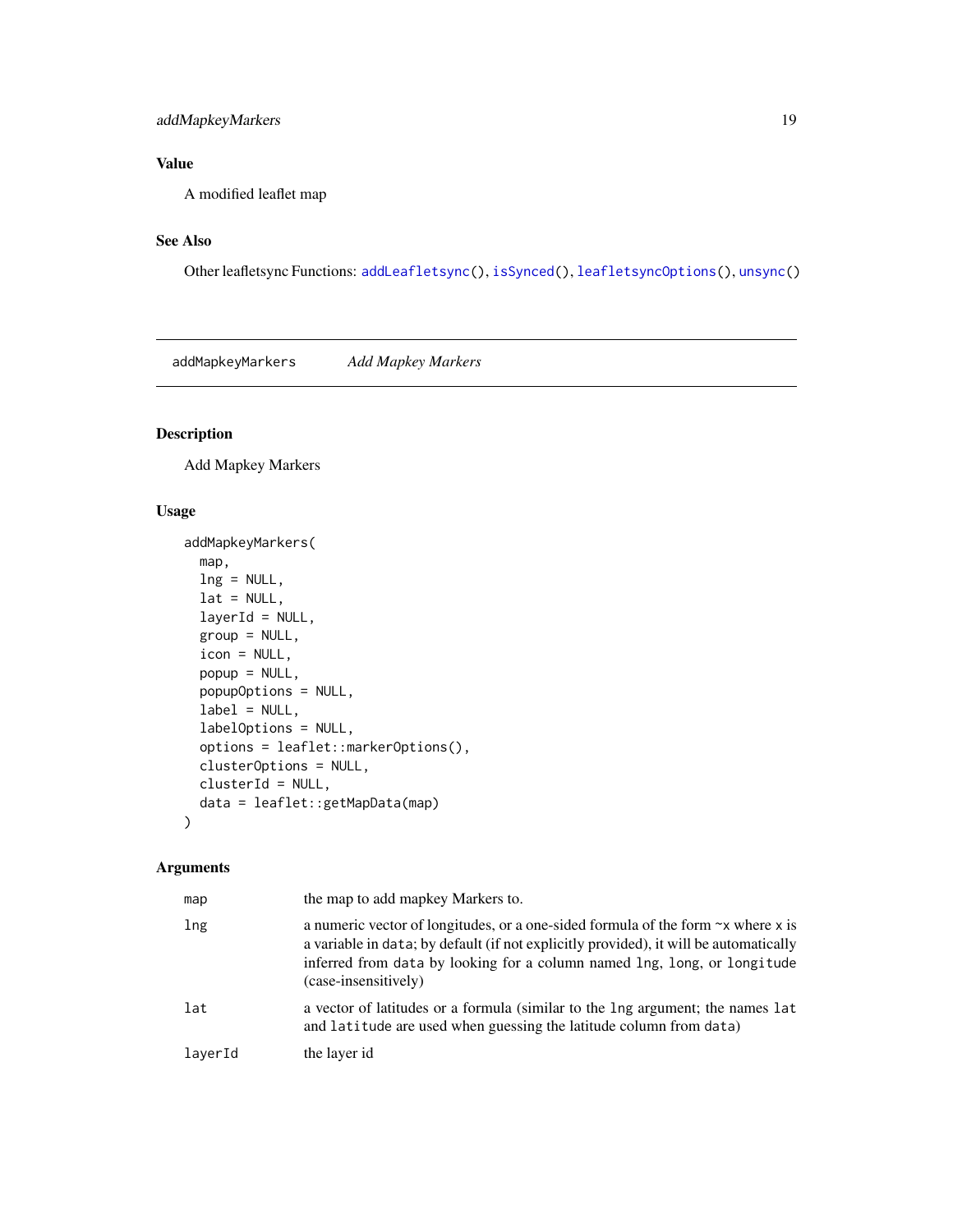| group        | the name of the group the newly created layers should belong to (for clear Group<br>and addLayersControl purposes). Human-friendly group names are permitted-<br>they need not be short, identifier-style names. Any number of layers and even<br>different types of layers (e.g. markers and polygons) can share the same group<br>name. |
|--------------|-------------------------------------------------------------------------------------------------------------------------------------------------------------------------------------------------------------------------------------------------------------------------------------------------------------------------------------------|
| icon         | the icon(s) for markers;                                                                                                                                                                                                                                                                                                                  |
| popup        | a character vector of the HTML content for the popups (you are recommended<br>to escape the text using htmlEscape() for security reasons)                                                                                                                                                                                                 |
| popupOptions | A Vector of popup0ptions to provide popups                                                                                                                                                                                                                                                                                                |
| label        | a character vector of the HTML content for the labels                                                                                                                                                                                                                                                                                     |
| labelOptions | A Vector of labeloptions to provide label options for each label. Default NULL                                                                                                                                                                                                                                                            |
| options      | a list of extra options for markers. See marker Options                                                                                                                                                                                                                                                                                   |
|              | cluster0ptions if not NULL, markers will be clustered using Leaflet.markercluster; you can use<br>markerClusterOptions() to specify marker cluster options                                                                                                                                                                                |
| clusterId    | the id for the marker cluster layer                                                                                                                                                                                                                                                                                                       |
| data         | the data object from which the argument values are derived; by default, it is the<br>data object provided to leaflet () initially, but can be overridden                                                                                                                                                                                  |

# Value

the new map object

# References

<https://github.com/mapshakers/leaflet-mapkey-icon>

#### See Also

Other Mapkey Functions: [\[.leaflet\\_mapkey\\_icon\\_set\(](#page-84-1)), [makeMapkeyIcon\(](#page-56-2)), [mapkeyIconList\(](#page-58-1)), [mapkeyIcons\(](#page-59-1))

```
library(leaflet)
leaflet() %>%
  addTiles() %>%
  addMapkeyMarkers(data = breweries91,
                  icon = makeMapkeyIcon(icon = "mapkey",
                                          iconSize = 30,
                                           boxShadow = FALSE,
                                           background = "transparent"),
                  group = "mapkey",
                  label = <math>\sim</math> state, popup = <math>\sim</math>ville)
```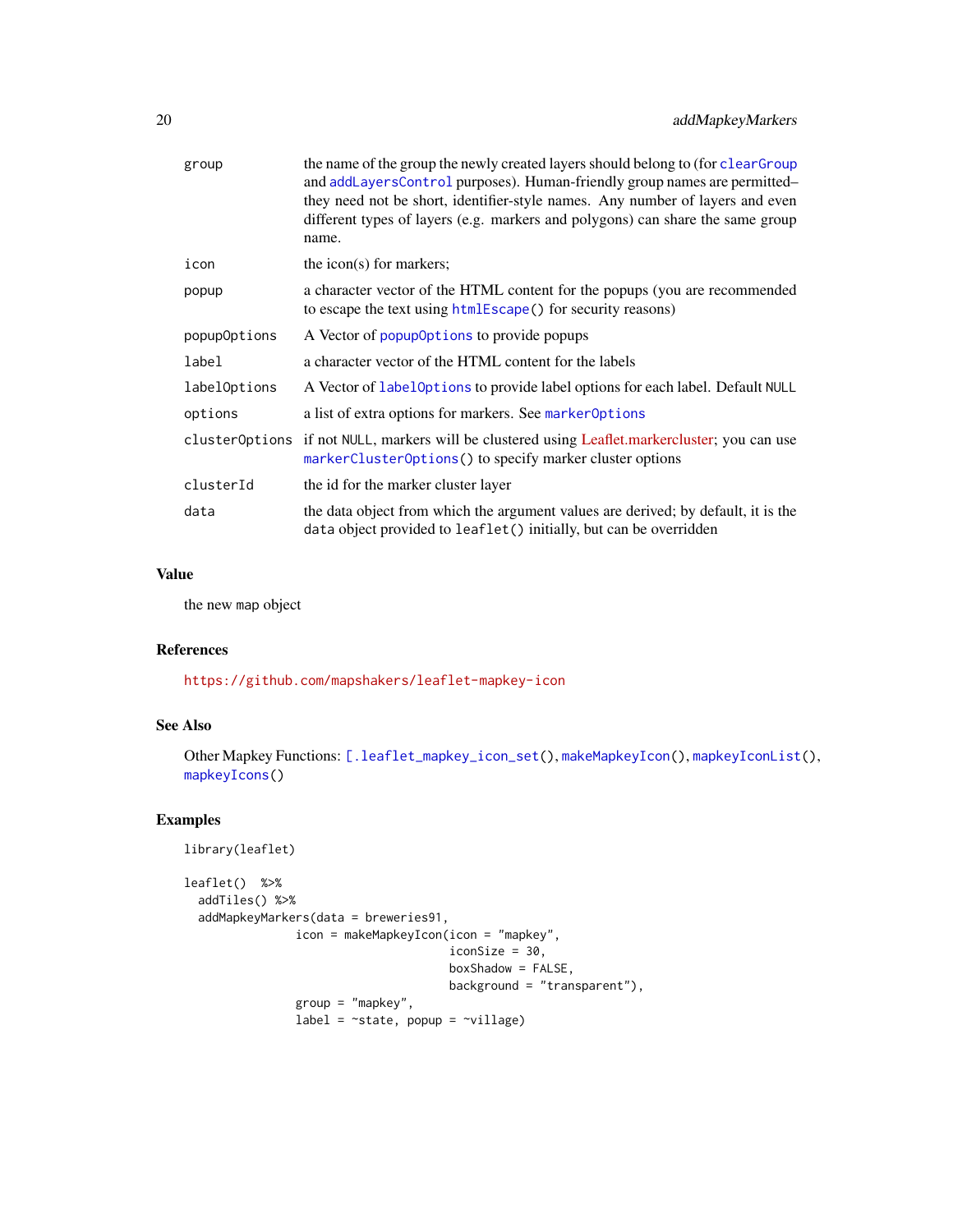<span id="page-20-0"></span>addMovingMarker *Add Moving Markers*

#### Description

The function expects either line or point data as spatial data or as Simple Feature. Alternatively, coordinates can also be passed as numeric vectors.

#### Usage

```
addMovingMarker(
  map,
  lng = NULL,
  lat = NULL,layerId = NULL,group = NULL,
  duration = 2000,
  icon = NULL,
  popup = NULL,
  popupOptions = NULL,
  label = NULL,labelOptions = NULL,
  movingOptions = movingMarkerOptions(),
  options = leaflet::markerOptions(),
  data = leaflet::getMapData(map)
)
```
# Arguments

| map      | the map to add moving markers                                                                                                                                                                                                                                                                                                             |
|----------|-------------------------------------------------------------------------------------------------------------------------------------------------------------------------------------------------------------------------------------------------------------------------------------------------------------------------------------------|
| lng      | a numeric vector of longitudes, or a one-sided formula of the form $\sim$ x where x is<br>a variable in data; by default (if not explicitly provided), it will be automatically<br>inferred from data by looking for a column named lng, long, or longitude<br>(case-insensitively)                                                       |
| lat      | a vector of latitudes or a formula (similar to the lng argument; the names lat<br>and latitude are used when guessing the latitude column from data)                                                                                                                                                                                      |
| layerId  | In order to be able to address the moving markings individually, a layerId is<br>required. If none is specified, one is created that is derived from the current<br>timestamp.                                                                                                                                                            |
| group    | the name of the group the newly created layers should belong to (for clear Group<br>and addLayersControl purposes). Human-friendly group names are permitted-<br>they need not be short, identifier-style names. Any number of layers and even<br>different types of layers (e.g. markers and polygons) can share the same group<br>name. |
| duration | Duration in milliseconds per line segment between 2 points. Can be a vector or<br>a single number. Default is 1000                                                                                                                                                                                                                        |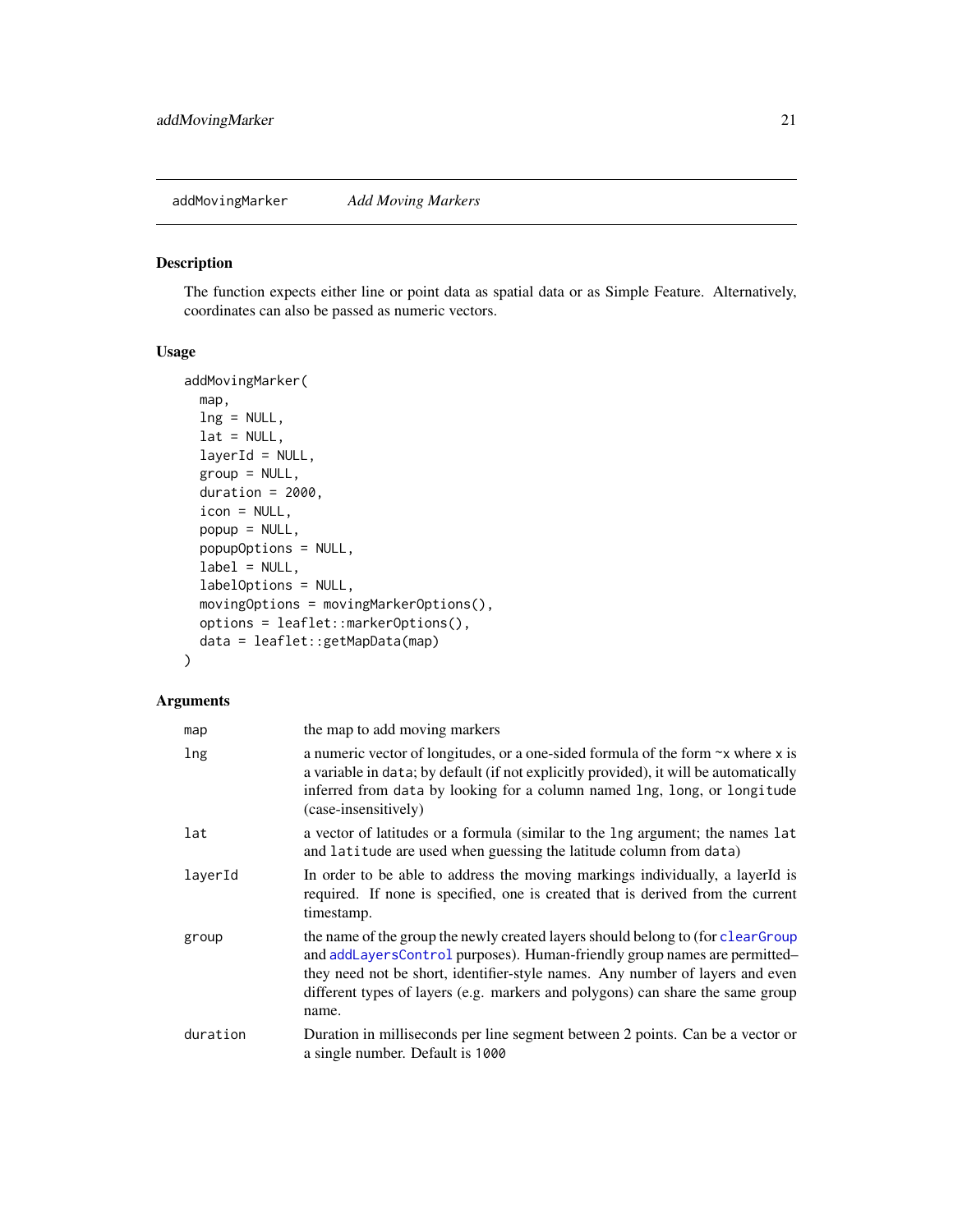<span id="page-21-0"></span>

| icon          | the icon(s) for markers;                                                                                                                                 |
|---------------|----------------------------------------------------------------------------------------------------------------------------------------------------------|
| popup         | a character vector of the HTML content for the popups (you are recommended<br>to escape the text using htmlEscape() for security reasons)                |
| popupOptions  | A Vector of popup0ptions to provide popups                                                                                                               |
| label         | a character vector of the HTML content for the labels                                                                                                    |
| labelOptions  | A Vector of LabelOptions to provide label options for each label. Default NULL                                                                           |
| movingOptions | a list of extra options for moving markers. See moving Marker Options                                                                                    |
| options       | a list of extra options for markers. See marker Options                                                                                                  |
| data          | the data object from which the argument values are derived; by default, it is the<br>data object provided to leaflet () initially, but can be overridden |

#### Value

the new map object

# References

<https://github.com/ewoken/Leaflet.MovingMarker>

# See Also

Other MovingMarker Functions: [movingMarkerOptions\(](#page-62-1)), [startMoving\(](#page-78-1))

# Examples

```
library(sf)
library(leaflet)
library(leaflet.extras2)
df <- sf::st_as_sf(atlStorms2005)[1,]
leaflet() %>%
  addTiles() %>%
  addPolylines(data = df) %>%
  addMovingMarker(data = df,
                  movingOptions = movingMarkerOptions(autostart = TRUE, loop = TRUE),
                  label="I am a pirate!",
                  popup="Arrr")
```
<span id="page-21-1"></span>addOpenweatherCurrent *Add current OpenWeatherMap Marker*

# Description

Add current OpenWeatherMap Marker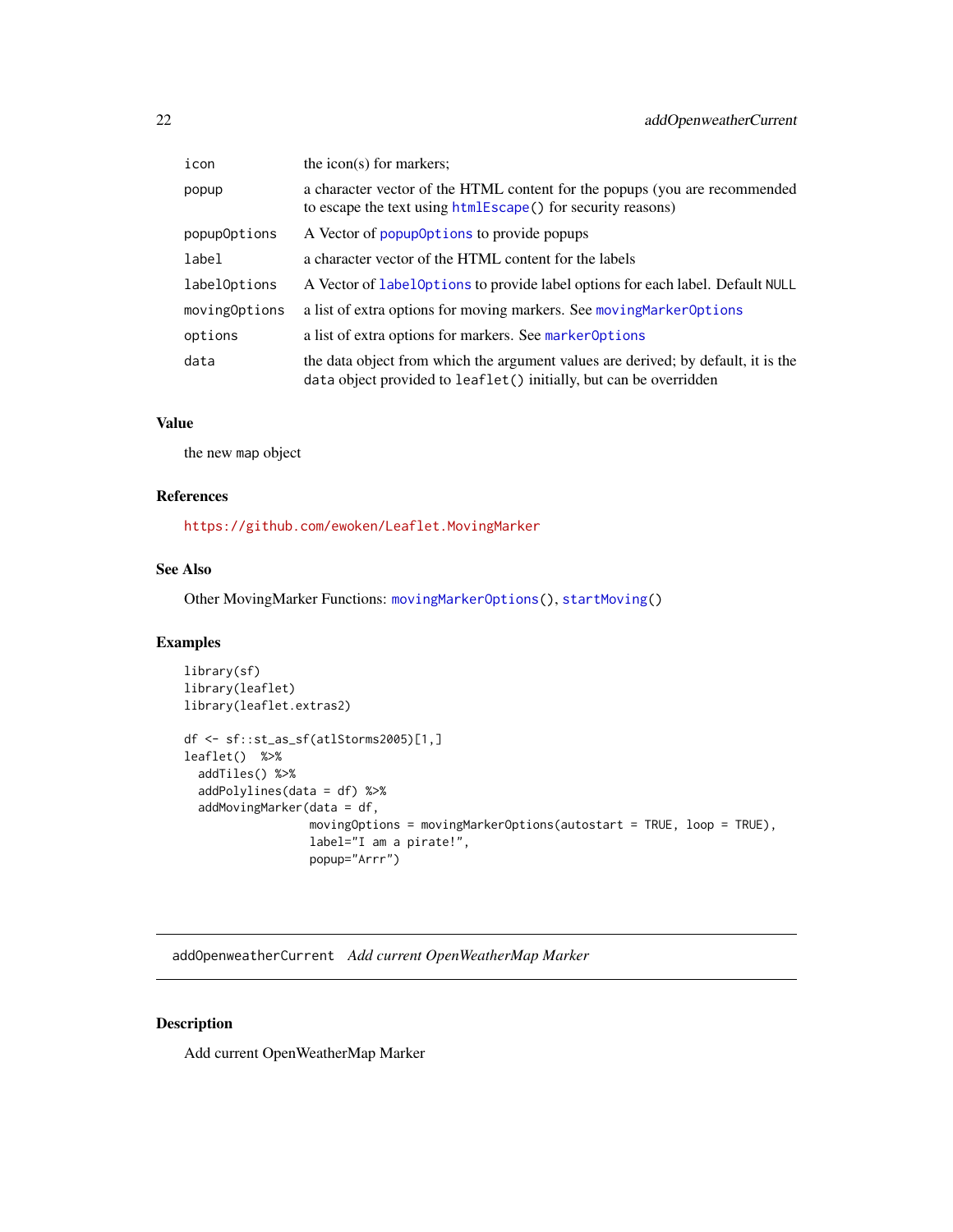# addOpenweatherCurrent 23

# Usage

```
addOpenweatherCurrent(
 map,
  apikey = NULL,
 group = NULL,layerId = NULL,options = openweatherCurrentOptions()
)
```
#### Arguments

| map     | a map widget object created from leaflet()                                                                                                                                                                                                                                                                                               |
|---------|------------------------------------------------------------------------------------------------------------------------------------------------------------------------------------------------------------------------------------------------------------------------------------------------------------------------------------------|
| apikey  | a valid Openweathermap-API key. Get one from here.                                                                                                                                                                                                                                                                                       |
| group   | the name of the group the newly created layers should belong to (for clearGroup<br>and addLayersControl purposes). Human-friendly group names are permitted-<br>they need not be short, identifier-style names. Any number of layers and even<br>different types of layers (e.g. markers and polygons) can share the same group<br>name. |
| layerId | the layer id                                                                                                                                                                                                                                                                                                                             |
| options | List of further options. See openweather Current Options                                                                                                                                                                                                                                                                                 |

# Value

the new map object

# Note

The current weather icons will appear beginning with zoom level 9 and if used in Shiny, a click on an icon will update a Shiny input at input\$MAPID\_owm\_click.

#### References

<https://github.com/trafficonese/leaflet-openweathermap>

# See Also

Other Openweathermap Functions: [addOpenweatherTiles\(](#page-23-1)), [openweatherCurrentOptions\(](#page-63-1)), [openweatherOptions\(](#page-64-1))

```
## Not run:
library(leaflet)
library(leaflet.extras2)
Sys.setenv("OPENWEATHERMAP" = 'Your_API_Key')
leaflet() %>%
  addTiles() %>% setView(9, 50, 9) %>%
```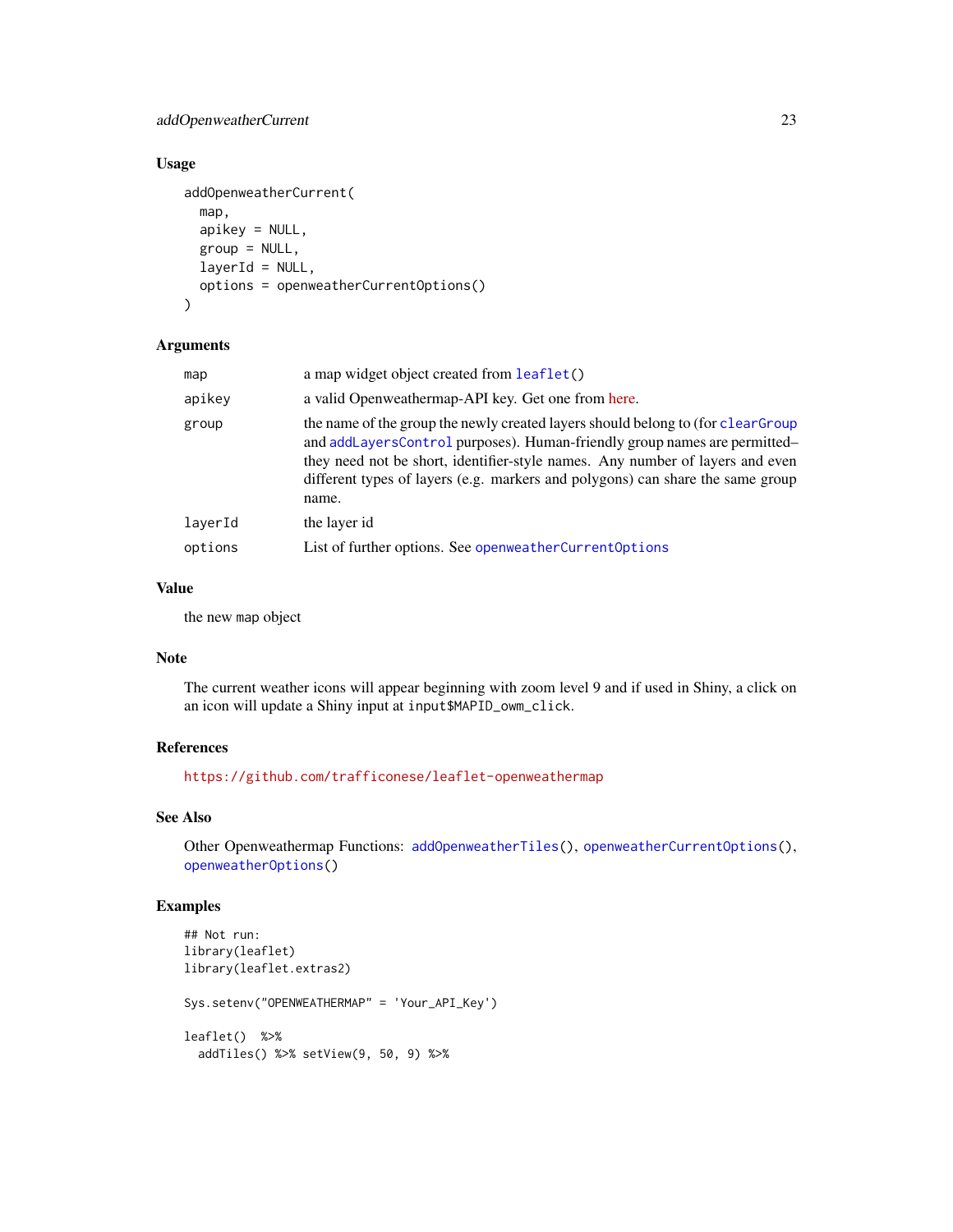```
addOpenweatherCurrent(options = openweatherCurrentOptions(
   lang = "en", popup = TRUE)## End(Not run)
```
<span id="page-23-1"></span>addOpenweatherTiles *Add OpenWeatherMap Tiles*

# Description

Add OpenWeatherMap Tiles

# Usage

```
addOpenweatherTiles(
 map,
  apikey = NULL,
  layers = NULL,
  group = NULL,
 layerId = NULL,
 opacity = 0.5,
 options = openweatherOptions()
)
```
# Arguments

| map     | a map widget object created from leaflet()                                                                                                                                                                                                                                                                                               |
|---------|------------------------------------------------------------------------------------------------------------------------------------------------------------------------------------------------------------------------------------------------------------------------------------------------------------------------------------------|
| apikey  | a valid OpenWeatherMap-API key. Get one from here.                                                                                                                                                                                                                                                                                       |
| layers  | character vector of layers you wish to add to the map. The following lay-<br>ers are currently possible c("clouds", "cloudsClassic", "precipitation",<br>"precipitationClassic", "rain", "rainClassic", "snow", "pressure", "pressureContour",<br>"temperature", "wind").                                                                |
| group   | the name of the group the newly created layers should belong to (for clearGroup<br>and addLayersControl purposes). Human-friendly group names are permitted-<br>they need not be short, identifier-style names. Any number of layers and even<br>different types of layers (e.g. markers and polygons) can share the same group<br>name. |
| layerId | the layer id                                                                                                                                                                                                                                                                                                                             |
| opacity | opacity of the layer                                                                                                                                                                                                                                                                                                                     |
| options | List of further options. See openweather Options                                                                                                                                                                                                                                                                                         |

# Value

the new map object

<span id="page-23-0"></span>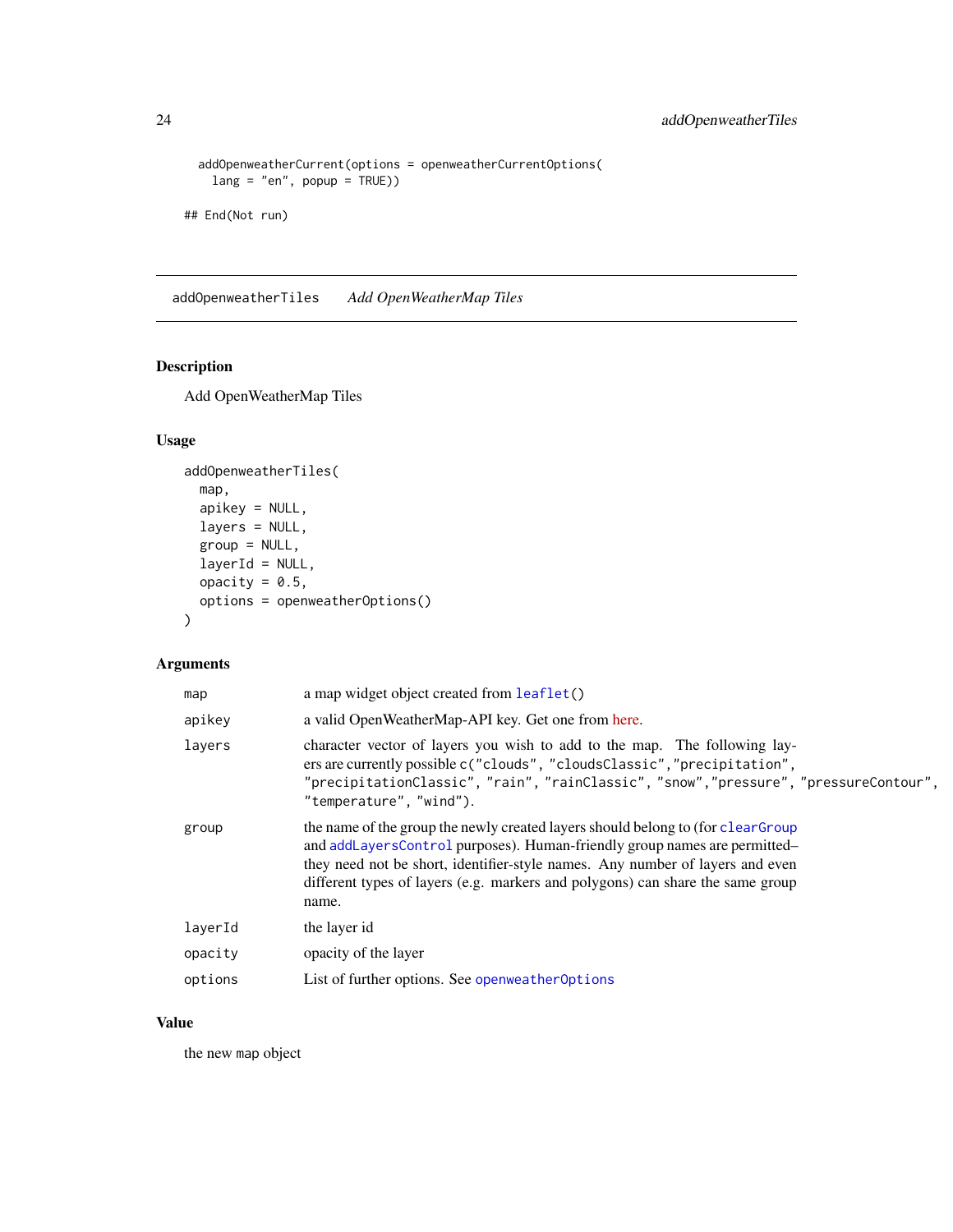#### <span id="page-24-0"></span>addPlayback 25

#### Note

Out of the box a legend image is only available for Pressure, Precipitation Classic, Clouds Classic, Rain Classic, Snow, Temperature and Wind Speed. Please add your own images if you need some more.

#### References

<https://github.com/trafficonese/leaflet-openweathermap>

# See Also

Other Openweathermap Functions: [addOpenweatherCurrent\(](#page-21-1)), [openweatherCurrentOptions\(](#page-63-1)), [openweatherOptions\(](#page-64-1))

#### Examples

```
## Not run:
library(leaflet)
library(leaflet.extras2)
Sys.setenv("OPENWEATHERMAP" = 'Your_API_Key')
leaflet() %>%
 addTiles() %>% setView(9, 50, 6) %>%
 addOpenweatherTiles(layers = "wind")
```

```
## End(Not run)
```
addPlayback *Add Playback to Leaflet*

#### Description

The [LeafletPlayback plugin](https://github.com/hallahan/LeafletPlayback) provides the ability to replay GPS Points in the form of POINT Simple Features. Rather than simply animating a marker along a polyline, the speed of the animation is synchronized to a clock. The playback functionality is similar to a video player; you can start and stop playback or change the playback speed.

```
addPlayback(
 map,
  data,
  time = "time",
  icon = NULL,
  pathOpts = pathOptions(),
  popup = NULL,
  label = NULL,
```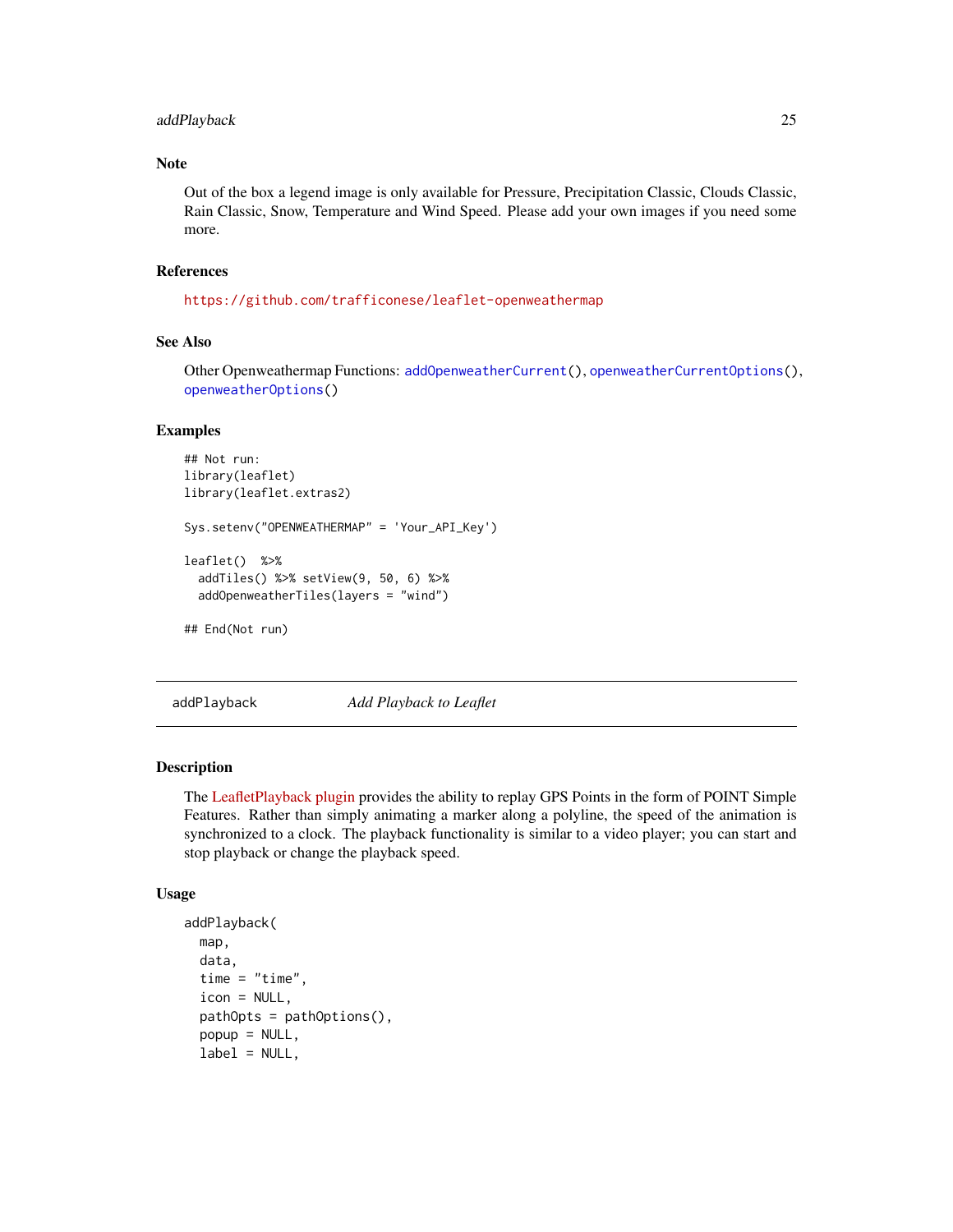```
popupOptions = NULL,
  labelOptions = NULL,
 options = playbackOptions()
\mathcal{L}
```
# Arguments

| map          | a map widget                                                                                   |
|--------------|------------------------------------------------------------------------------------------------|
| data         | data must be a POINT Simple Feature or a list of POINT Simple Feature's with<br>a time column. |
| time         | The column name of the time column. Default is "time".                                         |
| icon         | an icon which can be created with make I con                                                   |
| pathOpts     | style the CircleMarkers with pathOptions                                                       |
| popup        | A formula with the column names for the popup content                                          |
| label        | A formula with the column names for the label content                                          |
| popupOptions | A Vector of popup0ptions to provide popups                                                     |
| labelOptions | A Vector of LabelOptions to provide label options for each label. Default NULL                 |
| options      | List of additional options. See playback0ptions                                                |

# Value

the new map object

#### Note

If used in Shiny, you can listen to 2 events

- 'map-ID'+"\_pb\_mouseover"
- 'map-ID'+"\_pb\_click"

# References

<https://github.com/hallahan/LeafletPlayback>

# See Also

Other Playback Functions: [playbackOptions\(](#page-65-1)), [removePlayback\(](#page-70-1))

```
## Not run:
library(leaflet)
library(leaflet.extras2)
library(sf)
## Single Elements
data <- sf::st_as_sf(leaflet::atlStorms2005[1,])
data <- st_cast(data, "POINT")
```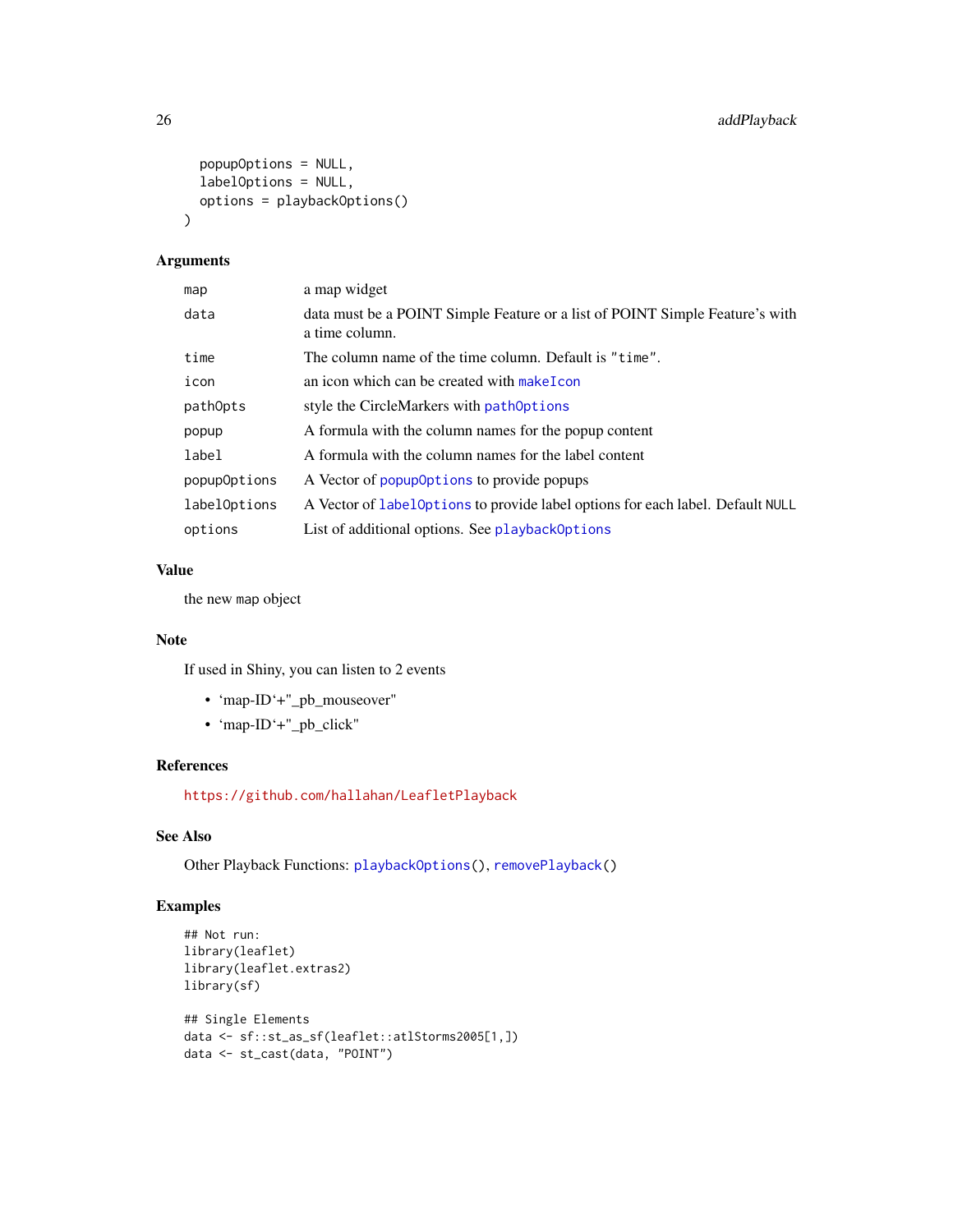```
data$time = as.POSIXct(
  seq.POSIXt(Sys.time() - 1000, Sys.time(), length.out = nrow(data)))
data$label <- as.character(data$time)
leaflet() %>%
  addTiles() %>%
  addPlayback(data = data, label = "label",popup = ~sprintf("I am a popup for <b>%s</b> and <b>%s</b>",
                                Name, label),
              popupOptions = popupOptions(offset = c(\theta, -35)),
              options = playbackOptions(radius = 3,
                                         tickLen = 36000,
                                         speed = 50,
                                         maxInterpolationTime = 1000),
              pathOpts = pathOptions(weight = 5))
## Multiple Elements
data <- sf::st_as_sf(leaflet::atlStorms2005[1:5,])
data$Name <- as.character(data$Name)
data <- st_cast(data, "POINT")
data$time <- unlist(lapply(rle(data$Name)$lengths, function(x) {
  seq.POSIXt(as.POSIXct(Sys.Date()-2), as.POSIXct(Sys.Date()), length.out = x)
}))
data$time <- as.POSIXct(data$time, origin="1970-01-01")
data$label <- paste0("Time: ", data$time)
data$popup = sprintf("<h3>Customized Popup</h3><b>Name</b>: %s<br><b>Time</b>: %s",
                     data$Name, data$time)
data <- split(data, f = data$Name)
leaflet() %>%
  addTiles() %>%
  addPlayback(data = data,
             popup = \sim popup,
             label = <math>\sim</math> label,popupOptions = popupOptions(offset=c(0,-35)),labelOptions = labelOptions(noHide = TRUE),
             options = playbackOptions(radius = 3,
                                        tickLen = 1000000,
                                        speed = 5000,
                                        maxInterpolationTime = 10000,
                                        transitionpopup = FALSE,
                                        transitionlabel = FALSE,
                                        playCommand = "Let's go",
                                        stopCommand = "Stop it!",
                                        color = c("red","green","blue",
                                                  "orange","yellow")),
              pathOpts = pathOptions(weight = 5)
```
## End(Not run)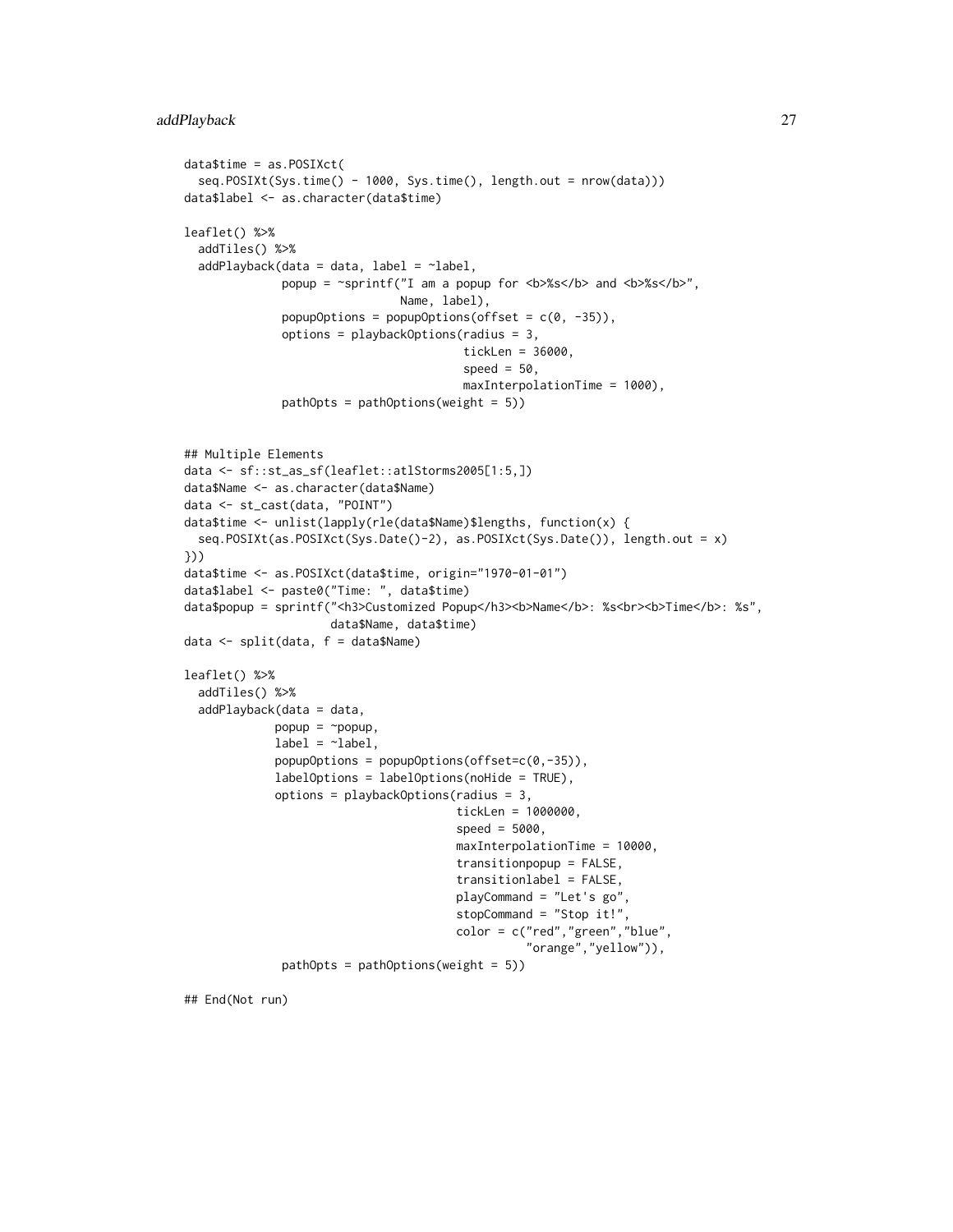<span id="page-27-0"></span>addReachability *Add Isochrones to Leaflet*

#### Description

A leaflet plugin which shows areas of reachability based on time or distance for different modes of travel using the openrouteservice isochrones API. Based on the [leaflet.reachability plugin](https://github.com/traffordDataLab/leaflet.reachability)

#### Usage

addReachability(map, apikey = NULL, options = reachabilityOptions())

#### **Arguments**

| map     | a map widget                                                            |
|---------|-------------------------------------------------------------------------|
| apikey  | a valid Openrouteservice API-key. Can be obtained from Openrouteservice |
| options | A list of further options. See reachability Options                     |

#### Value

the new map object

#### Note

When used in Shiny, 3 events update a certain shiny Input:

- 1. reachability:displayed updates input\$MAPID\_reachability\_displayed
- 2. reachability:delete updates input\$MAPID\_reachability\_delete
- 3. reachability:error updates input\$MAPID\_reachability\_error

#### References

<https://github.com/traffordDataLab/leaflet.reachability>

#### See Also

Other Reachability Functions: [reachabilityOptions\(](#page-66-1)), [removeReachability\(](#page-70-2))

```
## Not run:
library(leaflet)
library(leaflet.extras2)
Sys.setenv("OPRS" = 'Your_API_Key')
leaflet() %>%
  addTiles() %>%
```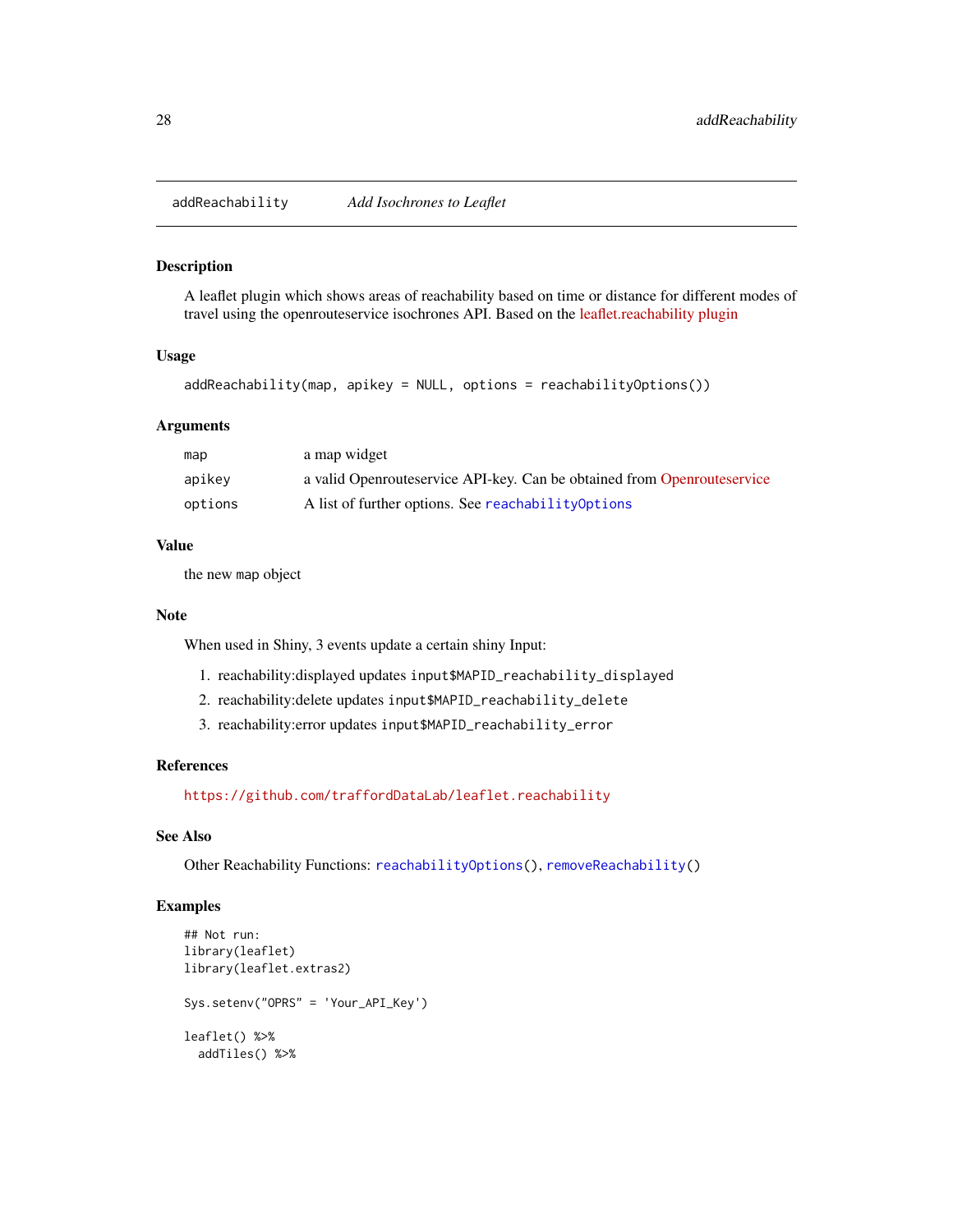#### <span id="page-28-0"></span>addSidebar 29

```
setView(8, 50, 10) %>%
 addReachability()
## End(Not run)
```
addSidebar *Add a Sidebar Leaflet Control*

# Description

The sidebar plugin only works in a reactive environment (e.g Shiny), as the HTML must be created with [sidebar\\_tabs](#page-77-1) and [sidebar\\_pane](#page-76-2) before [leafletOutput](#page-0-0) is called.

# Usage

```
addSidebar(map, id = "sidebar", options = list(position = "left"))
```
#### **Arguments**

| map     | A leaflet map widget                                                                 |
|---------|--------------------------------------------------------------------------------------|
| id      | Id of the sidebar-div. Must match with the id of sidebar tabs                        |
| options | A named list with the only option position, which should be either left or<br>right. |

#### Value

the new map object

#### References

<https://github.com/Turbo87/sidebar-v2>

#### See Also

```
Other Sidebar Functions: closeSidebar(), openSidebar(), removeSidebar(), sidebar_pane(),
sidebar_tabs()
```

```
## Not run:
library(shiny)
```

```
# run example app showing a single sidebar
runApp(paste0(system.file("examples", package = "leaflet.extras2"),
              "/sidebar_app.R"))
```

```
# run example app showing two sidebars
runApp(paste0(system.file("examples", package = "leaflet.extras2"),
```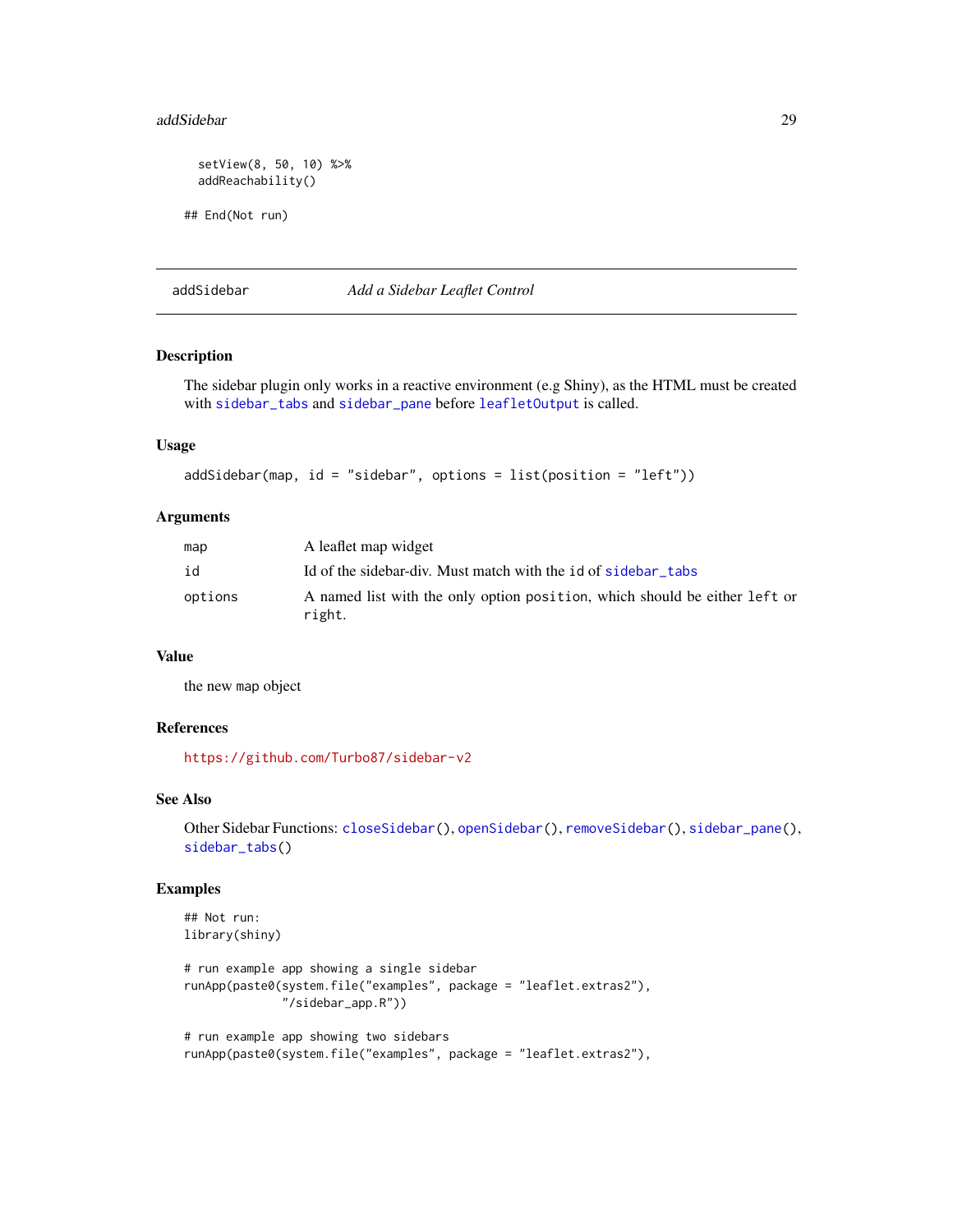```
"/multi_sidebar_app.R"))
```
<span id="page-29-0"></span>## End(Not run)

addSidebyside *Add Side by Side View*

## Description

A Leaflet control to add a split screen to compare two map overlays. The plugin works with Panes, see the example.

#### Usage

```
addSidebyside(
 map,
 layerId = NULL,leftId = NULL,
 rightId = NULL,options = list(thumbSize = 42, padding = 0)
)
```
# Arguments

| map     | a map widget                                                                  |
|---------|-------------------------------------------------------------------------------|
| layerId | the layer id, needed for remove Side by side                                  |
| leftId  | the layer Id of the Tile layer that should be visible on the <b>left</b> side |
| rightId | the layer Id of the Tile layer that should be visible on the right side       |
| options | A list of options. Currently only thumb Size and padding can be changed.      |
|         |                                                                               |

#### Value

the new map object

#### Note

It is currently not working correctly if the baseGroups are defined in [addLayersControl](#page-0-0).

# References

<https://github.com/digidem/leaflet-side-by-side>

# See Also

Other Sidebyside Functions: [removeSidebyside\(](#page-71-2))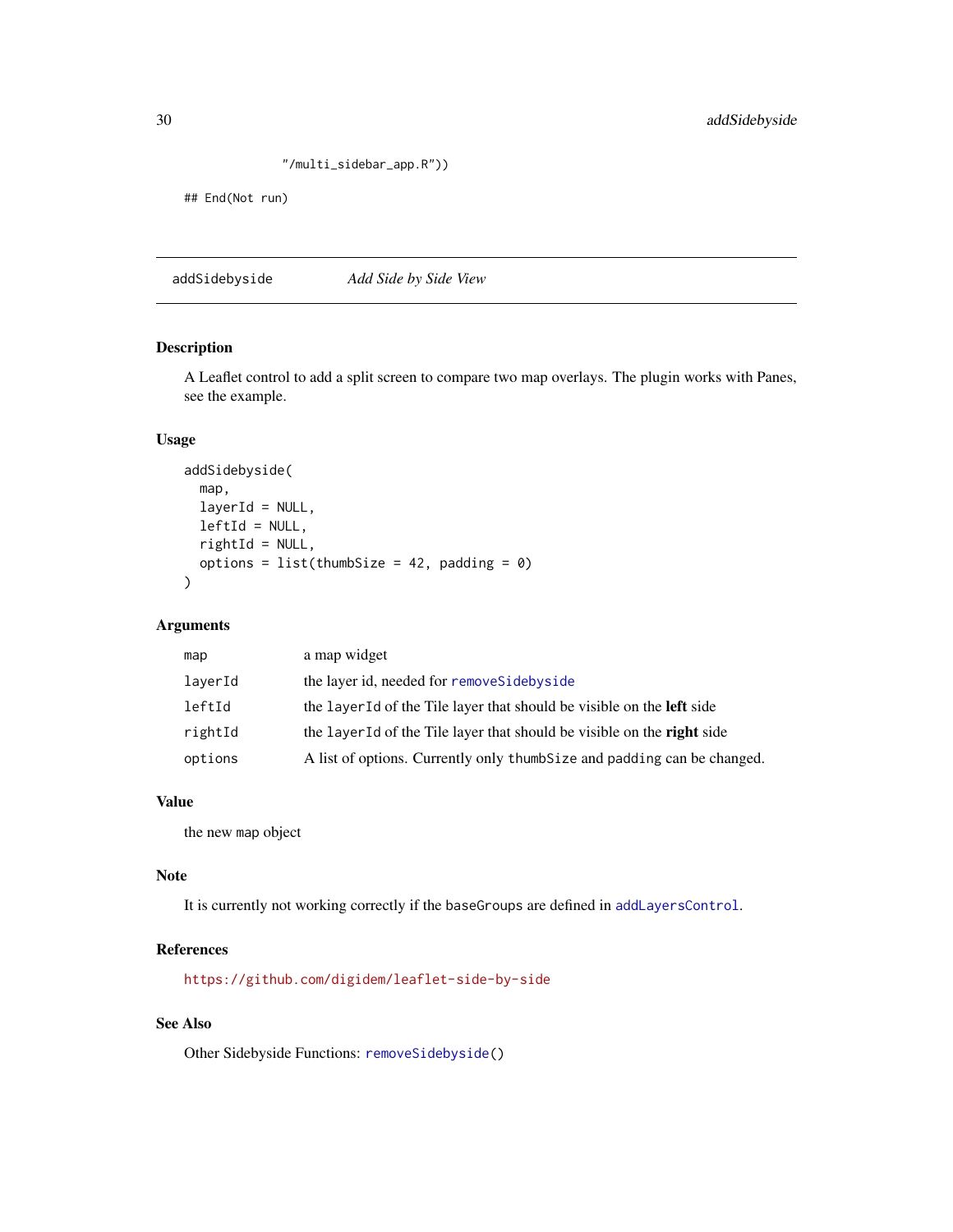# <span id="page-30-0"></span>addSpinner 31

#### Examples

```
library(leaflet)
library(leaflet.extras2)
leaflet(quakes) %>%
 addMapPane("left", zIndex = 0) %>%
 addMapPane("right", zIndex = 0) %>%
 addTiles(group = "base", layerId = "baseid",
          options = pathOptions(pane = "right")) %>%
 addProviderTiles(providers$CartoDB.DarkMatter, group="carto", layerId = "cartoid",
                  options = pathOptions(pane = "left")) %>%
 addCircleMarkers(data = breweries91[1:15,], color = "blue", group = "blue",
                  options = pathOptions(pane = "left")) %>%
 addCircleMarkers(data = breweries91[15:20,], color = "yellow", group = "yellow") %>%
 addCircleMarkers(data = breweries91[15:30,], color = "red", group = "red",
                  options = pathOptions(pane = "right")) %>%
 addLayersControl(overlayGroups = c("blue","red", "yellow")) %>%
 addSidebyside(layerId = "sidecontrols",
               rightId = "baseid",
               leftId = "cartoid")
```
addSpinner *Add Spin Plugin*

#### Description

Adds an animated loading spinning over the map.

#### Usage

```
addSpinner(map)
```
startSpinner(map, options = NULL)

stopSpinner(map)

#### Arguments

| map     | A map widget object created from leaflet            |
|---------|-----------------------------------------------------|
| options | Spin.js options. Named list. See http://spin.js.org |

#### Value

A leaflet map object

# References

<https://github.com/makinacorpus/Leaflet.Spin> <https://github.com/fgnass/spin.js>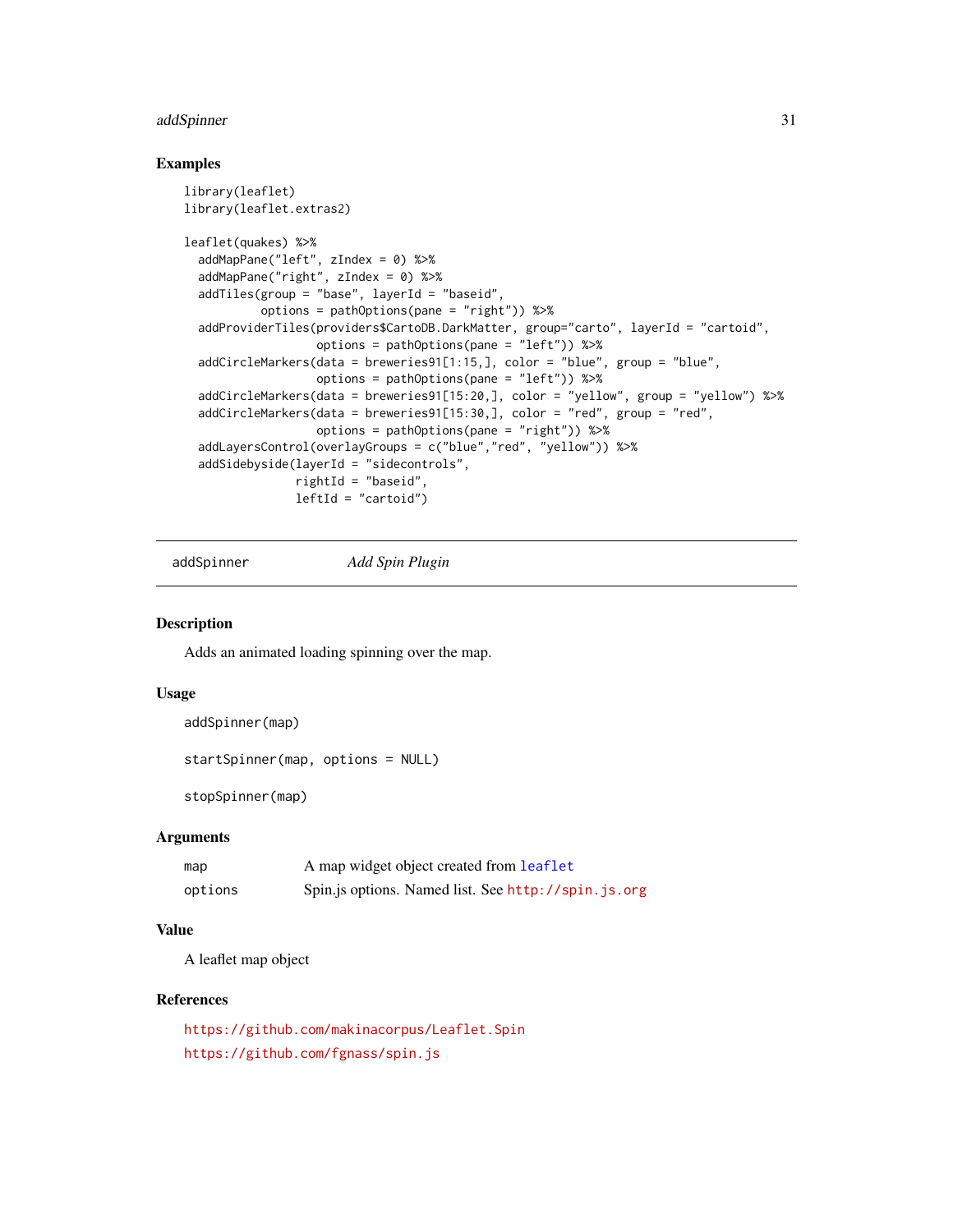# <span id="page-31-0"></span>Examples

```
library(leaflet)
library(leaflet.extras2)
leaflet(data = quakes) %>%
  addTiles() %>%
  addSpinner() %>%
  startSpinner(options = list("lines" = 7, "length" = 20)) %>%
  addMarkers(~long, ~lat, popup = ~as.character(mag), label = ~as.character(mag)) %>%
  stopSpinner()
```
addTangram *Adds a Tangram layer to a Leaflet map in a Shiny App.*

# Description

Adds a Tangram layer to a Leaflet map in a Shiny App.

# Usage

addTangram(map, scene = NULL, layerId = NULL, group = NULL, options = NULL)

#### Arguments

| map     | A leaflet map widget                                                                                                                                                                                                                                                                                  |
|---------|-------------------------------------------------------------------------------------------------------------------------------------------------------------------------------------------------------------------------------------------------------------------------------------------------------|
| scene   | Path to a required <b>yaml</b> or <b><i>zip</i></b> file. If the file is within the /www folder of a<br>Shiny-App, only the filename must be given, otherwise the full path is needed.<br>See the Tangram repository or the Tangram docs for further information on how<br>to edit such a .yaml file. |
| layerId | A layer ID                                                                                                                                                                                                                                                                                            |
| group   | The name of the group the newly created layer should belong to (for clearGroup<br>and addLayersControl purposes).                                                                                                                                                                                     |
| options | A list of further options. See the app in the examples/tangram folder or the<br>docs for further information.                                                                                                                                                                                         |

#### Value

the new map object

# Note

Only works correctly in a Shiny-App environment.

# References

<https://github.com/tangrams/tangram>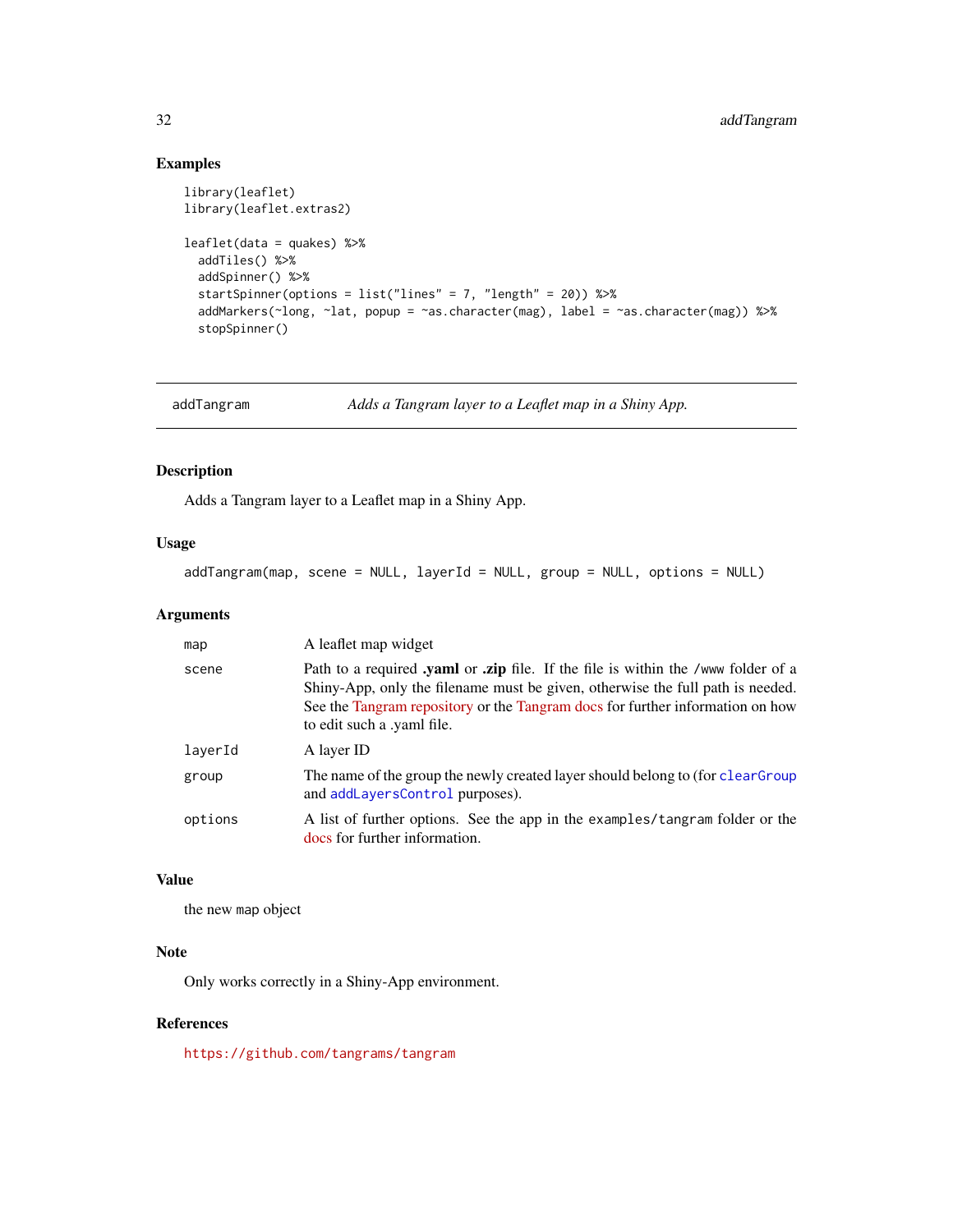# <span id="page-32-0"></span>addTimeslider 33

# Examples

```
## Not run:
library(shiny)
library(leaflet)
library(leaflet.extras2)
## In the /www folder of a ShinyApp. Must contain the Nextzen API-key
scene <- "scene.yaml"
ui <- fluidPage(leafletOutput("map"))
server <- function(input, output, session) {
  output$map <- renderLeaflet({
   leaflet() %>%
      addTiles(group = "base") %>%
      addTangram(scene = scene, group = "tangram") %>%
      addCircleMarkers(data = breweries91, group = "brews") %>%
      setView(11, 49.4, 14) %>%
      addLayersControl(baseGroups = c("tangram", "base"),
                       overlayGroups = c("brews"))
 })
}
shinyApp(ui, server)
## End(Not run)
```
addTimeslider *Add Time Slider to Leaflet*

# Description

The [LeafletSlider plugin](https://github.com/dwilhelm89/LeafletSlider) enables you to dynamically add and remove Markers/Lines on a map by using a JQuery UI slider.

```
addTimeslider(
  map,
  data,
  radius = 10,
  stroke = TRUE,
  color = "#03F".weight = 5,
  opacity = 0.5,
  fill = TRUE,fillColor = color,
  fillOpacity = 0.2,
```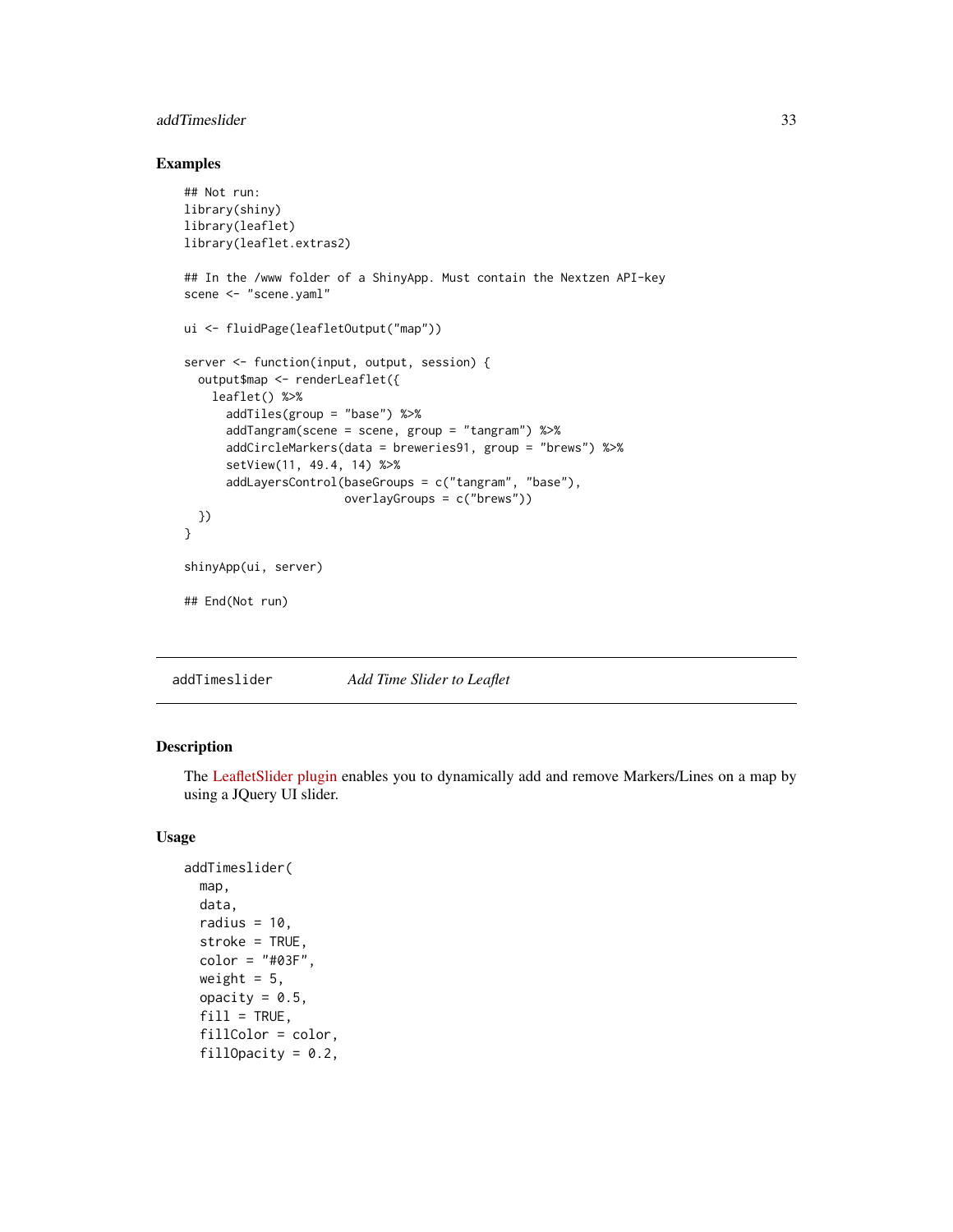```
dashArray = NULL,
 popup = NULL,
 popupOptions = NULL,
 label = NULL,labelOptions = NULL,
 ordertime = TRUE,
 options = timesliderOptions()
\mathcal{L}
```
# Arguments

| map          | a map widget                                                                                                                                                                                                |
|--------------|-------------------------------------------------------------------------------------------------------------------------------------------------------------------------------------------------------------|
| data         | data must be a Simple Feature collection of type POINT or LINESTRING with<br>a column of class Date or POSIX ct.                                                                                            |
| radius       | a numeric vector of radii for the circles; it can also be a one-sided formula,<br>in which case the radius values are derived from the data (units in meters for<br>circles, and pixels for circle markers) |
| stroke       | whether to draw stroke along the path (e.g. the borders of polygons or circles)                                                                                                                             |
| color        | stroke color                                                                                                                                                                                                |
| weight       | stroke width in pixels                                                                                                                                                                                      |
| opacity      | stroke opacity (or layer opacity for tile layers)                                                                                                                                                           |
| fill         | whether to fill the path with color (e.g. filling on polygons or circles)                                                                                                                                   |
| fillColor    | fill color                                                                                                                                                                                                  |
| fillOpacity  | fill opacity                                                                                                                                                                                                |
| dashArray    | a string that defines the stroke dash pattern                                                                                                                                                               |
| popup        | a character vector of the HTML content for the popups (you are recommended<br>to escape the text using htmlEscape() for security reasons)                                                                   |
| popupOptions | A Vector of popup0ptions to provide popups                                                                                                                                                                  |
| label        | a character vector of the HTML content for the labels                                                                                                                                                       |
| labelOptions | A Vector of label0ptions to provide label options for each label. Default NULL                                                                                                                              |
| ordertime    | boolean value indicating whether to order the data by the time column. The<br>slider will adopt the order of the timestamps. The default is TRUE.                                                           |
| options      | List of additional options. See timesliderOptions                                                                                                                                                           |

# Value

the new map object

# References

<https://github.com/dwilhelm89/LeafletSlider>

# See Also

Other Timeslider Functions: [removeTimeslider\(](#page-72-1)), [timesliderOptions\(](#page-80-1))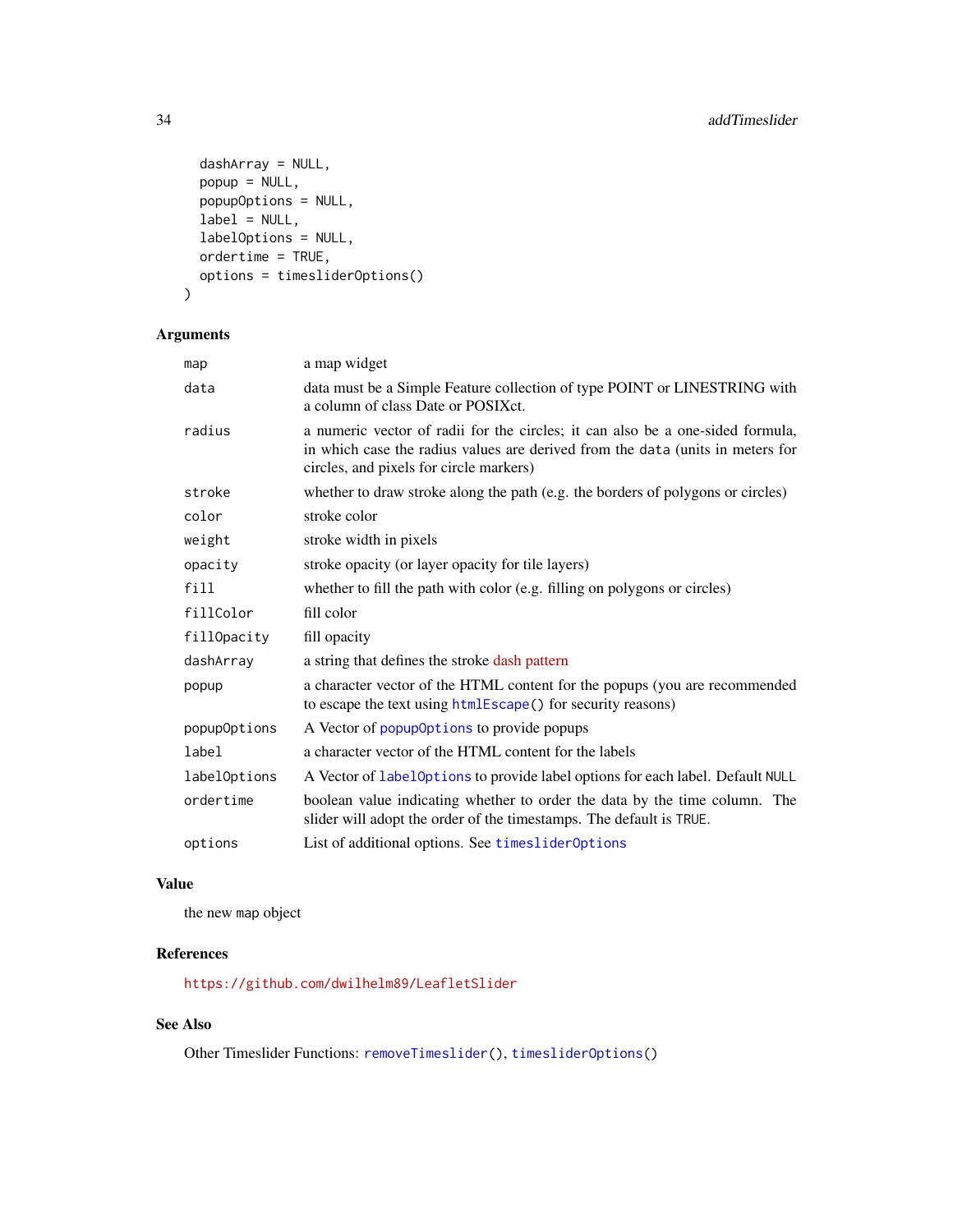# <span id="page-34-0"></span>addVelocity 35

# Examples

```
## Not run:
library(leaflet)
library(leaflet.extras2)
library(sf)
library(geojsonsf)
data <- sf::st_as_sf(leaflet::atlStorms2005[1,])
data <- st_cast(data, "POINT")
data$time = as.POSIXct(
  seq.POSIXt(Sys.time() - 1000, Sys.time(), length.out = nrow(data)))
leaflet() %>%
  addTiles() %>%
  addTimeslider(data = data,
             options = timesliderOptions(
               position = "topright",
               timeAttribute = "time",
               range = TRUE) %>%
  setView(-72, 22, 4)
## End(Not run)
```
addVelocity *Add Velocity Animation*

#### Description

Add velocity animated data to leaflet. Based on the [leaflet-velocity plugin](https://github.com/onaci/leaflet-velocity)

#### Usage

```
addVelocity(
  map,
  layerId = NULL,
  group = NULL,content = NULL,
  options = velocityOptions()
\mathcal{L}
```
#### Arguments

| map     | a map widget object created from leaflet()                                                                                                                                                                                                                                                                                                |
|---------|-------------------------------------------------------------------------------------------------------------------------------------------------------------------------------------------------------------------------------------------------------------------------------------------------------------------------------------------|
| layerId | the layer id                                                                                                                                                                                                                                                                                                                              |
| group   | the name of the group the newly created layers should belong to (for clear Group<br>and addLayersControl purposes). Human-friendly group names are permitted—<br>they need not be short, identifier-style names. Any number of layers and even<br>different types of layers (e.g. markers and polygons) can share the same group<br>name. |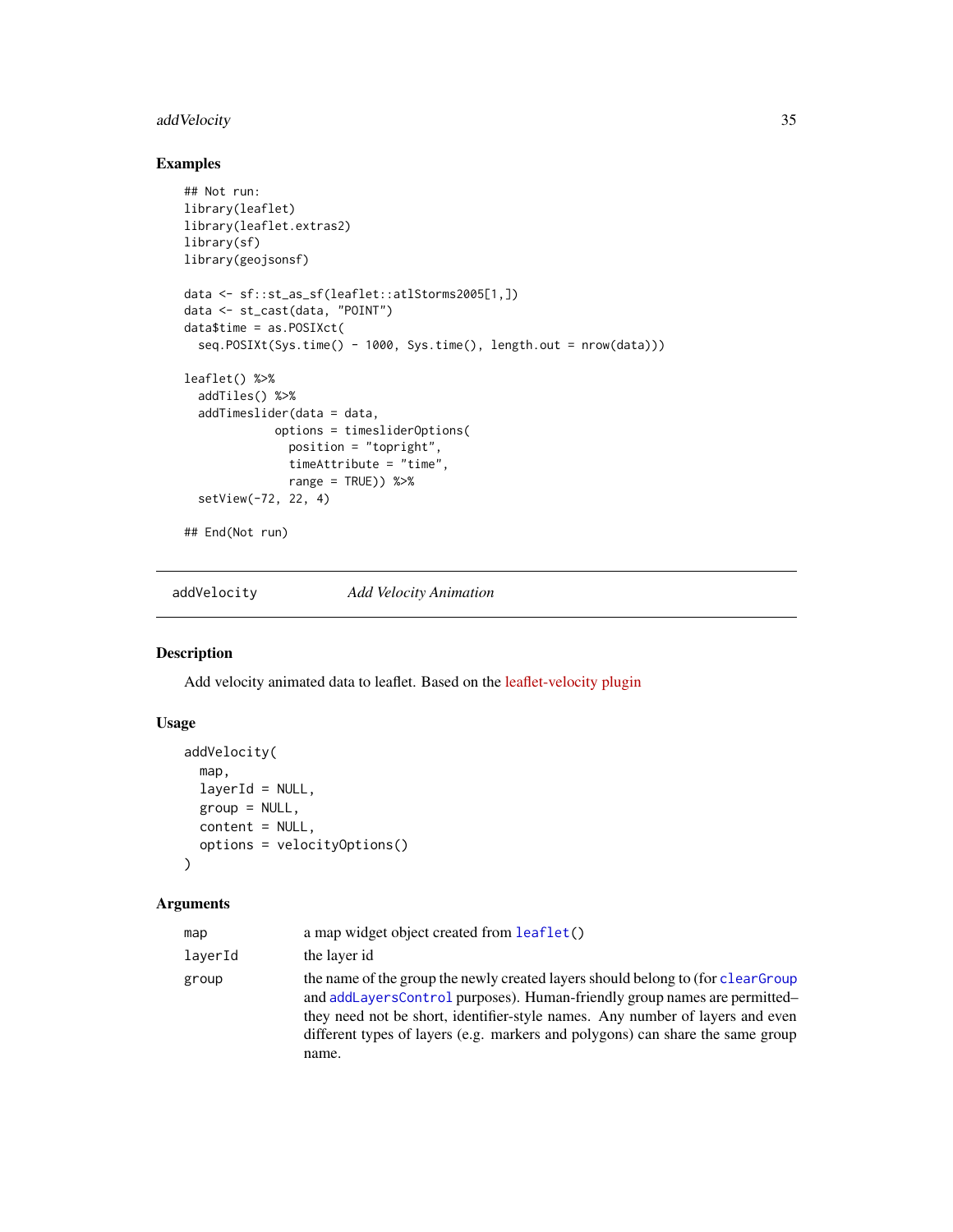<span id="page-35-0"></span>

| content | the path or URL to a JSON file representing the velocity data or a data.frame |
|---------|-------------------------------------------------------------------------------|
|         | which can be transformed to such a JSON file. Please see the demo files for   |
|         | some example data.                                                            |
| options | List of further options. See velocity0ptions                                  |

# Value

the new map object

#### References

<https://github.com/onaci/leaflet-velocity>

#### See Also

Other Velocity Functions: [removeVelocity\(](#page-72-2)), [setOptionsVelocity\(](#page-74-1)), [velocityOptions\(](#page-83-2))

#### Examples

```
## Not run:
library(leaflet)
library(leaflet.extras2)
content <- "https://raw.githubusercontent.com/onaci/leaflet-velocity/master/demo/water-gbr.json"
leaflet() %>%
  addTiles(group = "base") %>%
  setView(145, -20, 4) %>%
  addVelocity(content = content, group = "velo", layerId = "veloid") %>%
  addLayersControl(baseGroups = "base", overlayGroups = "velo")
```
## End(Not run)

addWMS *Add Queryable WMS Layer*

# Description

A Leaflet plugin for working with Web Map services, providing: single-tile/untiled/nontiled layers, shared WMS sources, and GetFeatureInfo-powered identify.

```
addWMS(
  map,
 baseUrl,
  layerId = NULL,group = NULL,options = WMSTileOptions(),
  attribution = NULL,
```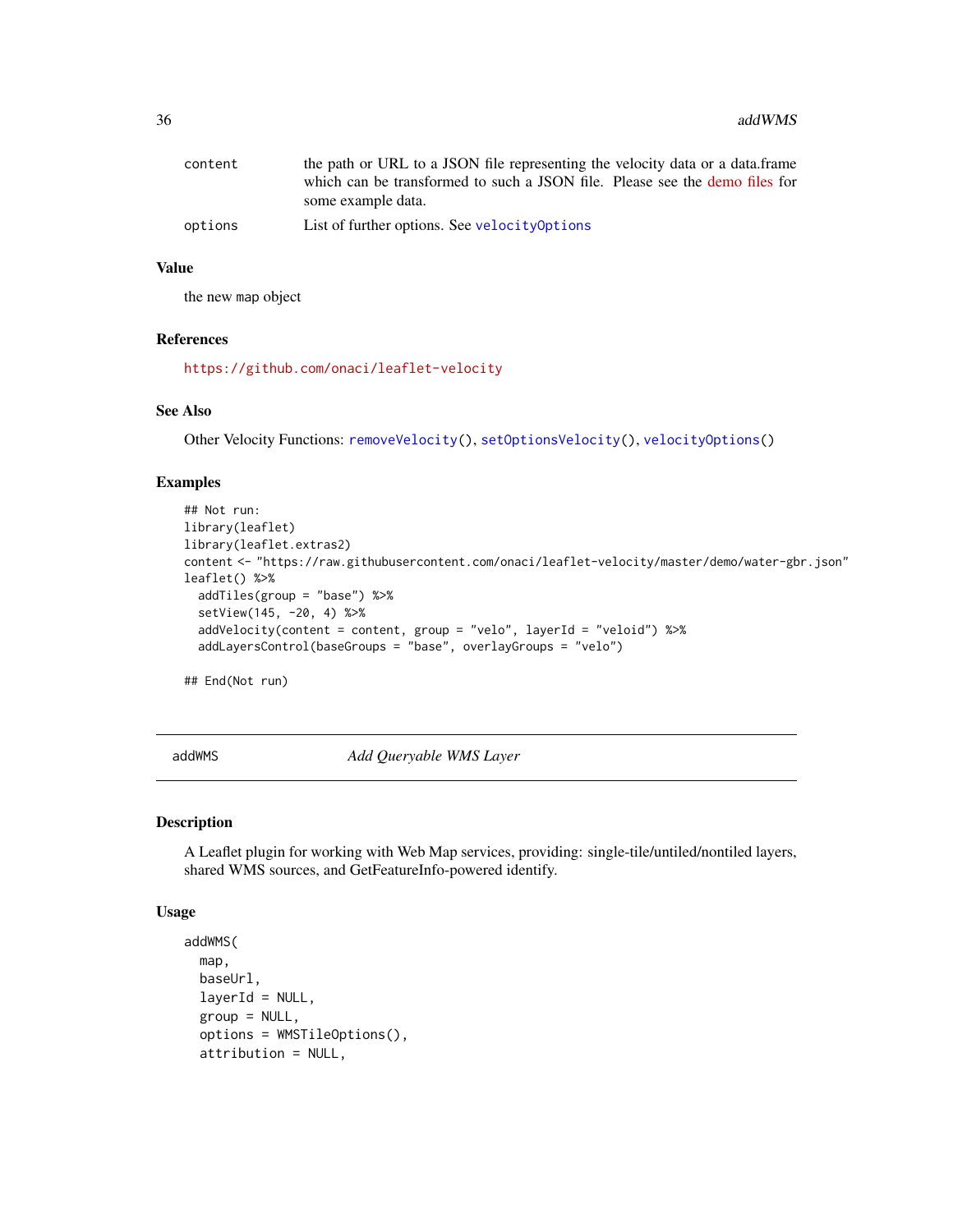### addWMS 37

```
layers = NULL,
popupOptions = NULL,
checkempty = FALSE,
data = getMapData(map)
```
# Arguments

 $\lambda$ 

| map          | a map widget object created from leaflet()                                                                                                                                                                                                                                                                                                |
|--------------|-------------------------------------------------------------------------------------------------------------------------------------------------------------------------------------------------------------------------------------------------------------------------------------------------------------------------------------------|
| baseUrl      | a base URL of the WMS service                                                                                                                                                                                                                                                                                                             |
| laverId      | the layer id                                                                                                                                                                                                                                                                                                                              |
| group        | the name of the group the newly created layers should belong to (for clear Group<br>and addLayersControl purposes). Human-friendly group names are permitted-<br>they need not be short, identifier-style names. Any number of layers and even<br>different types of layers (e.g. markers and polygons) can share the same group<br>name. |
| options      | a list of extra options for tile layers, popups, paths (circles, rectangles, polygons,<br>), or other map elements                                                                                                                                                                                                                        |
| attribution  | the attribution text of the tile layer (HTML)                                                                                                                                                                                                                                                                                             |
| layers       | comma-separated list of WMS layers to show                                                                                                                                                                                                                                                                                                |
| popupOptions | List of popup options. See popup Options. Default is NULL.                                                                                                                                                                                                                                                                                |
| checkempty   | Should the returned HTML-content be checked for emptiness? If the HTML-<br>body is empty no popup is opened. Default is FALSE                                                                                                                                                                                                             |
| data         | the data object from which the argument values are derived; by default, it is the<br>data object provided to leaflet () initially, but can be overridden                                                                                                                                                                                  |

# Value

the new map object

# References

<https://github.com/heigeo/leaflet.wms>

# Examples

```
library(leaflet)
library(leaflet.extras2)
leaflet() %>%
  addTiles(group = "base") %>%
  setView(9, 50, 5) %>%
  addWMS(baseUrl = "https://maps.dwd.de/geoserver/dwd/wms",
        layers = "dwd:BRD_1km_winddaten_10m",
      popupOptions = popupOptions(maxWidth = 600),
      checkempty = TRUE,
     options = WMSTileOptions(
       transparent = TRUE,
```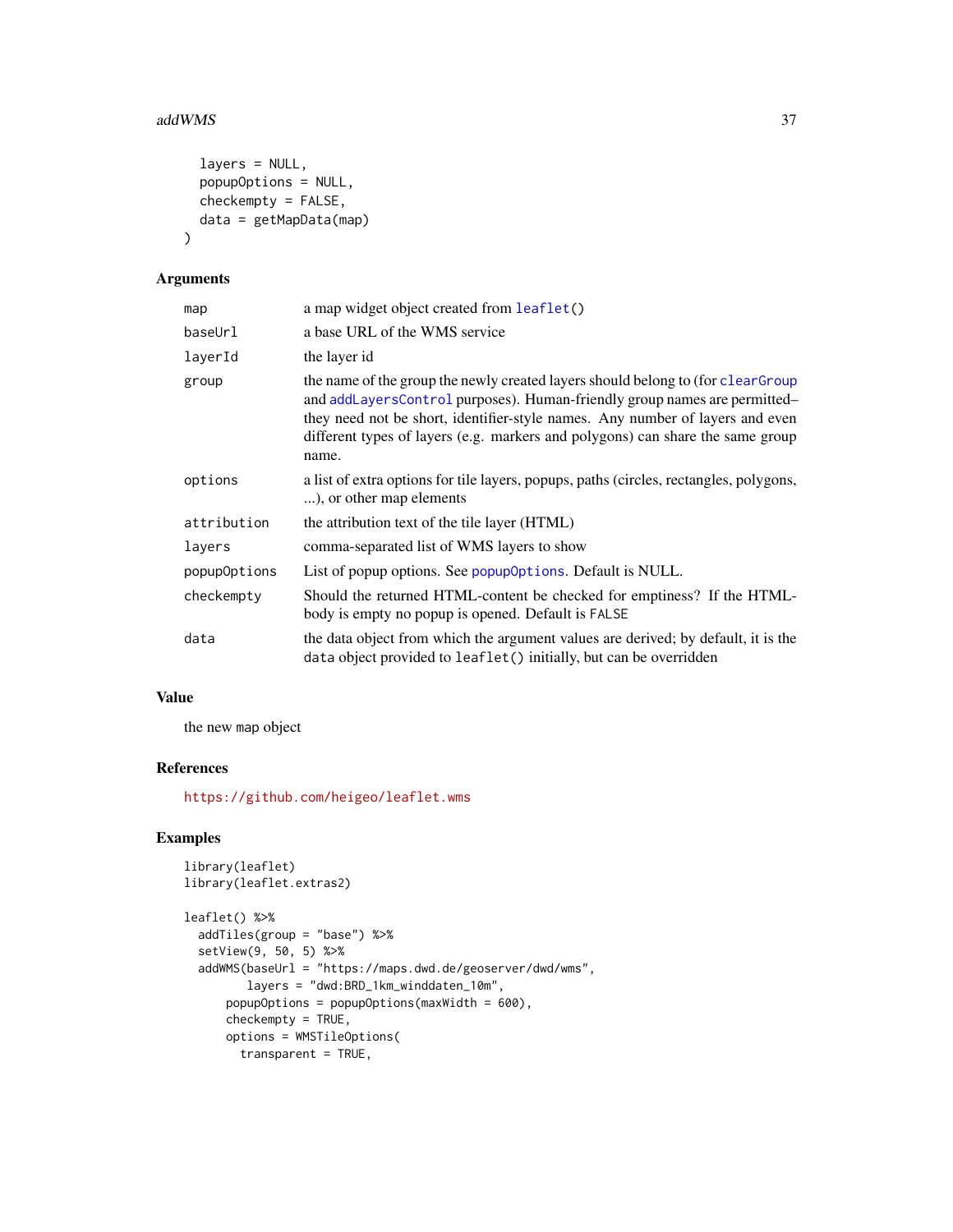```
format = "image/png",
info_format = "text/html"))
```
<span id="page-37-0"></span>antpathOptions *Antpath Options*

# Description

Additional list of options for 'ant-path' animated polylines.

# Usage

```
antpathOptions(
 delay = 400,
 paused = FALSE,
  reverse = FALSE,
 hardwareAccelerated = FALSE,
  dashArray = c(10, 20),
 pulseColor = "#ffffff",
  lineCap = NULL,
  lineJoin = NULL,
  interactive = TRUE,
  pointerEvents = NULL,
  className = ""
\mathcal{L}
```
# Arguments

| delay               | Add a delay to the animation flux. Default is 400                    |
|---------------------|----------------------------------------------------------------------|
| paused              | Should the animation be paused. Default is FALSE                     |
| reverse             | Defines if the flow follows the path order or not. Default is FALSE  |
| hardwareAccelerated |                                                                      |
|                     | Makes the animation run with hardware acceleration. Default is FALSE |
| dashArray           | The size of the animated dashes. Default is $c(10, 20)$              |
| pulseColor          | Adds a color to the dashed flux. Default is #ffffff                  |
| lineCap             | a string that defines shape to be used at the end of the stroke      |
| lineJoin            | a string that defines shape to be used at the corners of the stroke  |
| interactive         | whether the element emits mouse events                               |
| pointerEvents       | sets the pointer-events attribute on the path if SVG backend is used |
| className           | a CSS class name set on an element                                   |

### Value

A list of options for addAntpath animated polylines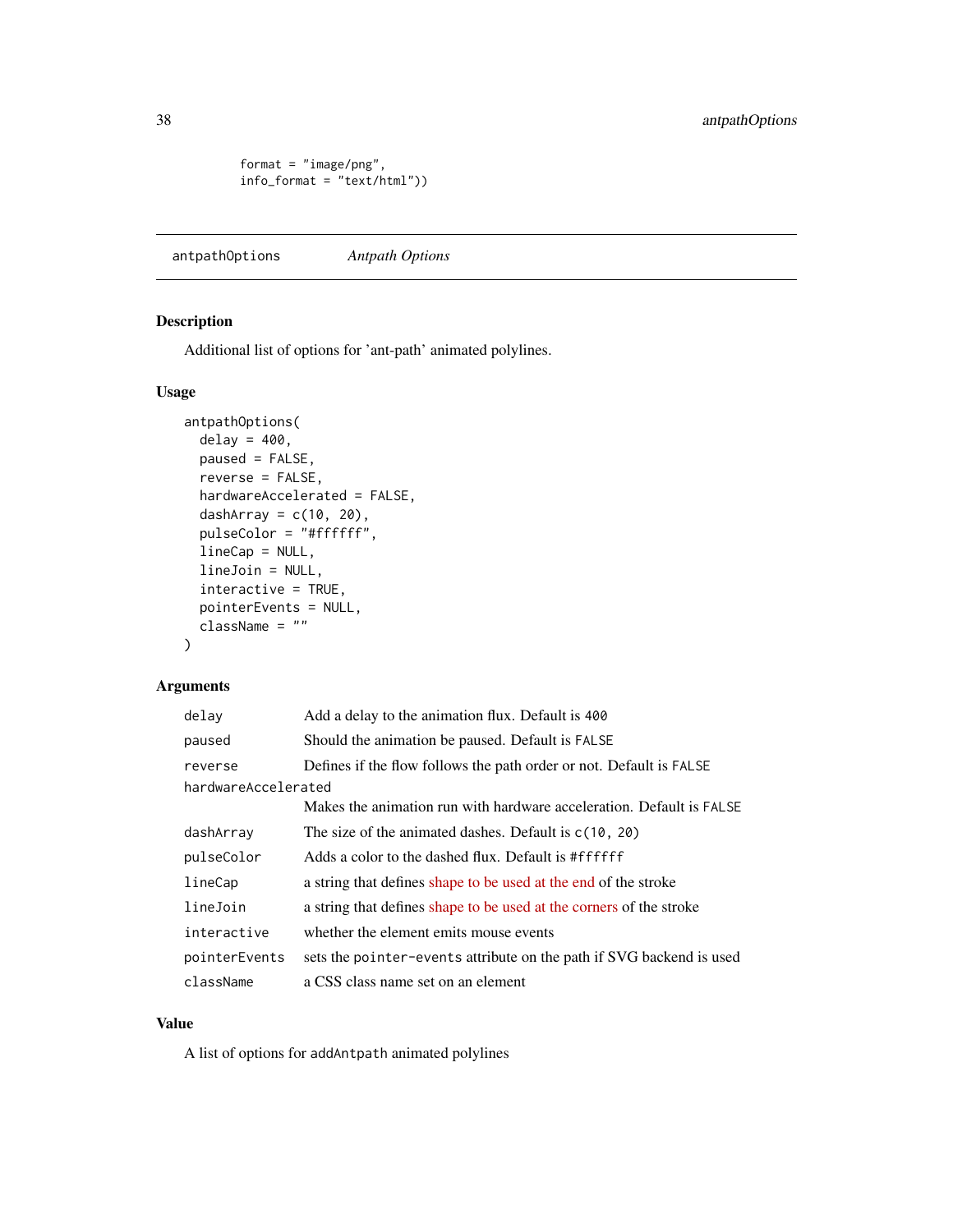# See Also

Other Antpath Functions: [addAntpath\(](#page-3-0)), [clearAntpath\(](#page-39-0)), [removeAntpath\(](#page-68-0))

<span id="page-38-0"></span>arrowheadOptions *Arrowhead Options*

# Description

Additional list of options for polylines with arrowheads. You can also pass options inherited from [L.Path](https://leafletjs.com/reference-1.6.0.html#path)

### Usage

```
arrowheadOptions(
 yawn = 60,
  size = "15%",
 frequency = "allvertices",
 proportionalToTotal = FALSE,
 offsets = NULL,
 perArrowheadOptions = NULL,
  ...
\mathcal{L}
```

| yawn      | Defines the width of the opening of the arrowhead, given in degrees. The larger<br>the angle, the wider the arrowhead.                                                                                                                                                                                                                             |
|-----------|----------------------------------------------------------------------------------------------------------------------------------------------------------------------------------------------------------------------------------------------------------------------------------------------------------------------------------------------------|
| size      | Determines the size of the arrowhead. Accepts three types of values:                                                                                                                                                                                                                                                                               |
|           | • A string with the suffix 'm', i.e. '500m' will set the size of the arrowhead<br>to that number of meters.                                                                                                                                                                                                                                        |
|           | • A string with the suffix '%', i.e. '15%' will render arrows whose size is that<br>percentage of the size of the parent polyline. If the polyline has multiple<br>segments, it will take the percent of the average size of the segments.                                                                                                         |
|           | • A string the suffix 'px', i.e. '20px' will render an arrowhead whose size<br>stays at a constant pixel value, regardless of zoom level. Will look strange<br>at low zoom levels or for smaller parent vectors. Ideal for larger parent<br>vectors and at higher zoom levels.                                                                     |
| frequency | How many arrowheads are rendered on a polyline.                                                                                                                                                                                                                                                                                                    |
|           | • 'allvertices' renders an arrowhead on each vertex.<br>• 'endonly' renders only one at the end.<br>• A numeric value renders that number of arrowheads evenly spaced along<br>the polyline.<br>• A string with suffix 'm', i.e. '100m' will render arrowheads spaced evenly<br>along the polyline with roughly that many meters between each one. |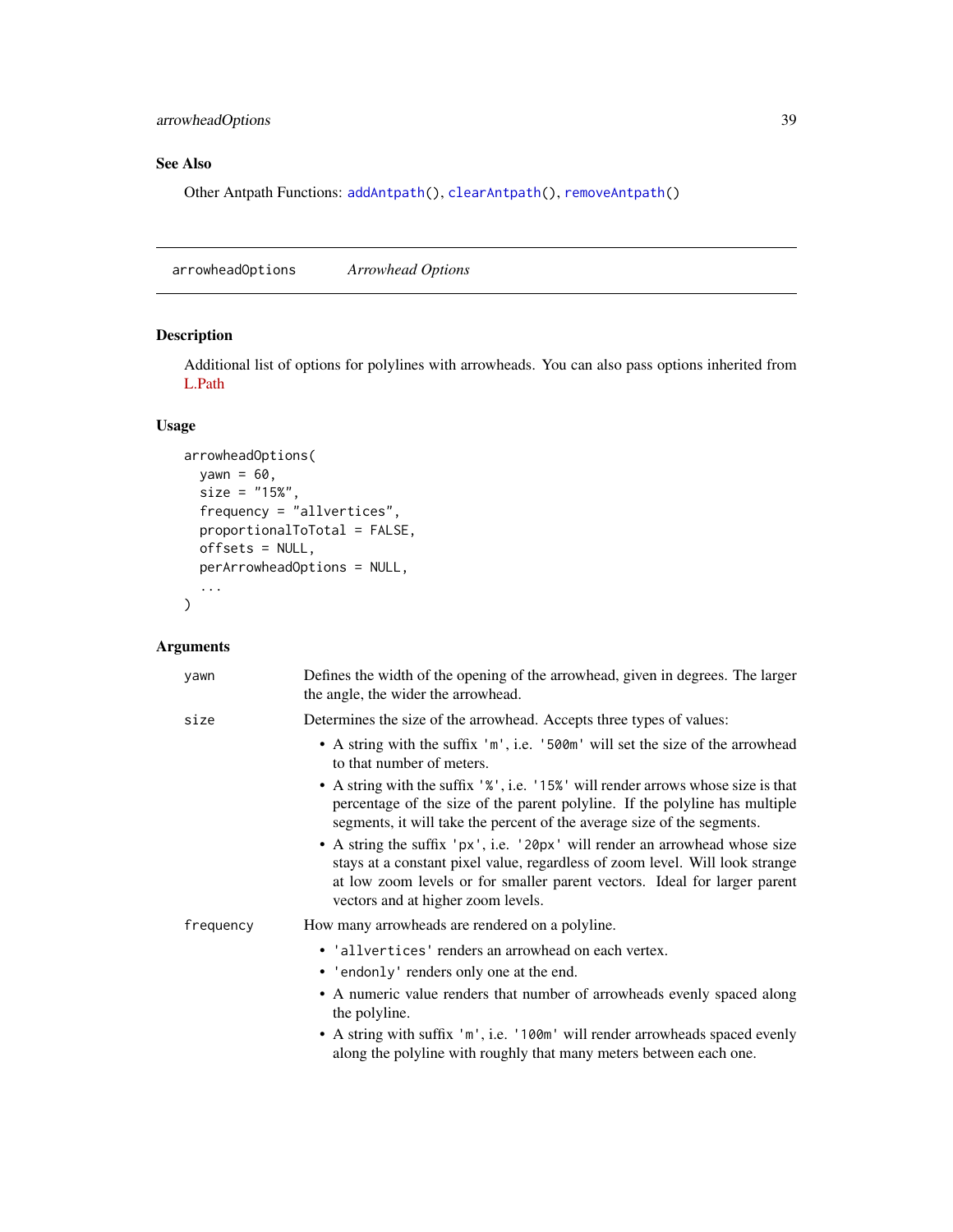|                     |                     | • A string with suffix 'px', i.e. '30px' will render arrowheads spaced evenly<br>with roughly that many pixels between each, regardless of zoom level.                                                                                                                                                                                                                               |
|---------------------|---------------------|--------------------------------------------------------------------------------------------------------------------------------------------------------------------------------------------------------------------------------------------------------------------------------------------------------------------------------------------------------------------------------------|
|                     | proportionalToTotal |                                                                                                                                                                                                                                                                                                                                                                                      |
|                     |                     | Only relevant when size is given as a percent. Useful when frequency is set to<br>'endonly'. Will render the arrowheads with a size proportional to the entire<br>length of the multi-segmented polyline, rather than proportional to the average<br>length of all the segments.                                                                                                     |
|                     | offsets             | Enables the developer to have the arrowheads start or end at some offset from<br>the start and/or end of the polyline. This option can be a list with 'start' and<br>'end' names. The values must be strings defining the size of the offset in either<br>meters or pixels, i.e. list('start' = '100m', 'end' = '15px').                                                             |
| perArrowheadOptions |                     |                                                                                                                                                                                                                                                                                                                                                                                      |
|                     |                     | Enables the developer to customize arrowheads on a one-by-one basis. Must<br>be in the form of a function of i, which is the index of the arrowhead as it<br>is rendered in the loop through all arrowheads. Must return an options ob-<br>ject. Cannnot account for frequency or proportional ToTotal from within<br>the perArrowheadOptions callback. See the example for details. |
|                     |                     | Additional options for arrowheads, inherited from L.Path                                                                                                                                                                                                                                                                                                                             |
|                     |                     |                                                                                                                                                                                                                                                                                                                                                                                      |

# Value

A list of options for addArrowhead polylines

### References

<https://github.com/slutske22/leaflet-arrowheads#options>

# See Also

Other Arrowhead Functions: [addArrowhead\(](#page-5-0)), [clearArrowhead\(](#page-40-0)), [removeArrowhead\(](#page-68-1))

<span id="page-39-0"></span>

| clearAntpath | clearAntpath |  |
|--------------|--------------|--|
|              |              |  |

# Description

Clear all Antpaths

# Usage

```
clearAntpath(map)
```
#### Arguments

map a map widget object, possibly created from [leaflet](#page-0-0)() but more likely from [leafletProxy](#page-0-0)()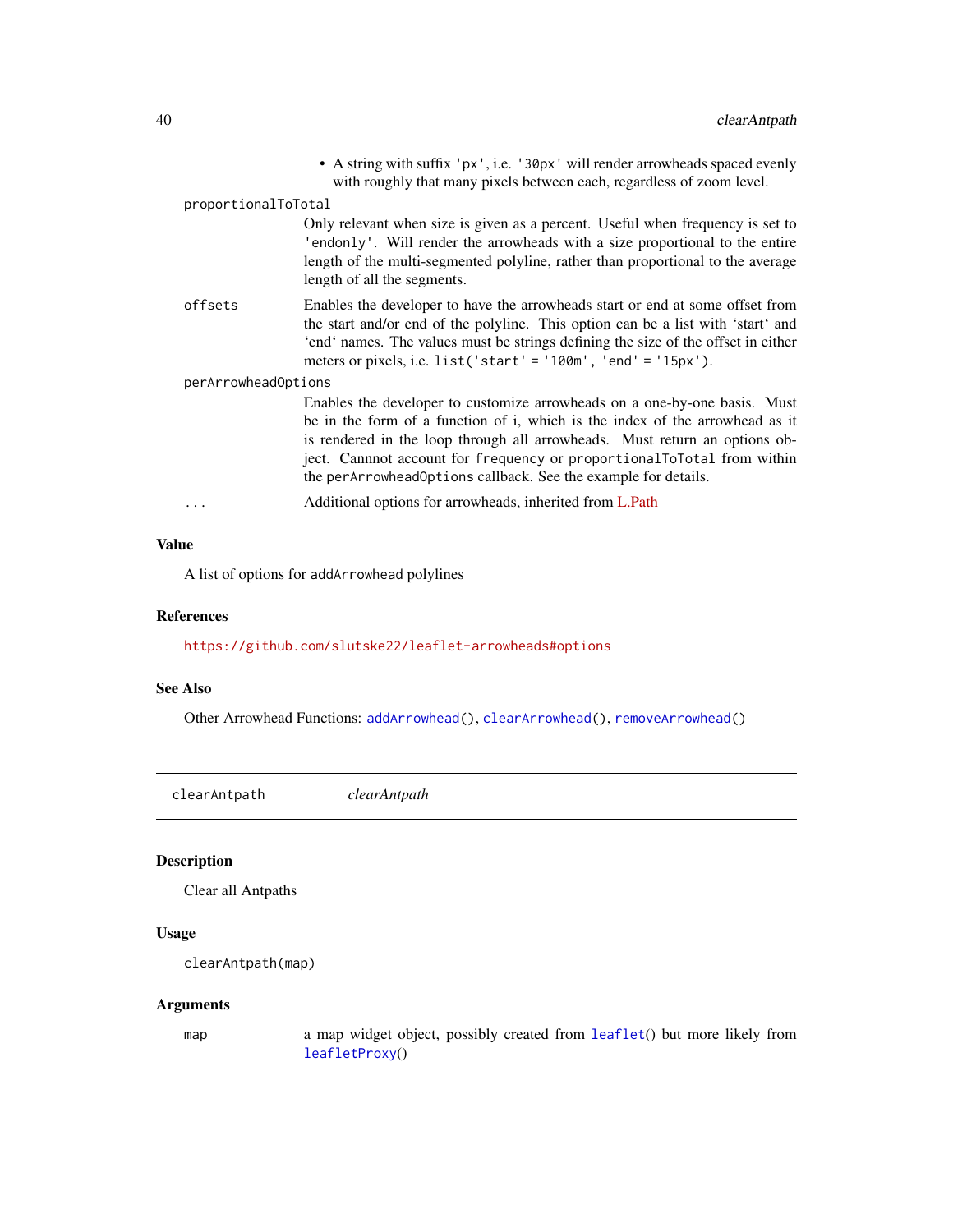### clearArrowhead 41

# Value

the new map object

### See Also

Other Antpath Functions: [addAntpath\(](#page-3-0)), [antpathOptions\(](#page-37-0)), [removeAntpath\(](#page-68-0))

<span id="page-40-0"></span>clearArrowhead *Remove arrowheads from Lines by group*

# Description

Remove arrowheads from Lines by group

### Usage

clearArrowhead(map, group)

# Arguments

| map   | the map      |
|-------|--------------|
| group | A group name |

### Value

A modified leaflet map

#### See Also

Other Arrowhead Functions: [addArrowhead\(](#page-5-0)), [arrowheadOptions\(](#page-38-0)), [removeArrowhead\(](#page-68-1))

<span id="page-40-1"></span>clearFuture *clearFuture*

# Description

Resets the stack of future items.

# Usage

clearFuture(map)

# Arguments

map a map widget object created from [leafletProxy](#page-0-0)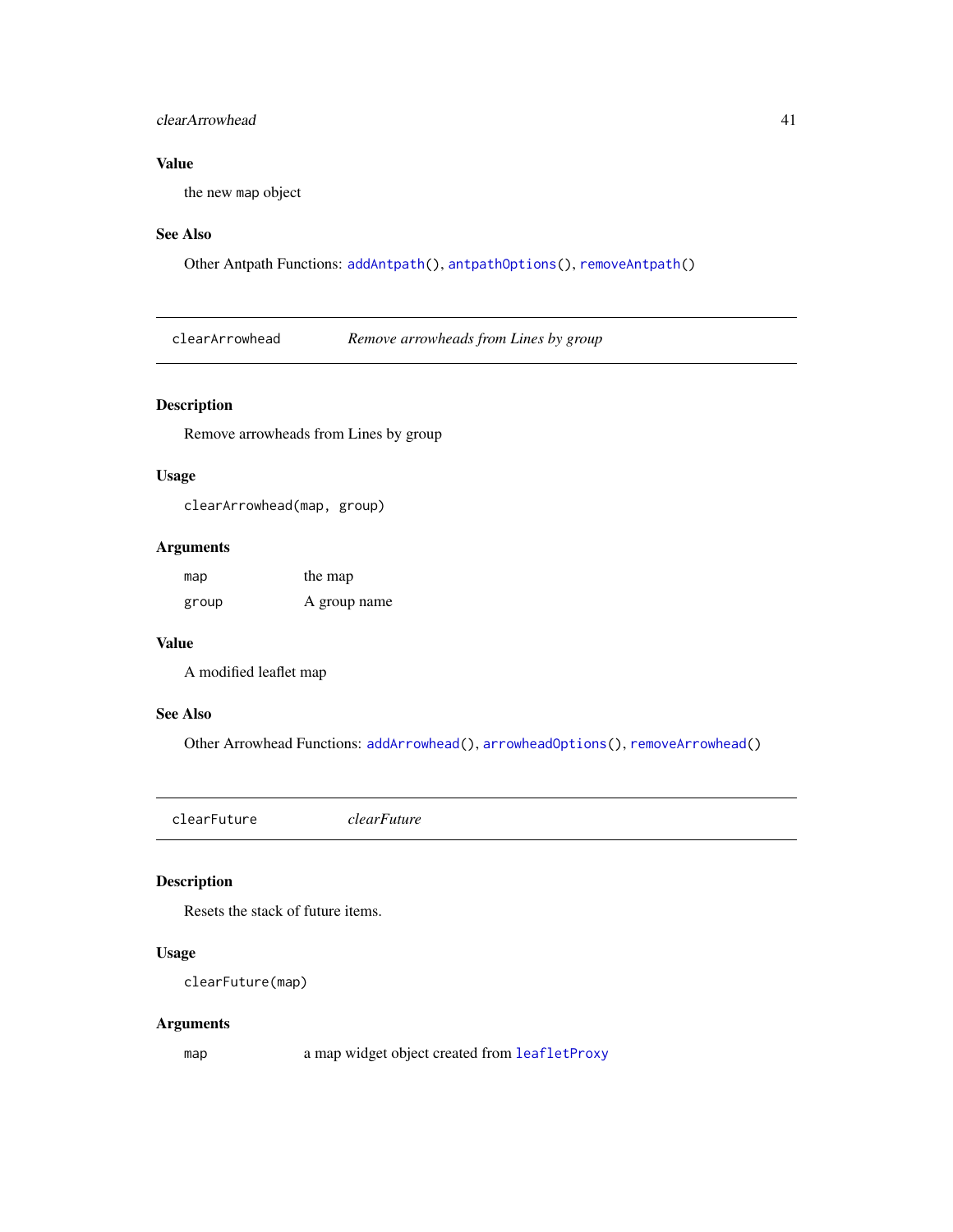# Value

the new map object

### References

<https://github.com/cscott530/leaflet-history>

# See Also

Other History Functions: [addHistory\(](#page-14-0)), [clearHistory\(](#page-42-0)), [goBackHistory\(](#page-48-0)), [goForwardHistory\(](#page-48-1)), [historyOptions\(](#page-52-0))

<span id="page-41-0"></span>clearHexbin *clearHexbin*

# Description

Clears the data of the hexbinLayer.

### Usage

clearHexbin(map)

#### Arguments

map The map widget

# Value

the new map object

# See Also

Other Hexbin-D3 Functions: [addHexbin\(](#page-12-0)), [hexbinOptions\(](#page-50-0)), [hideHexbin\(](#page-52-1)), [showHexbin\(](#page-76-0)), [updateHexbin\(](#page-83-0))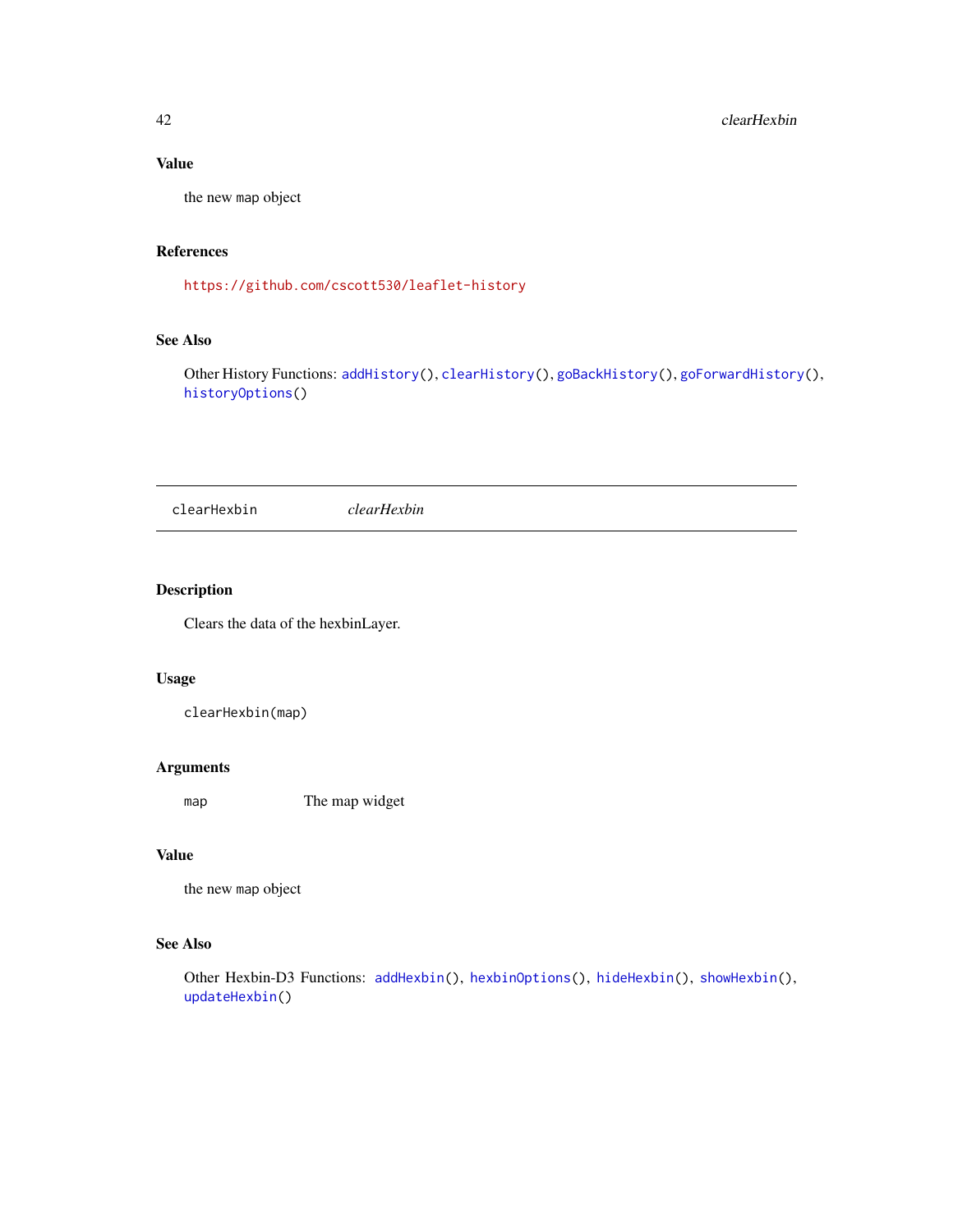<span id="page-42-0"></span>clearHistory *clearHistory*

# Description

Resets the stack of history items.

### Usage

clearHistory(map)

# Arguments

map a map widget object created from [leafletProxy](#page-0-0)

### Value

the new map object

# References

<https://github.com/cscott530/leaflet-history>

# See Also

Other History Functions: [addHistory\(](#page-14-0)), [clearFuture\(](#page-40-1)), [goBackHistory\(](#page-48-0)), [goForwardHistory\(](#page-48-1)), [historyOptions\(](#page-52-0))

<span id="page-42-1"></span>closeSidebar *Close the Sidebar*

# Description

Close the Sidebar

# Usage

closeSidebar(map, sidebar\_id = NULL)

| map        | A leaflet map widget                                                                                 |
|------------|------------------------------------------------------------------------------------------------------|
| sidebar id | The id of the sidebar (per sidebar tabs). Defaults to NULL such that the first<br>sidebar is opened. |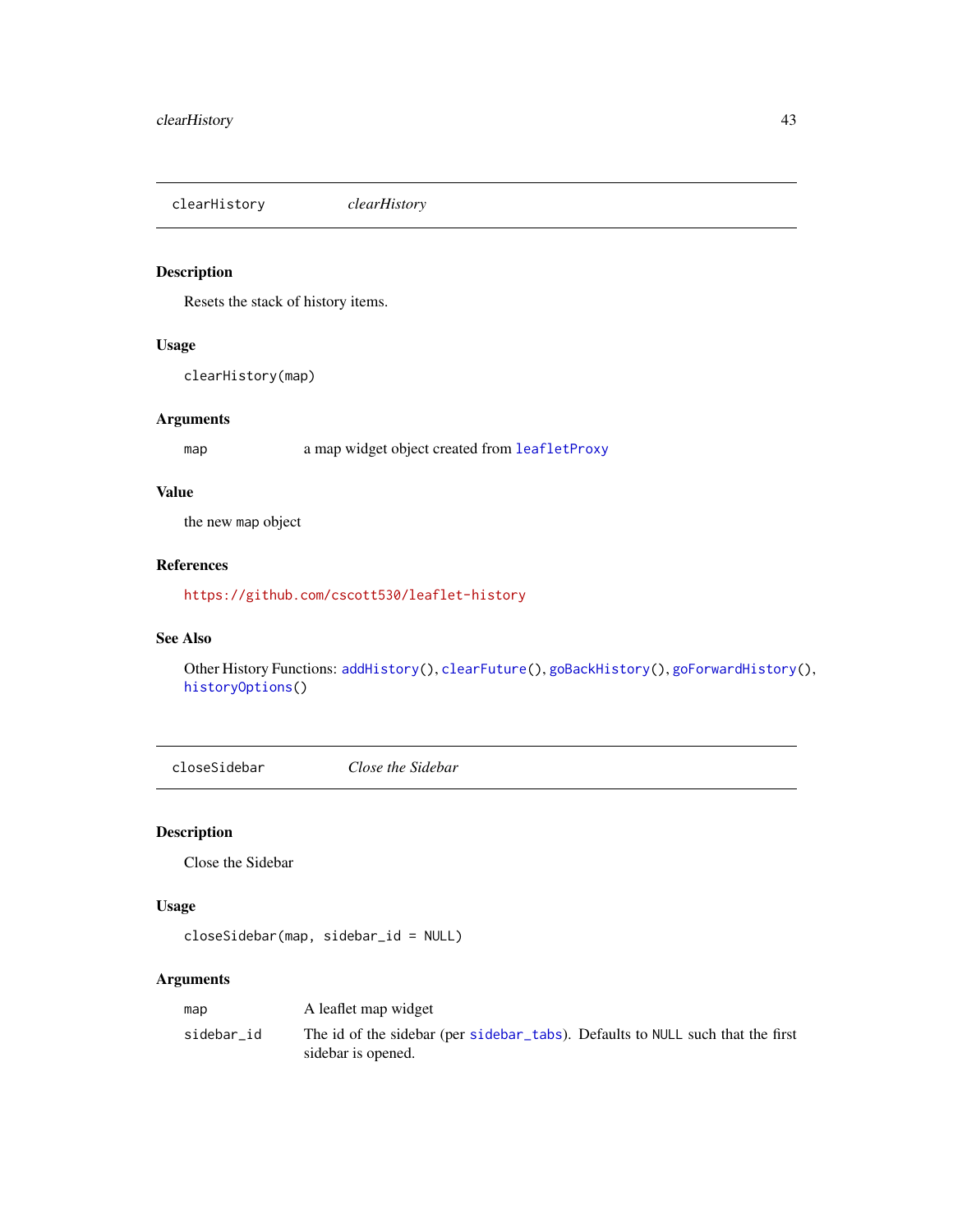### Value

the new map object

#### See Also

```
Other Sidebar Functions: addSidebar(), openSidebar(), removeSidebar(), sidebar_pane(),
sidebar_tabs()
```
<span id="page-43-1"></span>context\_mapmenuItems *context\_mapmenuItems*

### Description

context\_mapmenuItems

### Usage

context\_mapmenuItems(...)

### Arguments

... contextmenu item/s

#### Value

A list of context\_menuItem for the map

#### See Also

```
Other Contextmenu Functions: addContextmenu(), addItemContextmenu(), context_markermenuItems(),
context_menuItem(), hideContextmenu(), insertItemContextmenu(), mapmenuItems(), markermenuItems(),
menuItem(), removeItemContextmenu(), removeallItemsContextmenu(), setDisabledContextmenu(),
showContextmenu()
```
<span id="page-43-0"></span>context\_markermenuItems

*context\_markermenuItems*

### Description

context\_markermenuItems

#### Usage

context\_markermenuItems(...)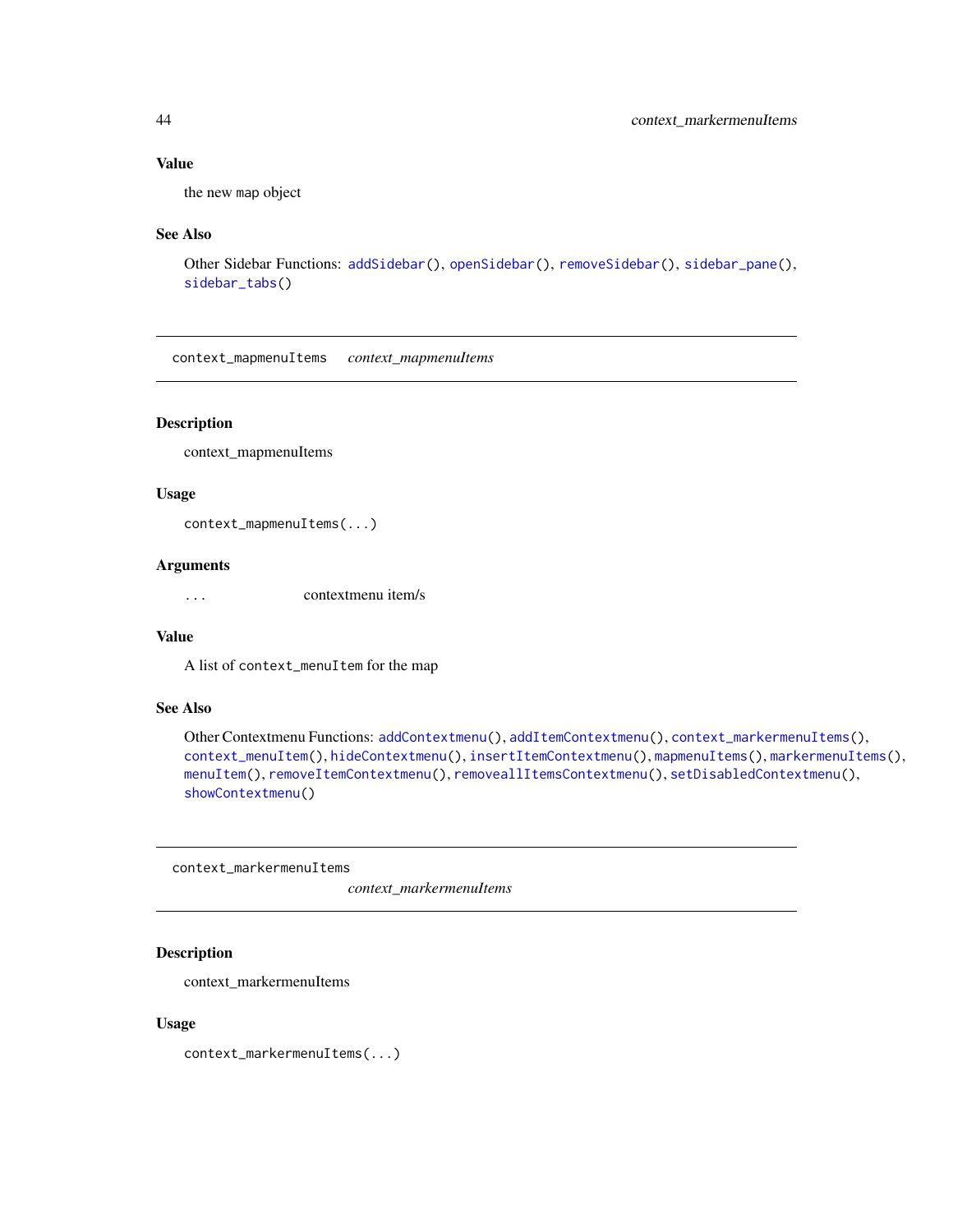# context\_menuItem 45

#### **Arguments**

... contextmenu item/s

### Value

A list of context\_menuItem for markers

### See Also

```
Other Contextmenu Functions: addContextmenu(), addItemContextmenu(), context_mapmenuItems(),
context_menuItem(), hideContextmenu(), insertItemContextmenu(), mapmenuItems(), markermenuItems(),
menuItem(), removeItemContextmenu(), removeallItemsContextmenu(), setDisabledContextmenu(),
showContextmenu()
```
<span id="page-44-0"></span>context\_menuItem *context\_menuItem*

### Description

context\_menuItem

#### Usage

```
context_menuItem(text, callback = NULL, ...)
```
#### Arguments

| text     | The label to use for the menu item                                                                                                                                                                                                                                                           |
|----------|----------------------------------------------------------------------------------------------------------------------------------------------------------------------------------------------------------------------------------------------------------------------------------------------|
| callback | A callback function to be invoked when the menu item is clicked. The callback<br>is passed an object with properties identifying the location the menu was opened<br>at: latlng, layerPoint and containerPoint. The callback-function must be<br>valid JavaScript and will be wrapped in JS. |
| $\cdot$  | For further options please visit https://github.com/aratcliffe/Leaflet.<br>contextmenu                                                                                                                                                                                                       |

#### Value

A contextmenu item list

#### See Also

```
Other Contextmenu Functions: addContextmenu(), addItemContextmenu(), context_mapmenuItems(),
context_markermenuItems(), hideContextmenu(), insertItemContextmenu(), mapmenuItems(),
markermenuItems(), menuItem(), removeItemContextmenu(), removeallItemsContextmenu(),
setDisabledContextmenu(), showContextmenu()
```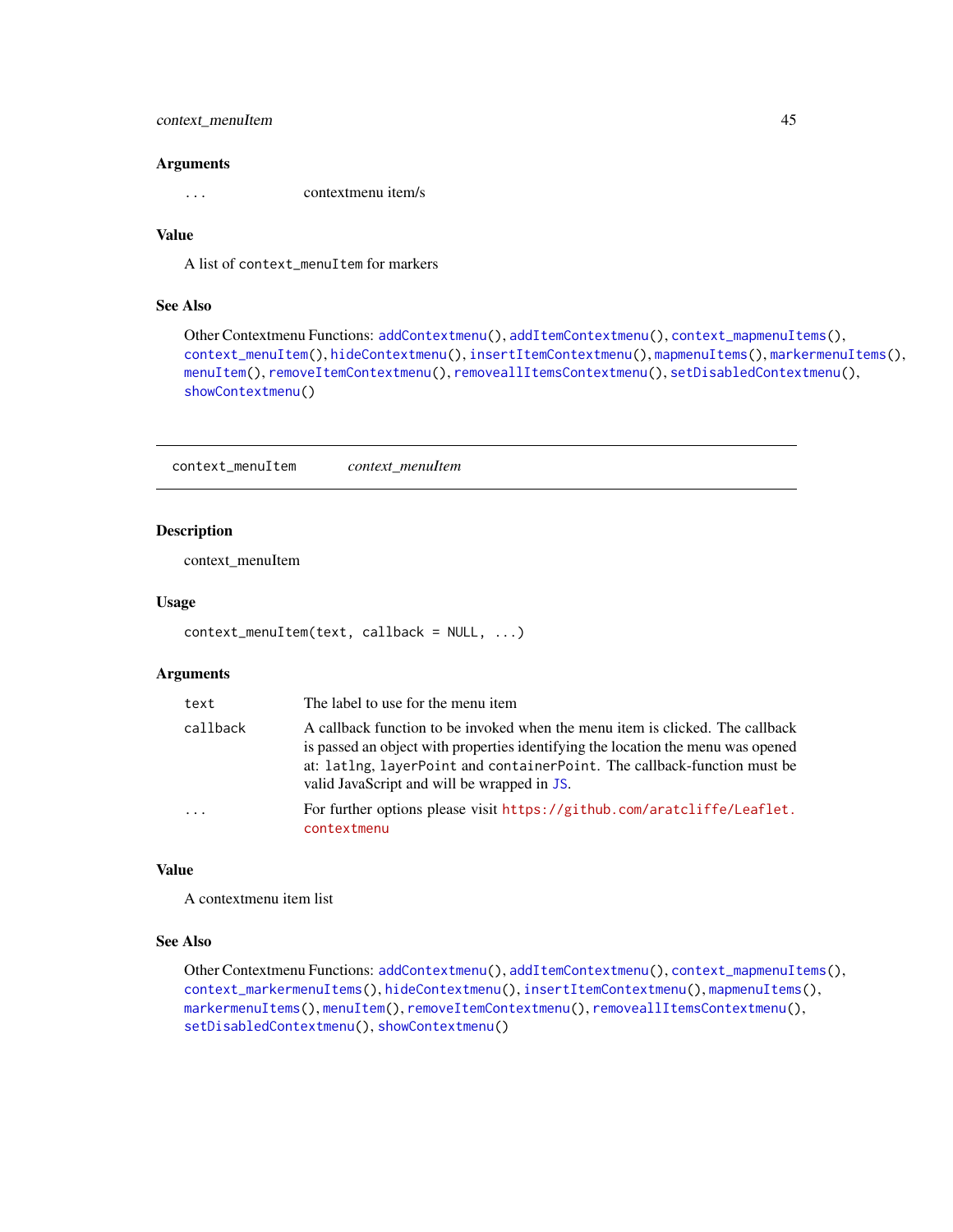<span id="page-45-0"></span>easyprintMap *easyprintMap*

### Description

Print or export a map programmatically (e.g. in a Shiny environment).

# Usage

```
easyprintMap(map, sizeModes = "A4Portrait", filename = "map")
```
### Arguments

| map       | the map widget                                                                                                                                                                                                                                        |
|-----------|-------------------------------------------------------------------------------------------------------------------------------------------------------------------------------------------------------------------------------------------------------|
| sizeModes | Must match one of the given sizeMode names in easyprintOptions. The op-<br>tions are: Current Size, A4Portrait or A4Landscape. If you want to print the<br>map with a Custom sizeMode you need to pass the Custom className. Default<br>is A4Portrait |
| filename  | Name of the file if export Only option is TRUE.                                                                                                                                                                                                       |

### Value

A leaflet map object

### See Also

Other EasyPrint Functions: [addEasyprint\(](#page-8-0)), [easyprintOptions\(](#page-46-0)), [removeEasyprint\(](#page-69-1))

### Examples

```
## Only run examples in interactive R sessions
if (interactive()) {
library(shiny)
library(leaflet)
library(leaflet.extras2)
ui <- fluidPage(
  leafletOutput("map"),
 selectInput("scene", "Select Scene", choices = c("CurrentSize", "A4Landscape", "A4Portrait")),
  actionButton("print", "Print Map")
\mathcal{L}server <- function(input, output, session) {
  output$map <- renderLeaflet({
   input$print
   leaflet() %>%
     addTiles() %>%
      setView(10, 50, 9) %>%
```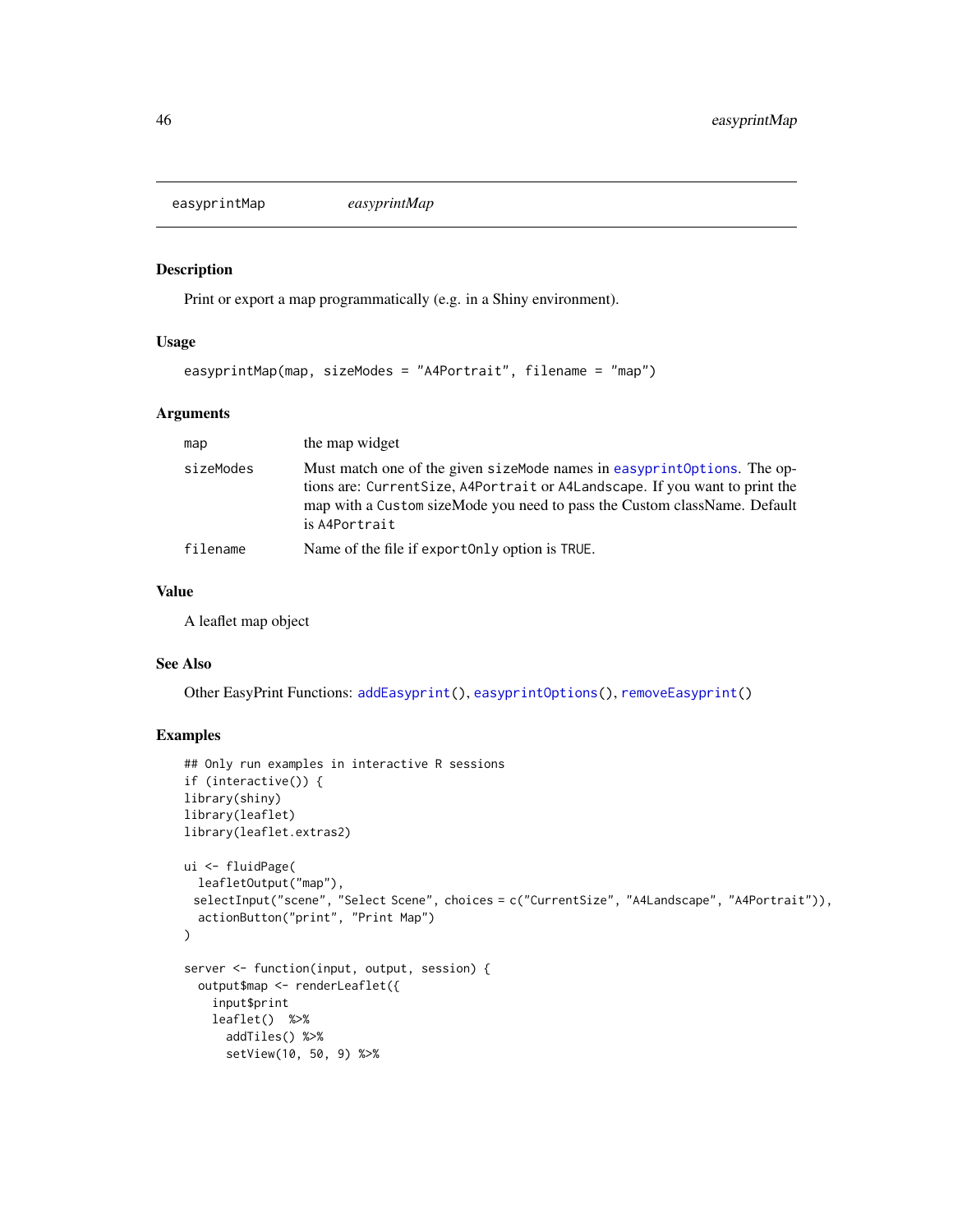# easyprintOptions 47

```
addEasyprint(options = easyprintOptions(
        exportOnly = TRUE
      ))
})
  observeEvent(input$print, {
   leafletProxy("map") %>%
      easyprintMap(sizeModes = input$scene)
})
}
shinyApp(ui, server)
}
```
<span id="page-46-0"></span>easyprintOptions *easyprintOptions*

# Description

Create a list of further options for the easyprint plugin.

### Usage

```
easyprintOptions(
  title = "Print map",
 position = "topleft",
  sizeModes = list("A4Portrait", "A4Landscape", "CurrentSize"),
  defaultSizeTitles = NULL,
  exportOnly = FALSE,
  tileLayer = NULL,
  tileWait = 500,
  filename = "map",
  hidden = FALSE,
  hideControlContainer = TRUE,
  hideClasses = NULL,
  customWindowTitle = NULL,
  spinnerBgColor = "#0DC5C1",
  customSpinnerClass = "epLoader"
\lambda
```

| title     | Sets the text which appears as the tooltip of the print/export button                                                                                                                                                                                                                                                   |
|-----------|-------------------------------------------------------------------------------------------------------------------------------------------------------------------------------------------------------------------------------------------------------------------------------------------------------------------------|
| position  | Positions the print button                                                                                                                                                                                                                                                                                              |
| sizeModes | Either a character vector with one of the following options: Current Size, A4Portrait,<br>A4Landscape. If you want to include a Custom size mode you need to pass a<br>named list, with width, height, name and className and assign a background-<br>image in CSS. See the example in ./inst/examples/easyprint_app.R. |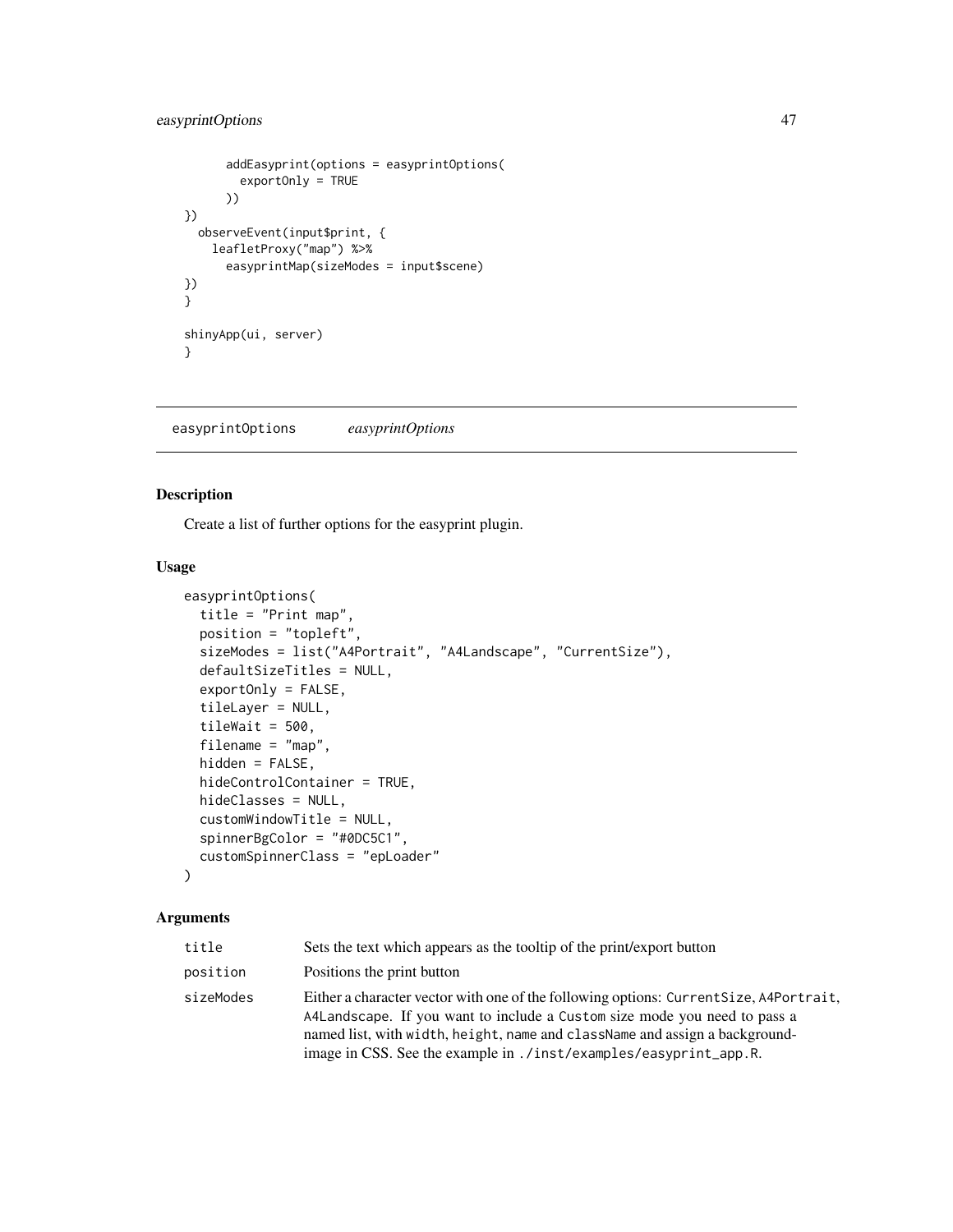| defaultSizeTitles    |                                                                                                                                         |  |
|----------------------|-----------------------------------------------------------------------------------------------------------------------------------------|--|
|                      | Button tooltips for the default page sizes                                                                                              |  |
| exportOnly           | If set to TRUE the map is exported to a png file                                                                                        |  |
| tileLayer            | The group name of one tile layer that you can wait for to draw (helpful when<br>resizing)                                               |  |
| tileWait             | How long to wait for the tiles to draw (helpful when resizing)                                                                          |  |
| filename             | Name of the file if export Only option is TRUE                                                                                          |  |
| hidden               | Set to TRUE if you don't want to display the toolbar. Instead you can create your<br>own buttons or fire print events programmatically. |  |
| hideControlContainer |                                                                                                                                         |  |
|                      | Hides the leaflet controls like the zoom buttons and the attribution on the print<br>out                                                |  |
| hideClasses          | Use a character vector or list of CSS-classes to hide on the output image.                                                              |  |
| customWindowTitle    |                                                                                                                                         |  |
|                      | A title for the print window which will get added to the printed paper                                                                  |  |
|                      | spinnerBgColor A valid css colour for the spinner background color                                                                      |  |
| customSpinnerClass   |                                                                                                                                         |  |
|                      | A class for a custom css spinner to use while waiting for the print.                                                                    |  |

# Value

A list of options for the 'easyprint' control

#### References

<https://github.com/rowanwins/leaflet-easyPrint>

# See Also

Other EasyPrint Functions: [addEasyprint\(](#page-8-0)), [easyprintMap\(](#page-45-0)), [removeEasyprint\(](#page-69-1))

gibs\_layers *The available GIBS layers with attributes*

# Description

The available GIBS layers with attributes

# Usage

```
gibs_layers
```
### Format

An object of class data. frame with 276 rows and 4 columns.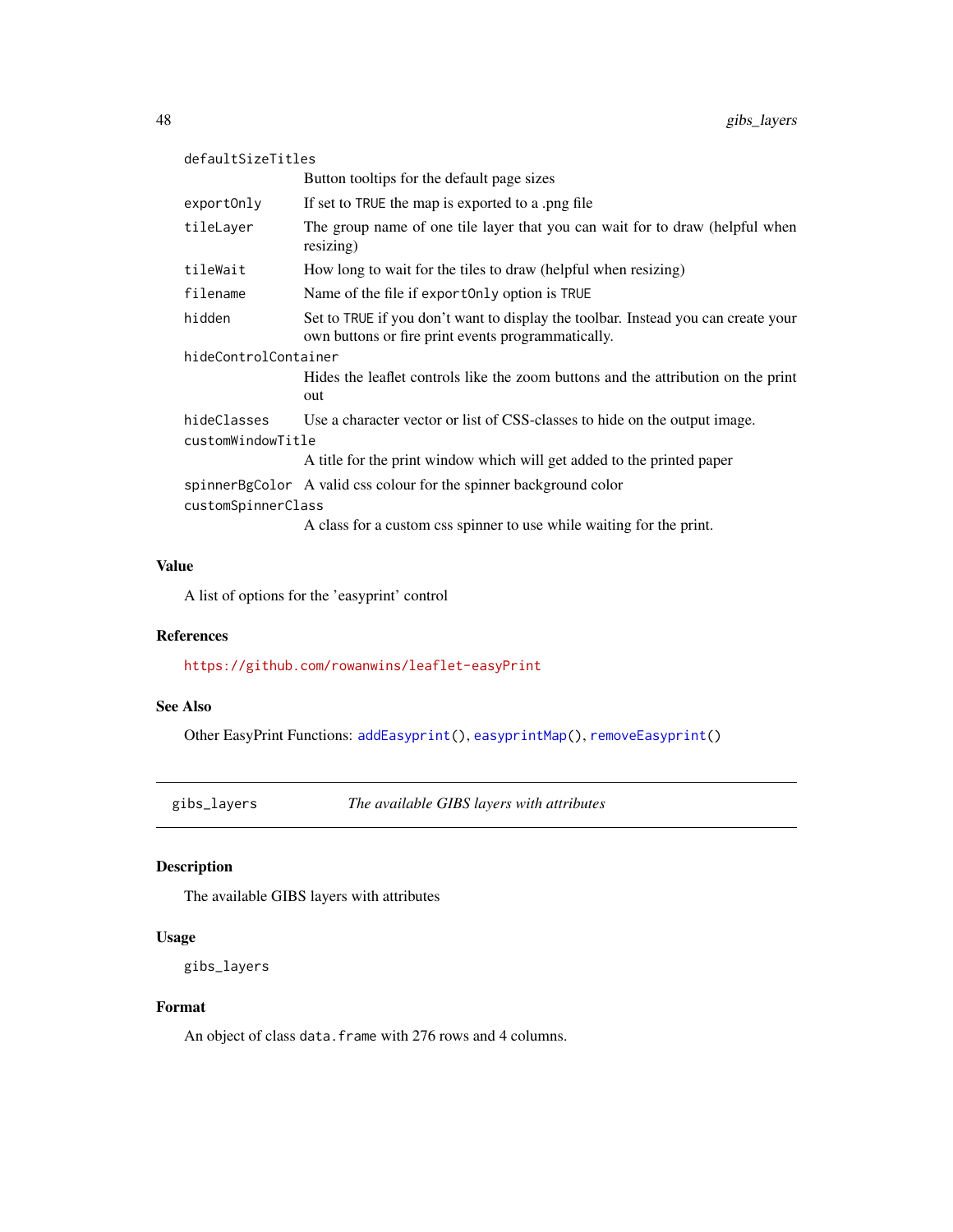<span id="page-48-0"></span>goBackHistory *goBackHistory*

### Description

If possible, will go to previous map extent. Pushes current extent to the "future" stack.

#### Usage

goBackHistory(map)

### Arguments

map a map widget object created from [leafletProxy](#page-0-0)

### Value

the new map object

### References

<https://github.com/cscott530/leaflet-history>

### See Also

Other History Functions: [addHistory\(](#page-14-0)), [clearFuture\(](#page-40-1)), [clearHistory\(](#page-42-0)), [goForwardHistory\(](#page-48-1)), [historyOptions\(](#page-52-0))

<span id="page-48-1"></span>goForwardHistory *goForwardHistory*

### Description

If possible, will go to next map extent. Pushes current extent to the "back" stack.

#### Usage

```
goForwardHistory(map)
```
### Arguments

map a map widget object created from [leafletProxy](#page-0-0)

### Value

the new map object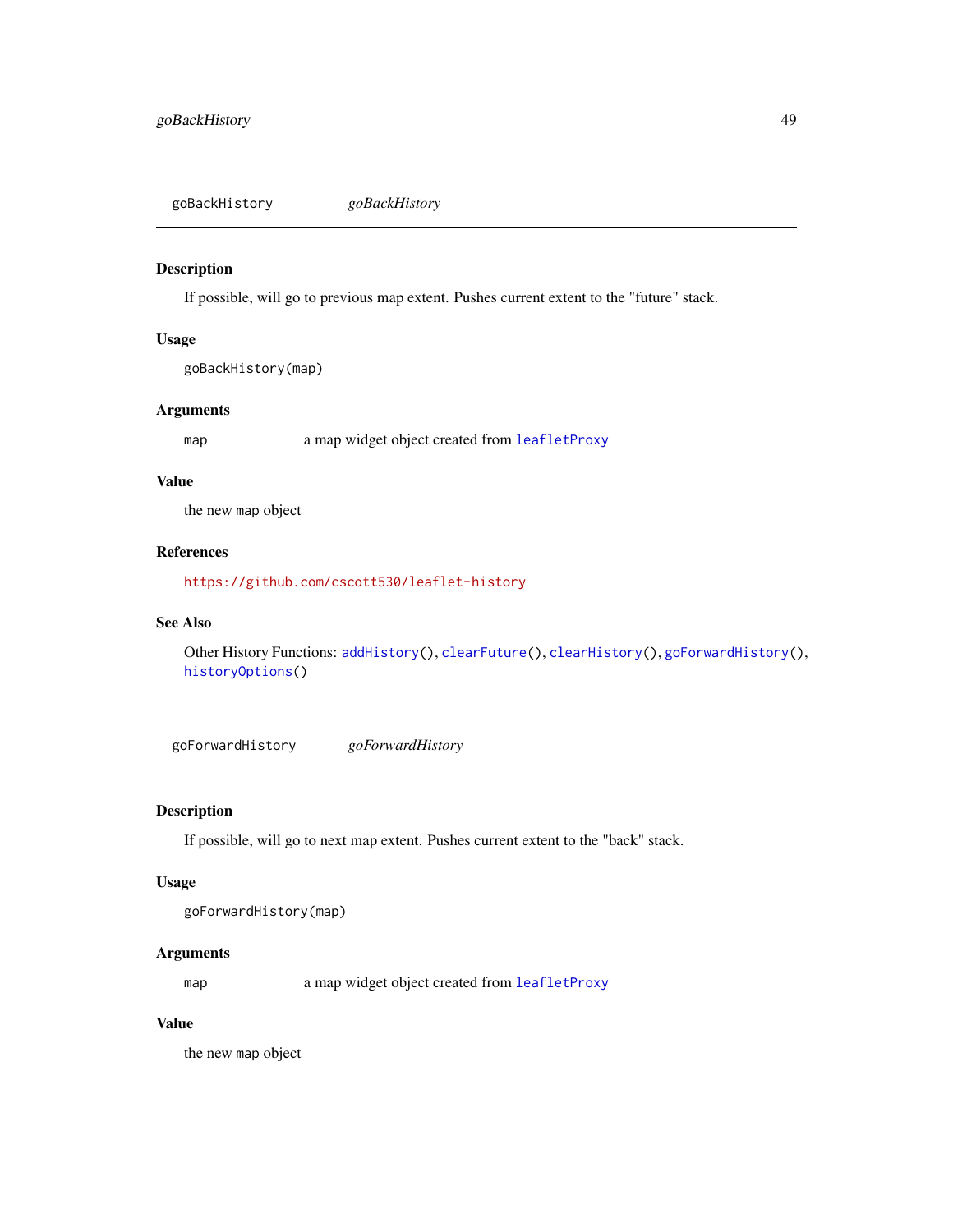# References

```
https://github.com/cscott530/leaflet-history
```
### See Also

```
Other History Functions: addHistory(), clearFuture(), clearHistory(), goBackHistory(),
historyOptions()
```
heightgraphOptions *heightgraphOptions*

### Description

Customize the heightgraph with the following additional options.

### Usage

```
heightgraphOptions(
 position = c("bottomright", "topleft", "topright", "bottomleft"),
 width = 800,
 height = 200,
 margins = list(top = 10, right = 30, bottom = 55, left = 50),
 expand = TRUE,expandCallback = NULL,
 mappings = NULL,
 highlightStyle = list(color = "red"),
  translation = NULL,
 xTicks = 3,
 yTicks = 3
)
```

| position | position of control: "topleft", "topright", "bottomleft", or "bottomright". Default<br>is bottomright.                                                                                                                                                |
|----------|-------------------------------------------------------------------------------------------------------------------------------------------------------------------------------------------------------------------------------------------------------|
| width    | The width of the expanded heightgraph display in pixels. Default is 800.                                                                                                                                                                              |
| height   | The height of the expanded heightgraph display in pixels. Default is 200.                                                                                                                                                                             |
| margins  | The margins define the distance between the border of the heightgraph and the<br>actual graph inside. You are able to specify margins for top, right, bottom and<br>left in pixels. Default is $list(top = 10, right = 30, bottom = 55, left = 50)$ . |
| expand   | Boolean value that defines if the heightgraph should be expanded on creation.<br>Default is 200.                                                                                                                                                      |
|          | expandCallback Function to be called if the heightgraph is expanded or reduced. The state of<br>the heightgraph is passed as an argument. It is TRUE when expanded and FALSE<br>when reduced. Default is NULL.                                        |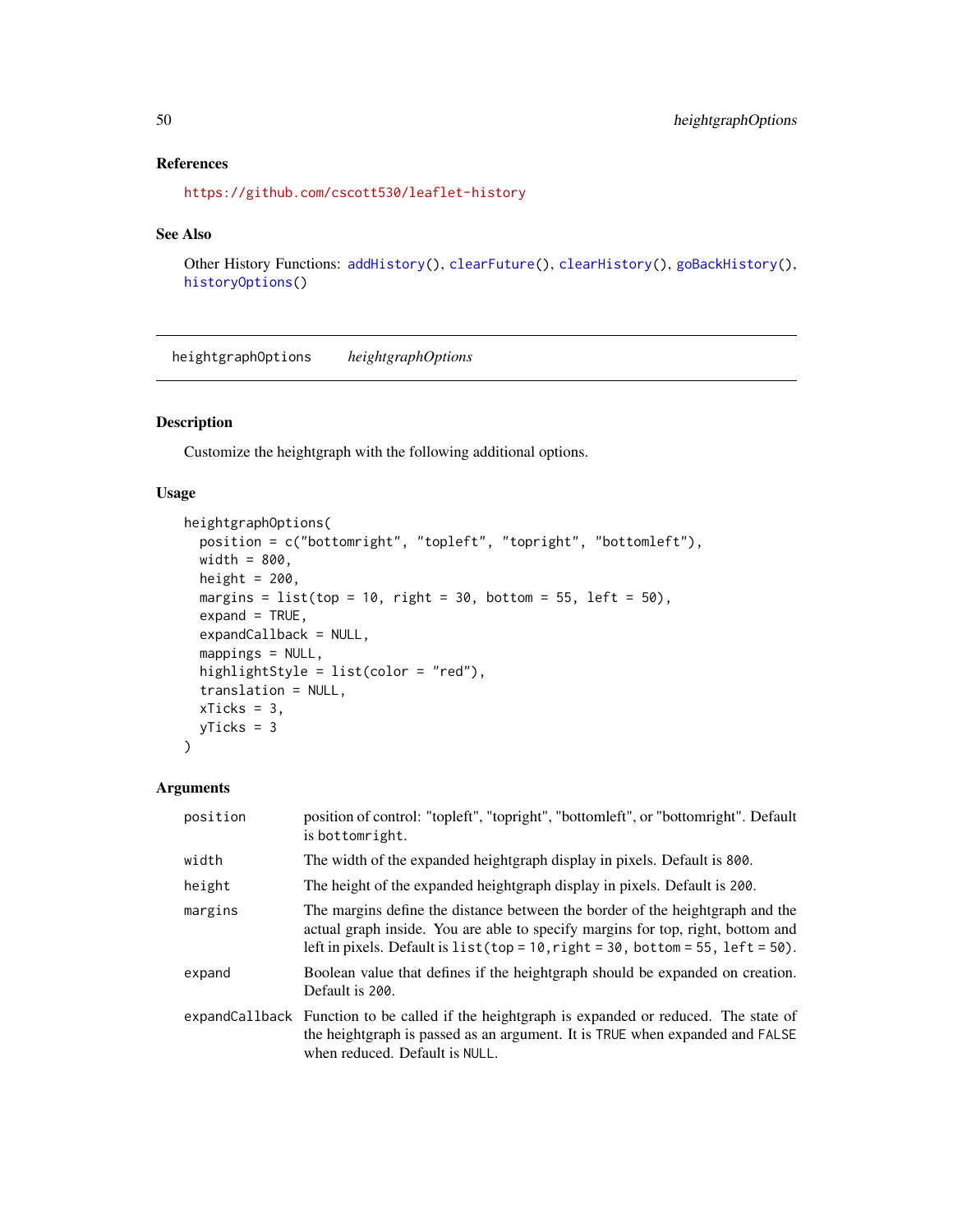# hexbinOptions 51

| mappings    | You may add a mappings object to customize the colors and labels in the height<br>graph. Without adding custom mappings the segments and labels within the<br>graph will be displayed in random colors. Each key of the object must cor-<br>respond to the summary key in properties within the FeatureCollection.<br>Default is NULL. |
|-------------|----------------------------------------------------------------------------------------------------------------------------------------------------------------------------------------------------------------------------------------------------------------------------------------------------------------------------------------|
|             | highlight Style You can customize the highlight style when using the horizontal line to find parts<br>of the route above an elevation value. Use any Leaflet Path options as value of<br>the highlightStyle parameter. Default is list(color = "red").                                                                                 |
| translation | You can change the labels of the heightgraph info field by passing translations<br>for distance, elevation, segment_length, type and legend. Default is<br>NULL.                                                                                                                                                                       |
| xTicks      | Specify the tick frequency in the x axis of the graph. Corresponds approximately<br>to 2 to the power of value ticks. Default is 3.                                                                                                                                                                                                    |
| yTicks      | Specify the tick frequency in the y axis of the graph. Corresponds approximately<br>to 2 to the power of value ticks. Default is 3.                                                                                                                                                                                                    |

### Value

A list of further options for addHeightgraph

# See Also

Other Heightgraph Functions: [addHeightgraph\(](#page-10-0))

<span id="page-50-0"></span>hexbinOptions *hexbinOptions*

# Description

A list of options for customizing the appearance/behavior of the hexbin layer.

# Usage

```
hexbinOptions(
 duration = 200,
 colorScaleExtent = NULL,
 radiusScaleExtent = NULL,
 colorRange = c("#f7fbff", "#08306b"),
 radiusRange = c(5, 15),
 pointerEvents = "all",
 resizetoCount = FALSE,
  tooltip = "Count "
)
```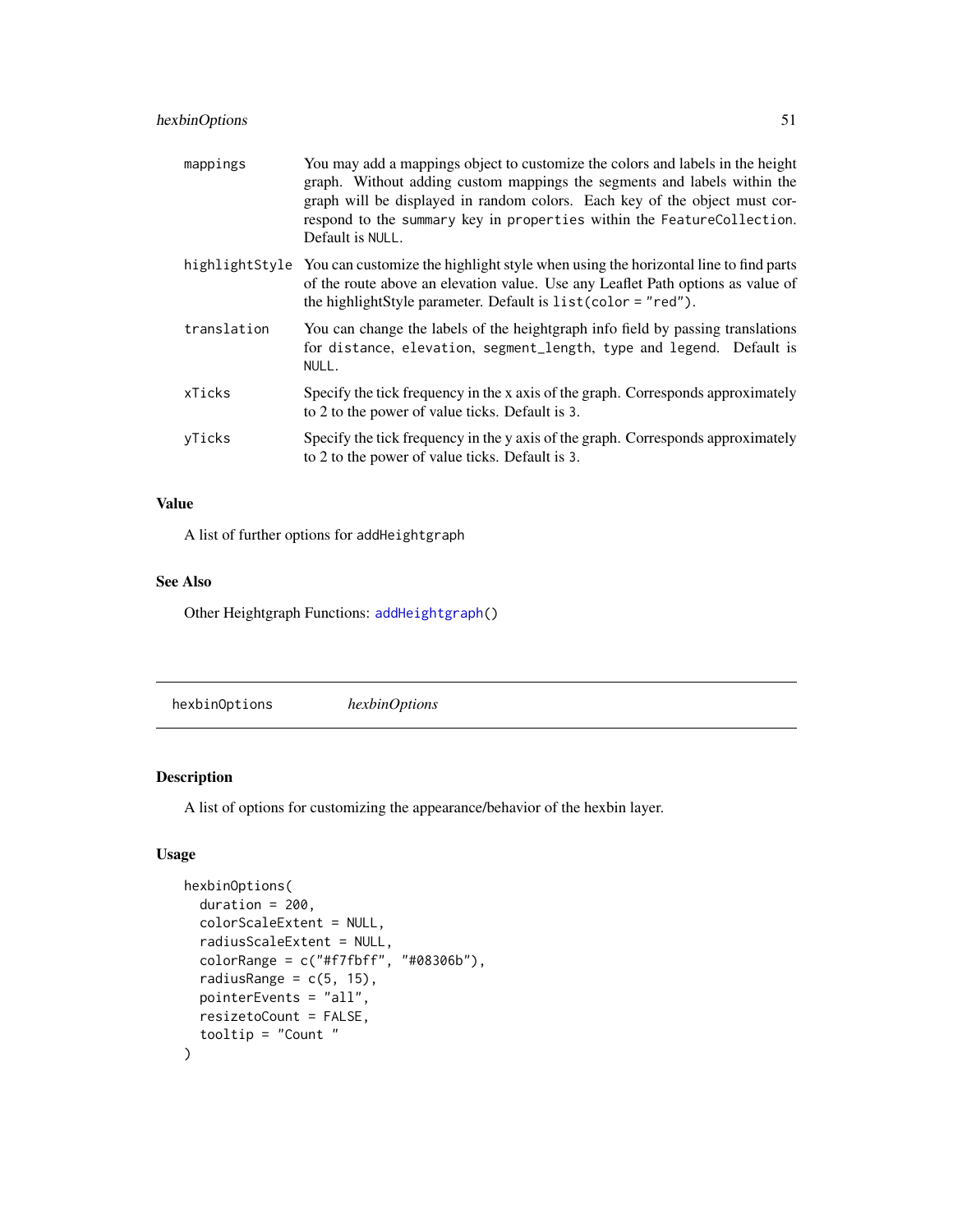# Arguments

| duration          | Transition duration for the hexbin layer                                                                                                                                                                                                                                                                             |
|-------------------|----------------------------------------------------------------------------------------------------------------------------------------------------------------------------------------------------------------------------------------------------------------------------------------------------------------------|
| colorScaleExtent  |                                                                                                                                                                                                                                                                                                                      |
|                   | extent of the color scale for the hexbin layer. This is used to override the derived<br>extent of the color values and is specified as a vector of the form c(min=numeric,<br>max= numeric). Can be a numeric vector or a custom JS array, like (JS("[40,<br>$undefined]$ "))                                        |
| radiusScaleExtent |                                                                                                                                                                                                                                                                                                                      |
|                   | This is the same exact configuration option as colorScaleExtent, only applied to<br>the radius extent.                                                                                                                                                                                                               |
| colorRange        | Sets the range of the color scale used to fill the hexbins on the layer.                                                                                                                                                                                                                                             |
| radiusRange       | Sets the range of the radius scale used to size the hexbins on the layer.                                                                                                                                                                                                                                            |
| pointerEvents     | This value is passed directly to an element-level css style for pointer-events.<br>You should only modify this config option if you want to change the mouse<br>event behavior on hexbins. This will modify when the events are propagated<br>based on the visibility state and/or part of the hexbin being hovered. |
| resizetoCount     | Resizes the hexbin to the count. Default is FALSE. If set to TRUE it will resize<br>based on the amount of underlying elements. You can also pass a custom JS<br>function.                                                                                                                                           |
| tooltip           | Should tooltips be displayed? If set to TRUE, it will show the amount of under-<br>lying elements. If a string is given, it will append the string before the count.<br>To disable tooltips, please pass NULL or FALSE. You can also pass a custom JS<br>function.                                                   |

### Value

A list of hexbin-specific options

# See Also

Other Hexbin-D3 Functions: [addHexbin\(](#page-12-0)), [clearHexbin\(](#page-41-0)), [hideHexbin\(](#page-52-1)), [showHexbin\(](#page-76-0)), [updateHexbin\(](#page-83-0))

<span id="page-51-0"></span>hideContextmenu *hideContextmenu*

# Description

Hide the contextmenu

# Usage

hideContextmenu(map)

# Arguments

map a map widget object created from [leaflet](#page-0-0)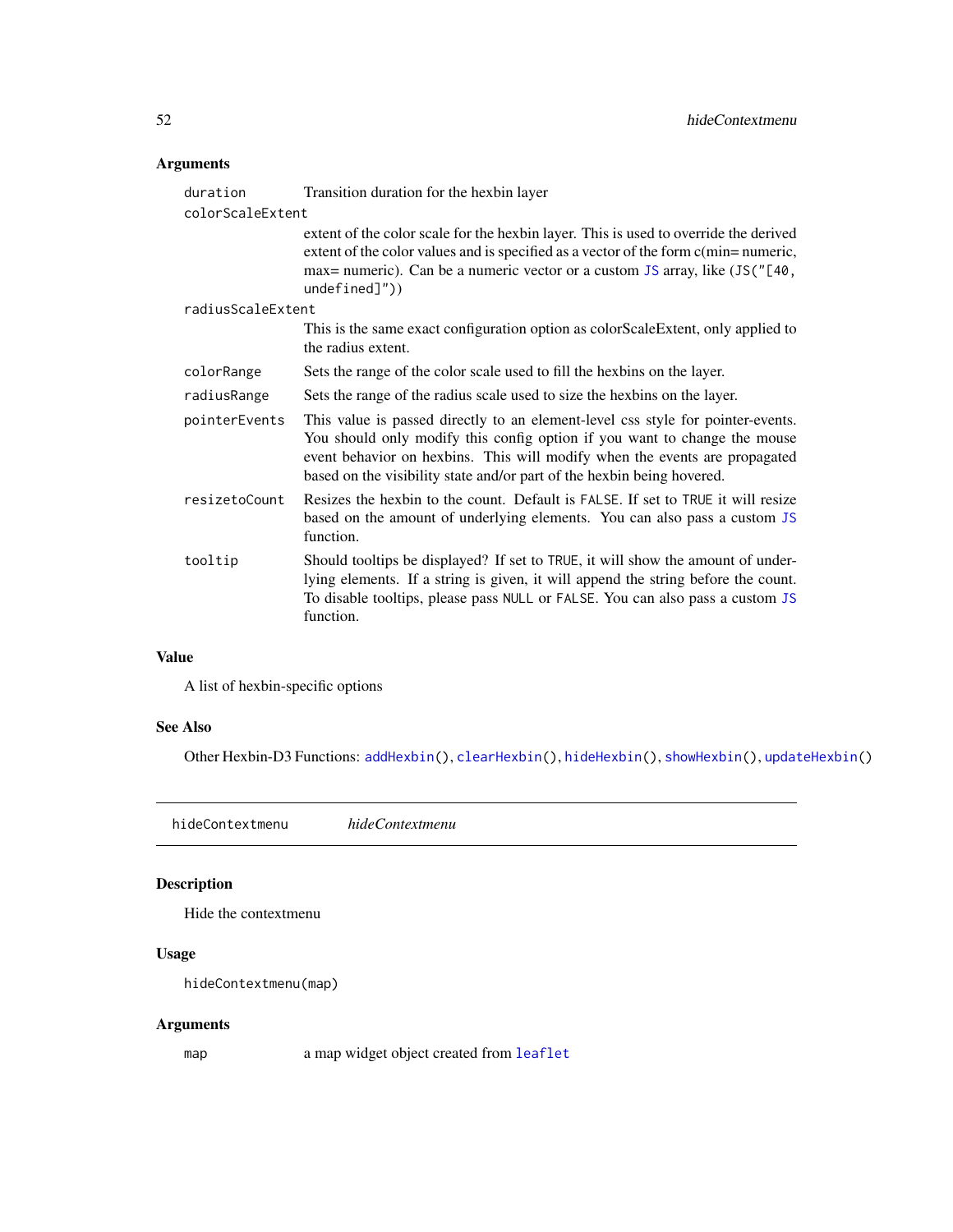#### hideHexbin 53

# Value

A leaflet map object

# See Also

Other Contextmenu Functions: [addContextmenu\(](#page-7-0)), [addItemContextmenu\(](#page-15-0)), [context\\_mapmenuItems\(](#page-43-1)), [context\\_markermenuItems\(](#page-43-0)), [context\\_menuItem\(](#page-44-0)), [insertItemContextmenu\(](#page-54-0)), [mapmenuItems\(](#page-60-0)), [markermenuItems\(](#page-61-0)), [menuItem\(](#page-61-1)), [removeItemContextmenu\(](#page-69-0)), [removeallItemsContextmenu\(](#page-67-0)), [setDisabledContextmenu\(](#page-73-0)), [showContextmenu\(](#page-75-0))

<span id="page-52-1"></span>hideHexbin *hideHexbin*

### Description

Hide the hexbinLayer.

#### Usage

hideHexbin(map)

# Arguments

map The map widget

### Value

the new map object

# See Also

Other Hexbin-D3 Functions: [addHexbin\(](#page-12-0)), [clearHexbin\(](#page-41-0)), [hexbinOptions\(](#page-50-0)), [showHexbin\(](#page-76-0)), [updateHexbin\(](#page-83-0))

<span id="page-52-0"></span>historyOptions *History Options*

### Description

History Options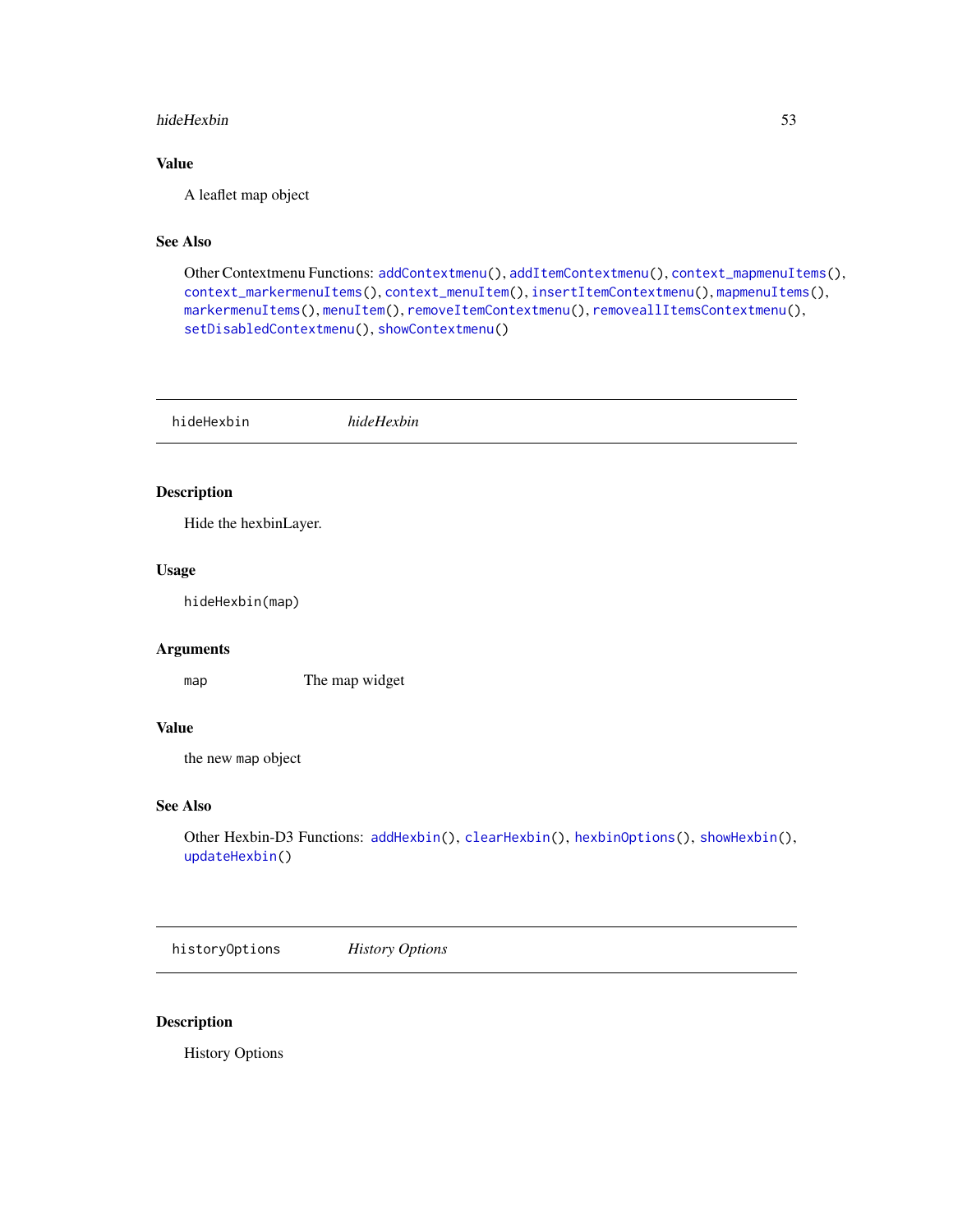# Usage

```
historyOptions(
 position = c("topright", "topleft", "bottomleft", "bottomright"),
 maxMovesToSave = 10,
 backImage = "fa fa-caret-left",
  forwardImage = "fa fa-caret-right",
 backText = ",
  forwardText = \cdot"",
 backTooltip = "Go to Previous Extent",
  forwardTooltip = "Go to Next Extent",
  backImageBeforeText = TRUE,
  forwardImageBeforeText = FALSE,
 orientation = c("horizontal", "vertical"),
  shouldSaveMoveInHistory = NULL
)
```
# Arguments

| position                | Set the position of the History control. Default is top right.                                                                                              |  |
|-------------------------|-------------------------------------------------------------------------------------------------------------------------------------------------------------|--|
|                         | maxMovesToSave Number of moves in the history to save before clearing out the oldest. Default<br>value is 10, use 0 or a negative number to make unlimited. |  |
| backImage               | The class for the 'back' button icon. Default is "fa fa-caret-left".                                                                                        |  |
| forwardImage            | The class for the 'forward' button icon. Default is "fa fa-caret-right".                                                                                    |  |
| backText                | The text in the buttons. Default is ".                                                                                                                      |  |
| forwardText             | The text in the buttons. Default is ".                                                                                                                      |  |
| backTooltip             | Tooltip content. Default is "Go to Previous Extent".                                                                                                        |  |
|                         | forwardTooltip Tooltip content. Default is "Go to Next Extent".                                                                                             |  |
| backImageBeforeText     |                                                                                                                                                             |  |
|                         | When both text and image are present, whether to show the image first or the<br>text first (left to right). Default is TRUE                                 |  |
| forwardImageBeforeText  |                                                                                                                                                             |  |
|                         | When both text and image are present, whether to show the image first or the<br>text first (left to right). Default is FALSE                                |  |
| orientation             | Whether to position the buttons on top of one another or side-by-side. Default<br>is horizontal                                                             |  |
| shouldSaveMoveInHistory |                                                                                                                                                             |  |
|                         | A JS callback you can provide that gets called with every move, return false to<br>not save a move.                                                         |  |

# Value

A list of further options for addHistory

# References

<https://github.com/cscott530/leaflet-history>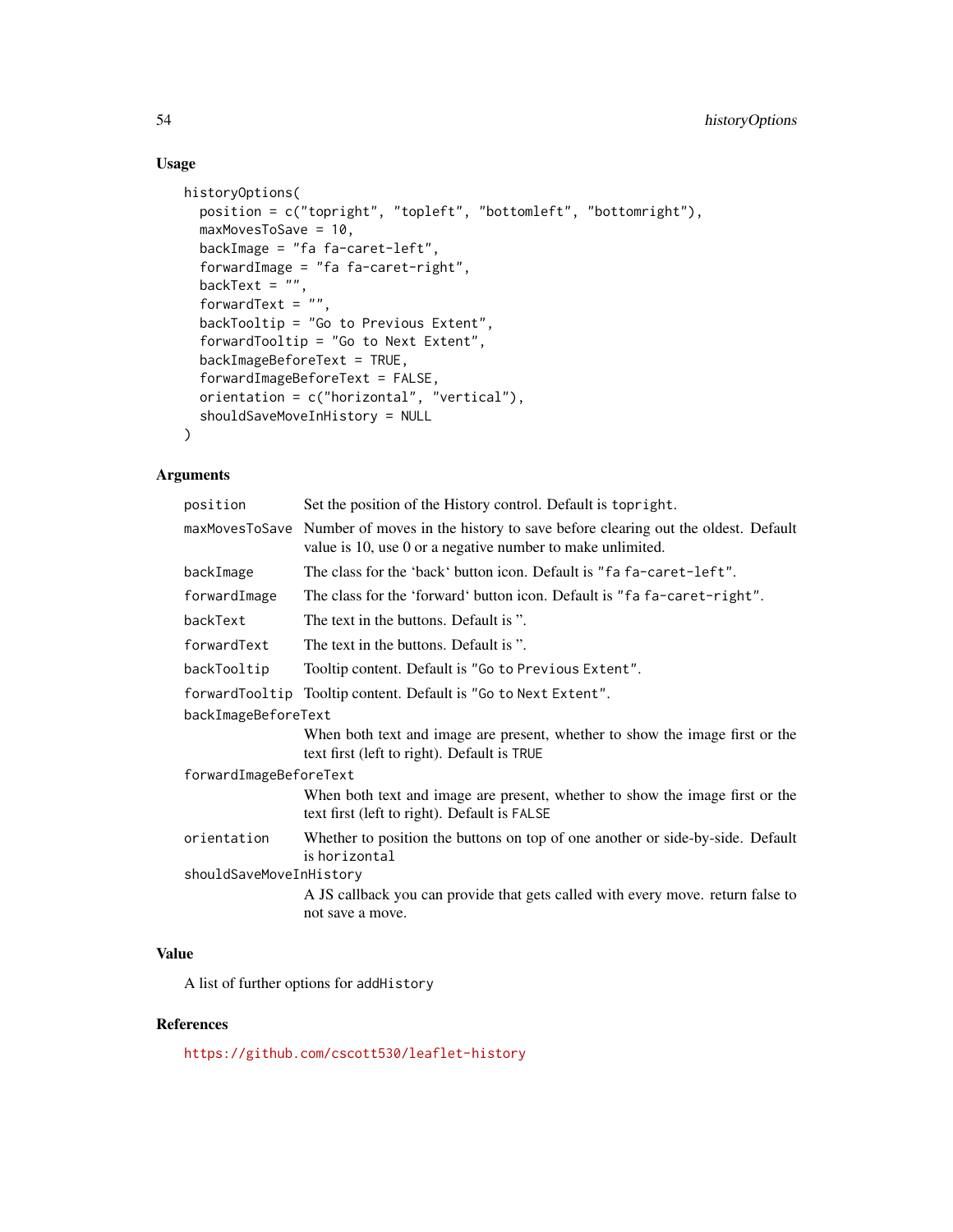### insertItemContextmenu 55

### See Also

```
Other History Functions: addHistory(), clearFuture(), clearHistory(), goBackHistory(),
goForwardHistory()
```
# Examples

```
library(leaflet)
leaflet() %>%
  addTiles() %>%
    addHistory(options = historyOptions(position = "bottomright",
   maxMovesToSave = 20,
   backText = "Go back",
   forwardText = "Go forward",
   orientation = "vertical"
   ))
```
<span id="page-54-0"></span>insertItemContextmenu *insertItemContextmenu*

### Description

Insert a new contextmenu menu item at a specific index

#### Usage

insertItemContextmenu(map, option, index)

### Arguments

| map    | a map widget object created from <b>leaflet</b>                                                |
|--------|------------------------------------------------------------------------------------------------|
| option | new menu item to add                                                                           |
| index  | Index of the contextmenu. (NOTE: Since the index is passed to JavaScript, it is<br>zero-based) |

#### Value

A leaflet map object

### See Also

Other Contextmenu Functions: [addContextmenu\(](#page-7-0)), [addItemContextmenu\(](#page-15-0)), [context\\_mapmenuItems\(](#page-43-1)), [context\\_markermenuItems\(](#page-43-0)), [context\\_menuItem\(](#page-44-0)), [hideContextmenu\(](#page-51-0)), [mapmenuItems\(](#page-60-0)), [markermenuItems\(](#page-61-0)), [menuItem\(](#page-61-1)), [removeItemContextmenu\(](#page-69-0)), [removeallItemsContextmenu\(](#page-67-0)), [setDisabledContextmenu\(](#page-73-0)), [showContextmenu\(](#page-75-0))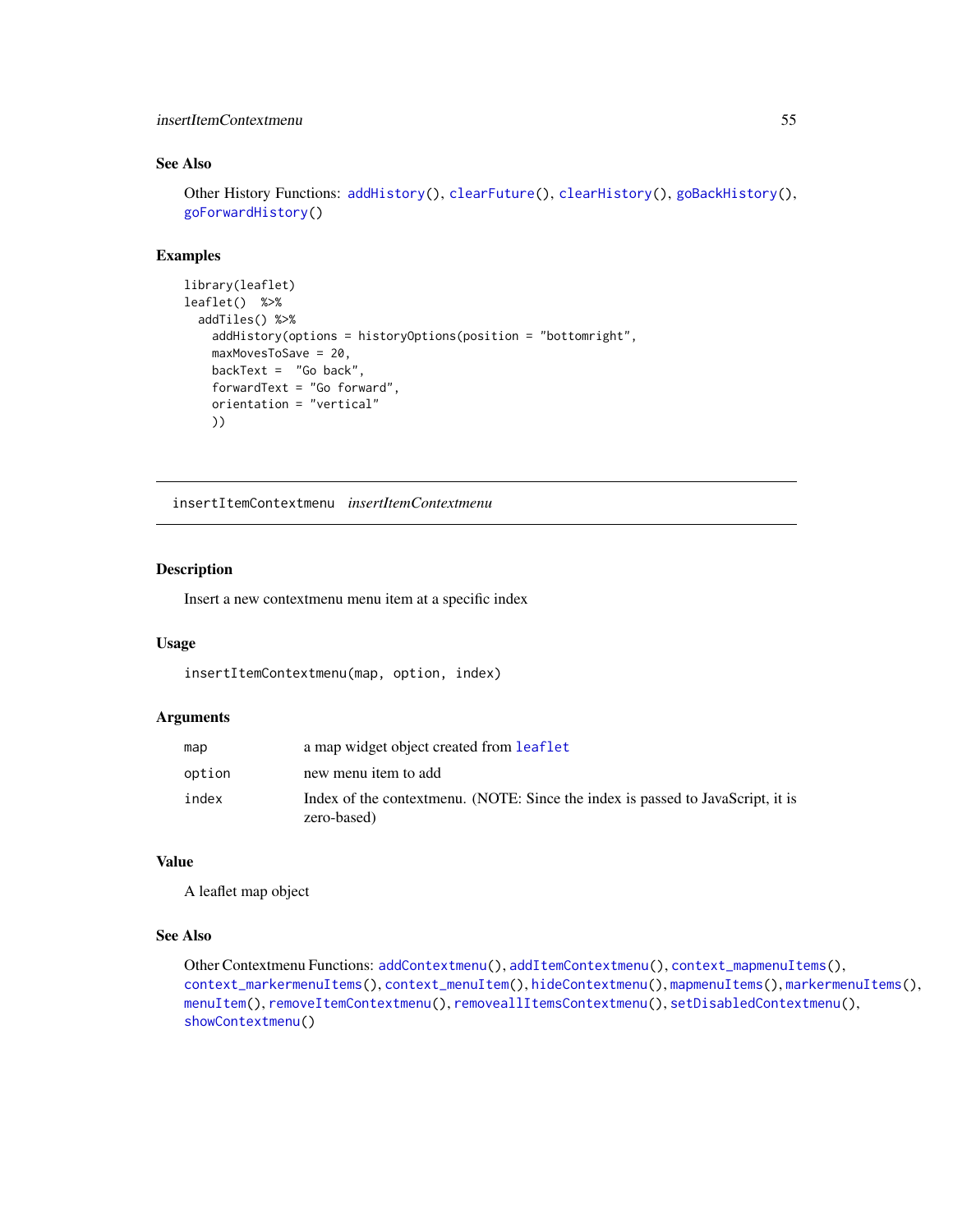<span id="page-55-0"></span>

### Description

Is a map snychronized with any or a specific map? Invoking this method sets a Shiny input that returns TRUE when the map is synchronized with another map. If syncwith is set, TRUE is returned if the map is synchronized exactly with that other map.

#### Usage

```
isSynced(map, id = NULL, syncwith = NULL)
```
### Arguments

| map      | the map                                         |
|----------|-------------------------------------------------|
| id       | The map id                                      |
| syncwith | Is the map synchronized with one of these maps? |

### Details

The Siny input name is combined of the map-id and "\_synced". For a map with id map1 the input can be retrieved with input\$map1\_synced.

# Value

A map

# See Also

Other leafletsync Functions: [addLeafletsyncDependency\(](#page-17-0)), [addLeafletsync\(](#page-16-0)), [leafletsyncOptions\(](#page-56-0)), [unsync\(](#page-82-0))

leaflet.extras2 *leaflet.extras2: Extra Functionality for 'leaflet' Package.*

### Description

This package serves as an add-on to the 'leaflet' package by providing extra functionality via 'leaflet' plugins.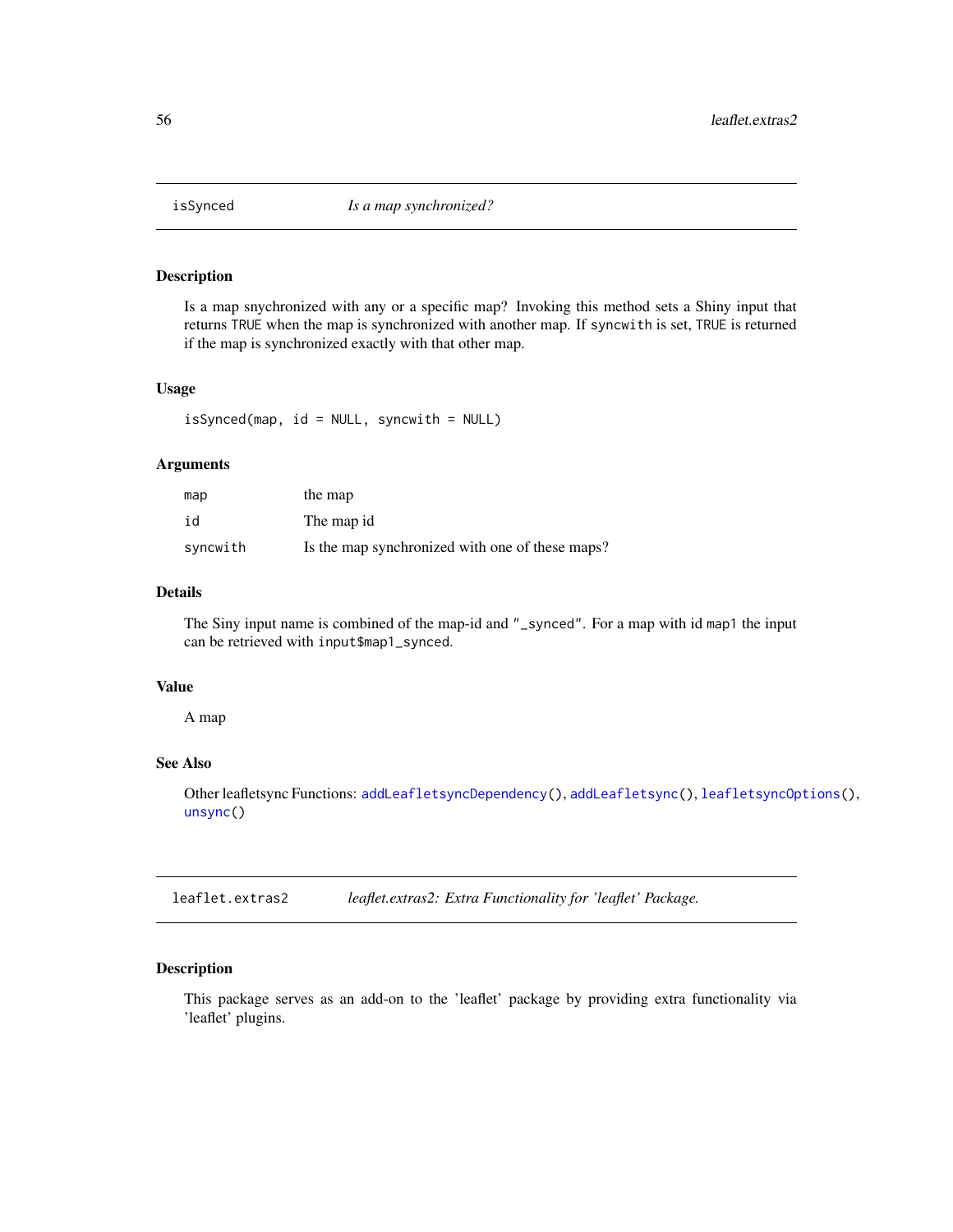# <span id="page-56-0"></span>Description

Additional list of options.

# Usage

```
leafletsyncOptions(
  noInitialSync = FALSE,
 syncCursor = TRUE,
 offsetFn = JS("function (center, zoom, refMap, tgtMap) { return center; }")
\mathcal{L}
```
# Arguments

| noInitialSync | Setting to TRUE disables initial synchronization of the maps. The default is<br>FAI SF. |  |
|---------------|-----------------------------------------------------------------------------------------|--|
| syncCursor    | The default TRUE adds a circle marker on the synced map.                                |  |
| offsetFn      | A JavaScript-function to compute an offset for the center.                              |  |

# Value

A list of options for addLeafletsync

# See Also

Other leafletsync Functions: [addLeafletsyncDependency\(](#page-17-0)), [addLeafletsync\(](#page-16-0)), [isSynced\(](#page-55-0)), [unsync\(](#page-82-0))

<span id="page-56-1"></span>makeMapkeyIcon *Make Mapkey Icon*

# Description

Make Mapkey Icon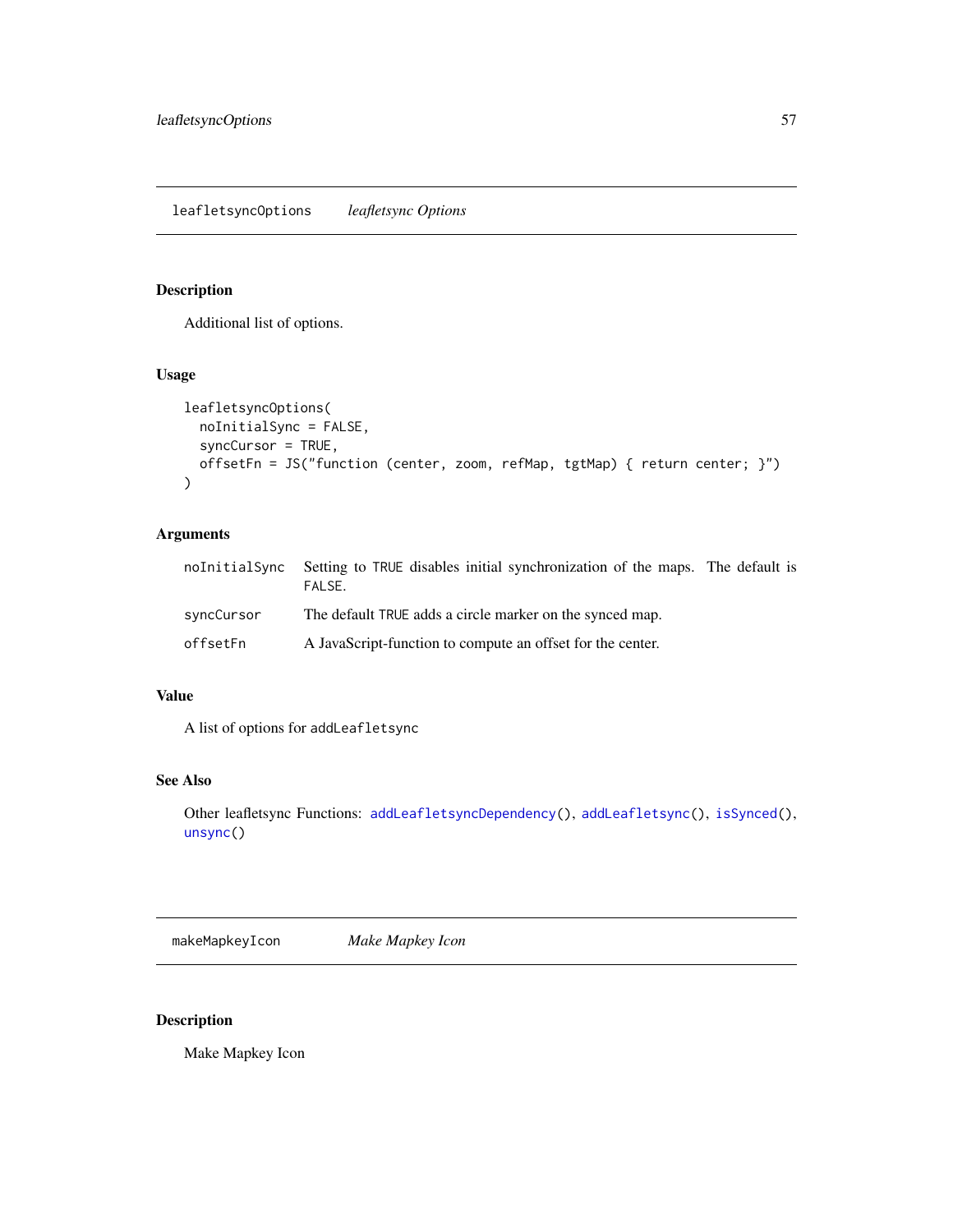### Usage

```
makeMapkeyIcon(
  icon = "mapkey",
 color = "#ff0000",iconSize = 12,
 background = "#1F7499",
 borderRadius = "100%",
 hoverScale = 1.4,
 hoverEffect = TRUE,
 additionalCSS = NULL,
 hoverCSS = NULL,
 htmlCode = NULL,
 boxShadow = TRUE
)
```
### Arguments

| icon          | ID of the mapkey Icon you want to use. See mapkey icons.com for a full list.          |
|---------------|---------------------------------------------------------------------------------------|
| color         | Any CSS color (e.g. 'red','rgba(20,160,90,0.5)', '#686868', )                         |
| iconSize      | Size of Icon in Pixels. Default is 12                                                 |
| background    | Any CSS color or false for no background                                              |
| borderRadius  | Any number (for circle size/2, for square $0.001$ )                                   |
| hoverScale    | Any real number (best result in range $1 - 2$ , use 1 for no effect)                  |
| hoverEffect   | Switch on/off effect on hover                                                         |
| additionalCSS | CSS code (e.g. "border: 4px solid #aa3838;")                                          |
| hoverCSS      | CSS code (e.g. "background-color:#992b00!important; color:#99defc<br>$!$ important;") |
| htmlCode      | e.g. '  '. See mapkeyicons.com for further information                              |
| boxShadow     | Should a shadow be visible.                                                           |

### Value

A list of mapkey-icon data that can be passed to the argument icon

### References

<https://github.com/mapshakers/leaflet-mapkey-icon>

### See Also

Other Mapkey Functions: [\[.leaflet\\_mapkey\\_icon\\_set\(](#page-84-0)), [addMapkeyMarkers\(](#page-18-0)), [mapkeyIconList\(](#page-58-0)), [mapkeyIcons\(](#page-59-0))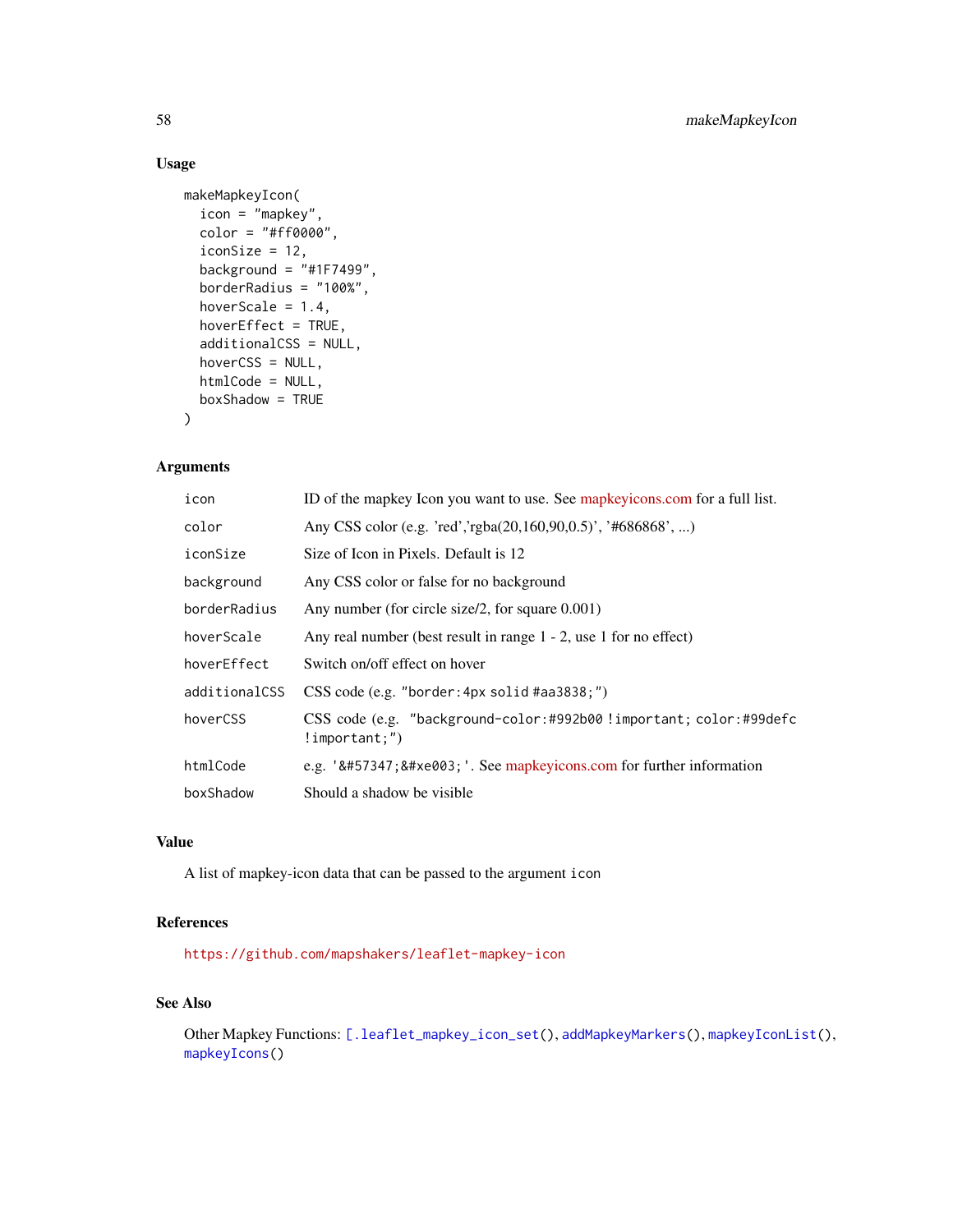# mapkeyIconList 59

# Examples

```
makeMapkeyIcon(icon = "traffic_signal",
               color = "#0000ff",
               iconSize = 12,
               boxShadow = FALSE,
               background="transparent")
```
<span id="page-58-0"></span>mapkeyIconList *Make Mapkey-icon set*

# Description

Make Mapkey-icon set

# Usage

mapkeyIconList(...)

### Arguments

... icons created from [makeMapkeyIcon\(](#page-56-1))

### Value

A list of class "leaflet\_mapkey\_icon\_set"

# References

<https://github.com/mapshakers/leaflet-mapkey-icon>

### See Also

Other Mapkey Functions: [\[.leaflet\\_mapkey\\_icon\\_set\(](#page-84-0)), [addMapkeyMarkers\(](#page-18-0)), [makeMapkeyIcon\(](#page-56-1)), [mapkeyIcons\(](#page-59-0))

# Examples

```
iconSet = mapkeyIconList(
  red = makeMapkeyIcon(color = "#ff0000"),
  blue = makeMapkeyIcon(color = "#0000ff")
)
iconSet[c("red", "blue")]
```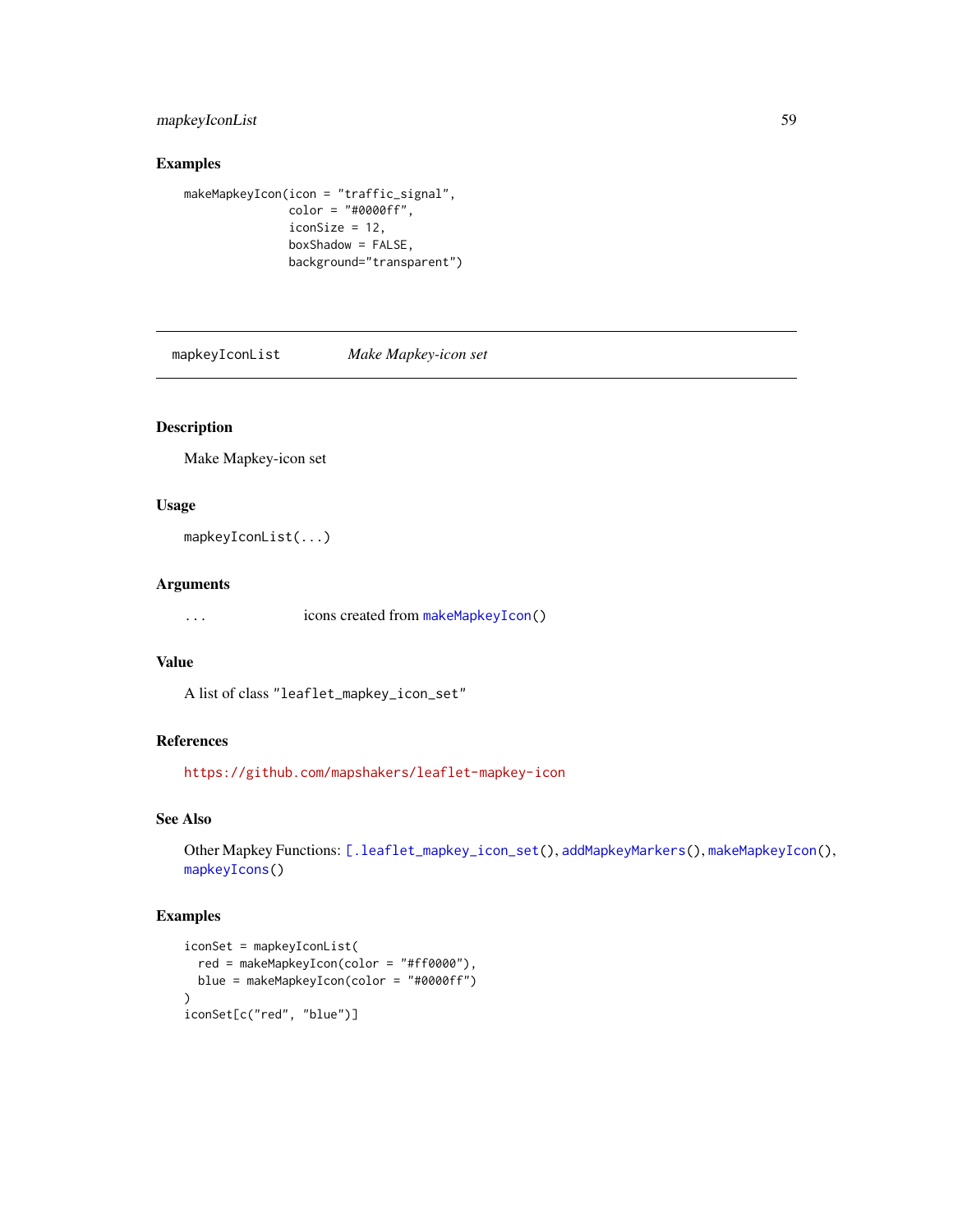<span id="page-59-0"></span>

### Description

An icon can be represented as a list of the form list(color, iconSize,...). This function is vectorized over its arguments to create a list of icon data. Shorter argument values will be re-cycled. NULL values for these arguments will be ignored.

#### Usage

```
mapkeyIcons(
  icon = "mapkey",
  color = "#ff0000",
  iconSize = 12,
  background = "#1F7499",
  borderRadius = "100%",
  hoverScale = 1.4,
  hoverEffect = TRUE,
  hoverCSS = NULL,
  additionalCSS = NULL,
  htmlCode = NULL,
  boxShadow = TRUE
)
```
### Arguments

| icon          | ID of the mapkey Icon you want to use. See mapkeyicons.com for a full list.            |
|---------------|----------------------------------------------------------------------------------------|
| color         | Any CSS color (e.g. 'red','rgba(20,160,90,0.5)', '#686868', )                          |
| iconSize      | Size of Icon in Pixels. Default is 12                                                  |
| background    | Any CSS color or false for no background                                               |
| borderRadius  | Any number (for circle size/2, for square $0.001$ )                                    |
| hoverScale    | Any real number (best result in range $1 - 2$ , use 1 for no effect)                   |
| hoverEffect   | Switch on/off effect on hover                                                          |
| hoverCSS      | CSS code (e.g. "background-color:#992b00 !important; color:#99defc<br>$!$ important;") |
| additionalCSS | $CSS \ code (e.g. "border: 4px solid #aa3838;")$                                       |
| htmlCode      | e.g. '  '. See mapkeyicons.com for further information                               |
| boxShadow     | Should a shadow be visible.                                                            |

### Value

A list of mapkey-icon data that can be passed to the argument icon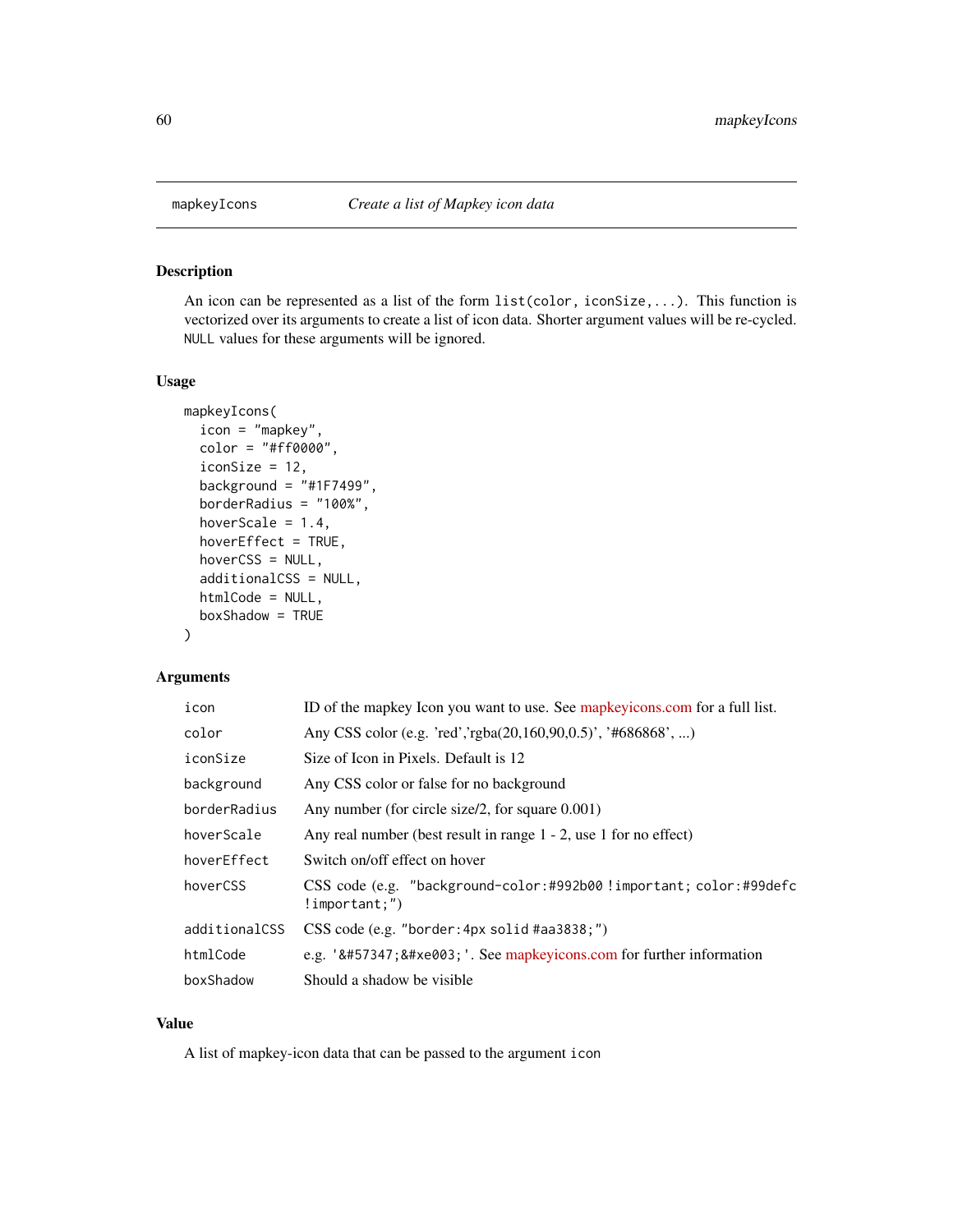# mapmenuItems 61

# References

<https://github.com/mapshakers/leaflet-mapkey-icon>

# See Also

Other Mapkey Functions: [\[.leaflet\\_mapkey\\_icon\\_set\(](#page-84-0)), [addMapkeyMarkers\(](#page-18-0)), [makeMapkeyIcon\(](#page-56-1)), [mapkeyIconList\(](#page-58-0))

### Examples

```
library(leaflet)
leaflet() %>%
 addMapkeyMarkers(data = breweries91,
                   icon = mapkeyIcons(
                     color = "red",
                    borderRadius = 0,
                     iconSize = 25))
```
<span id="page-60-0"></span>mapmenuItems *mapmenuItems*

### Description

mapmenuItems

#### Usage

mapmenuItems(...)

### Arguments

... contextmenu item/s

### Value

A list of menuItem for the map

### See Also

```
Other Contextmenu Functions: addContextmenu(), addItemContextmenu(), context_mapmenuItems(),
context_markermenuItems(), context_menuItem(), hideContextmenu(), insertItemContextmenu(),
markermenuItems(), menuItem(), removeItemContextmenu(), removeallItemsContextmenu(),
setDisabledContextmenu(), showContextmenu()
```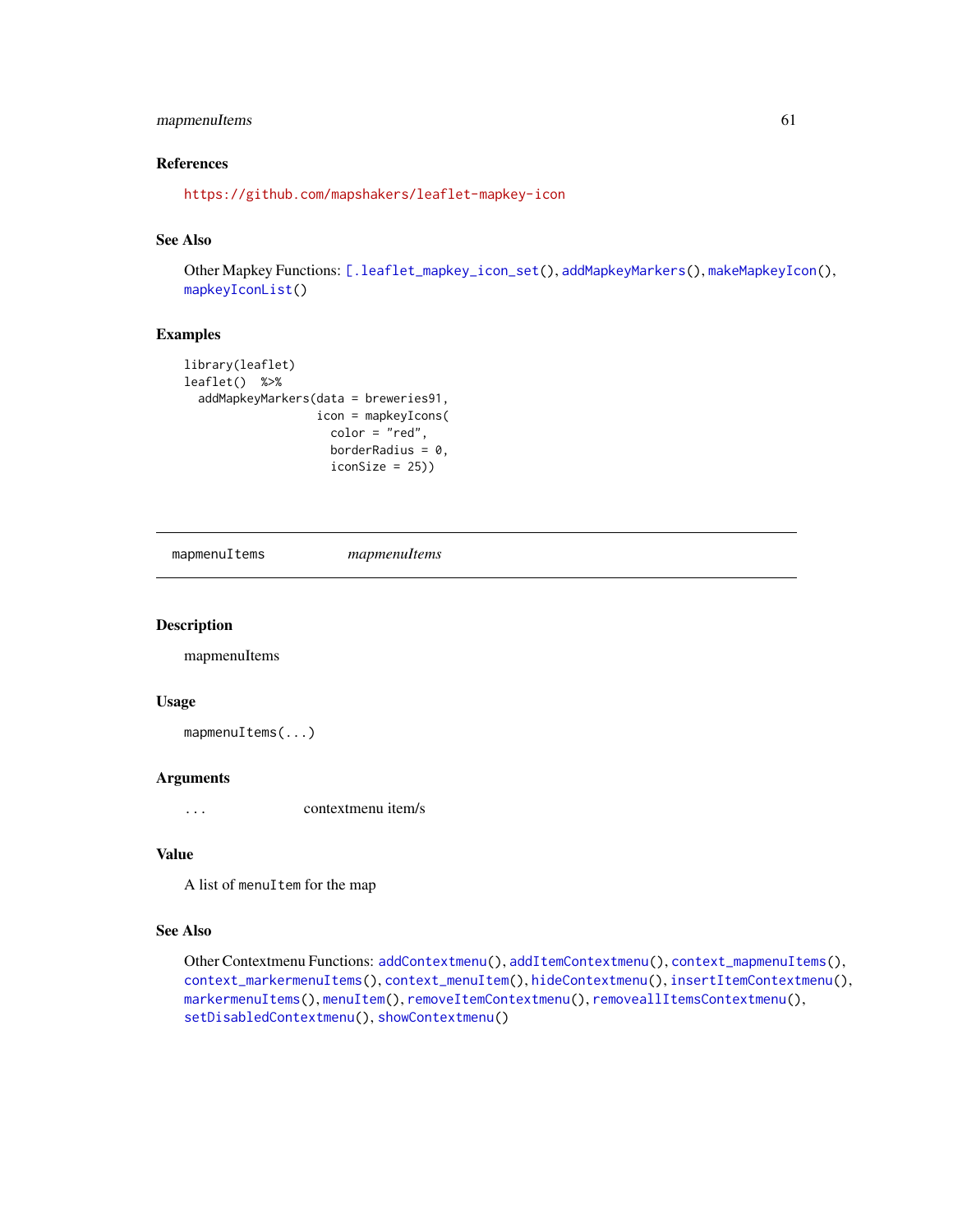<span id="page-61-0"></span>markermenuItems *markermenuItems*

### Description

markermenuItems

# Usage

markermenuItems(...)

### Arguments

... contextmenu item/s

### Value

A list of menuItem for markers

# See Also

```
Other Contextmenu Functions: addContextmenu(), addItemContextmenu(), context_mapmenuItems(),
context_markermenuItems(), context_menuItem(), hideContextmenu(), insertItemContextmenu(),
mapmenuItems(), menuItem(), removeItemContextmenu(), removeallItemsContextmenu(), setDisabledContextmenu(),
showContextmenu()
```
<span id="page-61-1"></span>menuItem *menuItem*

# Description

menuItem

### Usage

```
menuItem(text, callback = NULL, ...)
```

| text     | The label to use for the menu item                                                                                                                                                                                                                                                           |
|----------|----------------------------------------------------------------------------------------------------------------------------------------------------------------------------------------------------------------------------------------------------------------------------------------------|
| callback | A callback function to be invoked when the menu item is clicked. The callback<br>is passed an object with properties identifying the location the menu was opened<br>at: latlng, layerPoint and containerPoint. The callback-function must be<br>valid JavaScript and will be wrapped in JS. |
| .        | For further options please visit https://github.com/aratcliffe/Leaflet.<br>contextmenu                                                                                                                                                                                                       |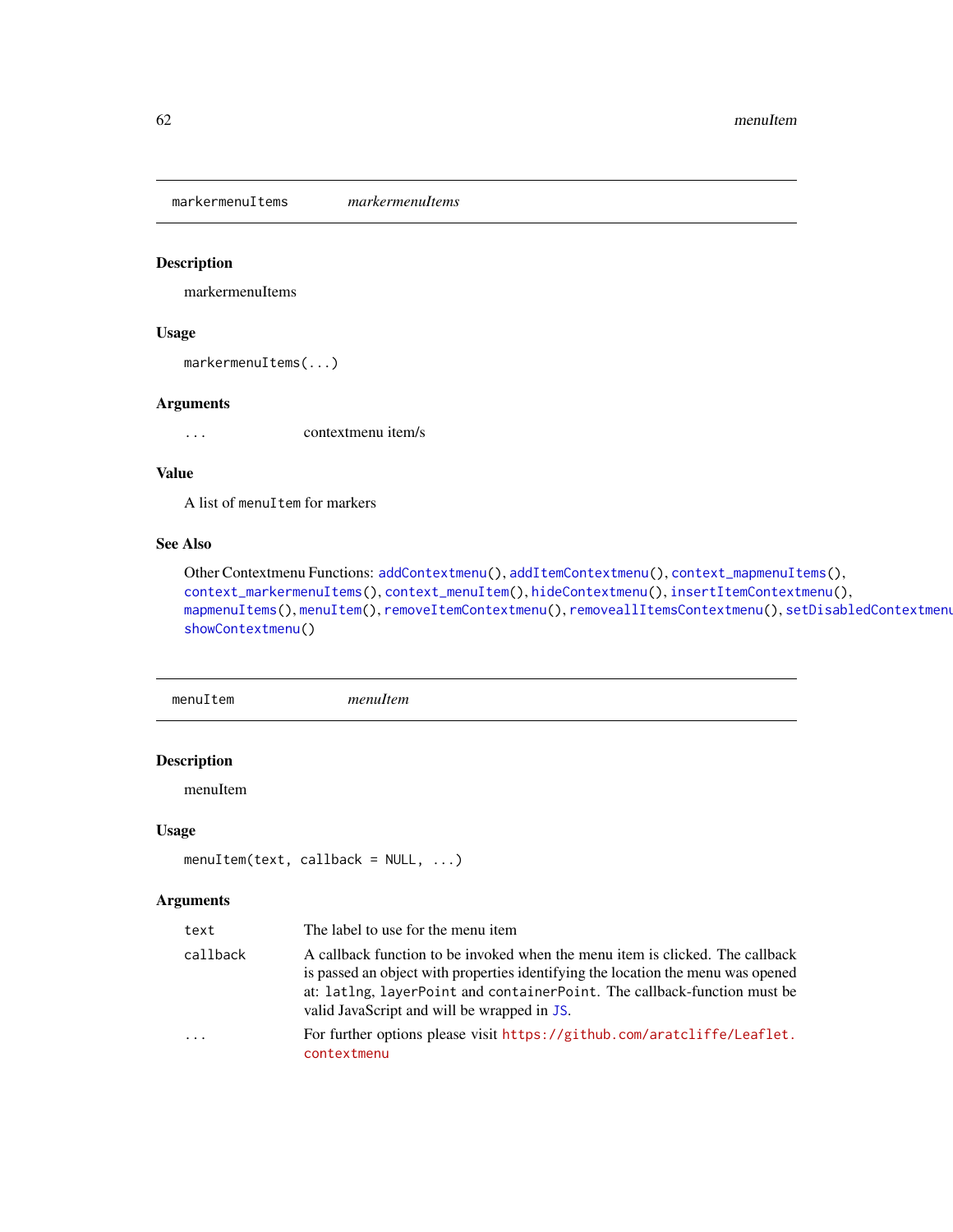# movingMarkerOptions 63

# Value

A contextmenu item list

# See Also

```
Other Contextmenu Functions: addContextmenu(), addItemContextmenu(), context_mapmenuItems(),
context_markermenuItems(), context_menuItem(), hideContextmenu(), insertItemContextmenu(),
mapmenuItems(), markermenuItems(), removeItemContextmenu(), removeallItemsContextmenu(),
setDisabledContextmenu(), showContextmenu()
```
movingMarkerOptions *Set options for Moving Markers*

### Description

Set options for Moving Markers

### Usage

movingMarkerOptions(autostart = FALSE, loop = FALSE, pauseOnZoom = FALSE)

# Arguments

| autostart   | If TRUE the marker will start automatically after it is added to map. Default is<br><b>FALSE</b>                                                                                                                           |
|-------------|----------------------------------------------------------------------------------------------------------------------------------------------------------------------------------------------------------------------------|
| loop        | if TRUE the marker will start automatically at the beginning of the polyline when<br>the it arrives at the end. Default is FALSE                                                                                           |
| pause0nZoom | Pause the marker while zooming. While this improves the animation, it is not<br>recommended because the animation time is lost and the marker will not appear<br>at the correct time at the next station. Default is FALSE |

# Value

A list of extra options for moving markers

### References

<https://github.com/ewoken/Leaflet.MovingMarker>

### See Also

Other MovingMarker Functions: [addMovingMarker\(](#page-20-0)), [startMoving\(](#page-78-0))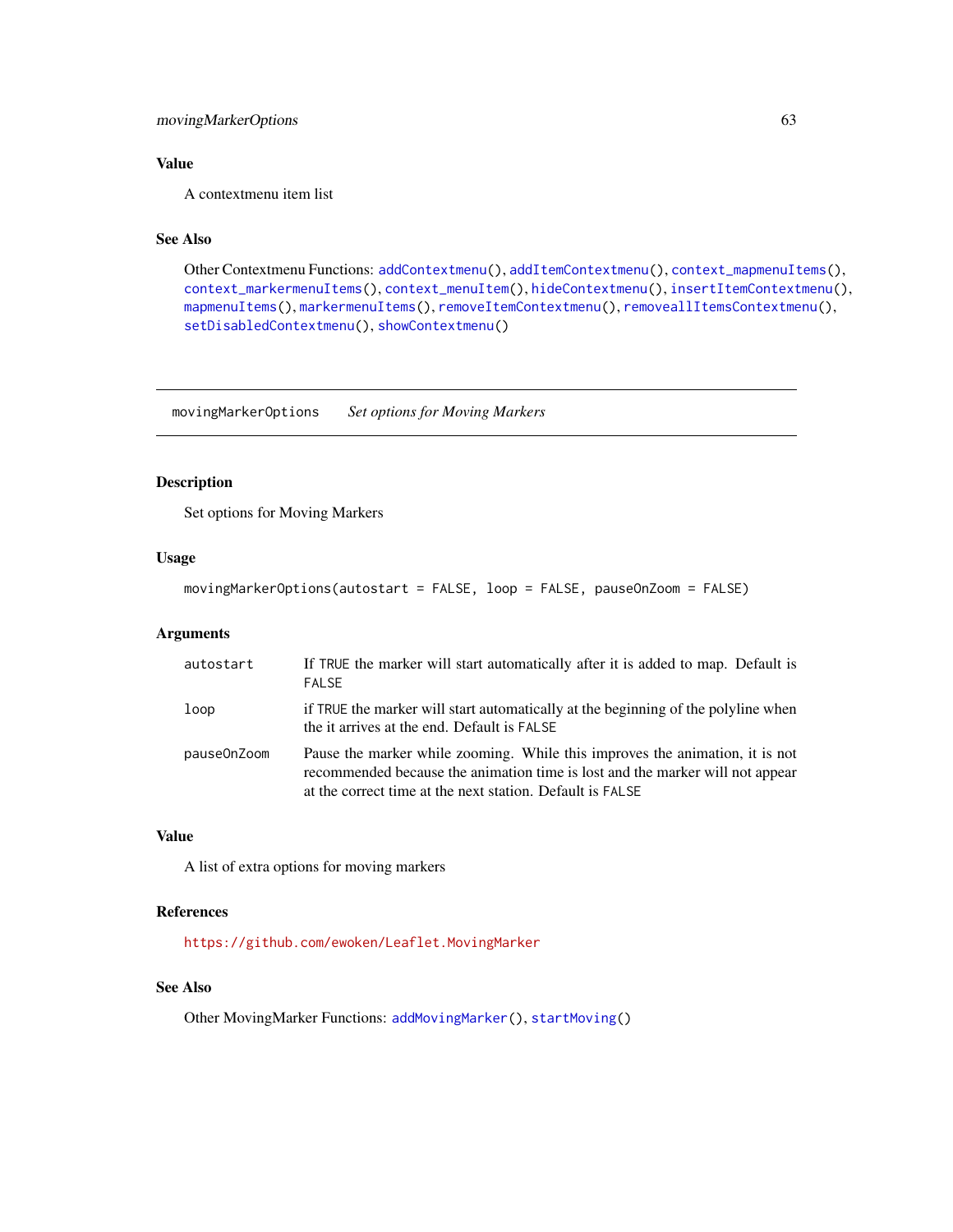<span id="page-63-0"></span>

# Description

Open the Sidebar by ID

# Usage

openSidebar(map, id, sidebar\_id = NULL)

### Arguments

| map        | A leaflet map widget                                                                                 |
|------------|------------------------------------------------------------------------------------------------------|
| id         | The id of the sidebar pane to open.                                                                  |
| sidebar_id | The id of the sidebar (per sidebar_tabs). Defaults to NULL such that the first<br>sidebar is opened. |

# Value

the new map object

### See Also

Other Sidebar Functions: [addSidebar\(](#page-28-0)), [closeSidebar\(](#page-42-1)), [removeSidebar\(](#page-71-0)), [sidebar\\_pane\(](#page-76-1)), [sidebar\\_tabs\(](#page-77-0))

<span id="page-63-1"></span>openweatherCurrentOptions

*openweatherCurrentOptions*

# Description

openweatherCurrentOptions

### Usage

```
openweatherCurrentOptions(lang = "en", minZoom = 7, interval = 10, ...)
```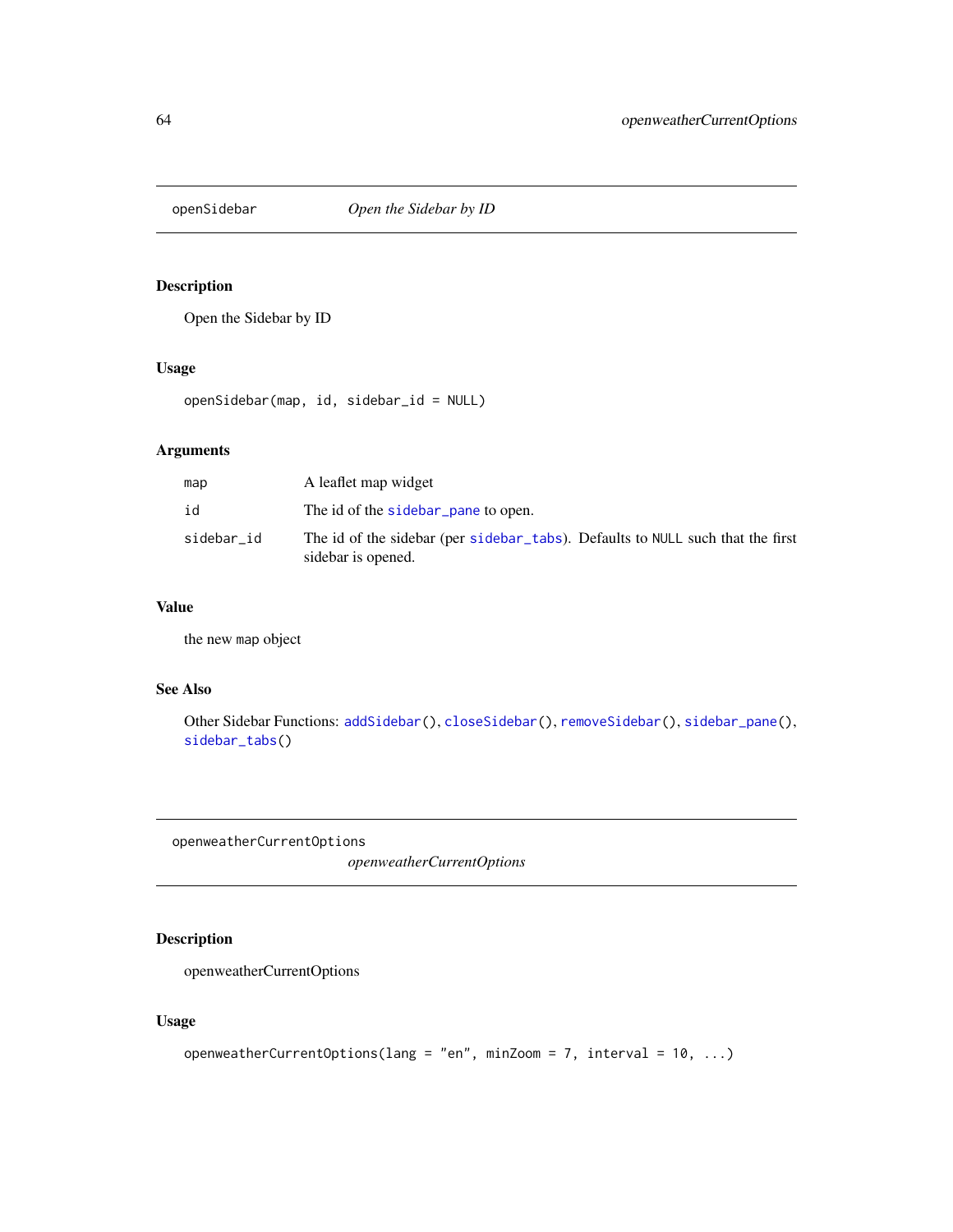# Arguments

| lang     | 'en', 'de', 'ru', 'fr', 'es', 'ca'. Language of popup texts. Note: not every trans-<br>lation is finished yet. |
|----------|----------------------------------------------------------------------------------------------------------------|
| minZoom  | Number (7). Minimal zoom level for fetching city data. Use smaller values only<br>at your own risk.            |
| interval | Number (0). Time in minutes to reload city data. Please do not use less than 10<br>minutes.                    |
| $\cdots$ | Further options passed to L.OWM. current. See the full list of options                                         |

# Value

A list of options for addOpenweatherCurrent

# See Also

Other Openweathermap Functions: [addOpenweatherCurrent\(](#page-21-0)), [addOpenweatherTiles\(](#page-23-0)), [openweatherOptions\(](#page-64-0))

<span id="page-64-0"></span>openweatherOptions *OpenWeatherMap Options*

### Description

OpenWeatherMap Options

# Usage

```
openweatherOptions(
 showLegend = TRUE,
 legendImagePath = NULL,
 legendPosition = c("bottomleft", "bottomright", "topleft", "topright")
)
```
# Arguments

| showLegend      | If TRUE and option legend ImagePath is set there will be a legend image on the                                                                     |
|-----------------|----------------------------------------------------------------------------------------------------------------------------------------------------|
|                 | map                                                                                                                                                |
| legendImagePath |                                                                                                                                                    |
|                 | A URL (is set to a default image for some layers, null for others, see below).<br>URL or relative path to an image which is a legend to this layer |
|                 | legend Position Position of the legend images on the map. Must be one of 'bottom left',<br>'bottomright', 'topleft', 'topright'                    |

# Value

A list of options for addOpenweatherTiles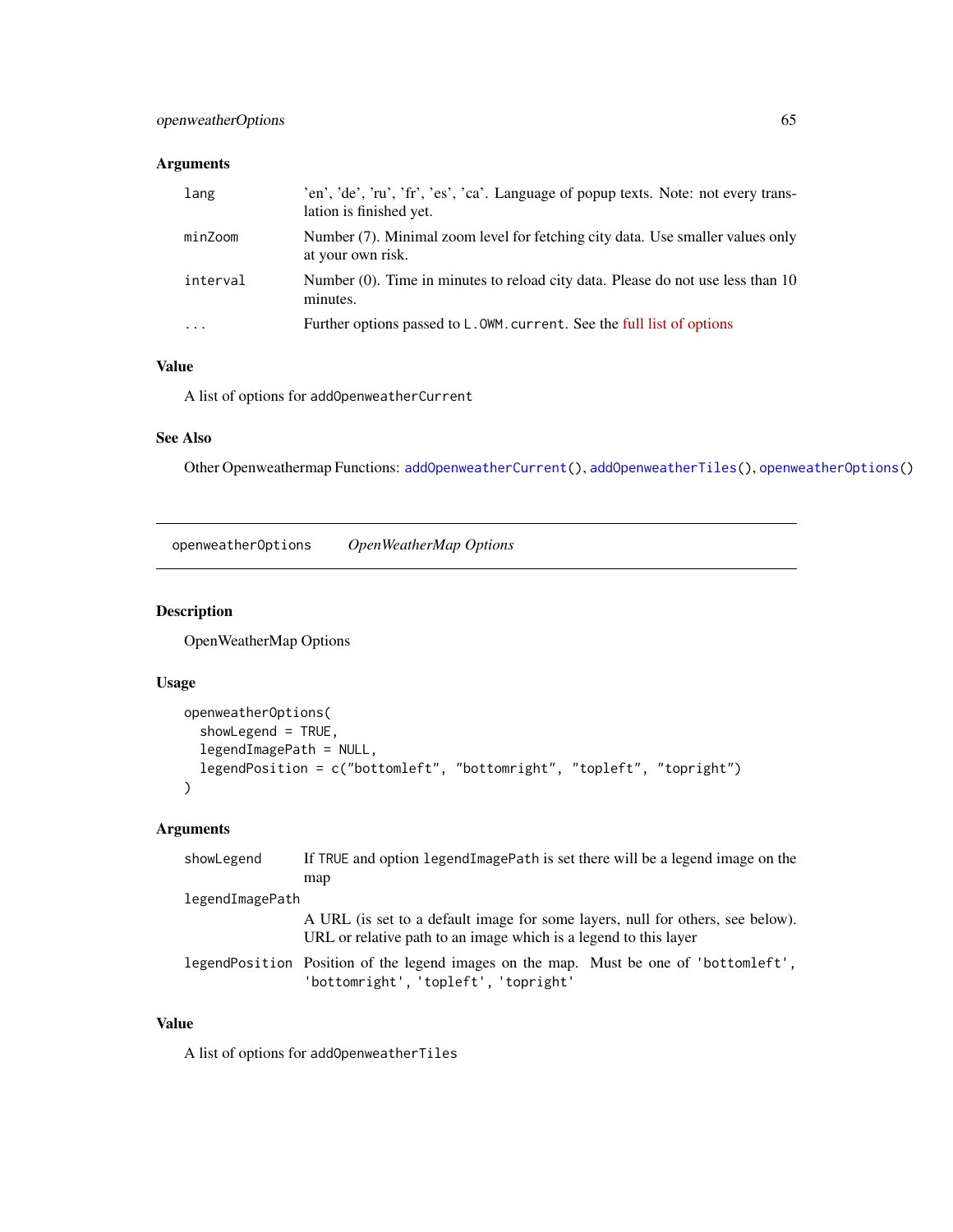# See Also

Other Openweathermap Functions: [addOpenweatherCurrent\(](#page-21-0)), [addOpenweatherTiles\(](#page-23-0)), [openweatherCurrentOptions\(](#page-63-1))

<span id="page-65-0"></span>playbackOptions *playbackOptions*

#### Description

A list of options for [addPlayback](#page-24-0). For a full list please visit the [plugin repository.](https://github.com/hallahan/LeafletPlayback)

# Usage

```
playbackOptions(
 color = "blue",
  radius = 5,
  tickLen = 250,
  speed = 50,
 maxInterpolationTime = 5 * 60 * 1000,
  tracksLayer = TRUE,
 playControl = TRUE,
  dateControl = TRUE,
  sliderControl = TRUE,
  orientIcons = FALSE,
  staleTime = 60 * 60 * 1000,
  transitionpopup = TRUE,
  transitionlabel = TRUE,
  ...
)
```

| color                | colors of the CircleMarkers.                                                                                                            |  |
|----------------------|-----------------------------------------------------------------------------------------------------------------------------------------|--|
| radius               | a numeric value for the radius of the CircleMarkers.                                                                                    |  |
| tickLen              | Set tick length in milliseconds. Increasing this value, may improve performance,<br>at the cost of animation smoothness. Default is 250 |  |
| speed                | Set float multiplier for default animation speed. Default is 50                                                                         |  |
| maxInterpolationTime |                                                                                                                                         |  |
|                      | Set max interpolation time in seconds. Default is $5*60*1000$ (5 minutes).                                                              |  |
| tracksLayer          | Set TRUE if you want to show layer control on the map. Default is TRUE                                                                  |  |
| playControl          | Set TRUE if play button is needed. Default is TRUE                                                                                      |  |
| dateControl          | Set TRUE if date label is needed. Default is TRUE                                                                                       |  |
| sliderControl        | Set TRUE if slider control is needed. Default is TRUE                                                                                   |  |
| orientIcons          | Set TRUE if you want icons to orient themselves on each tick based on the bearing<br>towards their next location. Default: FALSE        |  |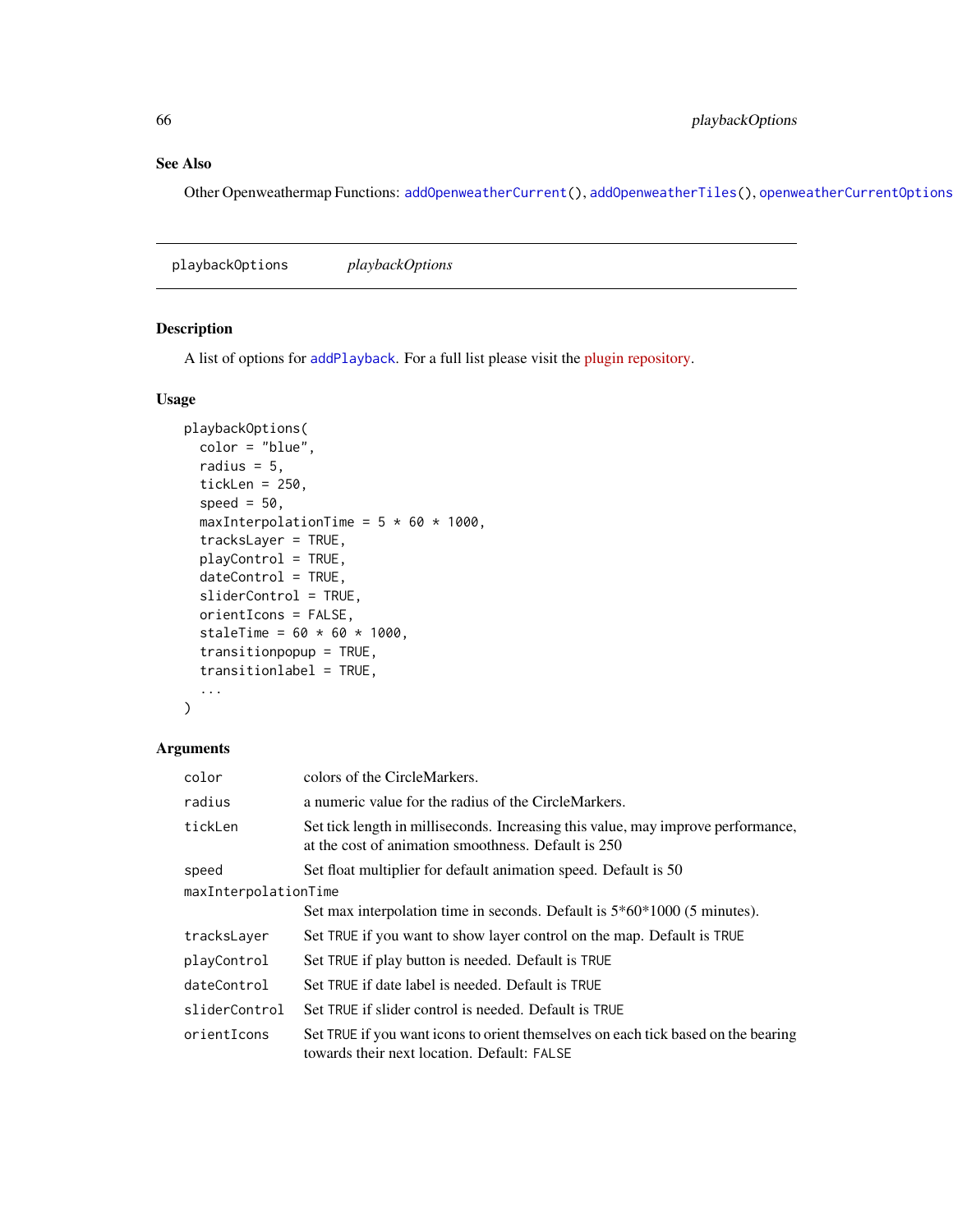| staleTime               | Set time before a track is considered stale and faded out. Default is $60*60*1000$<br>(1 hour) |
|-------------------------|------------------------------------------------------------------------------------------------|
| transitionpopup         |                                                                                                |
|                         | Should the position of the popup move smoothly, like the marker icon? Default:<br><b>TRUE</b>  |
| transitionlabel         |                                                                                                |
|                         | Should the position of the label move smoothly, like the marker icon? Default:<br>TRUE         |
| $\cdot$ $\cdot$ $\cdot$ | Further arguments passed to 'L.Playback'                                                       |

### Value

A list of options for addPlayback

# References

<https://github.com/hallahan/LeafletPlayback>

### See Also

Other Playback Functions: [addPlayback\(](#page-24-0)), [removePlayback\(](#page-70-0))

<span id="page-66-0"></span>reachabilityOptions *reachabilityOptions*

# Description

Add extra options. For a full list please visit the [plugin repository.](https://github.com/traffordDataLab/leaflet.reachability)

# Usage

```
reachabilityOptions(
  collapsed = TRUE,
  pane = "overlayPane",
  position = "topleft",
  ...
\mathcal{L}
```

| collapsed | Should the control widget start in a collapsed mode. Default is TRUE |
|-----------|----------------------------------------------------------------------|
| pane      | Leaflet pane to add the isolines GeoJSON to. Default is overlayPane  |
| position  | Leaflet control pane position. Default is top left                   |
| $\cdots$  | Further arguments passed to 'L.Control.Reachability'                 |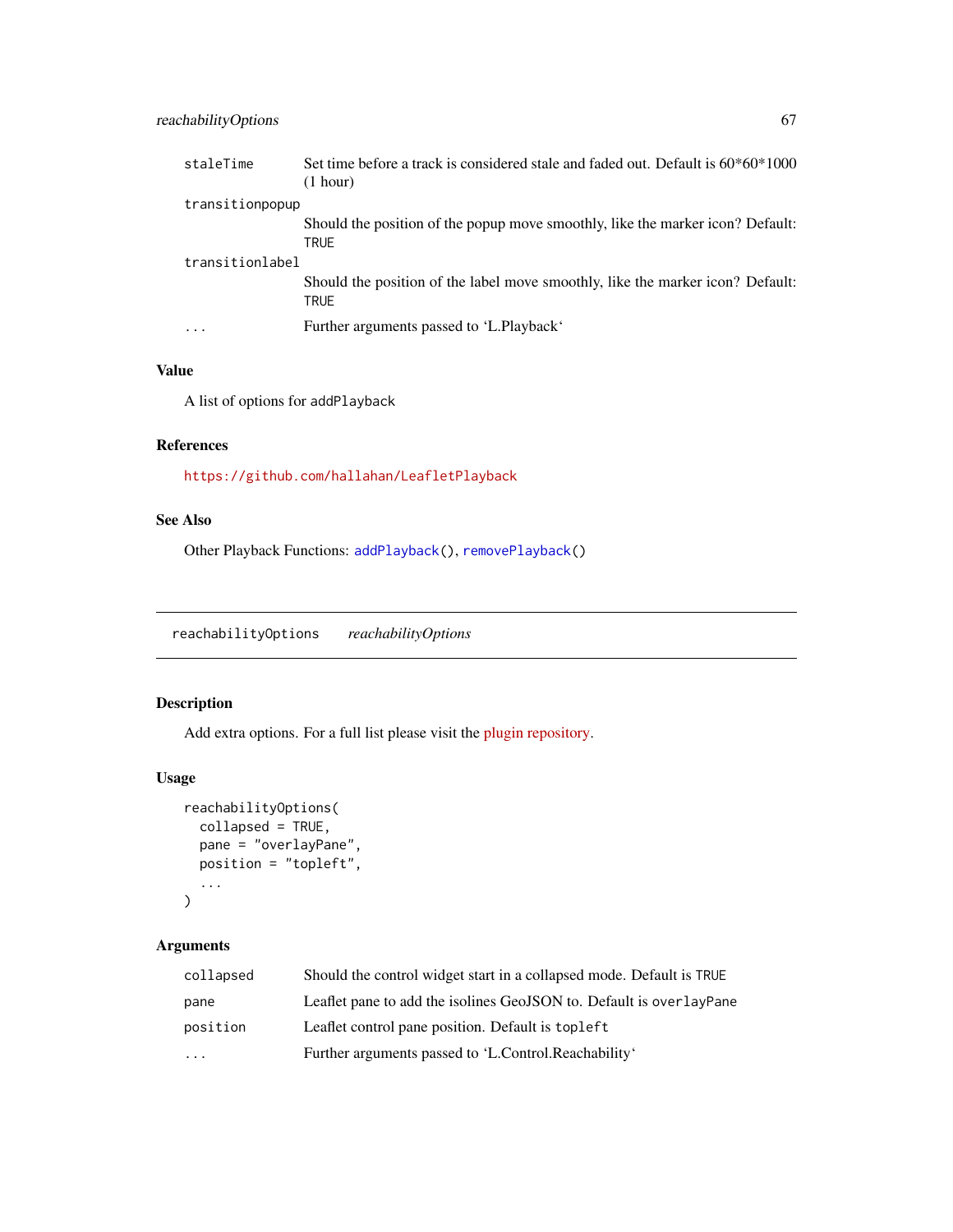#### Value

A list of options for addReachability

# References

<https://github.com/traffordDataLab/leaflet.reachability>

### See Also

Other Reachability Functions: [addReachability\(](#page-27-0)), [removeReachability\(](#page-70-1))

<span id="page-67-0"></span>removeallItemsContextmenu

*removeallItemsContextmenu*

# Description

Remove all contextmenu items from the map.

### Usage

removeallItemsContextmenu(map)

#### Arguments

map a map widget object created from [leaflet](#page-0-0)

### Value

A leaflet map object

### See Also

Other Contextmenu Functions: [addContextmenu\(](#page-7-0)), [addItemContextmenu\(](#page-15-0)), [context\\_mapmenuItems\(](#page-43-1)), [context\\_markermenuItems\(](#page-43-0)), [context\\_menuItem\(](#page-44-0)), [hideContextmenu\(](#page-51-0)), [insertItemContextmenu\(](#page-54-0)), [mapmenuItems\(](#page-60-0)), [markermenuItems\(](#page-61-0)), [menuItem\(](#page-61-1)), [removeItemContextmenu\(](#page-69-0)), [setDisabledContextmenu\(](#page-73-0)), [showContextmenu\(](#page-75-0))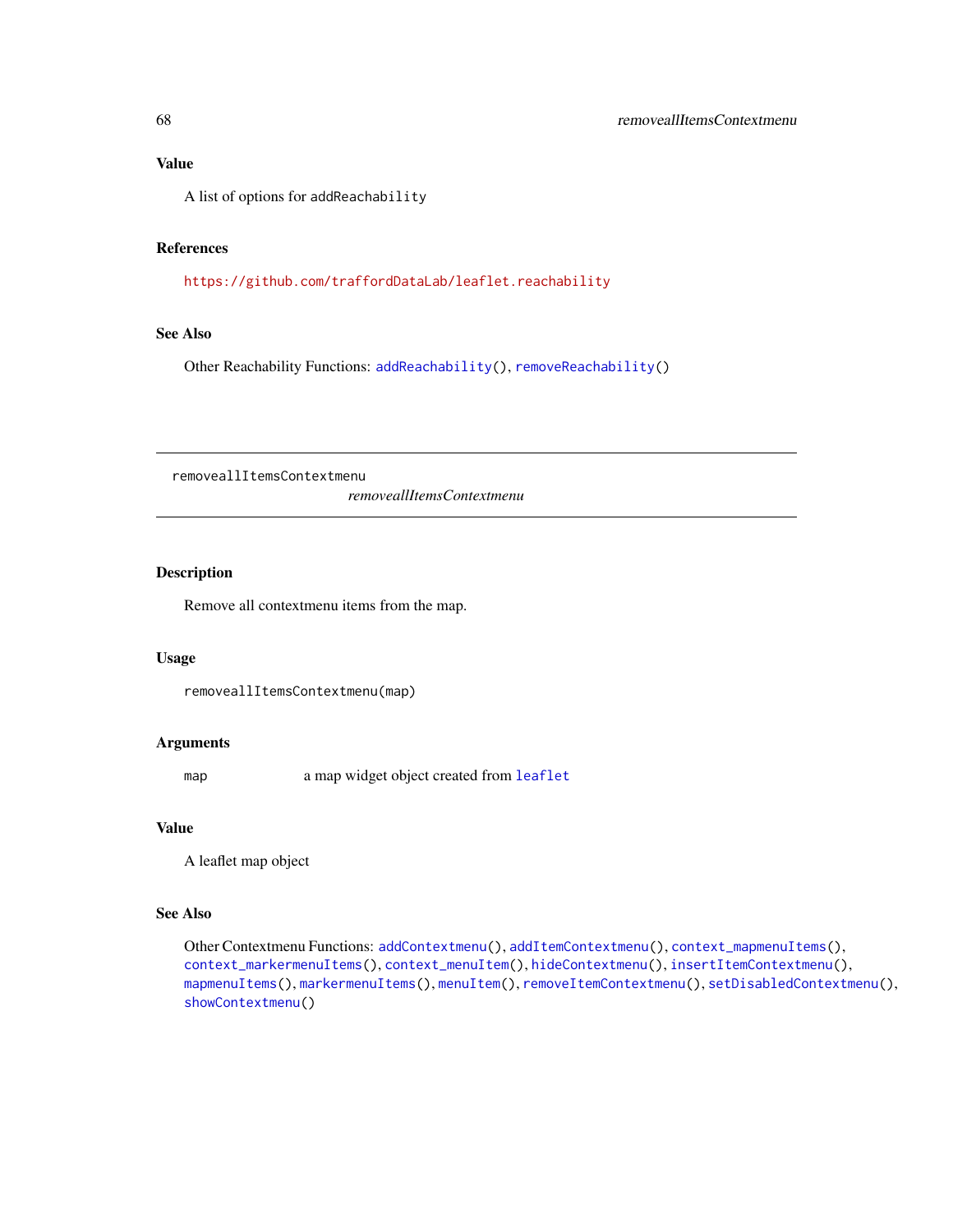<span id="page-68-0"></span>removeAntpath *removeAntpath*

### Description

Remove one or more Antpaths from a map, identified by layerId.

### Usage

```
removeAntpath(map, layerId = NULL)
```
# Arguments

| map     | a map widget object, possibly created from leaflet() but more likely from |
|---------|---------------------------------------------------------------------------|
|         | leafletProxv()                                                            |
| layerId | character vector; the layer $id(s)$ of the item to remove                 |

#### Value

the new map object

# See Also

Other Antpath Functions: [addAntpath\(](#page-3-0)), [antpathOptions\(](#page-37-0)), [clearAntpath\(](#page-39-0))

<span id="page-68-1"></span>removeArrowhead *Remove arrowheads from Lines by layerId*

# Description

Remove arrowheads from Lines by layerId

#### Usage

removeArrowhead(map, layerId)

### Arguments

| map     | the map                                   |
|---------|-------------------------------------------|
| layerId | A single layerId or a vector of layerId's |

#### Value

A modified leaflet map

### See Also

Other Arrowhead Functions: [addArrowhead\(](#page-5-0)), [arrowheadOptions\(](#page-38-0)), [clearArrowhead\(](#page-40-0))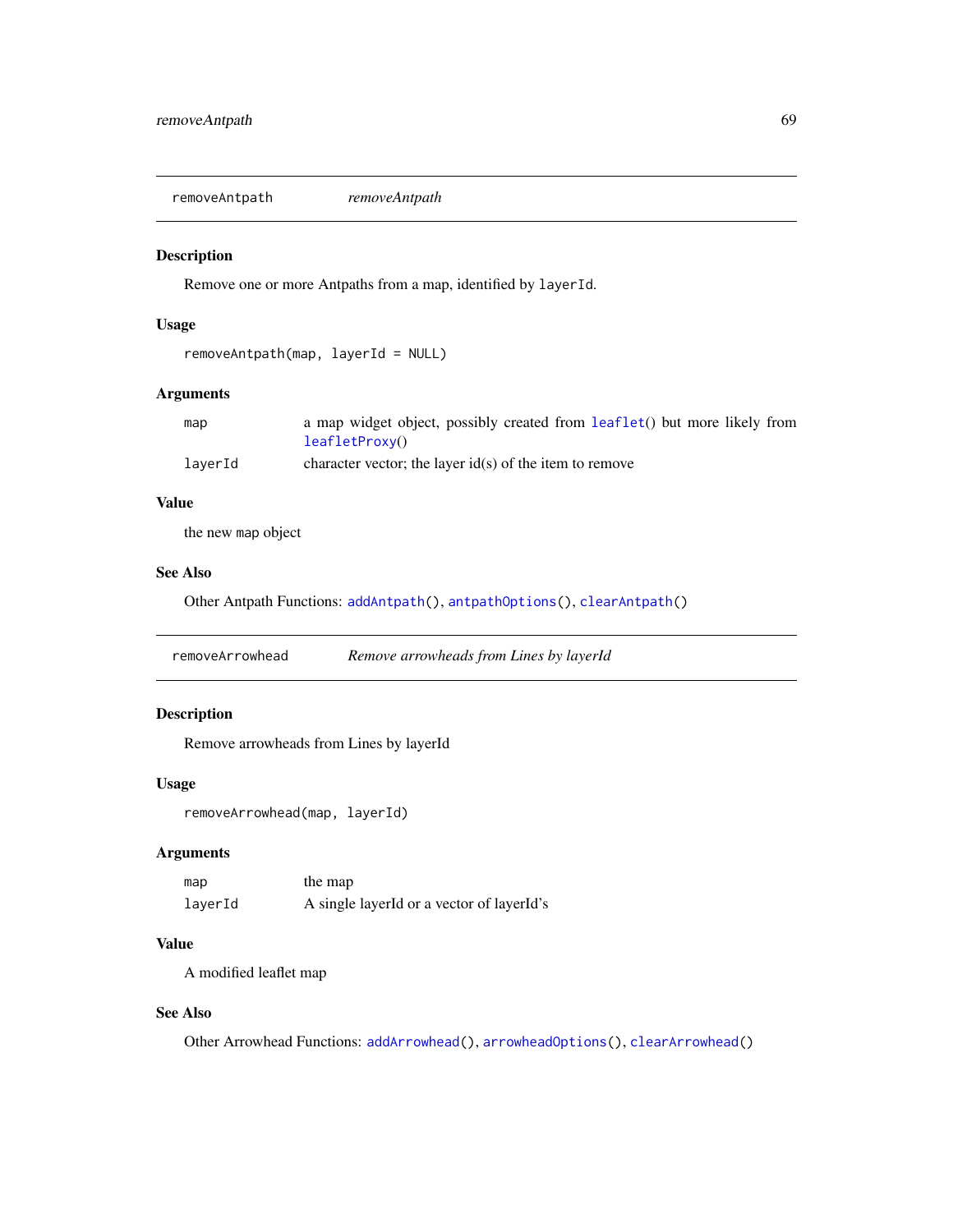<span id="page-69-1"></span>removeEasyprint *removeEasyprint*

# Description

Removes the easyprint control from the map.

#### Usage

```
removeEasyprint(map)
```
# Arguments

map the map widget

# Value

A leaflet map object

# See Also

Other EasyPrint Functions: [addEasyprint\(](#page-8-0)), [easyprintMap\(](#page-45-0)), [easyprintOptions\(](#page-46-0))

<span id="page-69-0"></span>removeItemContextmenu *removeItemContextmenu*

# Description

Remove a contextmenu item by index.

# Usage

removeItemContextmenu(map, index)

# Arguments

| map   | a map widget object created from leaflet                                                       |
|-------|------------------------------------------------------------------------------------------------|
| index | Index of the contextmenu. (NOTE: Since the index is passed to JavaScript, it is<br>zero-based) |

### Value

A leaflet map object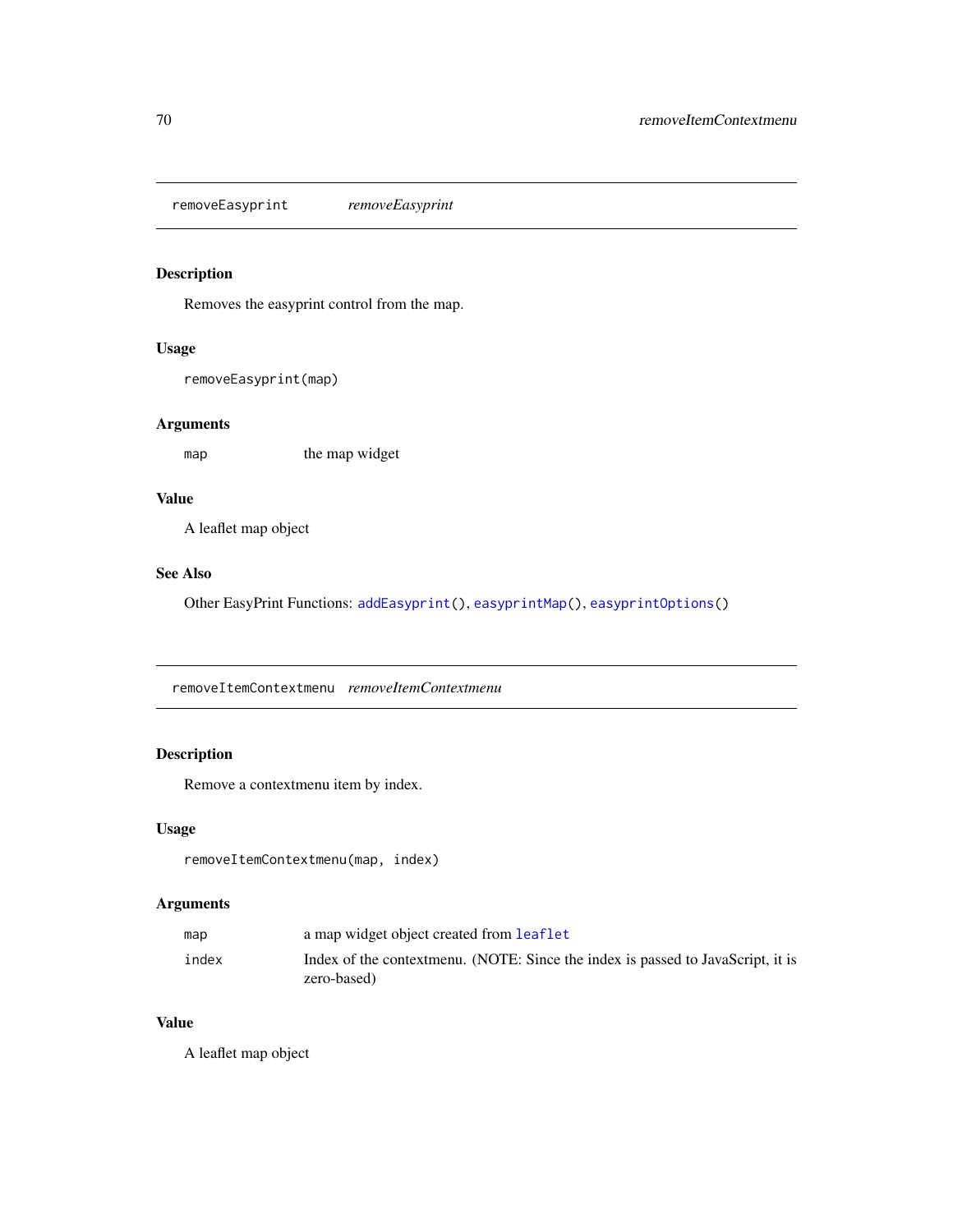# removePlayback 71

# See Also

```
Other Contextmenu Functions: addContextmenu(), addItemContextmenu(), context_mapmenuItems(),
context_markermenuItems(), context_menuItem(), hideContextmenu(), insertItemContextmenu(),
mapmenuItems(), markermenuItems(), menuItem(), removeallItemsContextmenu(), setDisabledContextmenu(),
showContextmenu()
```
<span id="page-70-0"></span>removePlayback *removePlayback*

### Description

Remove the Playback controls and markers.

#### Usage

removePlayback(map)

#### Arguments

map the map widget

#### Value

the new map object

#### See Also

Other Playback Functions: [addPlayback\(](#page-24-0)), [playbackOptions\(](#page-65-0))

<span id="page-70-1"></span>removeReachability *removeReachability*

### Description

Remove the reachability controls.

### Usage

removeReachability(map)

### Arguments

map the map widget.

### Value

the new map object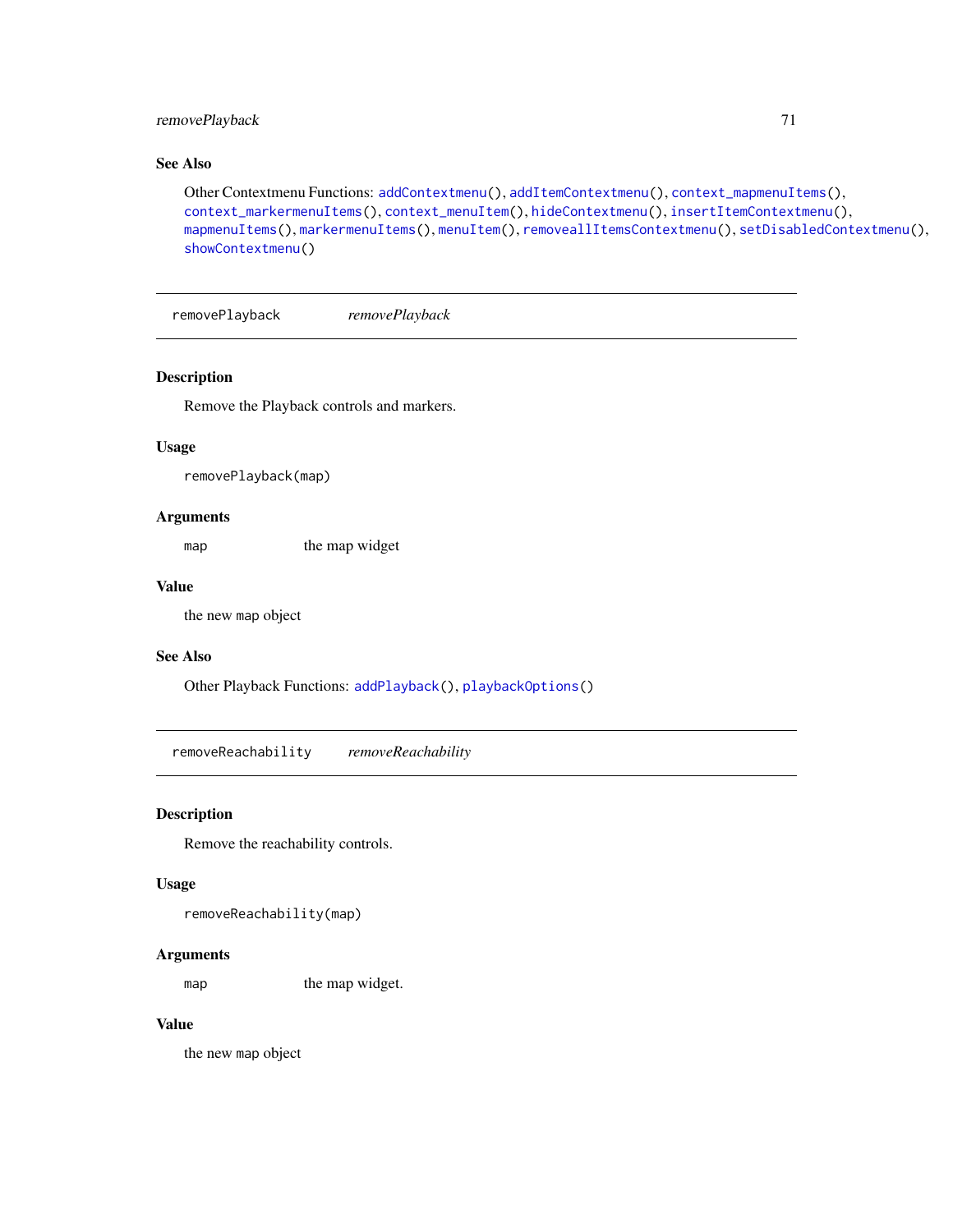# See Also

Other Reachability Functions: [addReachability\(](#page-27-0)), [reachabilityOptions\(](#page-66-0))

<span id="page-71-0"></span>removeSidebar *Remove the Sidebar*

# Description

Remove the Sidebar

# Usage

removeSidebar(map, sidebar\_id = NULL)

# Arguments

| map        | A leaflet map widget                                                                                 |
|------------|------------------------------------------------------------------------------------------------------|
| sidebar id | The id of the sidebar (per sidebar_tabs). Defaults to NULL such that the first<br>sidebar is opened. |

### Value

the new map object

# See Also

Other Sidebar Functions: [addSidebar\(](#page-28-0)), [closeSidebar\(](#page-42-1)), [openSidebar\(](#page-63-0)), [sidebar\\_pane\(](#page-76-1)), [sidebar\\_tabs\(](#page-77-0))

removeSidebyside *removeSidebyside*

# Description

removeSidebyside

### Usage

```
removeSidebyside(map, layerId = NULL)
```

| map     | a map widget                            |
|---------|-----------------------------------------|
| layerId | the layer id of the addSidebyside layer |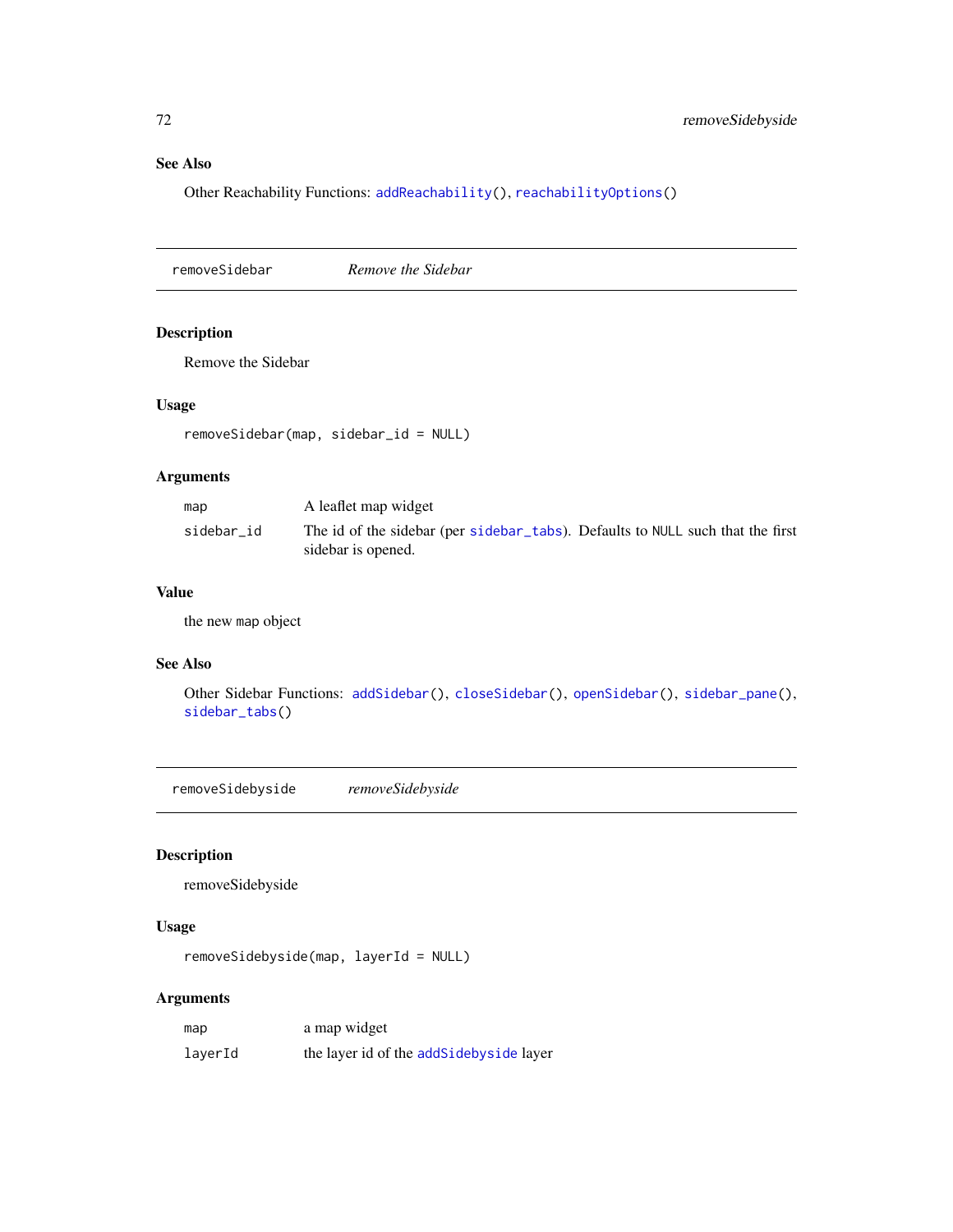# <span id="page-72-2"></span>removeTimeslider 73

## Value

the new map object

## See Also

Other Sidebyside Functions: [addSidebyside\(](#page-29-0))

<span id="page-72-1"></span>removeTimeslider *removeTimeslider*

# Description

Remove the Timeslider controls and markers.

#### Usage

```
removeTimeslider(map)
```
## Arguments

map the map widget

#### Value

the new map object

## See Also

Other Timeslider Functions: [addTimeslider\(](#page-32-0)), [timesliderOptions\(](#page-80-0))

<span id="page-72-0"></span>removeVelocity *removeVelocity*

# Description

removeVelocity

## Usage

removeVelocity(map, group)

| map   | the map widget      |
|-------|---------------------|
| group | the group to remove |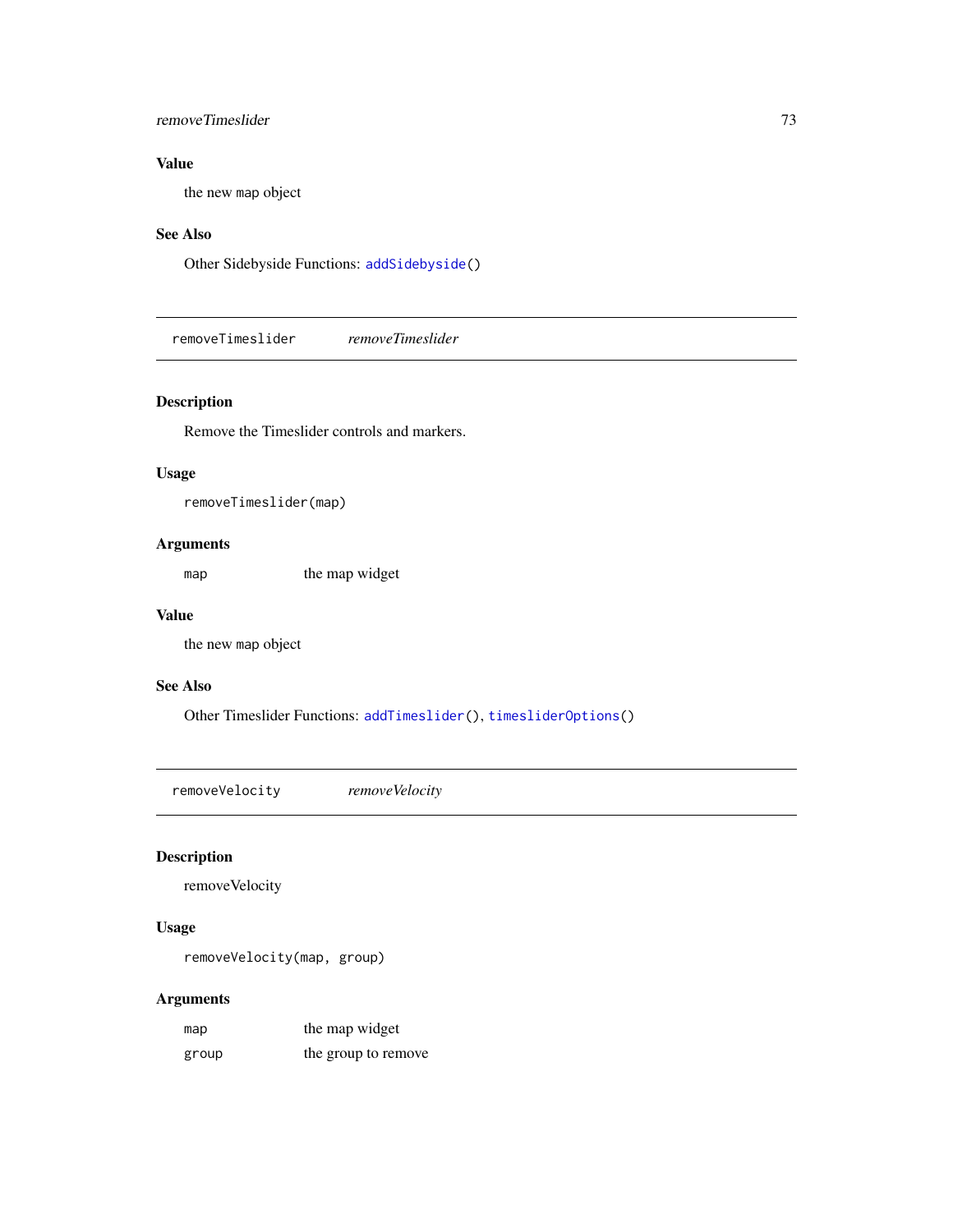## <span id="page-73-2"></span>Value

the new map object

## See Also

Other Velocity Functions: [addVelocity\(](#page-34-0)), [setOptionsVelocity\(](#page-74-0)), [velocityOptions\(](#page-83-0))

<span id="page-73-0"></span>setDate *Set Date for GIBS Layers*

## Description

Set a new date for multi-temporal layers.

# Usage

setDate(map, layers = NULL, dates = NULL)

## Arguments

| map    | a map widget object created from leaflet()                                                 |
|--------|--------------------------------------------------------------------------------------------|
| lavers | A character vector of GIBS-layers. See gibs_layers                                         |
| dates  | Date object. If multiple layers are added, you can add a Date vector of the<br>same length |

## Value

the new map object

# See Also

Other GIBS Functions: [addGIBS\(](#page-9-0)), [setTransparent\(](#page-75-0))

<span id="page-73-1"></span>setDisabledContextmenu

*setDisabledContextmenu*

## Description

Enable/Disable a contextmenu item by index.

## Usage

```
setDisabledContextmenu(map, index, disabled = TRUE)
```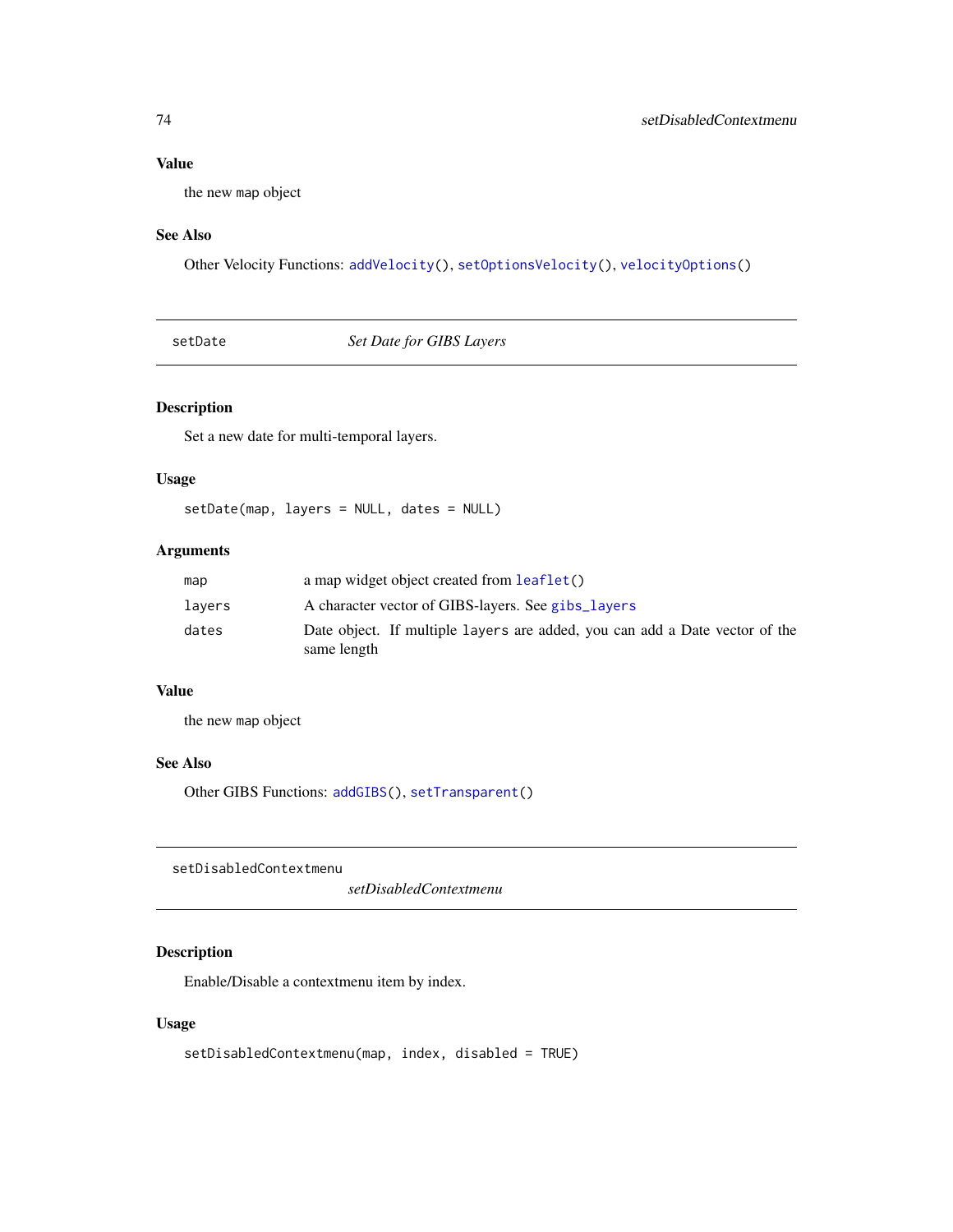## <span id="page-74-1"></span>setOptionsVelocity 75

## Arguments

| map      | a map widget object created from <b>leaflet</b>                                                |
|----------|------------------------------------------------------------------------------------------------|
| index    | Index of the contextmenu. (NOTE: Since the index is passed to JavaScript, it is<br>zero-based) |
| disabled | Set to TRUE to disable the element and FALSE to enable it. Default is TRUE                     |

# Value

A leaflet map object

### See Also

```
Other Contextmenu Functions: addContextmenu(), addItemContextmenu(), context_mapmenuItems(),
context_markermenuItems(), context_menuItem(), hideContextmenu(), insertItemContextmenu(),
mapmenuItems(), markermenuItems(), menuItem(), removeItemContextmenu(), removeallItemsContextmenu(),
showContextmenu()
```
<span id="page-74-0"></span>setOptionsVelocity *setOptionsVelocity*

## Description

setOptionsVelocity

#### Usage

setOptionsVelocity(map, layerId, options)

## Arguments

| map     | the map widget      |
|---------|---------------------|
| laverId | the layer id        |
| options | see velocityOptions |

#### Value

the new map object

## See Also

Other Velocity Functions: [addVelocity\(](#page-34-0)), [removeVelocity\(](#page-72-0)), [velocityOptions\(](#page-83-0))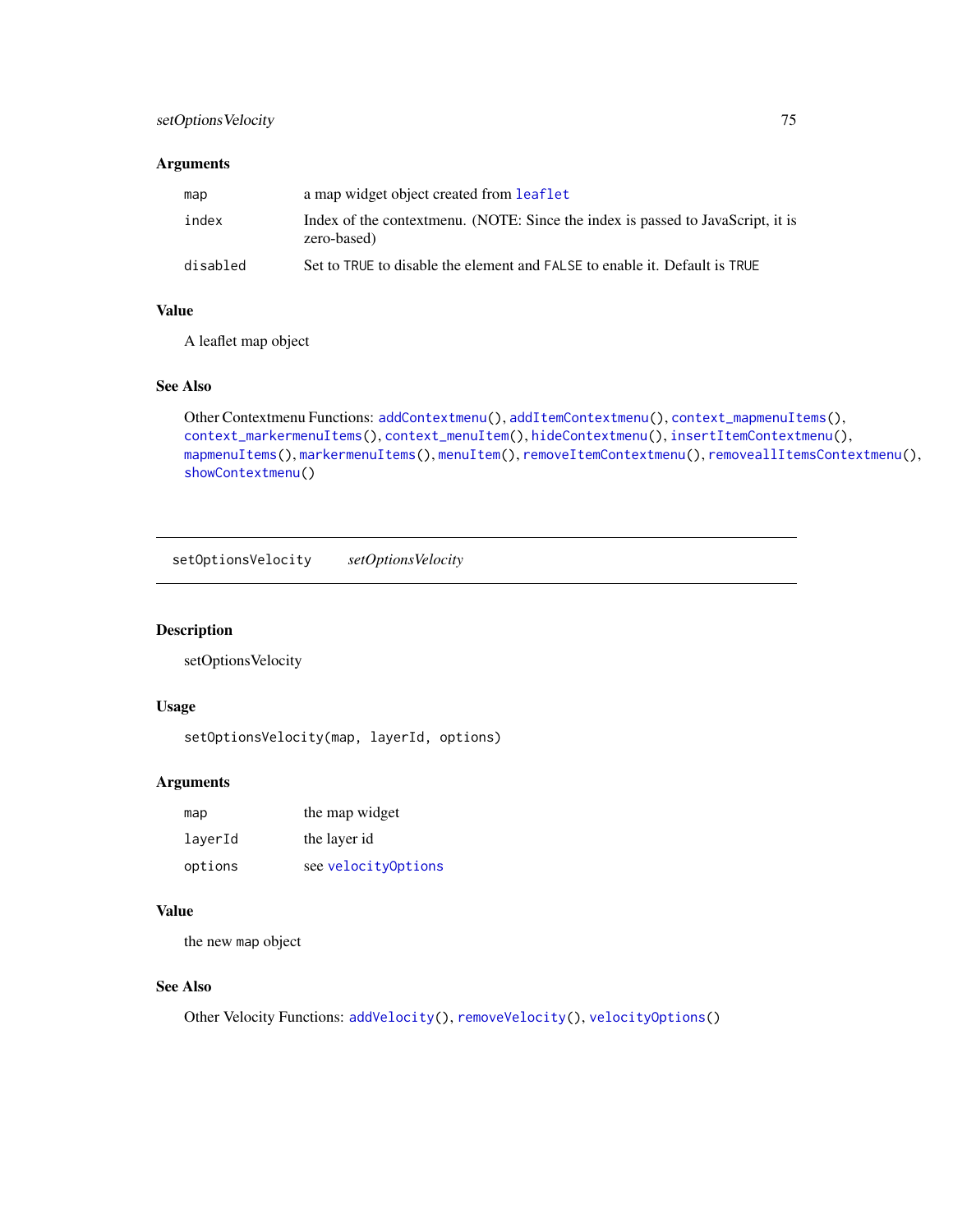<span id="page-75-2"></span><span id="page-75-0"></span>

## Description

Change the transparency for no-data pixels.

## Usage

```
setTransparent(map, layers = NULL, transparent = TRUE)
```
## Arguments

| map         | a map widget object created from leaflet()                                   |
|-------------|------------------------------------------------------------------------------|
| lavers      | A character vector of GIBS-layers. See gibs_layers                           |
| transparent | Should the layer be transparent. If multiple layers are added, you can add a |
|             | boolean vector of the same length                                            |

# Value

the new map object

#### See Also

Other GIBS Functions: [addGIBS\(](#page-9-0)), [setDate\(](#page-73-0))

<span id="page-75-1"></span>

|--|--|

# Description

Open the contextmenu at certain lat/lng-coordinates

## Usage

```
showContextmenu(map, lat = NULL, lng = NULL, data = leaflet::getMapData(map))
```

| map  | a map widget object created from leaflet()                                                                                                                                                                                                                                          |
|------|-------------------------------------------------------------------------------------------------------------------------------------------------------------------------------------------------------------------------------------------------------------------------------------|
| lat  | a vector of latitudes or a formula (similar to the lng argument; the names lat<br>and latitude are used when guessing the latitude column from data)                                                                                                                                |
| lng  | a numeric vector of longitudes, or a one-sided formula of the form $\sim$ x where x is<br>a variable in data; by default (if not explicitly provided), it will be automatically<br>inferred from data by looking for a column named lng, long, or longitude<br>(case-insensitively) |
| data | the data object from which the argument values are derived; by default, it is the<br>data object provided to leaflet() initially, but can be overridden                                                                                                                             |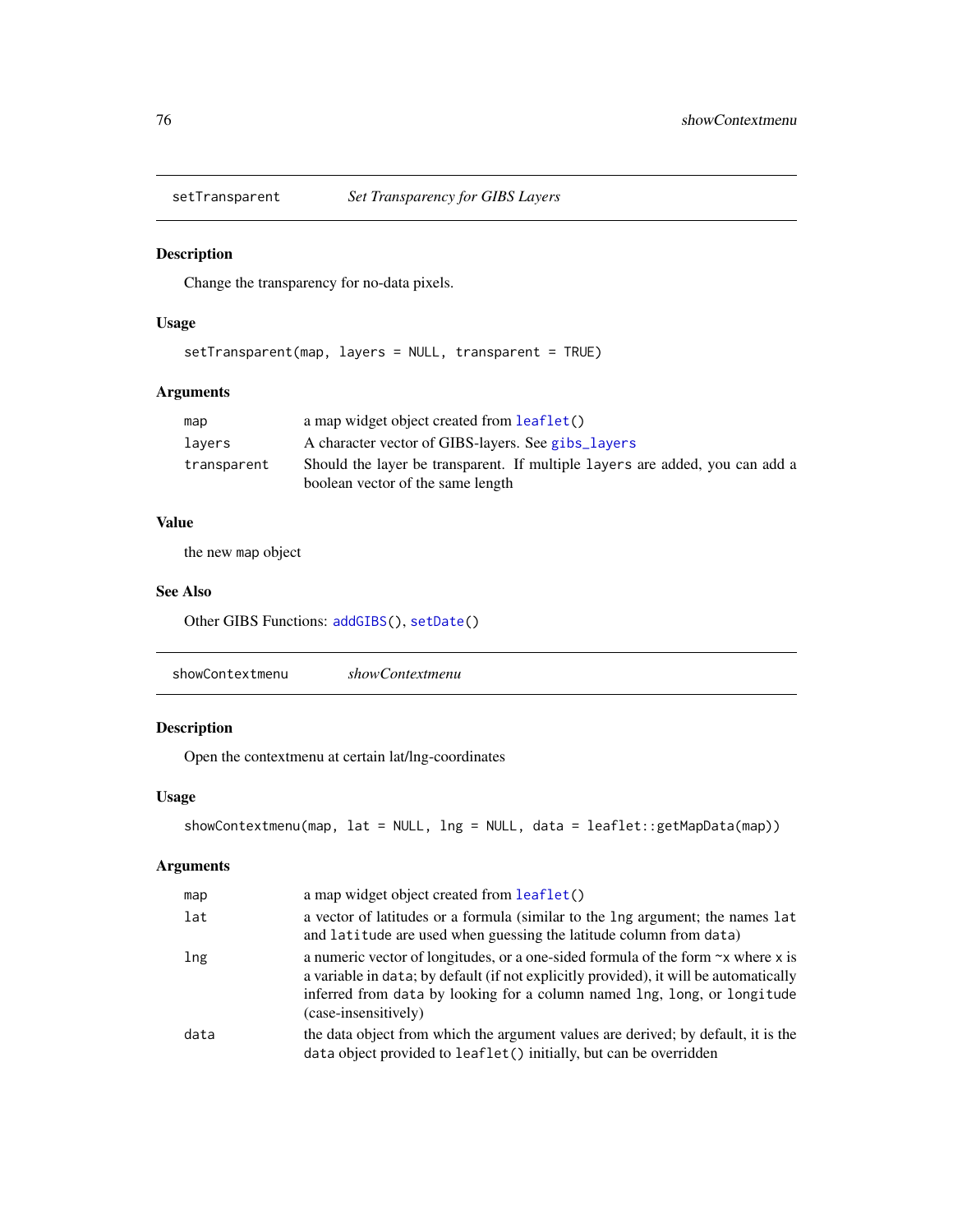#### <span id="page-76-2"></span>showHexbin 77

# Value

A leaflet map object

## See Also

```
Other Contextmenu Functions: addContextmenu(), addItemContextmenu(), context_mapmenuItems(),
context_markermenuItems(), context_menuItem(), hideContextmenu(), insertItemContextmenu(),
mapmenuItems(), markermenuItems(), menuItem(), removeItemContextmenu(), removeallItemsContextmenu(),
setDisabledContextmenu()
```
<span id="page-76-1"></span>showHexbin *showHexbin*

#### Description

Show the hexbinLayer.

## Usage

showHexbin(map)

## Arguments

map The map widget

## Value

the new map object

#### See Also

```
Other Hexbin-D3 Functions: addHexbin(), clearHexbin(), hexbinOptions(), hideHexbin(),
updateHexbin()
```
<span id="page-76-0"></span>sidebar\_pane *Create a Sidebar Pane*

#### Description

Create a Sidebar Pane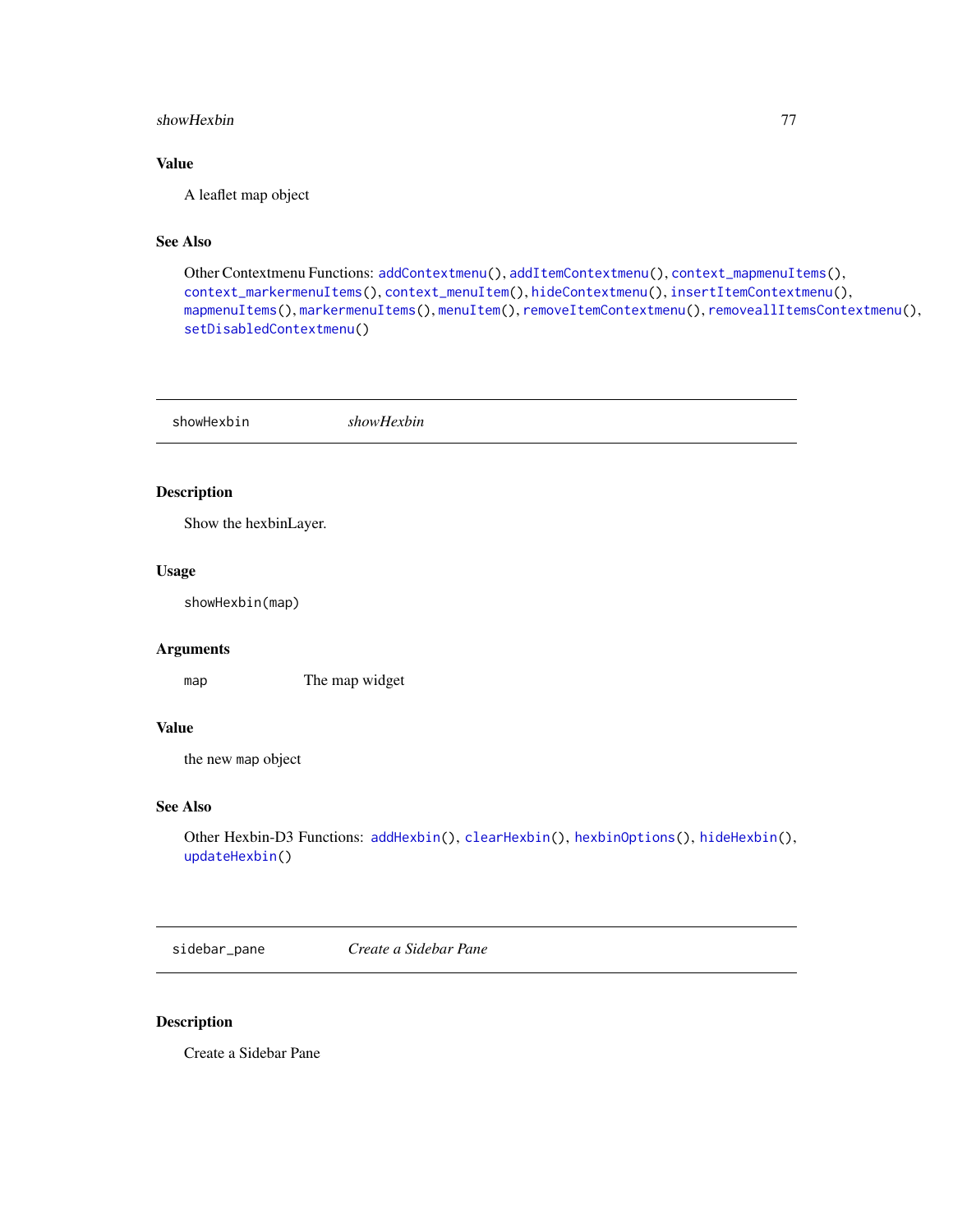## Usage

```
sidebar_pane(
  title = "Sidebar Title",
  id = NULL,icon = icon("caret-right"),
  ...
\mathcal{L}
```
#### Arguments

| title | A title for the sidebar panel            |
|-------|------------------------------------------|
| id    | An id for the sidebar panel              |
| icon  | An icon for the sidebar panel            |
|       | List of elements to include in the panel |

# Value

A shiny.tag with sidebar-specific HTML classes

## References

```
https://github.com/Turbo87/sidebar-v2, https://github.com/Turbo87/sidebar-v2/blob/
master/doc/usage.md
```
## See Also

Other Sidebar Functions: [addSidebar\(](#page-28-0)), [closeSidebar\(](#page-42-0)), [openSidebar\(](#page-63-0)), [removeSidebar\(](#page-71-0)), [sidebar\\_tabs\(](#page-77-0))

## Examples

```
## Not run:
library(shiny)
sidebar_pane(id = "id", icon = icon("cars"), tags$div())
## End(Not run)
```
<span id="page-77-0"></span>sidebar\_tabs *Create a Sidebar*

# Description

Create a Sidebar

#### Usage

```
sidebar\_tabs(id = "sidebar", iconList = NULL, ...)
```
<span id="page-77-1"></span>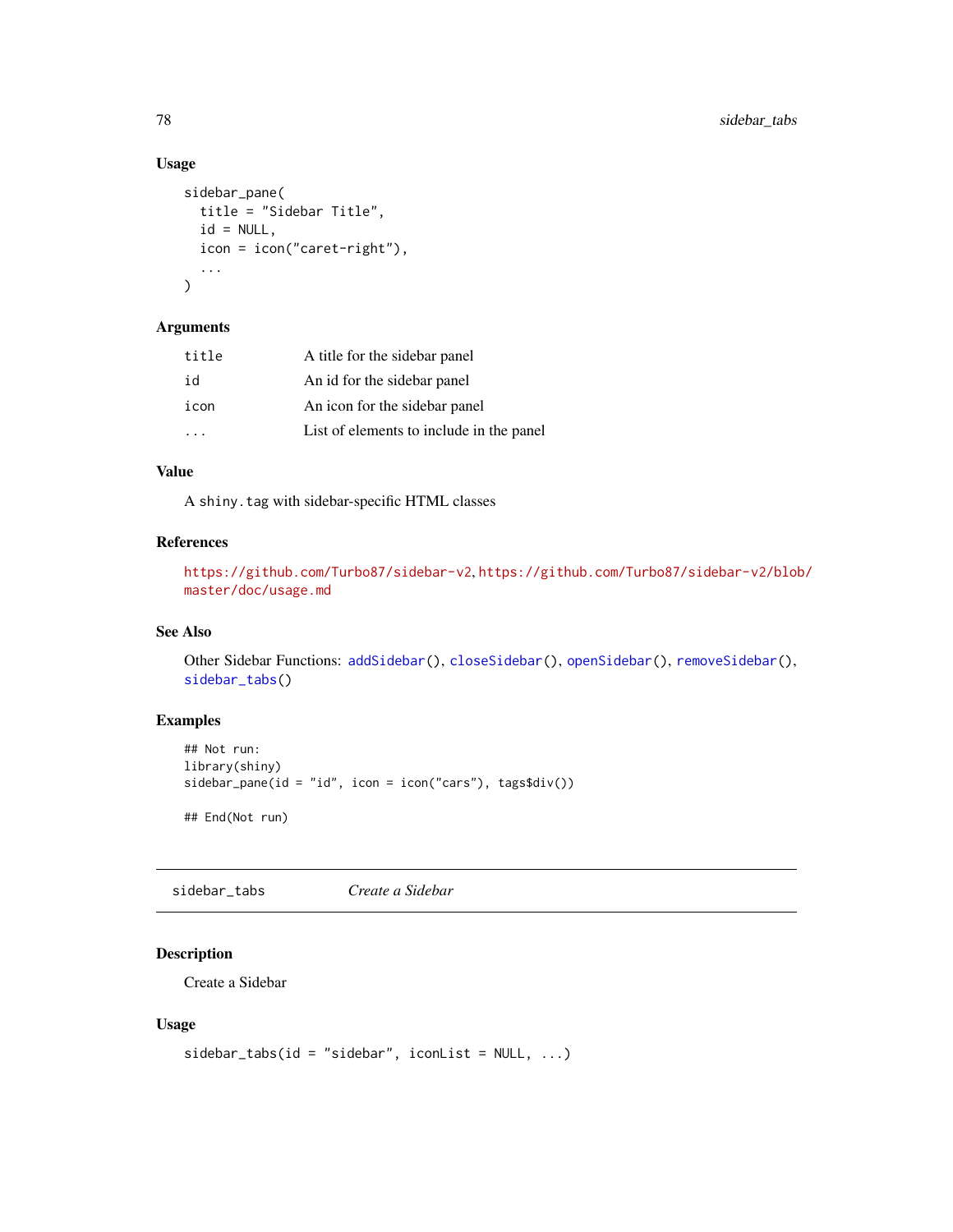## <span id="page-78-0"></span>startMoving 79

## Arguments

| id                      | The id of the sidebar, which must match the id of add Sidebar. Default is<br>"sidebar"                                         |
|-------------------------|--------------------------------------------------------------------------------------------------------------------------------|
| iconList                | A list of icons to be shown, when the sidebar is collapsed. The list is required<br>and must match the amount of sidebar pane. |
| $\cdot$ $\cdot$ $\cdot$ | The individual sidebar pane's.                                                                                                 |

## Value

A shiny.tag with individual sidebar panes

## References

<https://github.com/Turbo87/sidebar-v2>, [https://github.com/Turbo87/sidebar-v2/blob](https://github.com/Turbo87/sidebar-v2/blob/master/doc/usage.md)/ [master/doc/usage.md](https://github.com/Turbo87/sidebar-v2/blob/master/doc/usage.md)

## See Also

Other Sidebar Functions: [addSidebar\(](#page-28-0)), [closeSidebar\(](#page-42-0)), [openSidebar\(](#page-63-0)), [removeSidebar\(](#page-71-0)), [sidebar\\_pane\(](#page-76-0))

## Examples

```
## Not run:
library(shiny)
# run example app showing a single sidebar
runApp(paste0(system.file("examples", package = "leaflet.extras2"),
              "/sidebar_app.R"))
# run example app showing two sidebars
runApp(paste0(system.file("examples", package = "leaflet.extras2"),
              "/multi_sidebar_app.R"))
## End(Not run)
```
startMoving *Interact with the moving markers*

#### Description

The marker begins its path or resumes if it is paused.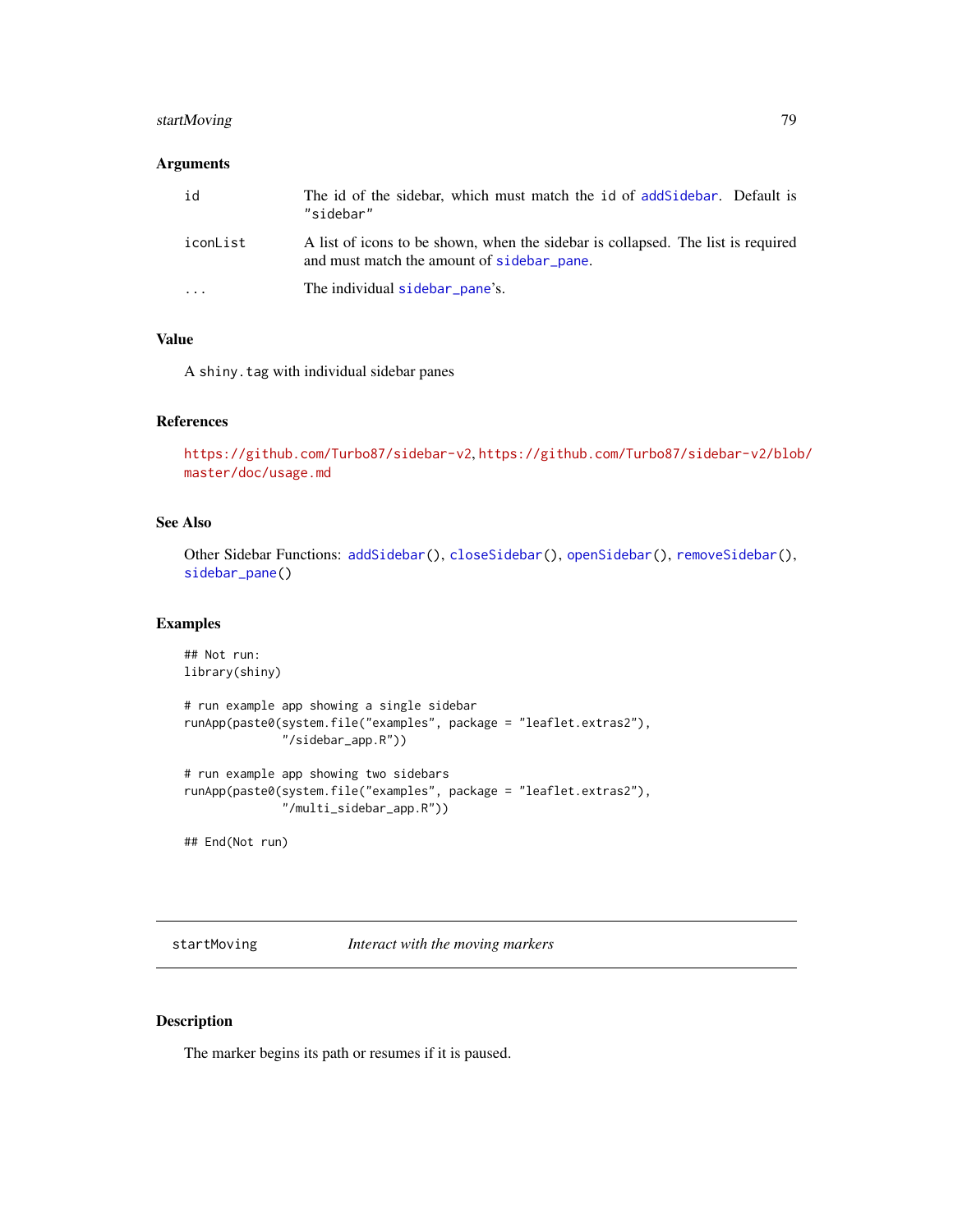#### <span id="page-79-0"></span>Usage

```
startMoving(map, layerId = NULL)
stopMoving(map, layerId = NULL)
pauseMoving(map, layerId = NULL)
resumeMoving(map, layerId = NULL)
addLatLngMoving(map, layerId = NULL, latlng, duration)
moveToMoving(map, layerId = NULL, latlng, duration)
addStationMoving(map, layerId = NULL, pointIndex, duration)
```
## Arguments

| map        | The leaflet Proxy object                                                                                                                                                 |
|------------|--------------------------------------------------------------------------------------------------------------------------------------------------------------------------|
| laverId    | You can pass a string or a vector of strings for the moving markers that you want<br>to address. If none is specified, the action will be applied to all moving markers. |
| latlng     | Coordinates as list (e.g.: $list(33, -67)$ or $list(Ing=-65, lat=33))$ )                                                                                                 |
| duration   | Duration in milliseconds                                                                                                                                                 |
| pointIndex | Index of a certain point                                                                                                                                                 |

## Value

the new map object

## Functions

- stopMoving: Manually stops the marker, if you call start after, the marker starts again the polyline at the beginning.
- pauseMoving: Pauses the marker
- resumeMoving: The marker resumes its animation
- addLatLngMoving: Adds a point to the polyline. Useful, if we have to set the path one by one.
- moveToMoving: Stop the current animation and make the marker move to latlng in duration ms.
- addStationMoving: The marker will stop at the pointIndex point of the polyline for duration milliseconds. You can't add a station at the first or last point of the polyline.

## References

<https://github.com/ewoken/Leaflet.MovingMarker>

## See Also

Other MovingMarker Functions: [addMovingMarker\(](#page-20-0)), [movingMarkerOptions\(](#page-62-0))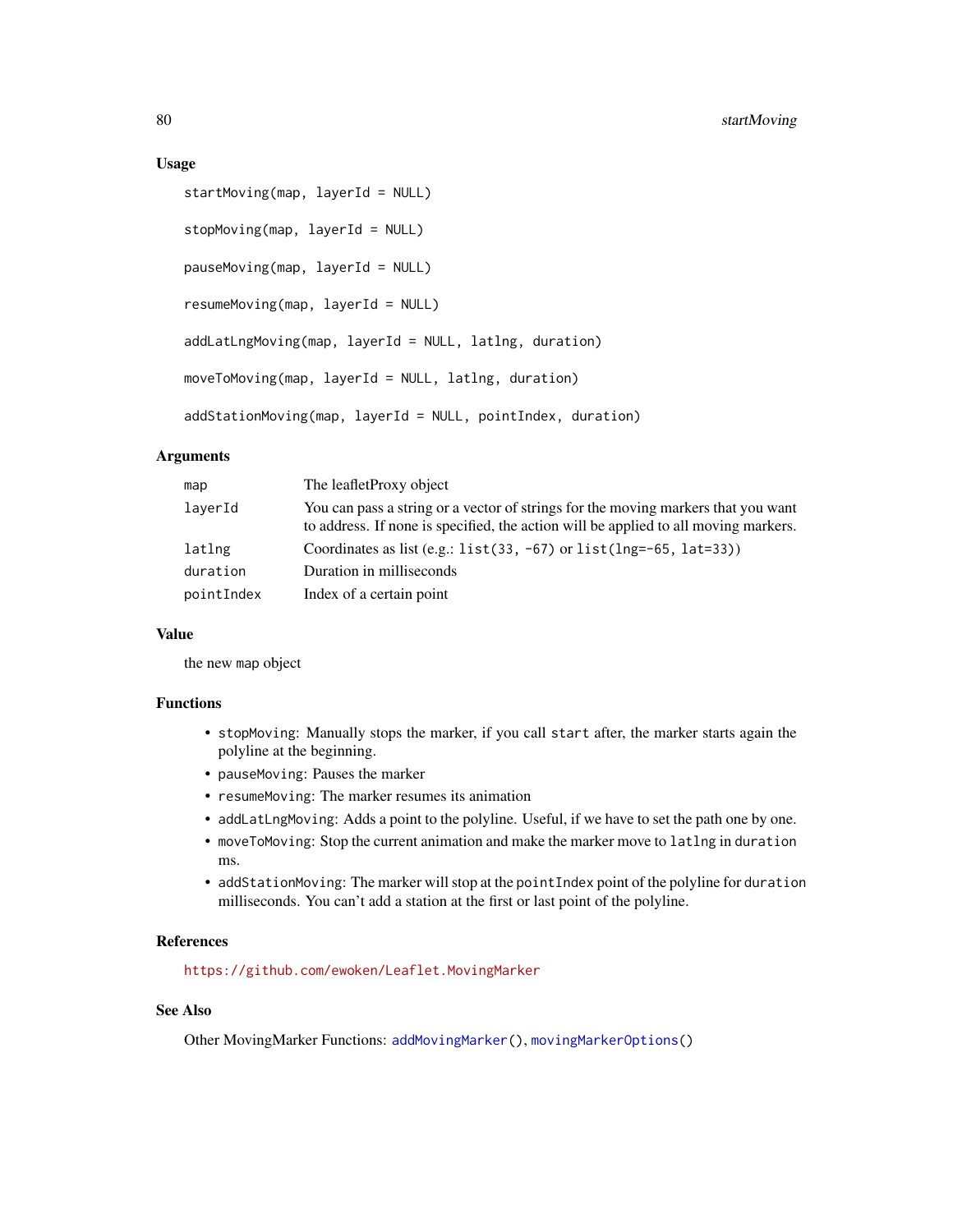<span id="page-80-1"></span><span id="page-80-0"></span>timesliderOptions *timesliderOptions*

## Description

A list of options for [addTimeslider](#page-32-0).

## Usage

```
timesliderOptions(
 position = c("topright", "bottomleft", "bottomright", "topleft"),
  timeAttribute = "time",
  isEpoch = FALSE,
  startTimeIdx = 0,
  timeStrLength = 19,
 maxValue = -1,
 minValue = 0,showAllOnStart = FALSE,
  range = FALSE,
  follow = FALSE,
  alwaysShowDate = FALSE,
  rezoom = NULL,
  sameDate = FALSE
\mathcal{L}
```

| position       | position of control: "topleft", "topright", "bottomleft", or "bottomright". Default<br>is topright.                                                                                                                                                                                                                             |
|----------------|---------------------------------------------------------------------------------------------------------------------------------------------------------------------------------------------------------------------------------------------------------------------------------------------------------------------------------|
| timeAttribute  | The column name of the time property. Default is "time"                                                                                                                                                                                                                                                                         |
| isEpoch        | whether the time attribute is seconds elapsed from epoch. Default is FALSE                                                                                                                                                                                                                                                      |
| startTimeIdx   | where to start looking for a timestring Default is $\theta$                                                                                                                                                                                                                                                                     |
| timeStrLength  | the size of yyyy-mm-dd hh:mm: ss - if milliseconds are present this will be larger.<br>Default is 19                                                                                                                                                                                                                            |
| maxValue       | Set the maximum value of the slider. Default is $-1$                                                                                                                                                                                                                                                                            |
| minValue       | Set the minimum value of the slider. Default is 0                                                                                                                                                                                                                                                                               |
| showAllOnStart | Specify whether all markers should be initially visible. Default is FALSE                                                                                                                                                                                                                                                       |
| range          | To use a range-slider, set to TRUE. Default is FALSE Default is FALSE                                                                                                                                                                                                                                                           |
| follow         | To display only the markers at the specific timestamp specified by the slider.<br>Specify a value of 1 (or true) to display only a single data point at a time, and<br>a value of null (or false) to display the current marker and all previous markers.<br>The range property overrides the follow property. Default is FALSE |
| alwaysShowDate | Should the Date always be visible. Default is FALSE                                                                                                                                                                                                                                                                             |
| rezoom         | Use the rezoom property to ensure the markers being displayed remain in view.<br>Default is NULL                                                                                                                                                                                                                                |
| sameDate       | Show only data with the current selected time. Default is FALSE                                                                                                                                                                                                                                                                 |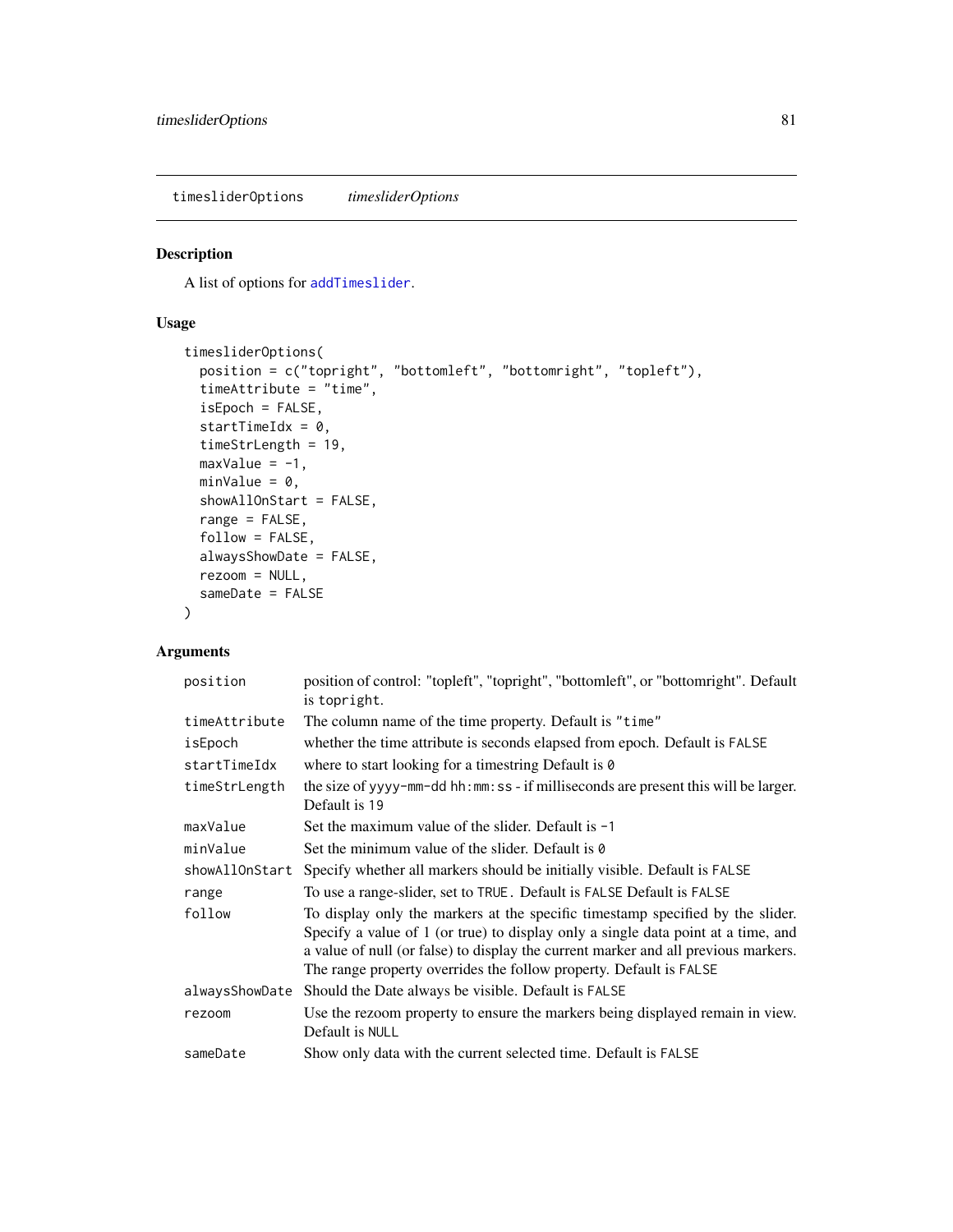## <span id="page-81-0"></span>Value

A list of options for addTimeslider

#### References

<https://github.com/dwilhelm89/LeafletSlider>

## See Also

Other Timeslider Functions: [addTimeslider\(](#page-32-0)), [removeTimeslider\(](#page-72-1))

to\_jsonformat *to\_jsonformat Transform object to JSON expected format*

# Description

to\_jsonformat Transform object to JSON expected format

#### Usage

to\_jsonformat(data, time, popup = NULL, label = NULL)

#### Arguments

| data  | The data                  |
|-------|---------------------------|
| time  | Name of the time column.  |
| popup | Name of the popup column. |
| label | Name of the label column. |

## Value

A list that is transformed to the expected JSON format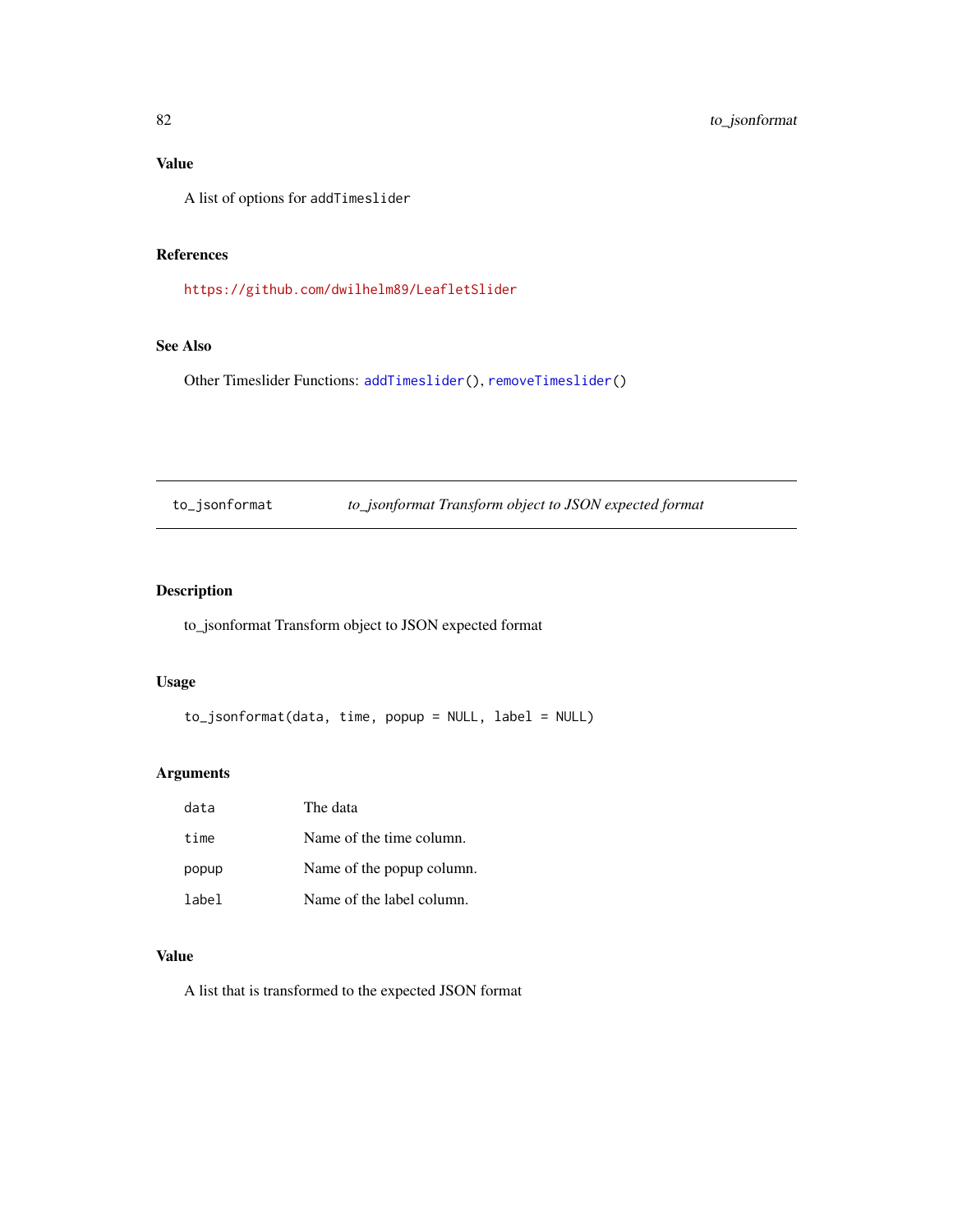<span id="page-82-0"></span>

## Description

to\_ms Change POSIX or Date to milliseconds

#### Usage

to\_ms(data, time)

#### Arguments

| data | The data                 |
|------|--------------------------|
| time | Name of the time column. |

# Value

A data.frame with the time column in milliseconds

unsync *Removes synchronization.*

# Description

Removes the synchronization of multiple maps from a specific map.

## Usage

unsync(map, id = NULL, unsyncids = NULL)

## Arguments

| map       | the map                                                      |
|-----------|--------------------------------------------------------------|
| id        | The map id from which to unsynchronize the maps in unsyncids |
| unsyncids | Unsynchronize the maps with the following IDs                |

## Value

A map

## See Also

Other leafletsync Functions: [addLeafletsyncDependency\(](#page-17-0)), [addLeafletsync\(](#page-16-0)), [isSynced\(](#page-55-0)), [leafletsyncOptions\(](#page-56-0))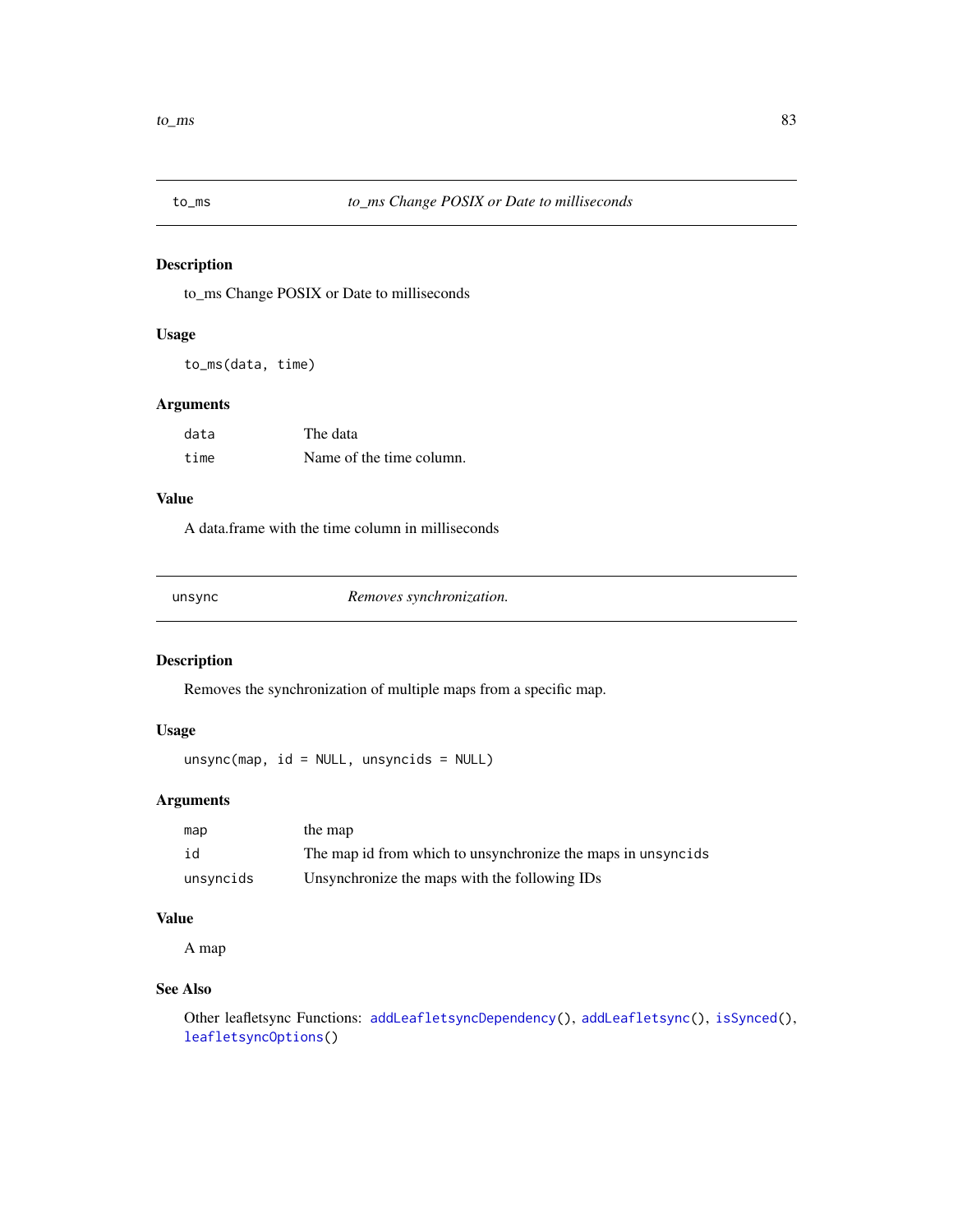<span id="page-83-2"></span><span id="page-83-1"></span>updateHexbin *updateHexbin*

# Description

Dynamically change the data and/or the colorRange.

#### Usage

```
updateHexbin(map, data = NULL, lng = NULL, lat = NULL, colorRange = NULL)
```
## Arguments

| map        | a map widget object created from leaflet()                                                                                                                                                                                                                                          |
|------------|-------------------------------------------------------------------------------------------------------------------------------------------------------------------------------------------------------------------------------------------------------------------------------------|
| data       | the data object from which the argument values are derived; by default, it is the<br>data object provided to leaflet() initially, but can be overridden                                                                                                                             |
| lng        | a numeric vector of longitudes, or a one-sided formula of the form $\sim x$ where x is<br>a variable in data; by default (if not explicitly provided), it will be automatically<br>inferred from data by looking for a column named lng, long, or longitude<br>(case-insensitively) |
| lat        | a vector of latitudes or a formula (similar to the lng argument; the names lat<br>and latitude are used when guessing the latitude column from data)                                                                                                                                |
| colorRange | The range of the color scale used to fill the hexbins                                                                                                                                                                                                                               |

## Value

the new map object

#### See Also

```
Other Hexbin-D3 Functions: addHexbin(), clearHexbin(), hexbinOptions(), hideHexbin(),
showHexbin()
```
<span id="page-83-0"></span>velocityOptions *velocityOptions*

## Description

Define further options for the velocity layer.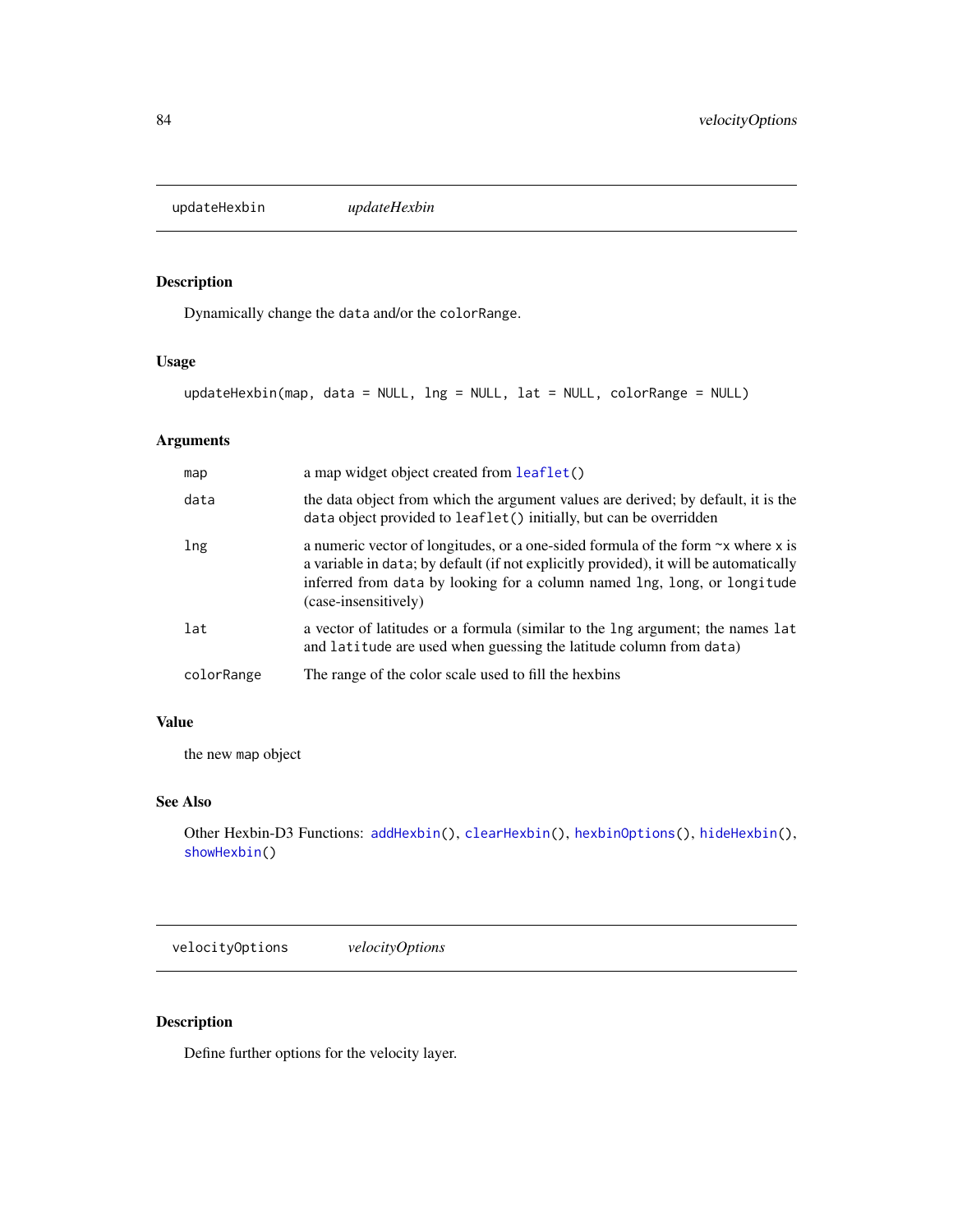<span id="page-84-0"></span>[.leaflet\_mapkey\_icon\_set 85

# Usage

```
velocityOptions(
  speedUnit = c("m/s", "k/h", "kt"),minVelocity = 0,maxVelocity = 10,
 velocityScale = 0.005,
  colorScale = NULL,
  ...
\mathcal{L}
```
## Arguments

| speedUnit     | Could be 'm/s' for meter per second, 'k/h' for kilometer per hour or 'kt' for<br>knots                                       |
|---------------|------------------------------------------------------------------------------------------------------------------------------|
| minVelocity   | velocity at which particle intensity is minimum                                                                              |
| maxVelocity   | velocity at which particle intensity is maximum                                                                              |
| velocityScale | scale for wind velocity                                                                                                      |
| colorScale    | A vector of hex colors or an RGB matrix                                                                                      |
| .             | Further arguments passed to the Velocity layer and Windy is. For more informa-<br>tion, please visit leaflet-velocity plugin |

## Value

A list of further options for addVelocity

#### See Also

Other Velocity Functions: [addVelocity\(](#page-34-0)), [removeVelocity\(](#page-72-0)), [setOptionsVelocity\(](#page-74-0))

```
[.leaflet_mapkey_icon_set
```
*leaflet\_mapkey\_icon\_set*

## Description

leaflet\_mapkey\_icon\_set

#### Usage

```
## S3 method for class 'leaflet_mapkey_icon_set'
x[i]
```

| х | 1CO <sub>ns</sub> |
|---|-------------------|
| 1 | offset            |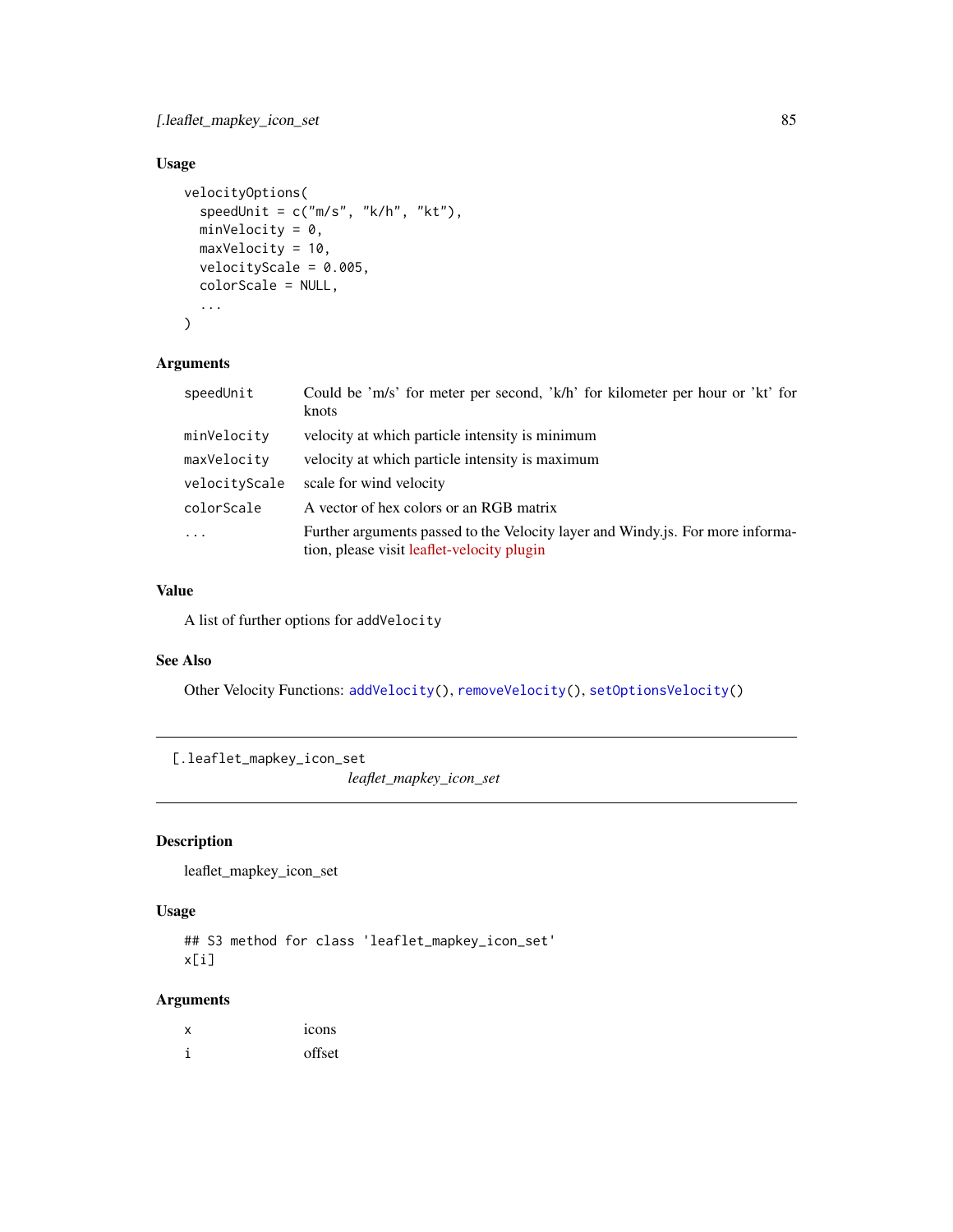# <span id="page-85-0"></span>See Also

Other Mapkey Functions: [addMapkeyMarkers\(](#page-18-0)), [makeMapkeyIcon\(](#page-56-1)), [mapkeyIconList\(](#page-58-0)), [mapkeyIcons\(](#page-59-0))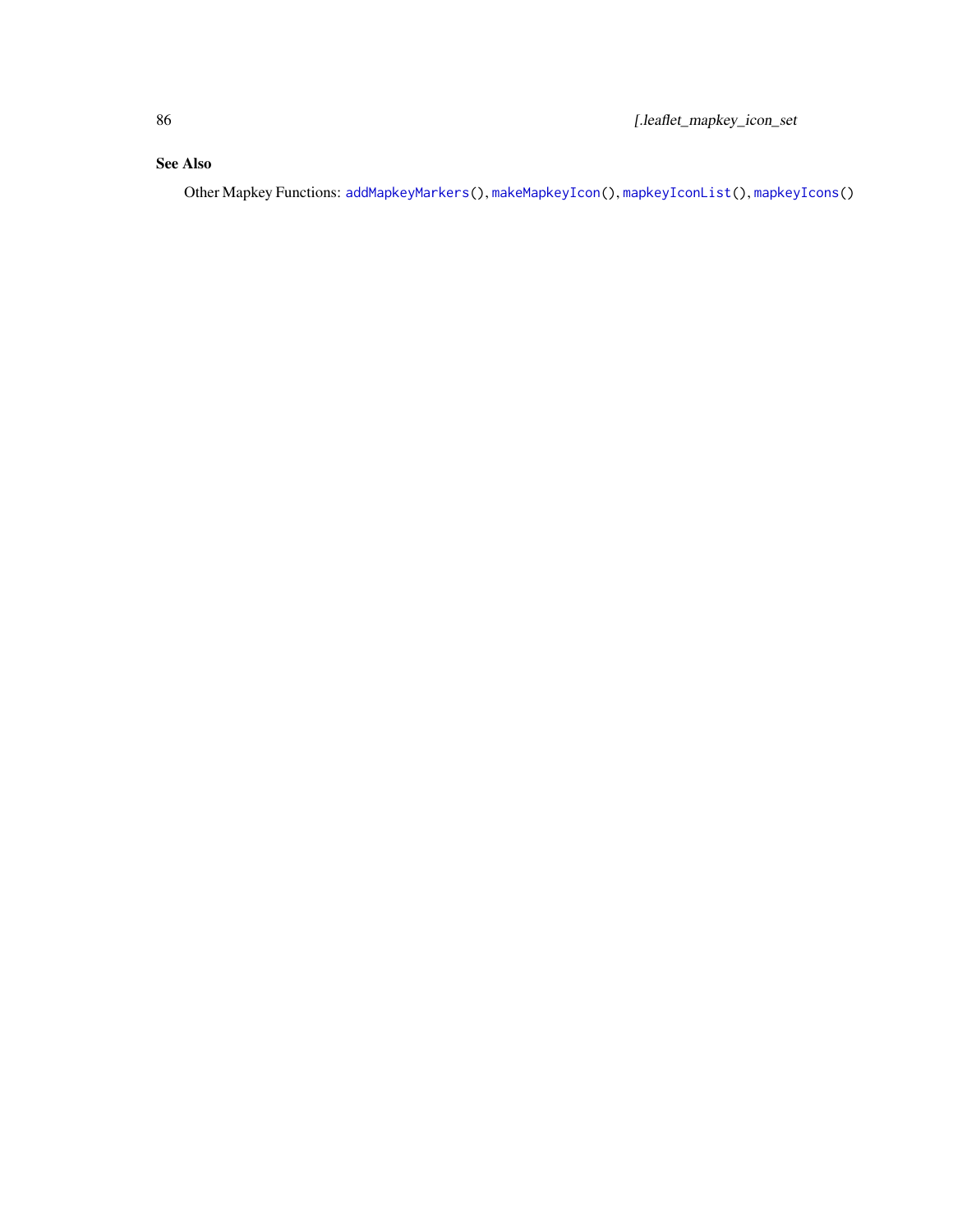# **Index**

∗ Antpath Functions addAntpath, [4](#page-3-0) antpathOptions, [38](#page-37-0) clearAntpath, [40](#page-39-0) removeAntpath, [69](#page-68-0) ∗ Arrowhead Functions addArrowhead, [6](#page-5-0) arrowheadOptions, [39](#page-38-0) clearArrowhead, [41](#page-40-0) removeArrowhead, [69](#page-68-0) ∗ Contextmenu Functions addContextmenu, [8](#page-7-1) addItemContextmenu, [16](#page-15-1) context\_mapmenuItems, [44](#page-43-2) context\_markermenuItems, [44](#page-43-2) context\_menuItem, [45](#page-44-1) hideContextmenu, [52](#page-51-1) insertItemContextmenu, [55](#page-54-1) mapmenuItems, [61](#page-60-1) markermenuItems, [62](#page-61-2) menuItem, [62](#page-61-2) removeallItemsContextmenu, [68](#page-67-1) removeItemContextmenu, [70](#page-69-1) setDisabledContextmenu, [74](#page-73-2) showContextmenu, [76](#page-75-2) ∗ EasyPrint Functions addEasyprint, [9](#page-8-0) easyprintMap, [46](#page-45-0) easyprintOptions, [47](#page-46-0) removeEasyprint, [70](#page-69-1) ∗ GIBS Functions addGIBS, [10](#page-9-1) setDate, [74](#page-73-2) setTransparent, [76](#page-75-2) ∗ Heightgraph Functions addHeightgraph, [11](#page-10-0) heightgraphOptions, [50](#page-49-0) ∗ Hexbin-D3 Functions addHexbin, [13](#page-12-1)

clearHexbin, [42](#page-41-1) hexbinOptions, [51](#page-50-1) hideHexbin, [53](#page-52-1) showHexbin, [77](#page-76-2) updateHexbin, [84](#page-83-2) ∗ History Functions addHistory, [15](#page-14-0) clearFuture, [41](#page-40-0) clearHistory, [43](#page-42-1) goBackHistory, [49](#page-48-0) goForwardHistory, [49](#page-48-0) historyOptions, [53](#page-52-1) ∗ Mapkey Functions [.leaflet\_mapkey\_icon\_set, [85](#page-84-0) addMapkeyMarkers, [19](#page-18-1) makeMapkeyIcon, [57](#page-56-2) mapkeyIconList, [59](#page-58-1) mapkeyIcons, [60](#page-59-1) ∗ MovingMarker Functions addMovingMarker, [21](#page-20-1) movingMarkerOptions, [63](#page-62-1) startMoving, [79](#page-78-0) ∗ Openweathermap Functions addOpenweatherCurrent, [22](#page-21-0) addOpenweatherTiles, [24](#page-23-0) openweatherCurrentOptions, [64](#page-63-1) openweatherOptions, [65](#page-64-0) ∗ Playback Functions addPlayback, [25](#page-24-0) playbackOptions, [66](#page-65-0) removePlayback, [71](#page-70-0) ∗ Reachability Functions addReachability, [28](#page-27-0) reachabilityOptions, [67](#page-66-0) removeReachability, [71](#page-70-0) ∗ Sidebar Functions addSidebar, [29](#page-28-1) closeSidebar, [43](#page-42-1) openSidebar, [64](#page-63-1)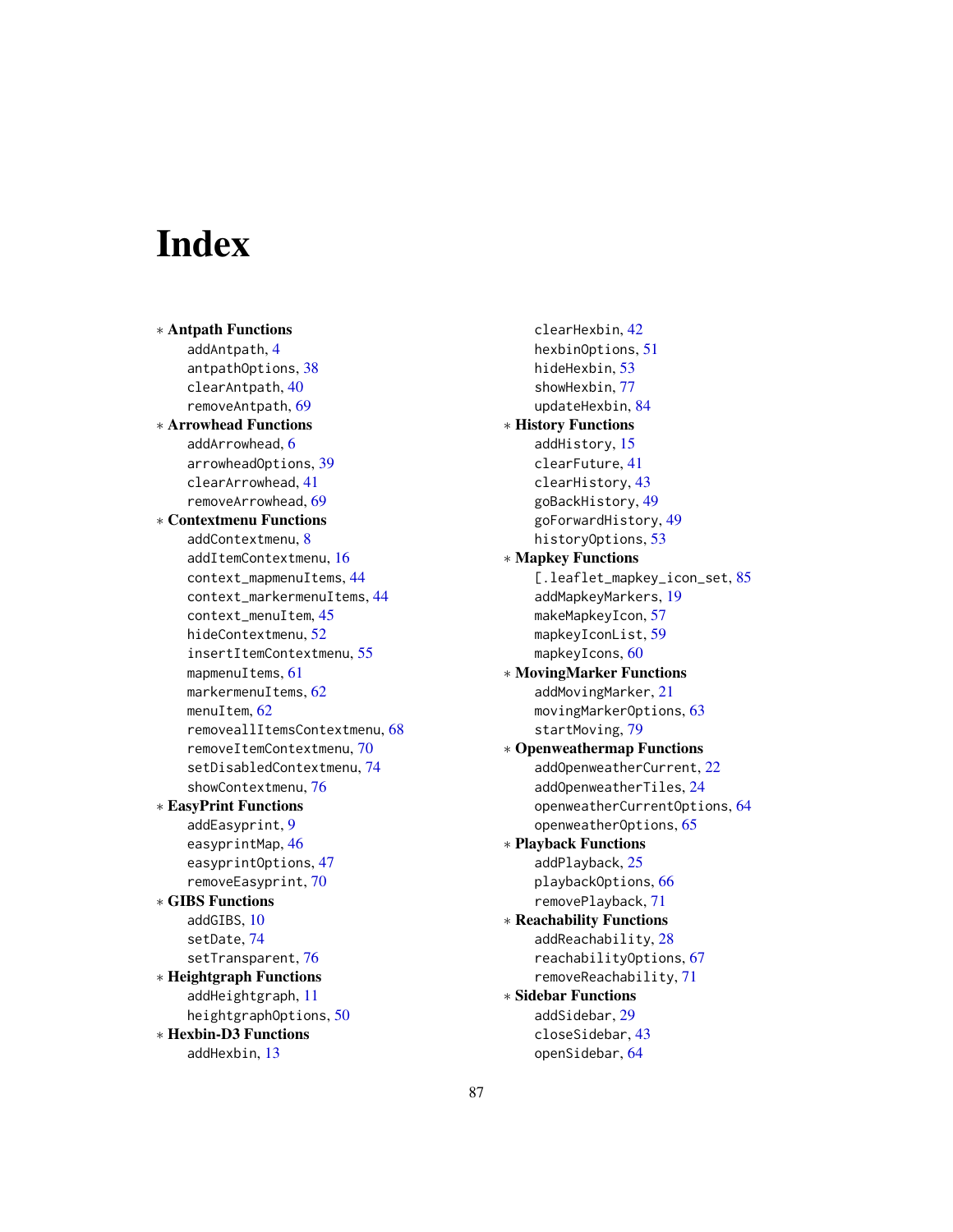removeSidebar, [72](#page-71-1) sidebar\_pane, [77](#page-76-2) sidebar\_tabs, [78](#page-77-1) ∗ Sidebyside Functions addSidebyside, [30](#page-29-1) removeSidebyside, [72](#page-71-1) ∗ Tangram Functions addTangram, [32](#page-31-0) ∗ Timeslider Functions addTimeslider, [33](#page-32-1) removeTimeslider, [73](#page-72-2) timesliderOptions, [81](#page-80-1) ∗ Velocity Functions addVelocity, [35](#page-34-1) removeVelocity, [73](#page-72-2) setOptionsVelocity, [75](#page-74-1) velocityOptions, [84](#page-83-2) ∗ WMS Functions addWMS, [36](#page-35-0) ∗ datasets gibs\_layers, [48](#page-47-1) ∗ leafletsync Functions addLeafletsync, [17](#page-16-1) addLeafletsyncDependency, [18](#page-17-1) isSynced, [56](#page-55-1) leafletsyncOptions, [57](#page-56-2) unsync, [83](#page-82-0) [.leaflet\_mapkey\_icon\_set, *[20](#page-19-0)*, *[58,](#page-57-0) [59](#page-58-1)*, *[61](#page-60-1)*, [85](#page-84-0) addAntpath, [4,](#page-3-0) *[39](#page-38-0)*, *[41](#page-40-0)*, *[69](#page-68-0)* addArrowhead, [6,](#page-5-0) *[40,](#page-39-0) [41](#page-40-0)*, *[69](#page-68-0)* addContextmenu, [8,](#page-7-1) *[16](#page-15-1)*, *[44,](#page-43-2) [45](#page-44-1)*, *[53](#page-52-1)*, *[55](#page-54-1)*, *[61–](#page-60-1)[63](#page-62-1)*, *[68](#page-67-1)*, *[71](#page-70-0)*, *[75](#page-74-1)*, *[77](#page-76-2)* addEasyprint, [9,](#page-8-0) *[46](#page-45-0)*, *[48](#page-47-1)*, *[70](#page-69-1)* addGeoJSON, *[11](#page-10-0)* addGIBS, [10,](#page-9-1) *[74](#page-73-2)*, *[76](#page-75-2)* addHeightgraph, [11,](#page-10-0) *[51](#page-50-1)* addHexbin, [13,](#page-12-1) *[42](#page-41-1)*, *[52,](#page-51-1) [53](#page-52-1)*, *[77](#page-76-2)*, *[84](#page-83-2)* addHistory, [15,](#page-14-0) *[42,](#page-41-1) [43](#page-42-1)*, *[49,](#page-48-0) [50](#page-49-0)*, *[55](#page-54-1)* addItemContextmenu, *[8](#page-7-1)*, [16,](#page-15-1) *[44,](#page-43-2) [45](#page-44-1)*, *[53](#page-52-1)*, *[55](#page-54-1)*, *[61](#page-60-1)[–63](#page-62-1)*, *[68](#page-67-1)*, *[71](#page-70-0)*, *[75](#page-74-1)*, *[77](#page-76-2)* addLabelgun, [16](#page-15-1) addLatLngMoving *(*startMoving*)*, [79](#page-78-0) addLayersControl, *[5](#page-4-0)*, *[7](#page-6-0)*, *[10](#page-9-1)*, *[12](#page-11-0)*, *[14](#page-13-0)*, *[20,](#page-19-0) [21](#page-20-1)*, *[23,](#page-22-0) [24](#page-23-0)*, *[30](#page-29-1)*, *[32](#page-31-0)*, *[35](#page-34-1)*, *[37](#page-36-0)* addLeafletsync, [17,](#page-16-1) *[19](#page-18-1)*, *[56,](#page-55-1) [57](#page-56-2)*, *[83](#page-82-0)* addLeafletsyncDependency, *[18](#page-17-1)*, [18,](#page-17-1) *[56,](#page-55-1) [57](#page-56-2)*,

*[83](#page-82-0)*

addMapkeyMarkers, [19,](#page-18-1) *[58,](#page-57-0) [59](#page-58-1)*, *[61](#page-60-1)*, *[86](#page-85-0)* addMovingMarker, [21,](#page-20-1) *[63](#page-62-1)*, *[80](#page-79-0)* addOpenweatherCurrent, [22,](#page-21-0) *[25](#page-24-0)*, *[65,](#page-64-0) [66](#page-65-0)* addOpenweatherTiles, *[23](#page-22-0)*, [24,](#page-23-0) *[65,](#page-64-0) [66](#page-65-0)* addPlayback, [25,](#page-24-0) *[66,](#page-65-0) [67](#page-66-0)*, *[71](#page-70-0)* addReachability, [28,](#page-27-0) *[68](#page-67-1)*, *[72](#page-71-1)* addSidebar, [29,](#page-28-1) *[44](#page-43-2)*, *[64](#page-63-1)*, *[72](#page-71-1)*, *[78,](#page-77-1) [79](#page-78-0)* addSidebyside, [30,](#page-29-1) *[72,](#page-71-1) [73](#page-72-2)* addSpinner, [31](#page-30-0) addStationMoving *(*startMoving*)*, [79](#page-78-0) addTangram, [32](#page-31-0) addTimeslider, [33,](#page-32-1) *[73](#page-72-2)*, *[81,](#page-80-1) [82](#page-81-0)* addVelocity, [35,](#page-34-1) *[74,](#page-73-2) [75](#page-74-1)*, *[85](#page-84-0)* addWMS, [36](#page-35-0) antpathOptions, *[4,](#page-3-0) [5](#page-4-0)*, [38,](#page-37-0) *[41](#page-40-0)*, *[69](#page-68-0)* arrowheadOptions, *[6,](#page-5-0) [7](#page-6-0)*, [39,](#page-38-0) *[41](#page-40-0)*, *[69](#page-68-0)* clearAntpath, *[5](#page-4-0)*, *[39](#page-38-0)*, [40,](#page-39-0) *[69](#page-68-0)* clearArrowhead, *[7](#page-6-0)*, *[40](#page-39-0)*, [41,](#page-40-0) *[69](#page-68-0)* clearFuture, *[15](#page-14-0)*, [41,](#page-40-0) *[43](#page-42-1)*, *[49,](#page-48-0) [50](#page-49-0)*, *[55](#page-54-1)* clearGroup, *[5](#page-4-0)*, *[7](#page-6-0)*, *[10](#page-9-1)*, *[12](#page-11-0)*, *[14](#page-13-0)*, *[20,](#page-19-0) [21](#page-20-1)*, *[23,](#page-22-0) [24](#page-23-0)*, *[32](#page-31-0)*, *[35](#page-34-1)*, *[37](#page-36-0)* clearHexbin, *[14](#page-13-0)*, [42,](#page-41-1) *[52,](#page-51-1) [53](#page-52-1)*, *[77](#page-76-2)*, *[84](#page-83-2)* clearHistory, *[15](#page-14-0)*, *[42](#page-41-1)*, [43,](#page-42-1) *[49,](#page-48-0) [50](#page-49-0)*, *[55](#page-54-1)* closeSidebar, *[29](#page-28-1)*, [43,](#page-42-1) *[64](#page-63-1)*, *[72](#page-71-1)*, *[78,](#page-77-1) [79](#page-78-0)* context\_mapmenuItems, *[8](#page-7-1)*, *[16](#page-15-1)*, [44,](#page-43-2) *[45](#page-44-1)*, *[53](#page-52-1)*, *[55](#page-54-1)*, *[61](#page-60-1)[–63](#page-62-1)*, *[68](#page-67-1)*, *[71](#page-70-0)*, *[75](#page-74-1)*, *[77](#page-76-2)* context\_markermenuItems, *[8](#page-7-1)*, *[16](#page-15-1)*, *[44](#page-43-2)*, [44,](#page-43-2) *[45](#page-44-1)*, *[53](#page-52-1)*, *[55](#page-54-1)*, *[61](#page-60-1)[–63](#page-62-1)*, *[68](#page-67-1)*, *[71](#page-70-0)*, *[75](#page-74-1)*, *[77](#page-76-2)* context\_menuItem, *[8](#page-7-1)*, *[16](#page-15-1)*, *[44,](#page-43-2) [45](#page-44-1)*, [45,](#page-44-1) *[53](#page-52-1)*, *[55](#page-54-1)*, *[61](#page-60-1)[–63](#page-62-1)*, *[68](#page-67-1)*, *[71](#page-70-0)*, *[75](#page-74-1)*, *[77](#page-76-2)* easyprintMap, *[10](#page-9-1)*, [46,](#page-45-0) *[48](#page-47-1)*, *[70](#page-69-1)* easyprintOptions, *[9,](#page-8-0) [10](#page-9-1)*, *[46](#page-45-0)*, [47,](#page-46-0) *[70](#page-69-1)* gibs\_layers, *[10](#page-9-1)*, [48,](#page-47-1) *[74](#page-73-2)*, *[76](#page-75-2)* goBackHistory, *[15](#page-14-0)*, *[42,](#page-41-1) [43](#page-42-1)*, [49,](#page-48-0) *[50](#page-49-0)*, *[55](#page-54-1)* goForwardHistory, *[15](#page-14-0)*, *[42,](#page-41-1) [43](#page-42-1)*, *[49](#page-48-0)*, [49,](#page-48-0) *[55](#page-54-1)* heightgraphOptions, *[12,](#page-11-0) [13](#page-12-1)*, [50](#page-49-0) hexbinOptions, *[14](#page-13-0)*, *[42](#page-41-1)*, [51,](#page-50-1) *[53](#page-52-1)*, *[77](#page-76-2)*, *[84](#page-83-2)* hideContextmenu, *[8](#page-7-1)*, *[16](#page-15-1)*, *[44,](#page-43-2) [45](#page-44-1)*, [52,](#page-51-1) *[55](#page-54-1)*,

*[61](#page-60-1)[–63](#page-62-1)*, *[68](#page-67-1)*, *[71](#page-70-0)*, *[75](#page-74-1)*, *[77](#page-76-2)* hideHexbin, *[14](#page-13-0)*, *[42](#page-41-1)*, *[52](#page-51-1)*, [53,](#page-52-1) *[77](#page-76-2)*, *[84](#page-83-2)* historyOptions, *[15](#page-14-0)*, *[42,](#page-41-1) [43](#page-42-1)*, *[49,](#page-48-0) [50](#page-49-0)*, [53](#page-52-1) htmlEscape, *[5](#page-4-0)*, *[7](#page-6-0)*, *[20](#page-19-0)*, *[22](#page-21-0)*, *[34](#page-33-0)*

insertItemContextmenu, *[8](#page-7-1)*, *[16](#page-15-1)*, *[44,](#page-43-2) [45](#page-44-1)*, *[53](#page-52-1)*, [55,](#page-54-1) *[61](#page-60-1)[–63](#page-62-1)*, *[68](#page-67-1)*, *[71](#page-70-0)*, *[75](#page-74-1)*, *[77](#page-76-2)*